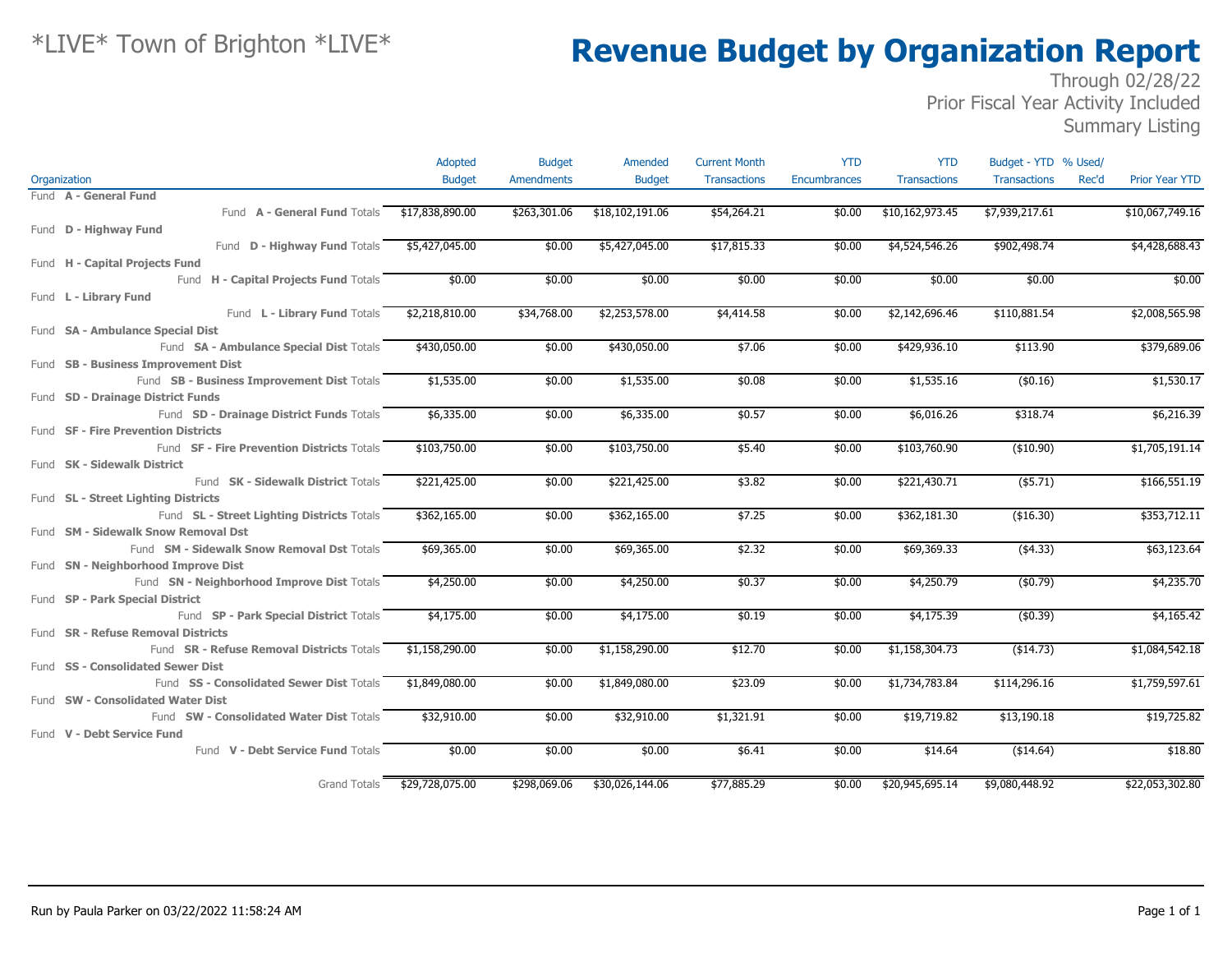### Through 02/28/22 Prior Fiscal Year Activity Included

Summary Listing

|                                            | Adopted         | <b>Budget</b>     | Amended         | <b>Current Month</b> | <b>YTD</b>          | <b>YTD</b>          | Budget - YTD % Used/ |       |                       |
|--------------------------------------------|-----------------|-------------------|-----------------|----------------------|---------------------|---------------------|----------------------|-------|-----------------------|
| Organization                               | <b>Budget</b>   | <b>Amendments</b> | <b>Budget</b>   | <b>Transactions</b>  | <b>Encumbrances</b> | <b>Transactions</b> | <b>Transactions</b>  | Rec'd | <b>Prior Year YTD</b> |
| Fund A - General Fund                      |                 |                   |                 |                      |                     |                     |                      |       |                       |
| Fund A - General Fund Totals               | \$19,134,410.00 | \$552,027.36      | \$19,686,437.36 | \$1,437,864.55       | \$1,062,146.61      | \$2,734,073.49      | \$15,890,217.26      |       | \$2,647,039.23        |
| Fund <b>D - Highway Fund</b>               |                 |                   |                 |                      |                     |                     |                      |       |                       |
| Fund D - Highway Fund Totals               | \$5,877,045.00  | \$13,311.39       | \$5,890,356.39  | \$465,297.49         | \$1,411,392.56      | \$851,619.85        | \$3,627,343.98       |       | \$866,340.29          |
| Fund H - Capital Projects Fund             |                 |                   |                 |                      |                     |                     |                      |       |                       |
| Fund H - Capital Projects Fund Totals      | \$0.00          | \$661,549.42      | \$661,549.42    | \$0.00               | \$661,549.42        | \$0.00              | \$0.00               |       | \$417,767.41          |
| Fund L - Library Fund                      |                 |                   |                 |                      |                     |                     |                      |       |                       |
| Fund L - Library Fund Totals               | \$2,293,810.00  | \$38,392.98       | \$2,332,202.98  | \$141,773.99         | \$192,690.73        | \$284,432.58        | \$1,855,079.67       |       | \$258,646.13          |
| Fund <b>SA - Ambulance Special Dist</b>    |                 |                   |                 |                      |                     |                     |                      |       |                       |
| Fund SA - Ambulance Special Dist Totals    | \$442,050.00    | \$0.00            | \$442,050.00    | \$2,044.30           | \$0.00              | \$3,844.10          | \$438,205.90         |       | \$2,470.52            |
| Fund SB - Business Improvement Dist        |                 |                   |                 |                      |                     |                     |                      |       |                       |
| Fund SB - Business Improvement Dist Totals | \$1,635.00      | \$0.00            | \$1,635.00      | \$0.00               | \$1,250.00          | \$0.00              | \$385.00             |       | \$0.00                |
| Fund SD - Drainage District Funds          |                 |                   |                 |                      |                     |                     |                      |       |                       |
| Fund SD - Drainage District Funds Totals   | \$6,335.00      | \$0.00            | \$6,335.00      | \$58.88              | \$1,600.00          | \$58.88             | \$4,676.12           |       | \$57.78               |
| Fund SF - Fire Prevention Districts        |                 |                   |                 |                      |                     |                     |                      |       |                       |
| Fund SF - Fire Prevention Districts Totals | \$103,750.00    | \$2,500.00        | \$106,250.00    | \$434.52             | \$2,500.00          | \$876.02            | \$102,873.98         |       | \$400,690.65          |
| Fund SK - Sidewalk District                |                 |                   |                 |                      |                     |                     |                      |       |                       |
| Fund SK - Sidewalk District Totals         | \$226,425.00    | \$13,871.15       | \$240,296.15    | \$0.00               | \$13,871.15         | \$0.00              | \$226,425.00         |       | \$0.00                |
| Fund SL - Street Lighting Districts        |                 |                   |                 |                      |                     |                     |                      |       |                       |
| Fund SL - Street Lighting Districts Totals | \$370,665.00    | \$0.00            | \$370,665.00    | \$0.00               | \$0.00              | \$1,206.00          | \$369,459.00         |       | \$29,042.39           |
| Fund SM - Sidewalk Snow Removal Dst        |                 |                   |                 |                      |                     |                     |                      |       |                       |
| Fund SM - Sidewalk Snow Removal Dst Totals | \$69,365.00     | \$0.00            | \$69,365.00     | \$0.00               | \$0.00              | \$0.00              | \$69,365.00          |       | \$0.00                |
| Fund SN - Neighborhood Improve Dist        |                 |                   |                 |                      |                     |                     |                      |       |                       |
| Fund SN - Neighborhood Improve Dist Totals | \$5,450.00      | \$11,200.00       | \$16,650.00     | \$0.00               | \$0.00              | \$0.00              | \$16,650.00          |       | \$0.00                |
| Fund SP - Park Special District            |                 |                   |                 |                      |                     |                     |                      |       |                       |
| Fund SP - Park Special District Totals     | \$5,175.00      | \$0.00            | \$5,175.00      | \$0.00               | \$3,925.00          | \$0.00              | \$1,250.00           |       | \$0.00                |
| Fund SR - Refuse Removal Districts         |                 |                   |                 |                      |                     |                     |                      |       |                       |
| Fund SR - Refuse Removal Districts Totals  | \$1,158,290.00  | \$0.00            | \$1,158,290.00  | \$93,904.26          | \$1,032,946.86      | \$93,904.26         | \$31,438.88          |       | \$87,734.11           |
| Fund SS - Consolidated Sewer Dist          |                 |                   |                 |                      |                     |                     |                      |       |                       |
| Fund SS - Consolidated Sewer Dist Totals   | \$1,904,080.00  | \$48,243.07       | \$1,952,323.07  | \$70,762.28          | \$502,737.37        | \$153,440.10        | \$1,296,145.60       |       | \$177,672.57          |
| Fund SW - Consolidated Water Dist          |                 |                   |                 |                      |                     |                     |                      |       |                       |
| Fund SW - Consolidated Water Dist Totals   | \$32,910.00     | \$0.00            | \$32,910.00     | \$0.00               | \$0.00              | \$0.00              | \$32,910.00          |       | \$0.00                |
| Fund V - Debt Service Fund                 |                 |                   |                 |                      |                     |                     |                      |       |                       |
| Fund V - Debt Service Fund Totals          | \$54,340.00     | \$0.00            | \$54,340.00     | \$0.00               | \$0.00              | \$0.00              | \$54,340.00          |       | \$0.00                |
| <b>Grand Totals</b>                        | \$31,685,735.00 | \$1,341,095.37    | \$33,026,830.37 | \$2,212,140.27       | \$4,886,609.70      | \$4,123,455.28      | \$24,016,765.39      |       | \$4,887,461.08        |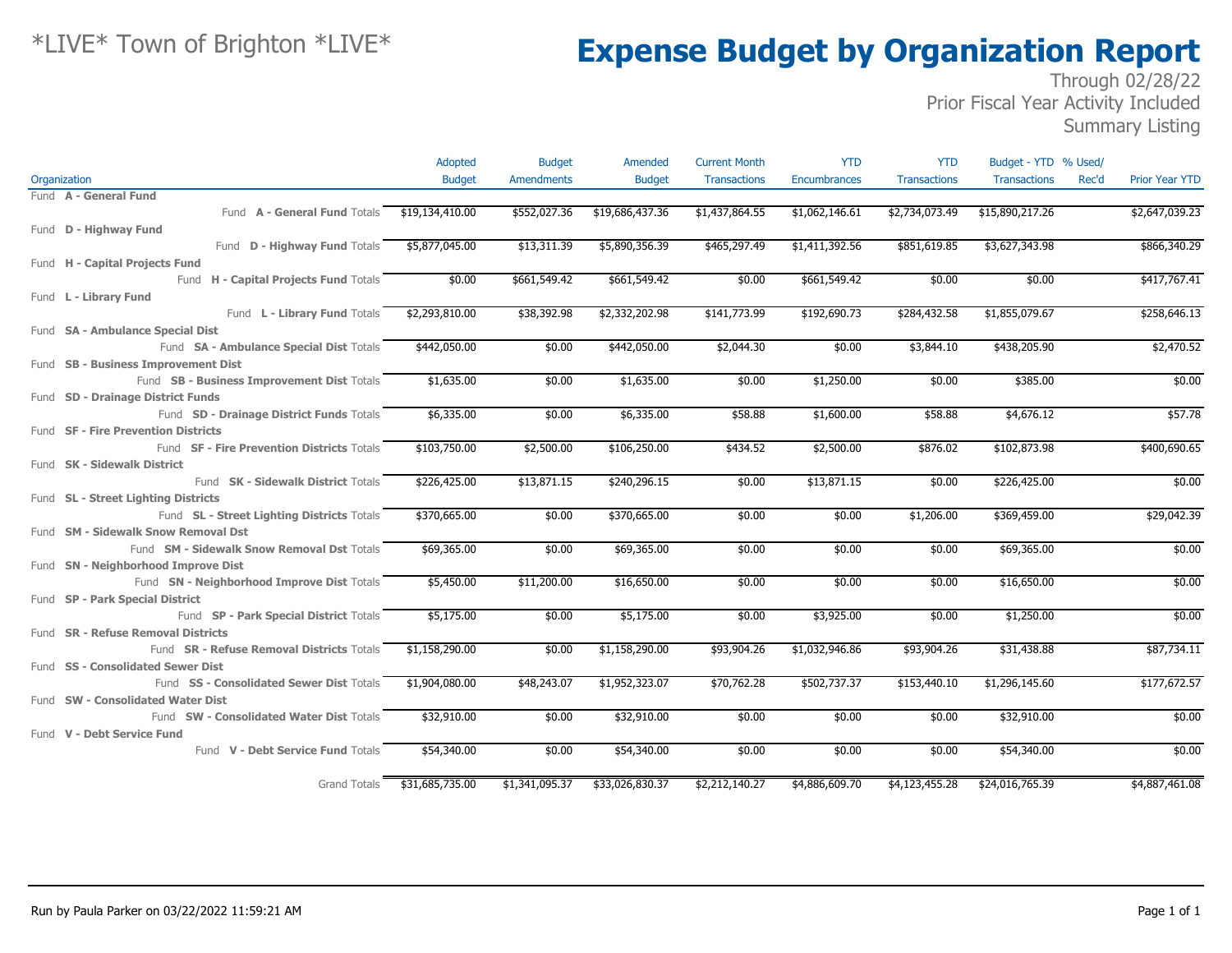|                                                     | Adopted       | <b>Budget</b>     | Amended       | <b>Current Month</b> | <b>YTD</b>   | <b>YTD</b>          | Budget - YTD % Used/ |                  |                       |
|-----------------------------------------------------|---------------|-------------------|---------------|----------------------|--------------|---------------------|----------------------|------------------|-----------------------|
| Classification                                      | <b>Budget</b> | <b>Amendments</b> | <b>Budget</b> | <b>Transactions</b>  | Encumbrances | <b>Transactions</b> | <b>Transactions</b>  | Rec'd            | <b>Prior Year YTD</b> |
| Fund A - General Fund                               |               |                   |               |                      |              |                     |                      |                  |                       |
| <b>REVENUE</b>                                      |               |                   |               |                      |              |                     |                      |                  |                       |
| Use of Money and Property                           | .00           | .00.              | .00           | 4.38                 | .00          | 10.00               | (10.00)              | $+++$            | 11.42                 |
| Department ASSOR - Town Assessor                    |               |                   |               |                      |              |                     |                      |                  |                       |
| Miscellaneous                                       | .00.          | .00               | .00           | .00.                 | .00          | .00                 | .00                  | $^{+++}$         | .00                   |
| Interfund/Special Dist Revenue                      | .00           | .00.              | .00           | .00.                 | .00          | .00                 | .00                  | $+++$            | .00                   |
| New York State Aid                                  | .00           | .00.              | .00           | .00.                 | .00          | .00                 | .00                  | $+++$            | .00                   |
| <b>Interfund Transfers-Revenue</b>                  | .00           | .00               | .00           | .00.                 | .00          | .00.                | .00                  | $^{+++}$         | .00                   |
| Department ASSOR - Town Assessor Totals             | \$0.00        | \$0.00            | \$0.00        | \$0.00               | \$0.00       | \$0.00              | \$0.00               | $^{+++}$         | \$0.00                |
| Department ATTY - Attorney to the Town              |               |                   |               |                      |              |                     |                      |                  |                       |
| Departmental Income                                 | .00           | .00.              | .00           | .00.                 | .00          | .00.                | .00                  | $^{+++}$         | .00                   |
| Department ATTY - Attorney to the Town Totals       | \$0.00        | \$0.00            | \$0.00        | \$0.00               | \$0.00       | \$0.00              | \$0.00               | $+++$            | \$0.00                |
| Department CABLE - Brighton Cable Commission        |               |                   |               |                      |              |                     |                      |                  |                       |
| <b>Real Property Taxes</b>                          | 400,000.00    | .00.              | 400,000.00    | .00.                 | .00          | .00.                | 400,000.00           | $\boldsymbol{0}$ | .00                   |
| <b>Intergovernmental Charges</b>                    | .00           | .00.              | .00           | .00.                 | .00          | .00                 | .00                  | $^{+++}$         | .00                   |
| Department CABLE - Brighton Cable Commission Totals | \$400,000.00  | \$0.00            | \$400,000.00  | \$0.00               | \$0.00       | \$0.00              | \$400,000.00         | 0%               | \$0.00                |
| Department CLERK - Town Clerk                       |               |                   |               |                      |              |                     |                      |                  |                       |
| Departmental Income                                 | 20,000.00     | .00               | 20,000.00     | 1,252.50             | .00          | 1,252.50            | 18,747.50            | 6                | 265.00                |
| Intergovernmental Charges                           | 5,000.00      | .00               | 5,000.00      | .00.                 | .00          | .00.                | 5,000.00             | $\Omega$         | .00                   |
| Fines, Sales, Comp for Losses                       | .00           | .00.              | .00           | .00                  | .00          | .00.                | .00                  | $^{+++}$         | .00                   |
| Miscellaneous                                       | .00           | .00.              | .00           | .00.                 | .00          | .00.                | .00                  | $+++$            | .00                   |
| New York State Aid                                  | .00           | .00.              | .00           | .00.                 | .00          | .00.                | .00                  | $^{+++}$         | .00                   |
| Department CLERK - Town Clerk Totals                | \$25,000.00   | \$0.00            | \$25,000.00   | \$1,252.50           | \$0.00       | \$1,252.50          | \$23,747.50          | 5%               | \$265.00              |
| Department DPW - Public Works Department            |               |                   |               |                      |              |                     |                      |                  |                       |
| Departmental Income                                 | 44,850.00     | .00.              | 44,850.00     | 3,710.00             | .00          | 6,333.50            | 38,516.50            | 14               | 2,820.00              |
| Licenses and Permits                                | 188,700.00    | .00.              | 188,700.00    | 11,351.50            | .00          | 35,410.00           | 153,290.00           | 19               | 35,720.00             |
| Fines, Sales, Comp for Losses                       | .00           | .00               | .00           | .00                  | .00          | .00.                | .00                  | $^{+++}$         | .00                   |
| Miscellaneous                                       | .00           | 18,504.00         | 18,504.00     | .00.                 | .00          | 18,504.00           | .00                  | 100              | .00                   |
| <b>Interfund/Special Dist Revenue</b>               | 63,360.00     | .00.              | 63,360.00     | .00.                 | .00          | .00.                | 63,360.00            | $\mathbf{0}$     | .00                   |
| New York State Aid                                  | .00           | 223,290.00        | 223,290.00    | .00.                 | .00          | .00.                | 223,290.00           | $\Omega$         | .00                   |
| Federal Aid                                         | .00           | 10,296.08         | 10,296.08     | .00.                 | .00          | .00.                | 10,296.08            | 0                | .00                   |
| <b>Interfund Transfers-Revenue</b>                  | 6,260.00      | .00.              | 6,260.00      | .00.                 | .00          | .00.                | 6,260.00             | $\mathbf 0$      | .00                   |
| Department DPW - Public Works Department Totals     | \$303,170.00  | \$252,090.08      | \$555,260.08  | \$15,061.50          | \$0.00       | \$60,247.50         | \$495,012.58         | 11%              | \$38,540.00           |
| Department FINCE - Finance Department               |               |                   |               |                      |              |                     |                      |                  |                       |
| New York State Aid                                  | .00           | .00               | .00           | .00                  | .00          | .00.                | .00                  | $^{+++}$         | .00                   |
| Department FINCE - Finance Department Totals        | \$0.00        | \$0.00            | \$0.00        | \$0.00               | \$0.00       | \$0.00              | \$0.00               | $+++$            | \$0.00                |
| Department HIST - Town Historian                    |               |                   |               |                      |              |                     |                      |                  |                       |
| New York State Aid                                  | .00           | .00.              | .00           | .00.                 | .00          | .00                 | .00                  | $^{+++}$         | .00                   |
| Department HIST - Town Historian Totals             | \$0.00        | \$0.00            | \$0.00        | \$0.00               | \$0.00       | \$0.00              | \$0.00               | $+++$            | \$0.00                |
| Department HWY - Highway Department                 |               |                   |               |                      |              |                     |                      |                  |                       |
| Departmental Income                                 | .00           | .00               | .00           | .00.                 | .00          | .00.                | .00                  | $^{+++}$         | .00                   |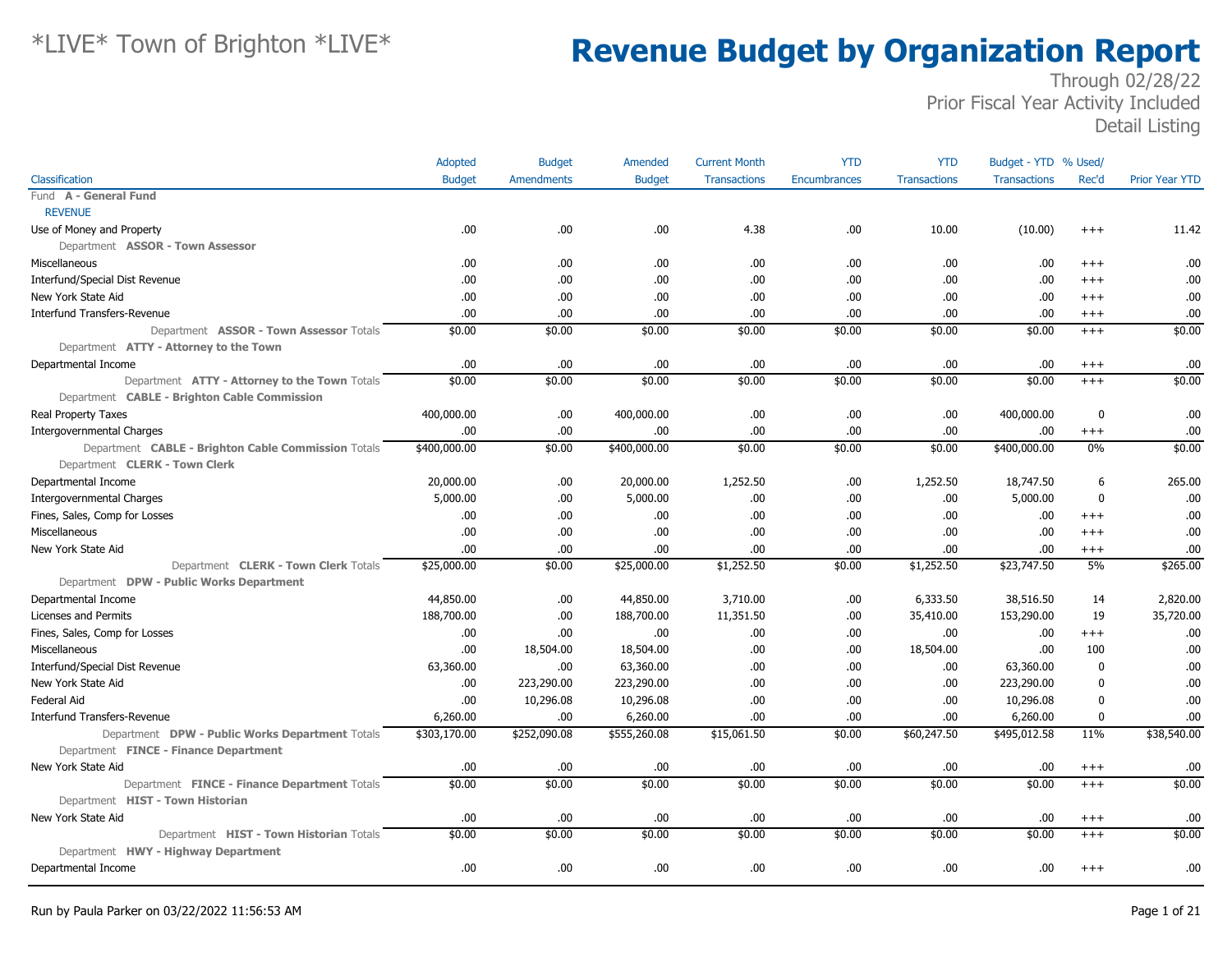|                                             | Adopted       | <b>Budget</b>     | Amended       | <b>Current Month</b> | <b>YTD</b>   | <b>YTD</b>          | Budget - YTD % Used/ |              |                       |
|---------------------------------------------|---------------|-------------------|---------------|----------------------|--------------|---------------------|----------------------|--------------|-----------------------|
| Classification                              | <b>Budget</b> | <b>Amendments</b> | <b>Budget</b> | <b>Transactions</b>  | Encumbrances | <b>Transactions</b> | <b>Transactions</b>  | Rec'd        | <b>Prior Year YTD</b> |
| Fund A - General Fund                       |               |                   |               |                      |              |                     |                      |              |                       |
| <b>REVENUE</b>                              |               |                   |               |                      |              |                     |                      |              |                       |
| Department HWY - Highway Department         |               |                   |               |                      |              |                     |                      |              |                       |
| Intergovernmental Charges                   | .00           | .00.              | .00.          | .00                  | .00          | .00                 | .00                  | $+++$        | .00                   |
| Use of Money and Property                   | 105,570.00    | .00.              | 105,570.00    | 5,286.33             | .00          | 13,811.08           | 91,758.92            | 13           | 13,013.44             |
| Licenses and Permits                        | .00           | .00.              | .00.          | .00.                 | .00          | .00                 | .00                  | $+++$        | .00                   |
| Fines, Sales, Comp for Losses               | .00           | .00.              | .00.          | .00.                 | .00          | .00.                | .00                  | $+++$        | .00                   |
| Miscellaneous                               | .00           | .00.              | .00           | .00.                 | .00          | .00.                | .00                  | $^{+++}$     | .00                   |
| Interfund/Special Dist Revenue              | 37,940.00     | .00.              | 37,940.00     | .00.                 | .00          | .00.                | 37,940.00            | $\mathbf 0$  | .00                   |
| New York State Aid                          | .00           | .00.              | .00.          | .00                  | .00          | .00                 | .00.                 | $+++$        | .00                   |
| Federal Aid                                 | .00           | .00.              | .00           | .00                  | .00          | .00.                | .00                  | $^{+++}$     | .00                   |
| <b>Interfund Transfers-Revenue</b>          | 7,360.00      | .00.              | 7,360.00      | .00                  | .00          | .00                 | 7,360.00             | $\mathbf{0}$ | .00                   |
| Department HWY - Highway Department Totals  | \$150,870.00  | \$0.00            | \$150,870.00  | \$5,286.33           | \$0.00       | \$13,811.08         | \$137,058.92         | 9%           | \$13,013.44           |
| Department JSTCE - Town Justices            |               |                   |               |                      |              |                     |                      |              |                       |
| <b>Intergovernmental Charges</b>            | 5,000.00      | .00.              | 5,000.00      | .00.                 | .00          | .00.                | 5,000.00             | $\mathbf 0$  | .00                   |
| Fines, Sales, Comp for Losses               | 135,000.00    | .00.              | 135,000.00    | .00.                 | .00          | .00.                | 135,000.00           | $\mathbf{0}$ | .00                   |
| New York State Aid                          | .00           | 11,210.98         | 11,210.98     | .00.                 | .00          | .00.                | 11,210.98            | $\mathbf{0}$ | .00                   |
| Department JSTCE - Town Justices Totals     | \$140,000.00  | \$11,210.98       | \$151,210.98  | \$0.00               | \$0.00       | \$0.00              | \$151,210.98         | 0%           | \$0.00                |
| Department PARKS - Parks                    |               |                   |               |                      |              |                     |                      |              |                       |
| Departmental Income                         | 107,390.00    | .00.              | 107,390.00    | 7,950.00             | .00          | 16,664.00           | 90,726.00            | 16           | 3,800.00              |
| Fines, Sales, Comp for Losses               | 5,000.00      | .00.              | 5,000.00      | .00.                 | .00          | .00.                | 5,000.00             | $\mathbf 0$  | .00                   |
| Miscellaneous                               | .00           | .00.              | .00           | .00.                 | .00          | .00                 | .00                  | $+++$        | .00                   |
| Federal Aid                                 | .00           | .00.              | .00           | .00.                 | .00          | .00                 | .00                  | $^{+++}$     | .00                   |
| <b>Interfund Transfers-Revenue</b>          | 9,775.00      | .00.              | 9,775.00      | .00.                 | .00          | .00.                | 9,775.00             | $\mathbf{0}$ | .00                   |
| Department PARKS - Parks Totals             | \$122,165.00  | \$0.00            | \$122,165.00  | \$7,950.00           | \$0.00       | \$16,664.00         | \$105,501.00         | 14%          | \$3,800.00            |
| Department POLCE - Police Department        |               |                   |               |                      |              |                     |                      |              |                       |
| Departmental Income                         | 20,350.00     | .00.              | 20,350.00     | 1,159.25             | .00          | 1,705.75            | 18,644.25            | 8            | 1,996.67              |
| <b>Intergovernmental Charges</b>            | .00           | .00.              | .00.          | 2,496.90             | .00          | 4,008.30            | (4,008.30)           | $^{+++}$     | .00                   |
| Use of Money and Property                   | .00           | .00.              | .00           | 3.07                 | .00          | 7.07                | (7.07)               | $^{+++}$     | 7.33                  |
| Licenses and Permits                        | 17,000.00     | .00.              | 17,000.00     | 1,551.00             | .00          | 1,551.00            | 15,449.00            | 9            | 1,367.00              |
| Fines, Sales, Comp for Losses               | 15,050.00     | .00.              | 15,050.00     | .00                  | .00          | .00                 | 15,050.00            | $\mathbf 0$  | 2,238.25              |
| Miscellaneous                               | 300.00        | .00.              | 300.00        | .00.                 | .00          | 500.00              | (200.00)             | 167          | 500.00                |
| New York State Aid                          | 18,050.00     | .00.              | 18,050.00     | .00.                 | .00          | .00                 | 18,050.00            | $\mathbf 0$  | 6,817.13              |
| Federal Aid                                 | 1,500.00      | .00.              | 1,500.00      | .00                  | .00          | .00                 | 1,500.00             | $\mathbf{0}$ | .00                   |
| <b>Interfund Transfers-Revenue</b>          | .00           | .00.              | .00.          | .00.                 | .00          | .00.                | .00                  | $^{+++}$     | .00                   |
| Department POLCE - Police Department Totals | \$72,250.00   | \$0.00            | \$72,250.00   | \$5,210.22           | \$0.00       | \$7,772.12          | \$64,477.88          | 11%          | \$12,926.38           |
| Department REC - Recreation Department      |               |                   |               |                      |              |                     |                      |              |                       |
| Departmental Income                         | 436,910.00    | .00.              | 436,910.00    | 15,387.50            | .00          | 64,259.50           | 372,650.50           | 15           | 50,910.00             |
| Fines, Sales, Comp for Losses               | .00           | .00.              | .00           | .00.                 | .00          | .00.                | .00                  | $^{+++}$     | .00                   |
| Miscellaneous                               | 13,700.00     | .00.              | 13,700.00     | 946.68               | .00          | 1,366.73            | 12,333.27            | 10           | 1,643.25              |
| New York State Aid                          | 7,085.00      | .00.              | 7,085.00      | .00                  | .00          | .00                 | 7,085.00             | 0            | .00                   |
|                                             |               |                   |               |                      |              |                     |                      |              |                       |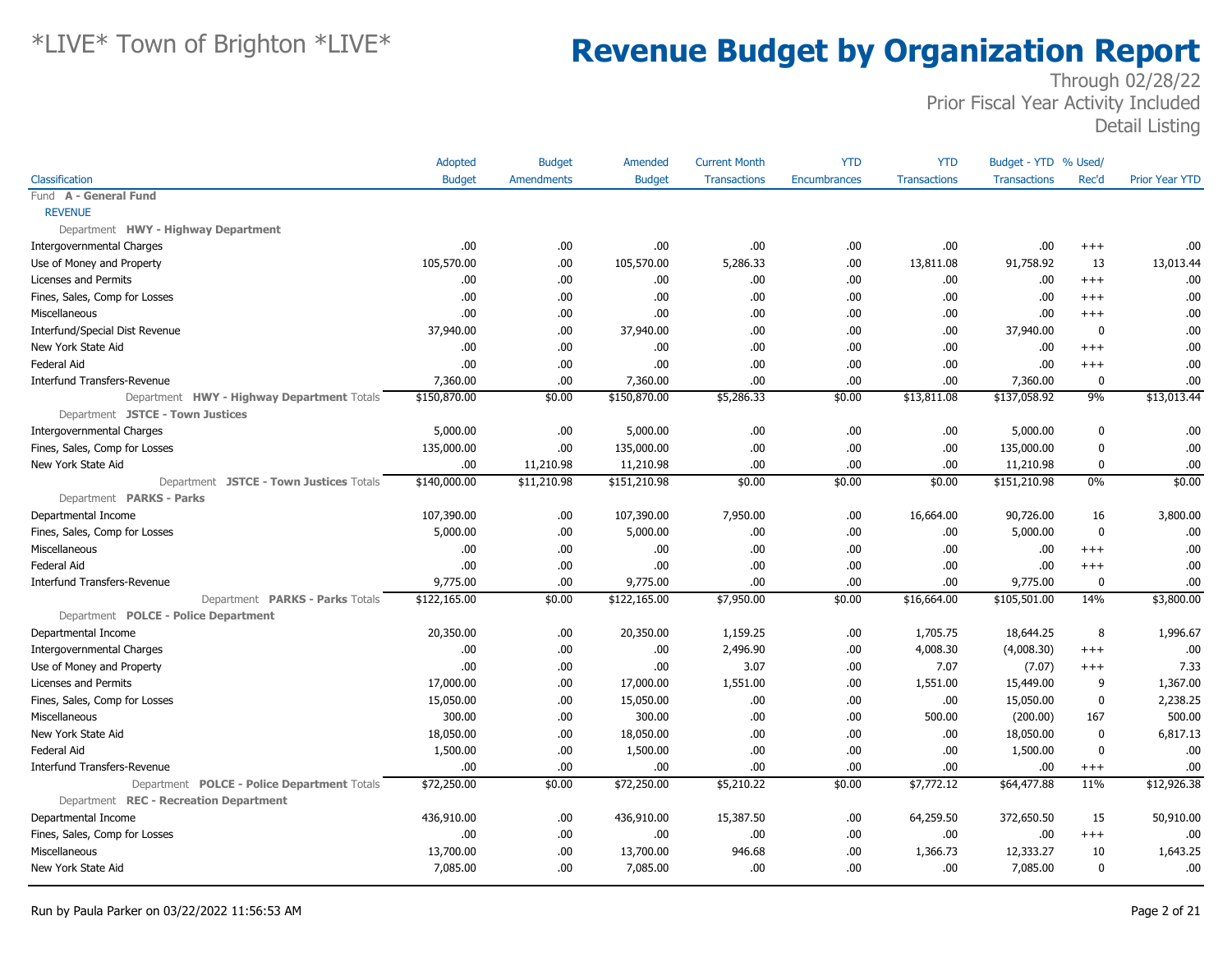|                                                  | Adopted         | <b>Budget</b>     | Amended         | <b>Current Month</b> | <b>YTD</b>   | <b>YTD</b>          | Budget - YTD % Used/ |              |                       |
|--------------------------------------------------|-----------------|-------------------|-----------------|----------------------|--------------|---------------------|----------------------|--------------|-----------------------|
| Classification                                   | <b>Budget</b>   | <b>Amendments</b> | <b>Budget</b>   | <b>Transactions</b>  | Encumbrances | <b>Transactions</b> | <b>Transactions</b>  | Rec'd        | <b>Prior Year YTD</b> |
| Fund A - General Fund                            |                 |                   |                 |                      |              |                     |                      |              |                       |
| <b>REVENUE</b>                                   |                 |                   |                 |                      |              |                     |                      |              |                       |
| Department REC - Recreation Department           |                 |                   |                 |                      |              |                     |                      |              |                       |
| Federal Aid                                      | .00             | .00.              | .00             | .00.                 | .00          | .00                 | .00                  | $+++$        | .00                   |
| Interfund Transfers-Revenue                      | 2,500.00        | .00.              | 2,500.00        | .00.                 | .00          | .00                 | 2,500.00             | $\Omega$     | .00                   |
| Department REC - Recreation Department Totals    | \$460,195.00    | \$0.00            | \$460,195.00    | \$16,334.18          | \$0.00       | \$65,626.23         | \$394,568.77         | 14%          | \$52,553.25           |
| Department UNDST - Undistributed Expenses        |                 |                   |                 |                      |              |                     |                      |              |                       |
| Real Property Taxes                              | 10,189,615.00   | .00.              | 10,189,615.00   | .00.                 | .00          | 9,993,626.42        | 195,988.58           | 98           | 9,942,772.28          |
| Sales Tax                                        | 4,400,000.00    | .00.              | 4,400,000.00    | .00                  | .00          | .00                 | 4,400,000.00         | 0            | .00                   |
| Departmental Income                              | 3,000.00        | .00.              | 3,000.00        | 10.00                | .00          | 15.00               | 2,985.00             | 0            | 39.00                 |
| <b>Intergovernmental Charges</b>                 | .00             | .00               | .00             | .00                  | .00          | .00                 | .00                  | $+++$        | .00                   |
| Use of Money and Property                        | 10,000.00       | .00.              | 10,000.00       | 203.10               | .00          | 996.60              | 9,003.40             | 10           | 876.39                |
| Fines, Sales, Comp for Losses                    | 300.00          | .00.              | 300.00          | .00                  | .00          | .00                 | 300.00               | 0            | .00                   |
| Miscellaneous                                    | 241,000.00      | .00.              | 241,000.00      | 2,952.00             | .00          | 2,952.00            | 238,048.00           |              | 2,952.00              |
| Interfund/Special Dist Revenue                   | 196,325.00      | .00.              | 196,325.00      | .00                  | .00          | .00                 | 196,325.00           | 0            | .00                   |
| New York State Aid                               | 1,125,000.00    | .00.              | 1,125,000.00    | .00.                 | .00          | .00                 | 1,125,000.00         | $\mathbf{0}$ | .00                   |
| Federal Aid                                      | .00             | .00.              | .00             | .00.                 | .00          | .00                 | .00                  | $+++$        | .00                   |
| Interfund Transfers-Revenue                      | .00             | .00               | .00             | .00.                 | .00          | .00                 | .00                  | $+++$        | .00                   |
| Department UNDST - Undistributed Expenses Totals | \$16,165,240.00 | \$0.00            | \$16,165,240.00 | \$3,165.10           | \$0.00       | \$9,997,590.02      | \$6,167,649.98       | 62%          | \$9,946,639.67        |
| <b>REVENUE TOTALS</b>                            | \$17,838,890.00 | \$263,301.06      | \$18,102,191.06 | \$54,264.21          | \$0.00       | \$10,162,973.45     | \$7,939,217.61       | 56%          | \$10,067,749.16       |
| <b>A - General Fund Totals</b><br>Fund           | \$17,838,890.00 | \$263,301.06      | \$18,102,191.06 | \$54,264.21          | \$0.00       | \$10,162,973.45     | \$7,939,217.61       |              | \$10,067,749.16       |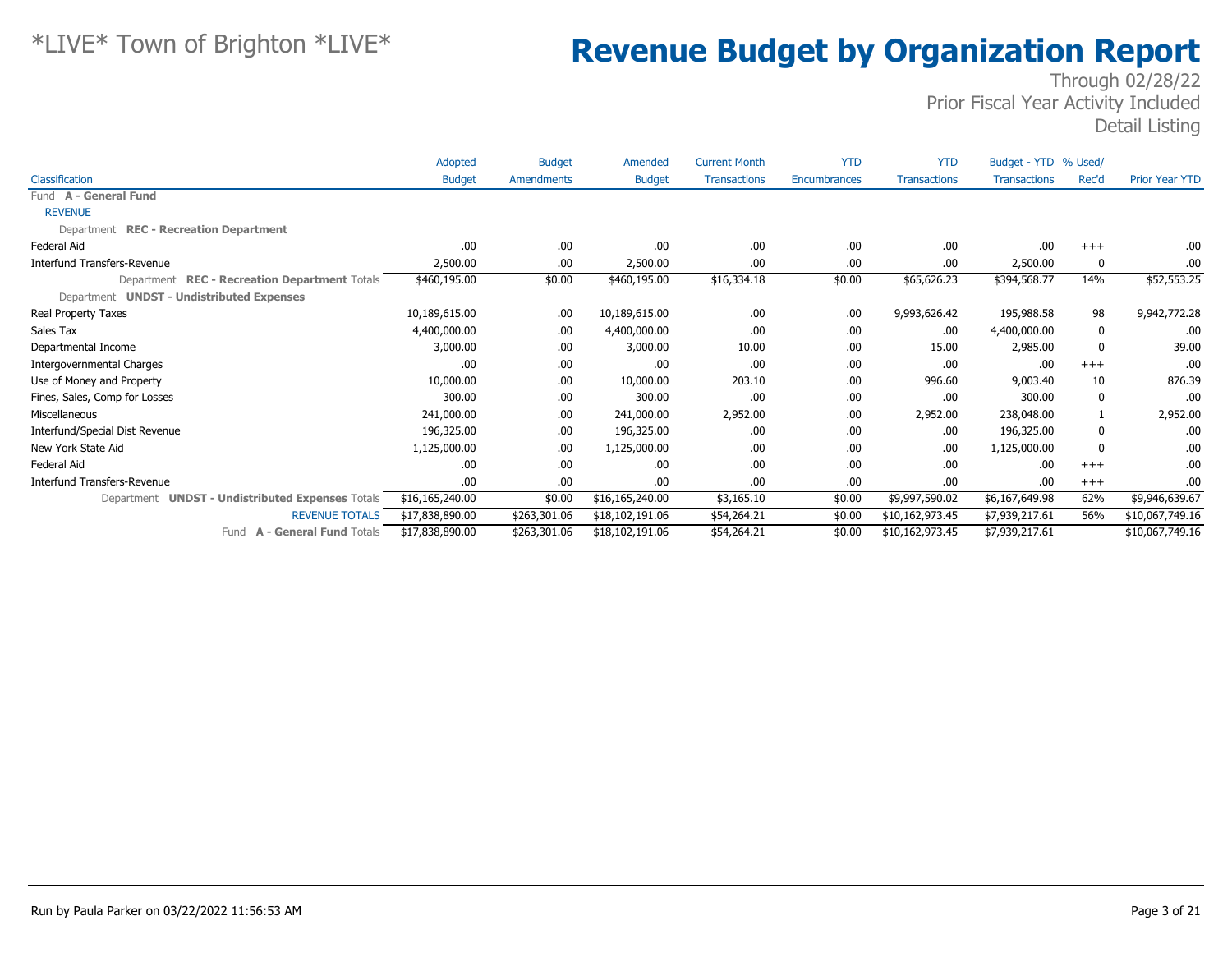|                                            | Adopted        | <b>Budget</b> | Amended        | <b>Current Month</b> | <b>YTD</b>   | <b>YTD</b>          | Budget - YTD % Used/ |       |                       |
|--------------------------------------------|----------------|---------------|----------------|----------------------|--------------|---------------------|----------------------|-------|-----------------------|
| <b>Classification</b>                      | <b>Budget</b>  | Amendments    | <b>Budget</b>  | <b>Transactions</b>  | Encumbrances | <b>Transactions</b> | <b>Transactions</b>  | Rec'd | <b>Prior Year YTD</b> |
| Fund D - Highway Fund                      |                |               |                |                      |              |                     |                      |       |                       |
| <b>REVENUE</b>                             |                |               |                |                      |              |                     |                      |       |                       |
| Department HWY - Highway Department        |                |               |                |                      |              |                     |                      |       |                       |
| Real Property Taxes                        | 4,327,055.00   | .00.          | 4,327,055.00   | .00.                 | .00          | 4,327,055.00        | .00                  | 100   | 4,244,945.00          |
| Departmental Income                        | 2,630.00       | .00.          | 2,630.00       | 50.00                | .00          | 235.00              | 2,395.00             | 9     | .00                   |
| Intergovernmental Charges                  | 533,880.00     | .00.          | 533,880.00     | .00.                 | .00          | 169,980.00          | 363,900.00           | 32    | 155,879.89            |
| Use of Money and Property                  | 7,000.00       | .00.          | 7,000.00       | 67.80                | .00          | 181.05              | 6,818.95             | 3     | 152.43                |
| Licenses and Permits                       | 16,040.00      | .00.          | 16,040.00      | .00.                 | .00          | 2,000.00            | 14,040.00            | 12    | 4,335.00              |
| Fines, Sales, Comp for Losses              | 72,355.00      | .00.          | 72,355.00      | 7,704.34             | .00          | 15,102.02           | 57,252.98            | 21    | 16,189.41             |
| Miscellaneous                              | .00            | .00.          | .00.           | .00.                 | .00          | .00.                | .00                  | $+++$ | .00                   |
| Interfund/Special Dist Revenue             | 159,920.00     | .00.          | 159,920.00     | 9,993.19             | .00          | 9,993.19            | 149,926.81           | 6     | 7,186.70              |
| New York State Aid                         | 291,435.00     | .00.          | 291,435.00     | .00.                 | .00          | .00.                | 291,435.00           | 0     | .00                   |
| Federal Aid                                | .00            | .00.          | .00.           | .00.                 | .00          | .00                 | .00                  | $+++$ | .00                   |
| Interfund Transfers-Revenue                | 16,730.00      | .00.          | 16,730.00      | .00.                 | .00          | .00.                | 16,730.00            | 0     | .00                   |
| Department HWY - Highway Department Totals | \$5,427,045.00 | \$0.00        | \$5,427,045.00 | \$17,815.33          | \$0.00       | \$4,524,546.26      | \$902,498.74         | 83%   | \$4,428,688.43        |
| <b>REVENUE TOTALS</b>                      | \$5,427,045.00 | \$0.00        | \$5,427,045.00 | \$17,815.33          | \$0.00       | \$4,524,546.26      | \$902,498.74         | 83%   | \$4,428,688.43        |
| <b>D - Highway Fund Totals</b><br>Fund     | \$5,427,045.00 | \$0.00        | \$5,427,045.00 | \$17,815.33          | \$0.00       | \$4,524,546.26      | \$902,498.74         |       | \$4,428,688.43        |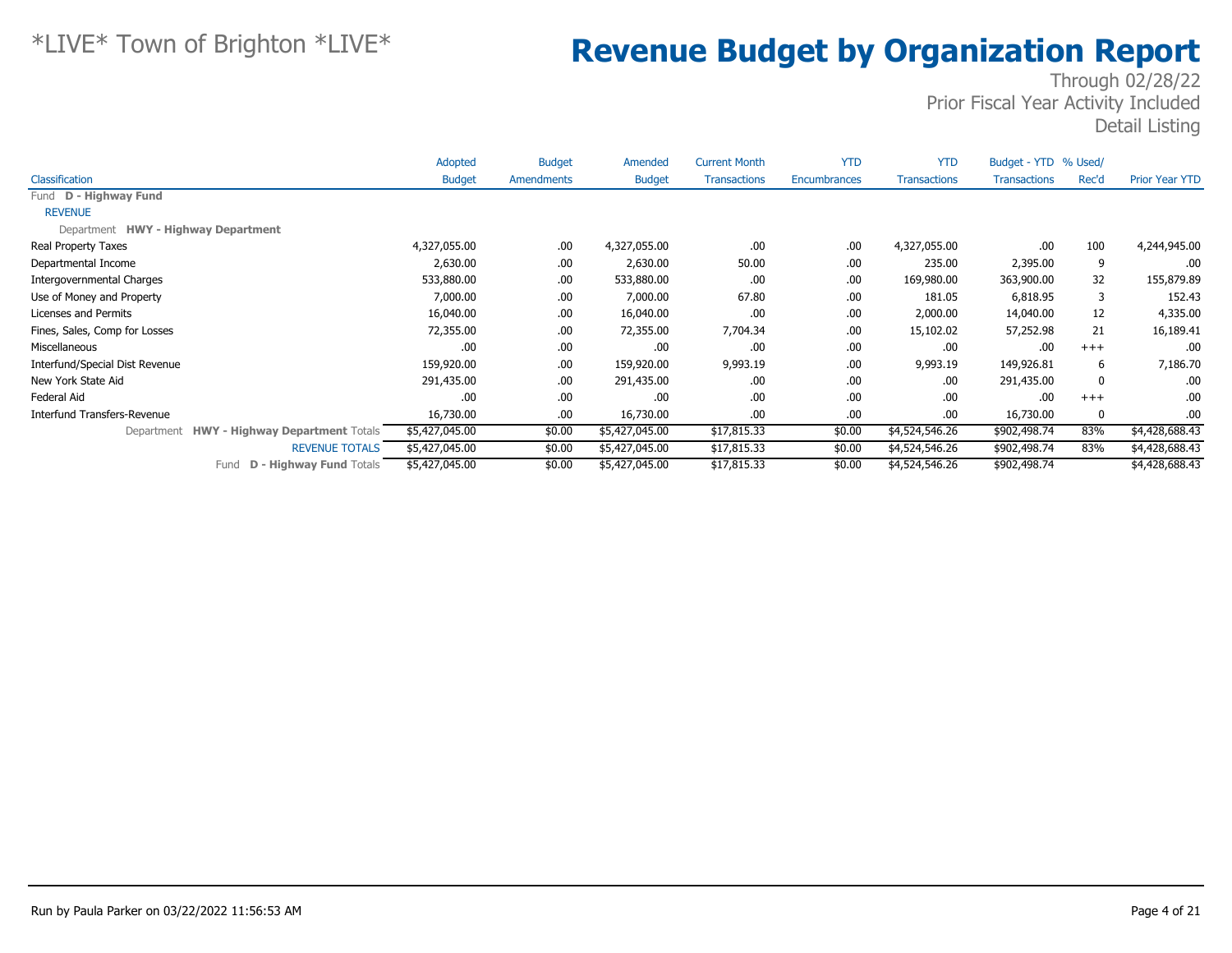|                                                     | Adopted       | <b>Budget</b> | Amended       | <b>Current Month</b> | <b>YTD</b>   | <b>YTD</b>          | Budget - YTD % Used/ |          |                       |
|-----------------------------------------------------|---------------|---------------|---------------|----------------------|--------------|---------------------|----------------------|----------|-----------------------|
| Classification                                      | <b>Budget</b> | Amendments    | <b>Budget</b> | <b>Transactions</b>  | Encumbrances | <b>Transactions</b> | <b>Transactions</b>  | Rec'd    | <b>Prior Year YTD</b> |
| Fund H - Capital Projects Fund                      |               |               |               |                      |              |                     |                      |          |                       |
| <b>REVENUE</b>                                      |               |               |               |                      |              |                     |                      |          |                       |
| Use of Money and Property                           | .00           | .00.          | .00           | .00.                 | .00          | .00                 | .00                  | $^{+++}$ | .00                   |
| Miscellaneous                                       | .00           | .00.          | .00           | .00.                 | .00          | .00.                | .00                  | $+++$    | .00                   |
| <b>Interfund Transfers-Revenue</b>                  | .00           | .00.          | .00           | .00.                 | .00          | .00.                | .00                  | $^{+++}$ | .00                   |
| Department BLDGS - Faciity Improvemtns              |               |               |               |                      |              |                     |                      |          |                       |
| Use of Money and Property                           | .00           | .00.          | .00           | .00.                 | .00          | .00.                | .00                  | $^{+++}$ | .00                   |
| Miscellaneous                                       | .00           | .00.          | .00           | .00.                 | .00          | .00                 | .00                  | $^{+++}$ | .00                   |
| Obligations                                         | .00           | .00.          | .00           | .00                  | .00          | .00.                | .00                  | $^{+++}$ | .00                   |
| Department BLDGS - Faciity Improvemtns Totals       | \$0.00        | \$0.00        | \$0.00        | \$0.00               | \$0.00       | \$0.00              | \$0.00               | $+++$    | \$0.00                |
| Department BRIDG - Bridge Construction/Repar        |               |               |               |                      |              |                     |                      |          |                       |
| New York State Aid                                  | .00           | .00.          | .00           | .00.                 | .00          | .00.                | .00                  | $^{+++}$ | .00                   |
| Federal Aid                                         | .00           | .00.          | .00           | .00.                 | .00          | .00.                | .00                  | $^{++}$  | .00                   |
| <b>Interfund Transfers-Revenue</b>                  | .00           | .00.          | .00           | .00.                 | .00          | .00.                | .00                  | $^{+++}$ | .00                   |
| Department BRIDG - Bridge Construction/Repar Totals | \$0.00        | \$0.00        | \$0.00        | \$0.00               | \$0.00       | \$0.00              | \$0.00               | $+++$    | \$0.00                |
| Department CANAL - Canal Development                |               |               |               |                      |              |                     |                      |          |                       |
| Licenses and Permits                                | .00           | .00.          | .00           | .00.                 | .00          | .00                 | .00                  | $^{++}$  | .00                   |
| New York State Aid                                  | .00           | .00.          | .00           | .00.                 | .00          | .00                 | .00                  | $^{+++}$ | .00                   |
| Department CANAL - Canal Development Totals         | \$0.00        | \$0.00        | \$0.00        | \$0.00               | \$0.00       | \$0.00              | \$0.00               | $+++$    | \$0.00                |
| Department CAPRJ - Capital Projects                 |               |               |               |                      |              |                     |                      |          |                       |
| Use of Money and Property                           | .00           | .00.          | .00           | .00.                 | .00          | .00                 | .00                  | $^{++}$  | .00                   |
| <b>Miscellaneous</b>                                | .00           | .00.          | .00           | .00                  | .00          | .00                 | .00                  | $^{++}$  | .00                   |
| <b>Interfund Transfers-Revenue</b>                  | .00           | .00.          | .00           | .00.                 | .00          | .00                 | .00                  | $^{+++}$ | .00                   |
| Department CAPRJ - Capital Projects Totals          | \$0.00        | \$0.00        | \$0.00        | \$0.00               | \$0.00       | \$0.00              | \$0.00               | $^{+++}$ | \$0.00                |
| Department CULVT - Culvert                          |               |               |               |                      |              |                     |                      |          |                       |
| Obligations                                         | .00           | .00.          | .00           | .00.                 | .00          | .00                 | .00                  | $^{+++}$ | .00                   |
| Department CULVT - Culvert Totals                   | \$0.00        | \$0.00        | \$0.00        | \$0.00               | \$0.00       | \$0.00              | \$0.00               | $+++$    | \$0.00                |
| Department DPWOP - DPW Operations Center            |               |               |               |                      |              |                     |                      |          |                       |
| <b>Interfund Transfers-Revenue</b>                  | .00           | .00.          | .00           | .00.                 | .00          | .00                 | .00                  | $^{+++}$ | .00                   |
| Obligations                                         | .00           | .00.          | .00           | .00                  | .00          | .00                 | .00                  | $^{+++}$ | .00                   |
| Department DPWOP - DPW Operations Center Totals     | \$0.00        | \$0.00        | \$0.00        | \$0.00               | \$0.00       | \$0.00              | \$0.00               | $+++$    | \$0.00                |
| Department DRAIN - Drainage Project                 |               |               |               |                      |              |                     |                      |          |                       |
| Obligations                                         | .00           | .00.          | .00           | .00.                 | .00          | .00                 | .00                  | $^{+++}$ | .00                   |
| Department DRAIN - Drainage Project Totals          | \$0.00        | \$0.00        | \$0.00        | \$0.00               | \$0.00       | \$0.00              | \$0.00               | $^{+++}$ | \$0.00                |
| Department GIGP - Green Innovation GrantPrg         |               |               |               |                      |              |                     |                      |          |                       |
| Use of Money and Property                           | .00           | .00.          | .00           | .00.                 | .00          | .00.                | .00                  | $+++$    | .00                   |
| New York State Aid                                  | .00           | .00.          | .00           | .00.                 | .00          | .00                 | .00                  | $^{+++}$ | .00                   |
| Department GIGP - Green Innovation GrantPrg Totals  | \$0.00        | \$0.00        | \$0.00        | \$0.00               | \$0.00       | \$0.00              | \$0.00               | $+++$    | \$0.00                |
| Department LIBRY - Brighton Memorial Library        |               |               |               |                      |              |                     |                      |          |                       |
| <b>Interfund Transfers-Revenue</b>                  | .00           | .00.          | .00           | .00.                 | .00          | .00                 | .00                  | $+++$    | .00                   |
| Obligations                                         | .00           | .00.          | .00           | .00.                 | .00          | .00.                | .00                  | $^{+++}$ | .00                   |
|                                                     |               |               |               |                      |              |                     |                      |          |                       |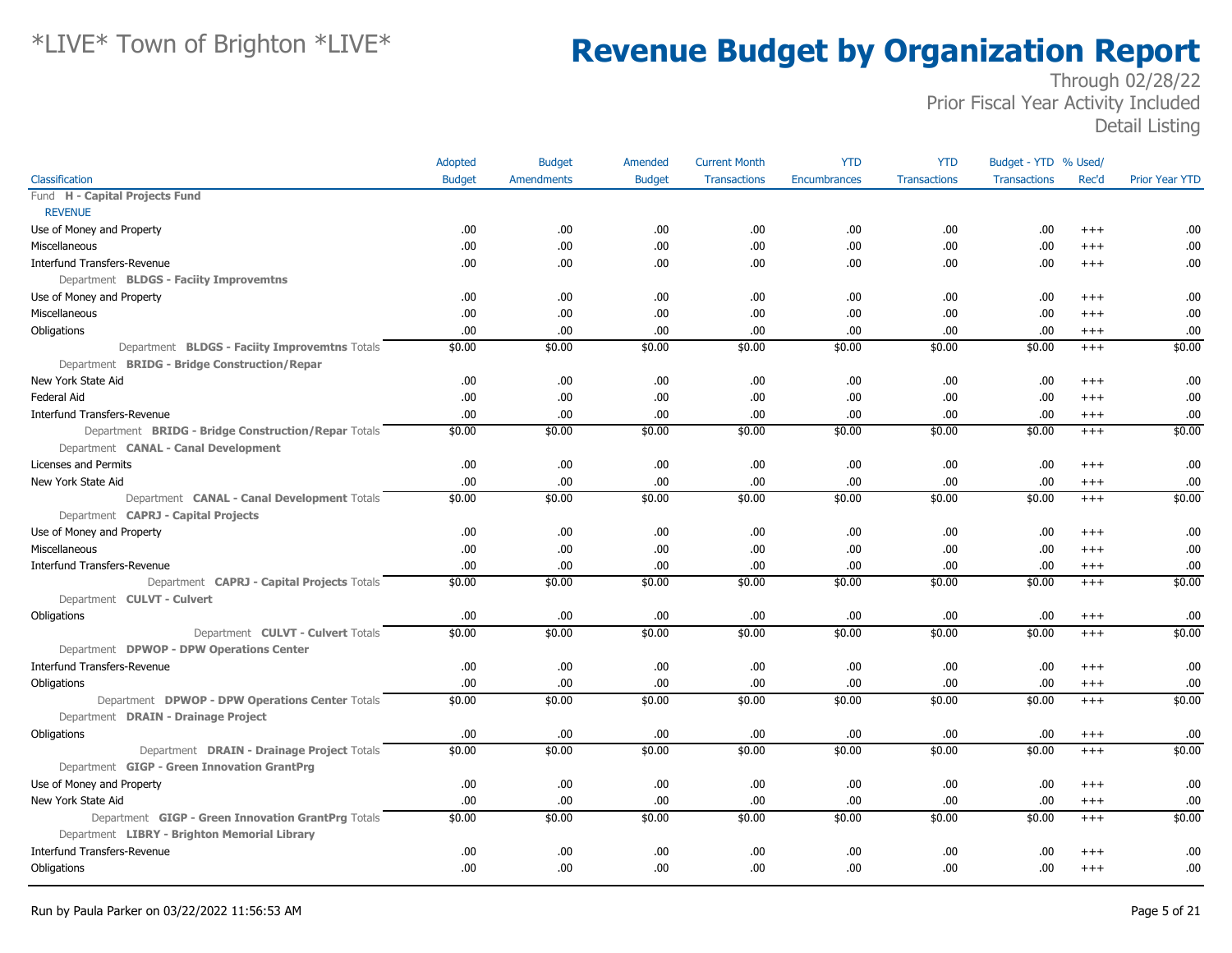|                                                     | Adopted       | <b>Budget</b>     | Amended       | <b>Current Month</b> | <b>YTD</b>          | <b>YTD</b>          | Budget - YTD % Used/ |          |                       |
|-----------------------------------------------------|---------------|-------------------|---------------|----------------------|---------------------|---------------------|----------------------|----------|-----------------------|
| Classification                                      | <b>Budget</b> | <b>Amendments</b> | <b>Budget</b> | <b>Transactions</b>  | <b>Encumbrances</b> | <b>Transactions</b> | <b>Transactions</b>  | Rec'd    | <b>Prior Year YTD</b> |
| Fund H - Capital Projects Fund                      |               |                   |               |                      |                     |                     |                      |          |                       |
| <b>REVENUE</b>                                      |               |                   |               |                      |                     |                     |                      |          |                       |
| Department LIBRY - Brighton Memorial Library Totals | \$0.00        | \$0.00            | \$0.00        | \$0.00               | \$0.00              | \$0.00              | \$0.00               | $^{+++}$ | \$0.00                |
| Department LOAD - Loader Purchase                   |               |                   |               |                      |                     |                     |                      |          |                       |
| Obligations                                         | .00.          | .00.              | .00.          | .00                  | .00                 | .00                 | .00.                 | $^{+++}$ | .00                   |
| Department LOAD - Loader Purchase Totals            | \$0.00        | \$0.00            | \$0.00        | \$0.00               | \$0.00              | \$0.00              | \$0.00               | $^{+++}$ | \$0.00                |
| Department PARKS - Parks                            |               |                   |               |                      |                     |                     |                      |          |                       |
| <b>Intergovernmental Charges</b>                    | .00.          | .00               | .00.          | .00                  | .00                 | .00                 | .00.                 | $^{+++}$ | .00                   |
| Use of Money and Property                           | .00.          | .00.              | .00           | .00                  | .00                 | .00                 | .00.                 | $^{++}$  | .00                   |
| Miscellaneous                                       | .00.          | .00.              | .00.          | .00                  | .00                 | .00                 | .00.                 | $^{++}$  | .00                   |
| New York State Aid                                  | .00.          | .00               | .00.          | .00                  | .00                 | .00                 | .00.                 | $^{++}$  | .00                   |
| <b>Federal Aid</b>                                  | .00           | .00               | .00.          | .00.                 | .00                 | .00                 | .00.                 | $^{++}$  | .00                   |
| Interfund Transfers-Revenue                         | .00.          | .00.              | .00.          | .00                  | .00.                | .00                 | .00.                 | $^{+++}$ | .00                   |
| Obligations                                         | .00.          | .00               | .00.          | .00                  | .00                 | .00                 | .00.                 | $^{+++}$ | .00                   |
| Department PARKS - Parks Totals                     | \$0.00        | \$0.00            | \$0.00        | \$0.00               | \$0.00              | \$0.00              | \$0.00               | $^{+++}$ | \$0.00                |
| Department PSFTY - Public Safety Wing               |               |                   |               |                      |                     |                     |                      |          |                       |
| <b>Interfund Transfers-Revenue</b>                  | .00.          | .00.              | .00.          | .00                  | .00.                | .00                 | .00.                 | $+++$    | .00                   |
| Obligations                                         | .00.          | .00               | .00.          | .00                  | .00                 | .00                 | .00.                 | $^{+++}$ | .00                   |
| Department PSFTY - Public Safety Wing Totals        | \$0.00        | \$0.00            | \$0.00        | \$0.00               | \$0.00              | \$0.00              | \$0.00               | $+++$    | \$0.00                |
| Department REVAL - Revaluation Project              |               |                   |               |                      |                     |                     |                      |          |                       |
| Use of Money and Property                           | .00.          | .00               | .00.          | .00                  | .00.                | .00                 | .00.                 | $^{+++}$ | .00                   |
| New York State Aid                                  | .00.          | .00               | .00.          | .00                  | .00.                | .00                 | .00                  | $^{+++}$ | .00                   |
| <b>Interfund Transfers-Revenue</b>                  | .00.          | .00               | .00.          | .00                  | .00                 | .00                 | .00.                 | $^{++}$  | .00                   |
| Obligations                                         | .00.          | .00               | .00.          | .00                  | .00.                | .00                 | .00.                 | $^{+++}$ | .00                   |
| Department REVAL - Revaluation Project Totals       | \$0.00        | \$0.00            | \$0.00        | \$0.00               | \$0.00              | \$0.00              | \$0.00               | $^{+++}$ | \$0.00                |
| Department ROADS - Road Construction/Repair         |               |                   |               |                      |                     |                     |                      |          |                       |
| Use of Money and Property                           | .00.          | .00.              | .00.          | .00                  | .00                 | .00                 | .00.                 | $^{+++}$ | .00                   |
| New York State Aid                                  | .00.          | .00               | .00.          | .00                  | .00.                | .00                 | .00.                 | $^{+++}$ | .00                   |
| <b>Federal Aid</b>                                  | .00.          | .00               | .00.          | .00                  | .00.                | .00                 | .00.                 | $^{+++}$ | .00                   |
| <b>Interfund Transfers-Revenue</b>                  | .00           | .00               | .00.          | .00                  | .00                 | .00                 | .00.                 | $^{++}$  | .00                   |
| Obligations                                         | .00.          | .00               | .00.          | .00                  | .00.                | .00                 | .00.                 | $^{+++}$ | .00                   |
| Department ROADS - Road Construction/Repair Totals  | \$0.00        | \$0.00            | \$0.00        | \$0.00               | \$0.00              | \$0.00              | \$0.00               | $^{+++}$ | \$0.00                |
| Department SEWER - Consolidated Sewer Dist          |               |                   |               |                      |                     |                     |                      |          |                       |
| <b>Intergovernmental Charges</b>                    | .00.          | .00               | .00.          | .00                  | .00                 | .00                 | .00.                 | $^{+++}$ | .00                   |
| New York State Aid                                  | .00.          | .00               | .00.          | .00                  | .00.                | .00                 | .00.                 | $^{++}$  | .00                   |
| <b>Federal Aid</b>                                  | .00.          | .00               | .00.          | .00                  | .00                 | .00                 | .00.                 | $^{++}$  | .00                   |
| <b>Interfund Transfers-Revenue</b>                  | .00           | .00               | .00.          | .00                  | .00                 | .00                 | .00.                 | $^{++}$  | .00                   |
| Obligations                                         | .00           | .00.              | .00.          | .00                  | .00.                | .00                 | .00.                 | $^{+++}$ | .00                   |
| Department SEWER - Consolidated Sewer Dist Totals   | \$0.00        | \$0.00            | \$0.00        | \$0.00               | \$0.00              | \$0.00              | \$0.00               | $^{+++}$ | \$0.00                |
| Department SWALK - Townwide Sidewalk Network        |               |                   |               |                      |                     |                     |                      |          |                       |
| Use of Money and Property                           | .00.          | .00               | .00.          | .00                  | .00                 | .00                 | .00.                 | $^{+++}$ | .00                   |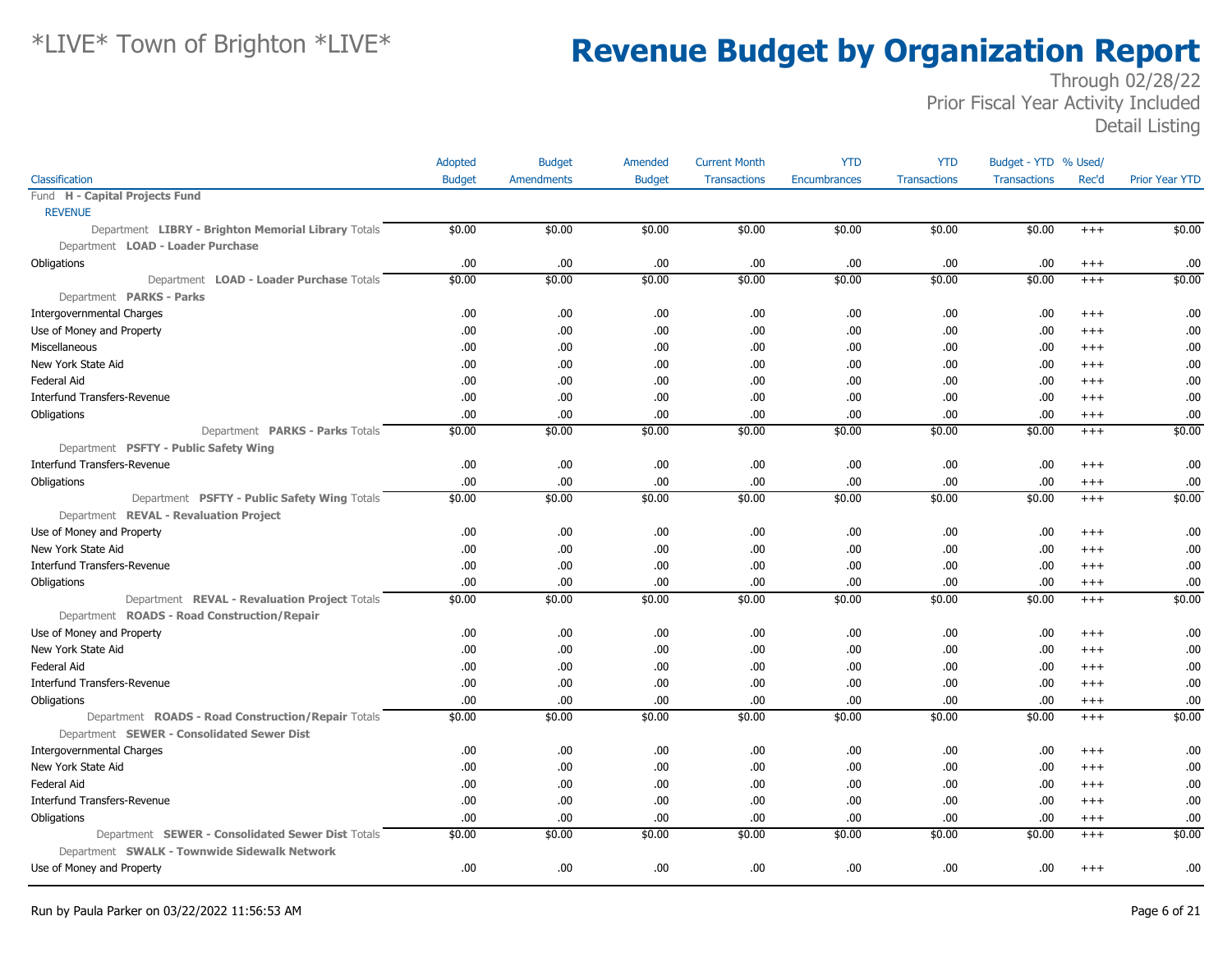|                                                     | Adopted       | <b>Budget</b> | Amended       | <b>Current Month</b> | <b>YTD</b>   | <b>YTD</b>          | Budget - YTD % Used/ |          |                       |
|-----------------------------------------------------|---------------|---------------|---------------|----------------------|--------------|---------------------|----------------------|----------|-----------------------|
| Classification                                      | <b>Budget</b> | Amendments    | <b>Budget</b> | <b>Transactions</b>  | Encumbrances | <b>Transactions</b> | <b>Transactions</b>  | Rec'd    | <b>Prior Year YTD</b> |
| Fund H - Capital Projects Fund                      |               |               |               |                      |              |                     |                      |          |                       |
| <b>REVENUE</b>                                      |               |               |               |                      |              |                     |                      |          |                       |
| Department SWALK - Townwide Sidewalk Network        |               |               |               |                      |              |                     |                      |          |                       |
| New York State Aid                                  | .00.          | .00           | .00           | .00                  | .00.         | .00.                | .00                  | $+++$    | .00                   |
| <b>Interfund Transfers-Revenue</b>                  | .00.          | .00           | .00.          | .00                  | .00.         | .00.                | .00                  | $^{+++}$ | .00.                  |
| Department SWALK - Townwide Sidewalk Network Totals | \$0.00        | \$0.00        | \$0.00        | \$0.00               | \$0.00       | \$0.00              | \$0.00               | $^{+++}$ | \$0.00                |
| Department SWEEP - Street Sweeper                   |               |               |               |                      |              |                     |                      |          |                       |
| Obligations                                         | .00.          | .00           | .00.          | .00                  | .00.         | .00.                | .00                  | $^{+++}$ | .00.                  |
| Department SWEEP - Street Sweeper Totals            | \$0.00        | \$0.00        | \$0.00        | \$0.00               | \$0.00       | \$0.00              | \$0.00               | $+++$    | \$0.00                |
| Department TECH - Technology Improvements           |               |               |               |                      |              |                     |                      |          |                       |
| <b>Interfund Transfers-Revenue</b>                  | .00.          | .00           | .00.          | .00                  | .00.         | .00.                | .00                  | $^{+++}$ | .00.                  |
| Obligations                                         | .00.          | .00           | .00           | .00                  | .00.         | .00.                | .00                  | $^{+++}$ | .00.                  |
| Department TECH - Technology Improvements Totals    | \$0.00        | \$0.00        | \$0.00        | \$0.00               | \$0.00       | \$0.00              | \$0.00               | $+++$    | \$0.00                |
| Department <b>TRACT - Tractor Purchase</b>          |               |               |               |                      |              |                     |                      |          |                       |
| Obligations                                         | .00           | .00           | .00.          | .00                  | .00.         | .00.                | .00                  | $^{+++}$ | .00                   |
| Department <b>TRACT - Tractor Purchase</b> Totals   | \$0.00        | \$0.00        | \$0.00        | \$0.00               | \$0.00       | \$0.00              | \$0.00               | $+++$    | \$0.00                |
| Department TRUCK - Truck Purchase                   |               |               |               |                      |              |                     |                      |          |                       |
| Miscellaneous                                       | .00.          | .00           | .00.          | .00                  | .00.         | .00.                | .00                  | $^{+++}$ | .00.                  |
| <b>Interfund Transfers-Revenue</b>                  | .00.          | .00           | .00.          | .00                  | .00.         | .00                 | .00                  | $+++$    | .00.                  |
| Obligations                                         | .00.          | .00           | .00           | .00                  | .00.         | .00.                | .00                  | $^{+++}$ | .00                   |
| Department TRUCK - Truck Purchase Totals            | \$0.00        | \$0.00        | \$0.00        | \$0.00               | \$0.00       | \$0.00              | \$0.00               | $+++$    | \$0.00                |
| <b>REVENUE TOTALS</b>                               | \$0.00        | \$0.00        | \$0.00        | \$0.00               | \$0.00       | \$0.00              | \$0.00               | $+++$    | \$0.00                |
| Fund H - Capital Projects Fund Totals               | \$0.00        | \$0.00        | \$0.00        | \$0.00               | \$0.00       | \$0.00              | \$0.00               |          | \$0.00                |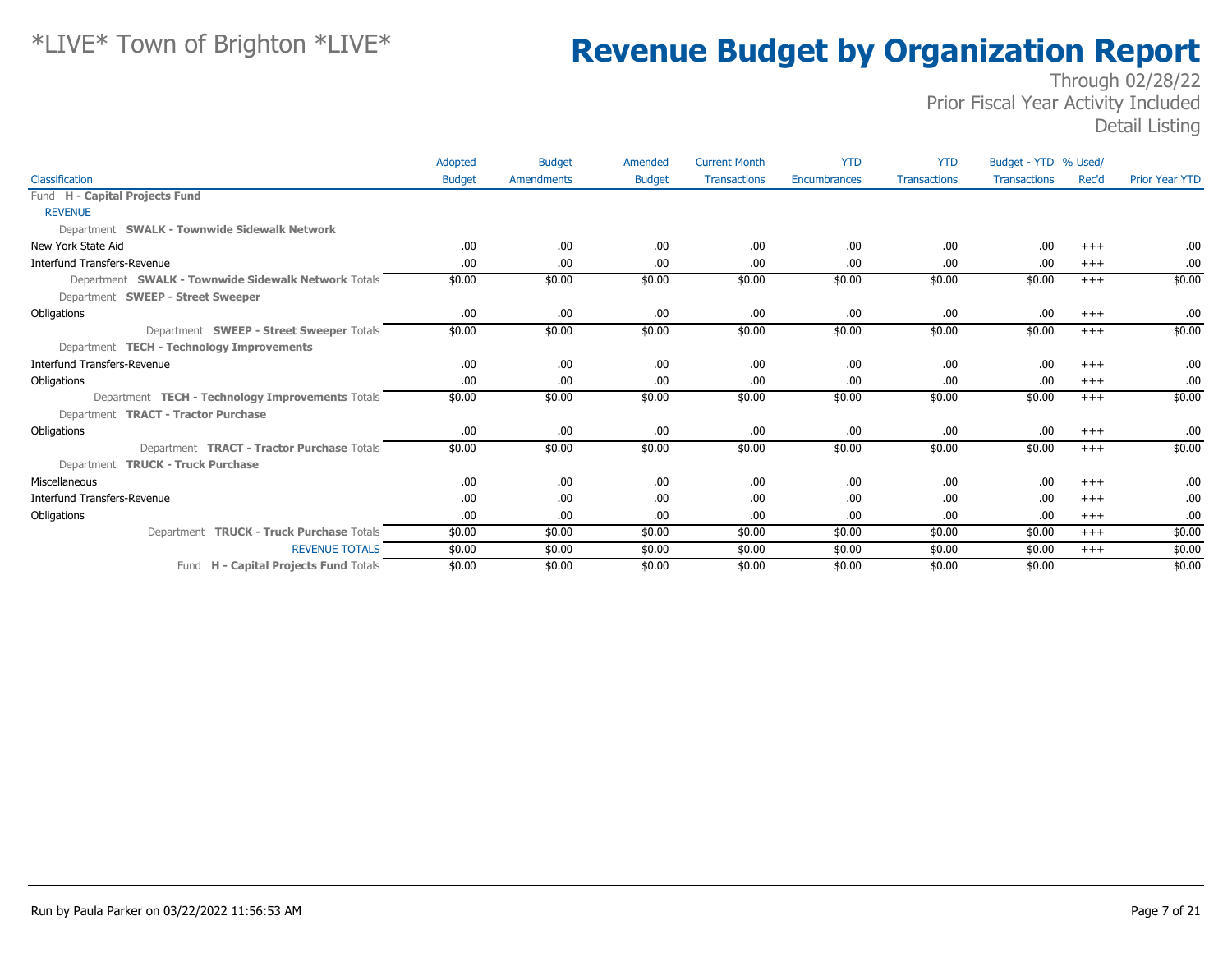|                                                     | Adopted        | <b>Budget</b> | Amended        | <b>Current Month</b> | <b>YTD</b>          | <b>YTD</b>          | Budget - YTD % Used/ |              |                       |
|-----------------------------------------------------|----------------|---------------|----------------|----------------------|---------------------|---------------------|----------------------|--------------|-----------------------|
| Classification                                      | <b>Budget</b>  | Amendments    | <b>Budget</b>  | <b>Transactions</b>  | <b>Encumbrances</b> | <b>Transactions</b> | <b>Transactions</b>  | Rec'd        | <b>Prior Year YTD</b> |
| Fund L - Library Fund                               |                |               |                |                      |                     |                     |                      |              |                       |
| <b>REVENUE</b>                                      |                |               |                |                      |                     |                     |                      |              |                       |
| Department LIBRY - Brighton Memorial Library        |                |               |                |                      |                     |                     |                      |              |                       |
| Real Property Taxes                                 | 2,133,355.00   | .00.          | 2,133,355.00   | .00.                 | .00.                | 2,133,355.00        | .00                  | 100          | 2,002,455.00          |
| Departmental Income                                 | 72,000.00      | .00.          | 72,000.00      | 4,301.38             | .00                 | 9,103.38            | 62,896.62            | 13           | 5,957.30              |
| Use of Money and Property                           | 2,000.00       | .00.          | 2,000.00       | 22.90                | .00                 | 66.48               | 1,933.52             | 3            | 48.46                 |
| Fines, Sales, Comp for Losses                       | 1,000.00       | .00.          | 1,000.00       | 79.25                | .00                 | 148.75              | 851.25               | 15           | 68.50                 |
| Miscellaneous                                       | .00            | .00.          | .00.           | 11.05                | .00                 | 22.85               | (22.85)              | $+++$        | 36.72                 |
| New York State Aid                                  | 10,455.00      | 34,768.00     | 45,223.00      | .00.                 | .00                 | .00.                | 45,223.00            | $\mathbf{0}$ | .00.                  |
| Federal Aid                                         | .00            | .00.          | .00            | .00.                 | .00                 | .00                 | .00                  | $+++$        | .00                   |
| Interfund Transfers-Revenue                         | .00.           | .00.          | .00.           | .00.                 | .00                 | .00.                | .00                  | $+++$        | .00.                  |
| Department LIBRY - Brighton Memorial Library Totals | \$2,218,810.00 | \$34,768.00   | \$2,253,578.00 | \$4,414.58           | \$0.00              | \$2,142,696.46      | \$110,881.54         | 95%          | \$2,008,565.98        |
| <b>REVENUE TOTALS</b>                               | \$2,218,810.00 | \$34,768.00   | \$2,253,578.00 | \$4,414.58           | \$0.00              | \$2,142,696.46      | \$110,881.54         | 95%          | \$2,008,565.98        |
| <b>L - Library Fund Totals</b><br>Fund              | \$2,218,810.00 | \$34,768.00   | \$2,253,578.00 | \$4,414.58           | \$0.00              | \$2,142,696.46      | \$110,881.54         |              | \$2,008,565.98        |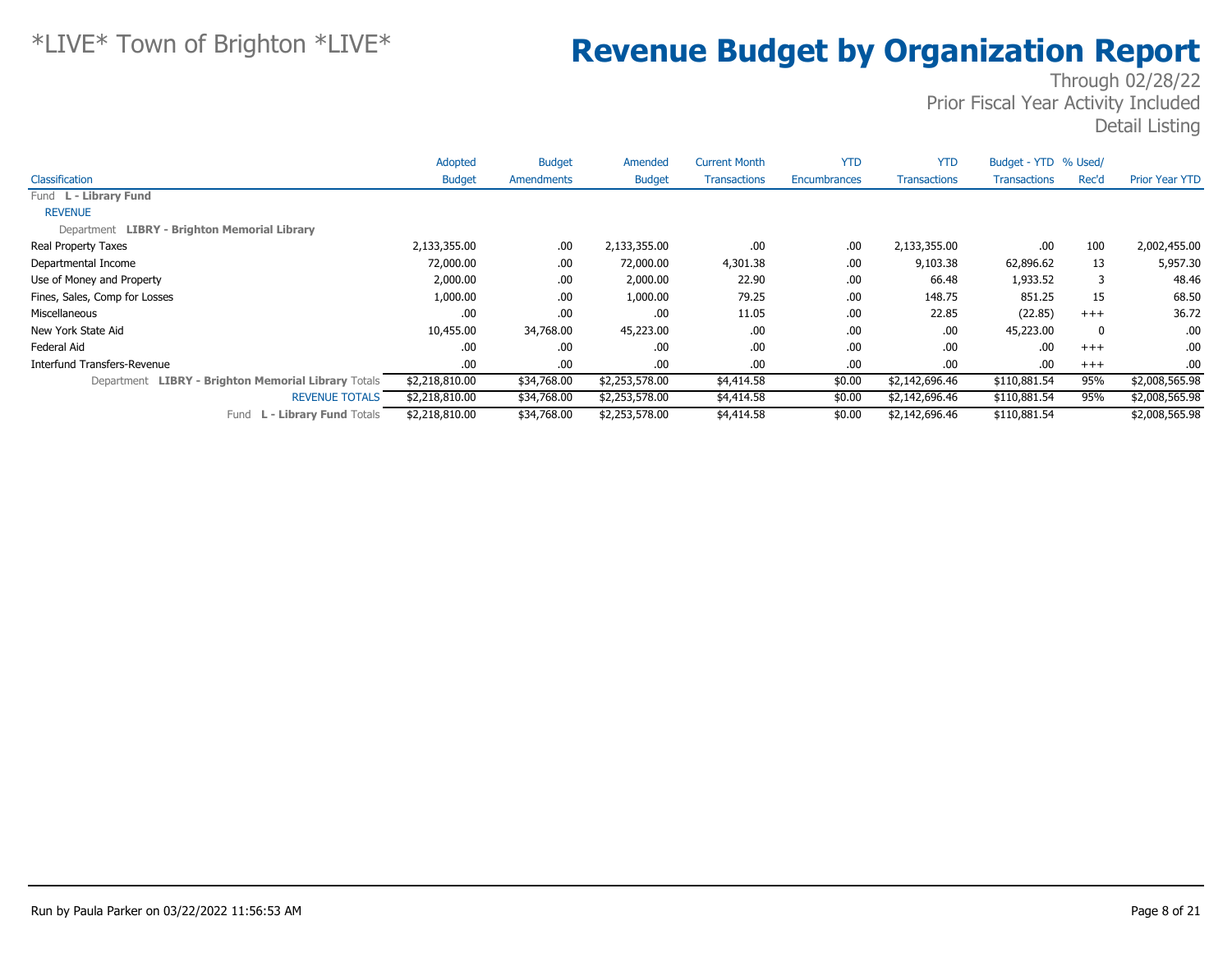|                                                         | Adopted       | <b>Budget</b> | Amended       | <b>Current Month</b> | <b>YTD</b>   | <b>YTD</b>          | Budget - YTD % Used/ |          |                       |
|---------------------------------------------------------|---------------|---------------|---------------|----------------------|--------------|---------------------|----------------------|----------|-----------------------|
| Classification                                          | <b>Budget</b> | Amendments    | <b>Budget</b> | <b>Transactions</b>  | Encumbrances | <b>Transactions</b> | <b>Transactions</b>  | Rec'd    | <b>Prior Year YTD</b> |
| Fund SA - Ambulance Special Dist                        |               |               |               |                      |              |                     |                      |          |                       |
| <b>REVENUE</b>                                          |               |               |               |                      |              |                     |                      |          |                       |
| Department AMBUD - Ambulance Special Dist               |               |               |               |                      |              |                     |                      |          |                       |
| Real Property Taxes                                     | 429,925.00    | .00.          | 429,925.00    | .00                  | .00          | 429,925.94          | (.94)                | 100      | 379,673.15            |
| Use of Money and Property                               | 125.00        | .00.          | 125.00        | 7.06                 | .00          | 10.16               | 114.84               | 8        | 15.91                 |
| Fines, Sales, Comp for Losses                           | .00.          | .00.          | .00.          | .00                  | .00          | .00                 | .00                  | $^{+++}$ | .00.                  |
| Miscellaneous                                           | .00           | .00.          | .00.          | .00                  | .00          | .00                 | .00                  | $^{+++}$ | .00.                  |
| Interfund Transfers-Revenue                             | .00.          | .00.          | .00.          | .00                  | .00          | .00                 | .00                  | $+++$    | .00.                  |
| Department <b>AMBUD - Ambulance Special Dist Totals</b> | \$430,050.00  | \$0.00        | \$430,050.00  | \$7.06               | \$0.00       | \$429,936.10        | \$113.90             | 100%     | \$379,689.06          |
| <b>REVENUE TOTALS</b>                                   | \$430,050.00  | \$0.00        | \$430,050.00  | \$7.06               | \$0.00       | \$429,936.10        | \$113.90             | 100%     | \$379,689.06          |
| <b>SA - Ambulance Special Dist Totals</b><br>Fund       | \$430,050,00  | \$0.00        | \$430,050.00  | \$7.06               | \$0.00       | \$429,936.10        | \$113.90             |          | \$379,689.06          |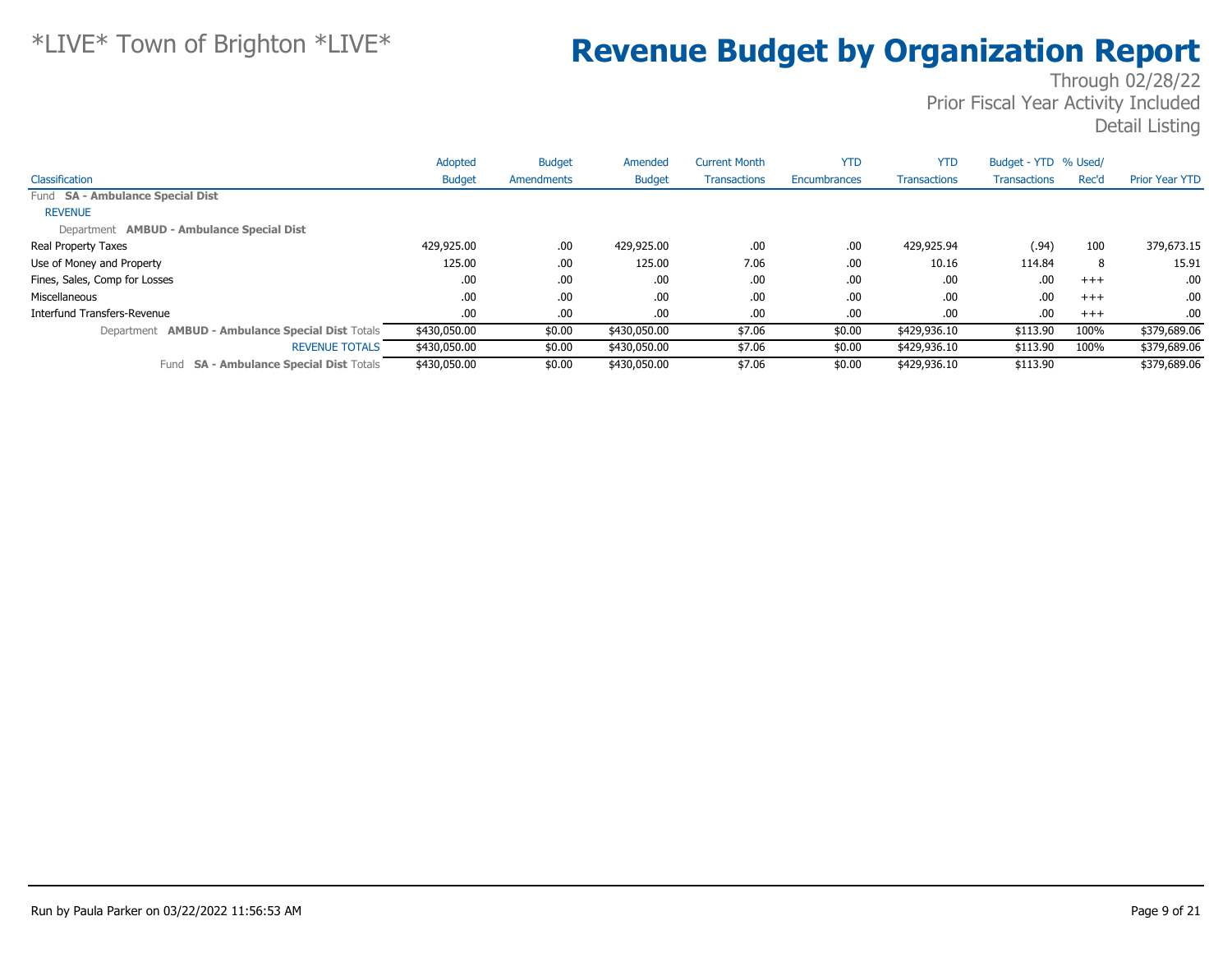|                                                             | Adopted       | <b>Budget</b> | Amended       | <b>Current Month</b> | <b>YTD</b>   | <b>YTD</b>          | Budget - YTD % Used/ |       |                       |
|-------------------------------------------------------------|---------------|---------------|---------------|----------------------|--------------|---------------------|----------------------|-------|-----------------------|
| Classification                                              | <b>Budget</b> | Amendments    | <b>Budget</b> | <b>Transactions</b>  | Encumbrances | <b>Transactions</b> | <b>Transactions</b>  | Rec'd | <b>Prior Year YTD</b> |
| Fund SB - Business Improvement Dist                         |               |               |               |                      |              |                     |                      |       |                       |
| <b>REVENUE</b>                                              |               |               |               |                      |              |                     |                      |       |                       |
| Department BID - Business Improvement Dist                  |               |               |               |                      |              |                     |                      |       |                       |
| Real Property Taxes                                         | 1,535.00      | .00           | 1,535.00      | .00                  | .00          | 1,535.00            | .00                  | 100   | 1,530.00              |
| Use of Money and Property                                   | .00           | .00.          | .00           | .08                  | .00          | .16                 | (.16)                | $+++$ | .17                   |
| Interfund Transfers-Revenue                                 | .00.          | .00.          | .00           | .00                  | .00          | .00                 | .00                  | $+++$ | .00.                  |
| <b>BID - Business Improvement Dist Totals</b><br>Department | \$1,535.00    | \$0.00        | \$1,535.00    | \$0.08               | \$0.00       | \$1,535.16          | $($ \$0.16)          | 100%  | \$1,530.17            |
| <b>REVENUE TOTALS</b>                                       | \$1,535.00    | \$0.00        | \$1,535.00    | \$0.08               | \$0.00       | \$1,535.16          | $($ \$0.16)          | 100%  | \$1,530.17            |
| <b>SB - Business Improvement Dist Totals</b><br>Fund        | \$1,535.00    | \$0.00        | \$1,535.00    | \$0.08               | \$0.00       | \$1,535.16          | $($ \$0.16)          |       | \$1,530.17            |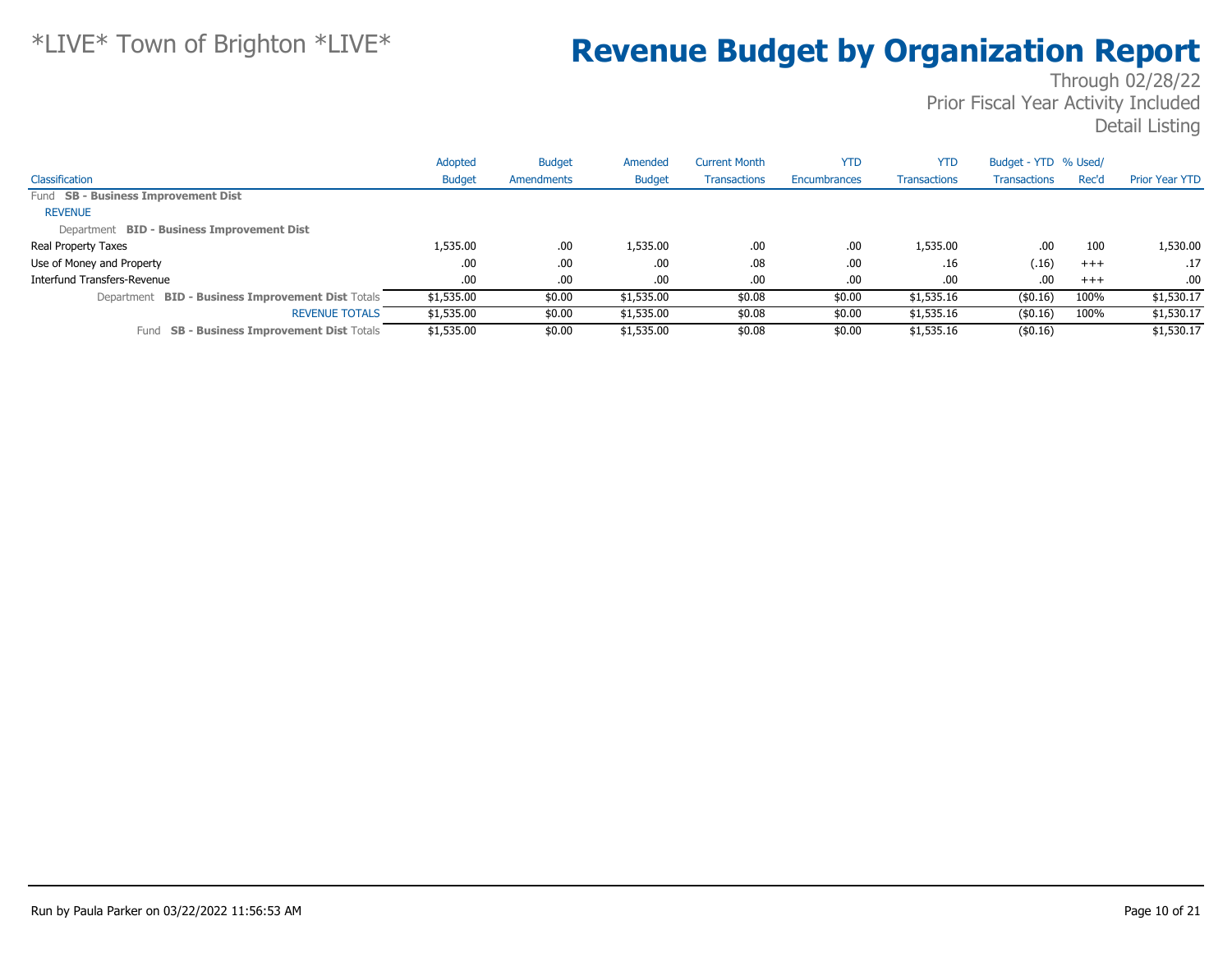|                                                    | Adopted       | <b>Budget</b> | Amended       | <b>Current Month</b> | <b>YTD</b>   | <b>YTD</b>          | Budget - YTD % Used/ |       |                       |
|----------------------------------------------------|---------------|---------------|---------------|----------------------|--------------|---------------------|----------------------|-------|-----------------------|
| Classification                                     | <b>Budget</b> | Amendments    | <b>Budget</b> | <b>Transactions</b>  | Encumbrances | <b>Transactions</b> | <b>Transactions</b>  | Rec'd | <b>Prior Year YTD</b> |
| Fund SD - Drainage District Funds                  |               |               |               |                      |              |                     |                      |       |                       |
| <b>REVENUE</b>                                     |               |               |               |                      |              |                     |                      |       |                       |
| Department DRAND - Drainage Special Dists          |               |               |               |                      |              |                     |                      |       |                       |
| <b>Real Property Taxes</b>                         | 6,015.00      | .00.          | 6,015.00      | .00.                 | .00          | 6,015.00            | .00                  | 100   | 6,215.00              |
| Departmental Income                                | .00           | .00.          | .00.          | .00.                 | .00          | .00                 | .00                  | $+++$ | .00                   |
| Use of Money and Property                          | .00           | .00.          | .00           | .57                  | .00          | 1.26                | (1.26)               | $+++$ | 1.39                  |
| Fines, Sales, Comp for Losses                      | .00           | .00.          | .00.          | .00.                 | .00          | .00.                | .00                  | $+++$ | $.00 \cdot$           |
| Interfund Transfers-Revenue                        | 320.00        | .00.          | 320.00        | .00.                 | .00          | .00.                | 320.00               | 0     | .00.                  |
| Department DRAND - Drainage Special Dists Totals   | \$6,335.00    | \$0.00        | \$6,335.00    | \$0.57               | \$0.00       | \$6,016.26          | \$318.74             | 95%   | \$6,216.39            |
| <b>REVENUE TOTALS</b>                              | \$6,335.00    | \$0.00        | \$6,335.00    | \$0.57               | \$0.00       | \$6,016.26          | \$318.74             | 95%   | \$6,216.39            |
| <b>SD - Drainage District Funds Totals</b><br>Fund | \$6,335.00    | \$0.00        | \$6,335.00    | \$0.57               | \$0.00       | \$6,016.26          | \$318.74             |       | \$6,216.39            |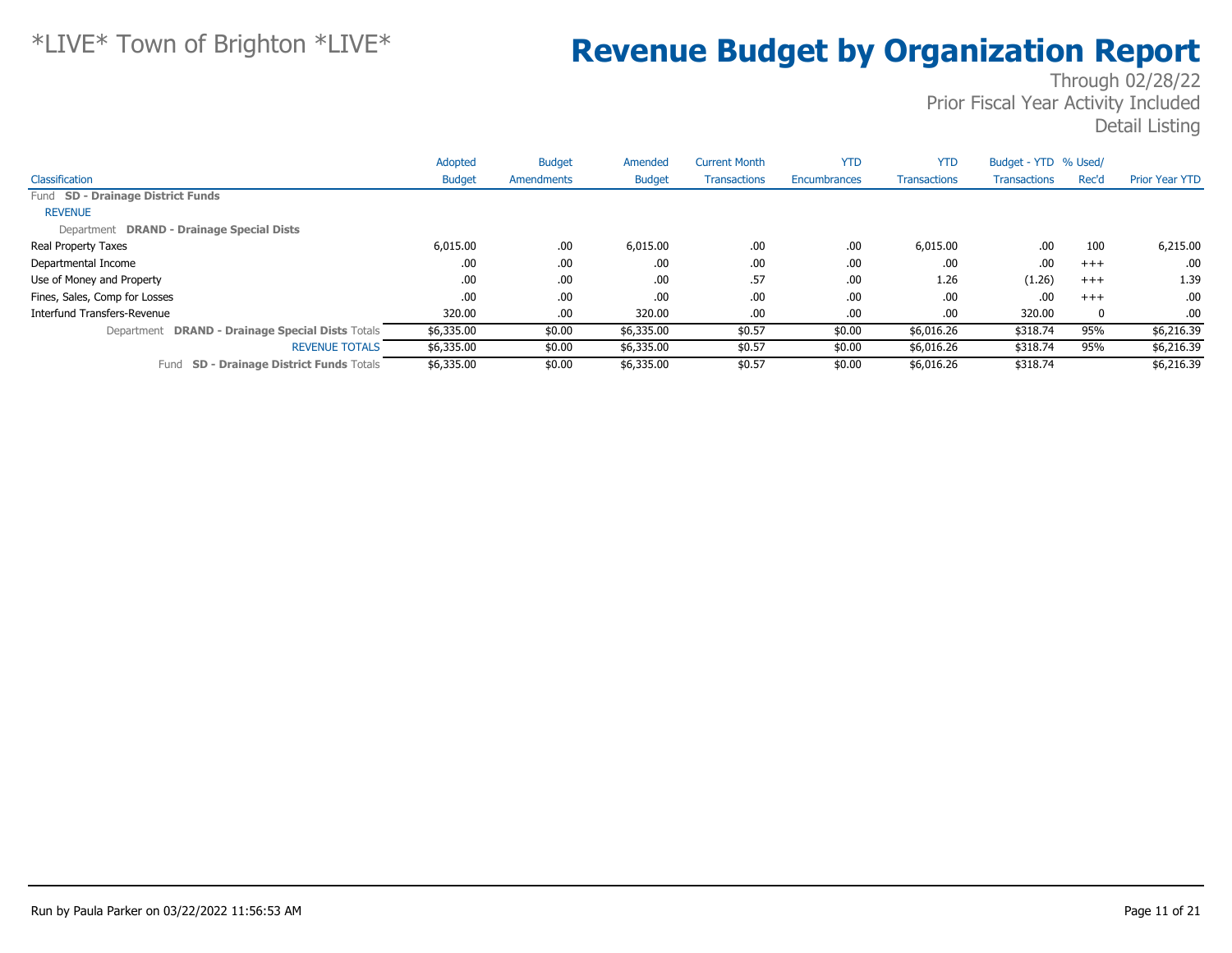|                                                      | Adopted       | <b>Budget</b> | Amended       | <b>Current Month</b> | <b>YTD</b>   | <b>YTD</b>          | Budget - YTD % Used/ |          |                       |
|------------------------------------------------------|---------------|---------------|---------------|----------------------|--------------|---------------------|----------------------|----------|-----------------------|
| Classification                                       | <b>Budget</b> | Amendments    | <b>Budget</b> | <b>Transactions</b>  | Encumbrances | <b>Transactions</b> | <b>Transactions</b>  | Rec'd    | <b>Prior Year YTD</b> |
| Fund SF - Fire Prevention Districts                  |               |               |               |                      |              |                     |                      |          |                       |
| <b>REVENUE</b>                                       |               |               |               |                      |              |                     |                      |          |                       |
| Department FIRED - Fire Control Special Dsts         |               |               |               |                      |              |                     |                      |          |                       |
| Real Property Taxes                                  | 103,750.00    | .00.          | 103,750.00    | .00                  | .00          | 103,750.00          | .00.                 | 100      | 1,705,161.93          |
| Use of Money and Property                            | .00           | .00.          | .00.          | 5.40                 | .00          | 10.90               | (10.90)              | $^{+++}$ | 29.21                 |
| Fines, Sales, Comp for Losses                        | .00           | .00.          | .00           | .00                  | .00          | .00.                | .00                  | $^{+++}$ | .00.                  |
| Miscellaneous                                        | .00           | .00.          | .00.          | .00                  | .00          | .00                 | .00.                 | $+++$    | .00.                  |
| New York State Aid                                   | .00           | .00.          | .00           | .00                  | .00          | .00                 | .00                  | $^{+++}$ | .00.                  |
| Interfund Transfers-Revenue                          | .00.          | .00.          | .00.          | .00                  | .00          | .00.                | .00.                 | $+++$    | .00                   |
| Department FIRED - Fire Control Special Dsts Totals  | \$103,750.00  | \$0.00        | \$103,750.00  | \$5.40               | \$0.00       | \$103,760.90        | ( \$10.90)           | 100%     | \$1,705,191.14        |
| <b>REVENUE TOTALS</b>                                | \$103,750.00  | \$0.00        | \$103,750.00  | \$5.40               | \$0.00       | \$103,760.90        | $($ \$10.90)         | 100%     | \$1,705,191.14        |
| <b>SF - Fire Prevention Districts Totals</b><br>Fund | \$103,750.00  | \$0.00        | \$103,750.00  | \$5.40               | \$0.00       | \$103,760.90        | ( \$10.90)           |          | \$1,705,191.14        |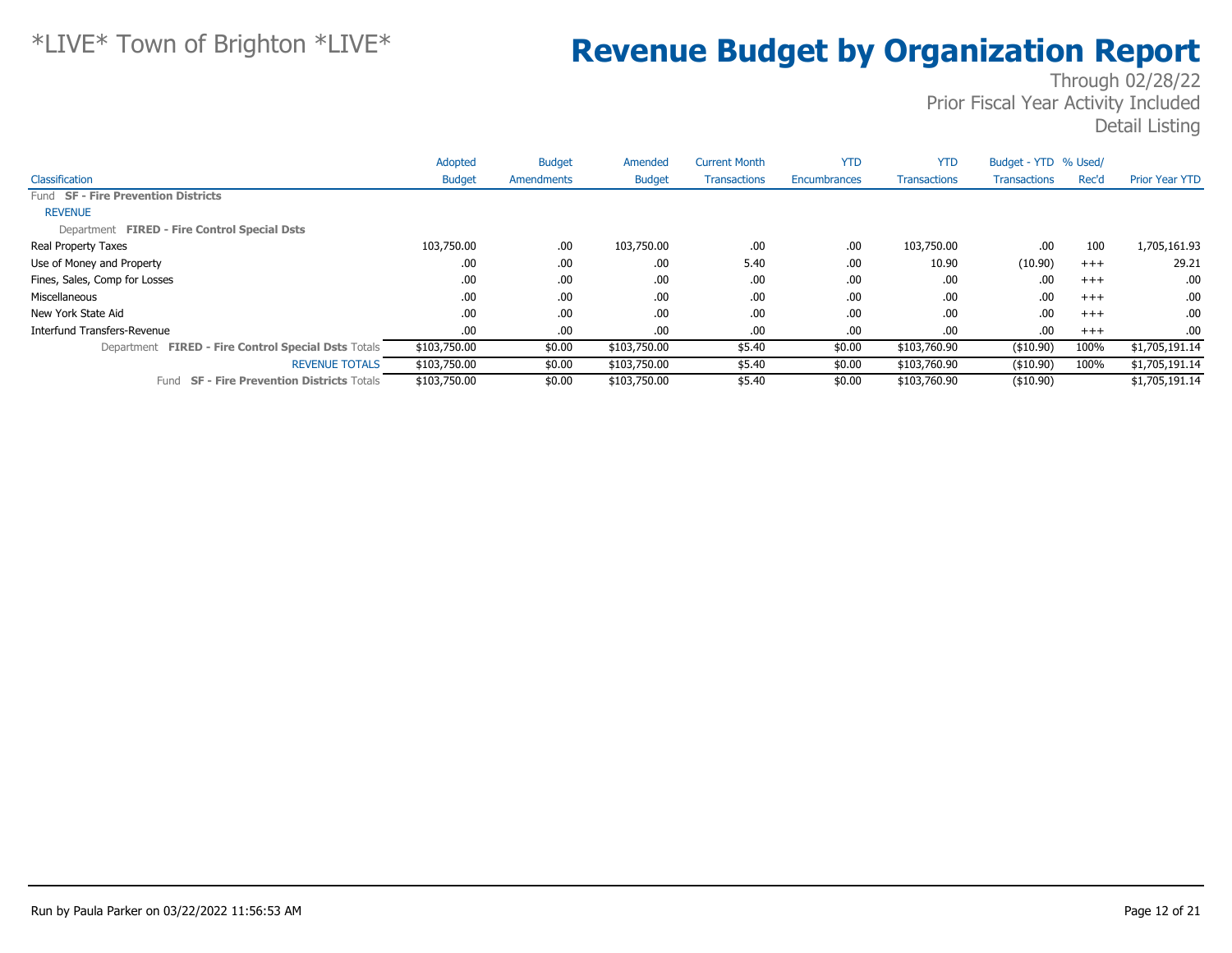|                                                     | Adopted       | <b>Budget</b> | Amended       | <b>Current Month</b> | <b>YTD</b>   | <b>YTD</b>          | Budget - YTD % Used/ |       |                       |
|-----------------------------------------------------|---------------|---------------|---------------|----------------------|--------------|---------------------|----------------------|-------|-----------------------|
| Classification                                      | <b>Budget</b> | Amendments    | <b>Budget</b> | <b>Transactions</b>  | Encumbrances | <b>Transactions</b> | <b>Transactions</b>  | Rec'd | <b>Prior Year YTD</b> |
| Fund SK - Sidewalk District                         |               |               |               |                      |              |                     |                      |       |                       |
| <b>REVENUE</b>                                      |               |               |               |                      |              |                     |                      |       |                       |
| Department SWLKD - Consolidated Sidewalk Dst        |               |               |               |                      |              |                     |                      |       |                       |
| Real Property Taxes                                 | 221,425.00    | .00           | 221,425.00    | .00                  | .00          | 221,425.00          | .00                  | 100   | 166,545.00            |
| Departmental Income                                 | .00           | .00           | .00           | .00                  | .00          | .00                 | .00                  | $+++$ | .00                   |
| Use of Money and Property                           | .00           | .00           | .00           | 3.82                 | .00          | 5.71                | (5.71)               | $+++$ | 6.19                  |
| Fines, Sales, Comp for Losses                       | .00           | .00           | .00           | .00                  | .00          | .00                 | .00                  | $+++$ | .00.                  |
| Miscellaneous                                       | .00           | .00           | .00           | .00.                 | .00          | .00                 | .00                  | $+++$ | .00.                  |
| Interfund Transfers-Revenue                         | .00           | .00           | .00           | .00                  | .00          | .00                 | .00                  | $+++$ | $.00 \cdot$           |
| Department SWLKD - Consolidated Sidewalk Dst Totals | \$221,425.00  | \$0.00        | \$221,425.00  | \$3.82               | \$0.00       | \$221,430.71        | $($ \$5.71)          | 100%  | \$166,551.19          |
| <b>REVENUE TOTALS</b>                               | \$221,425.00  | \$0.00        | \$221,425.00  | \$3.82               | \$0.00       | \$221,430.71        | $($ \$5.71)          | 100%  | \$166,551.19          |
| <b>SK - Sidewalk District Totals</b><br>Fund        | \$221,425.00  | \$0.00        | \$221,425.00  | \$3.82               | \$0.00       | \$221,430.71        | $($ \$5.71)          |       | \$166,551.19          |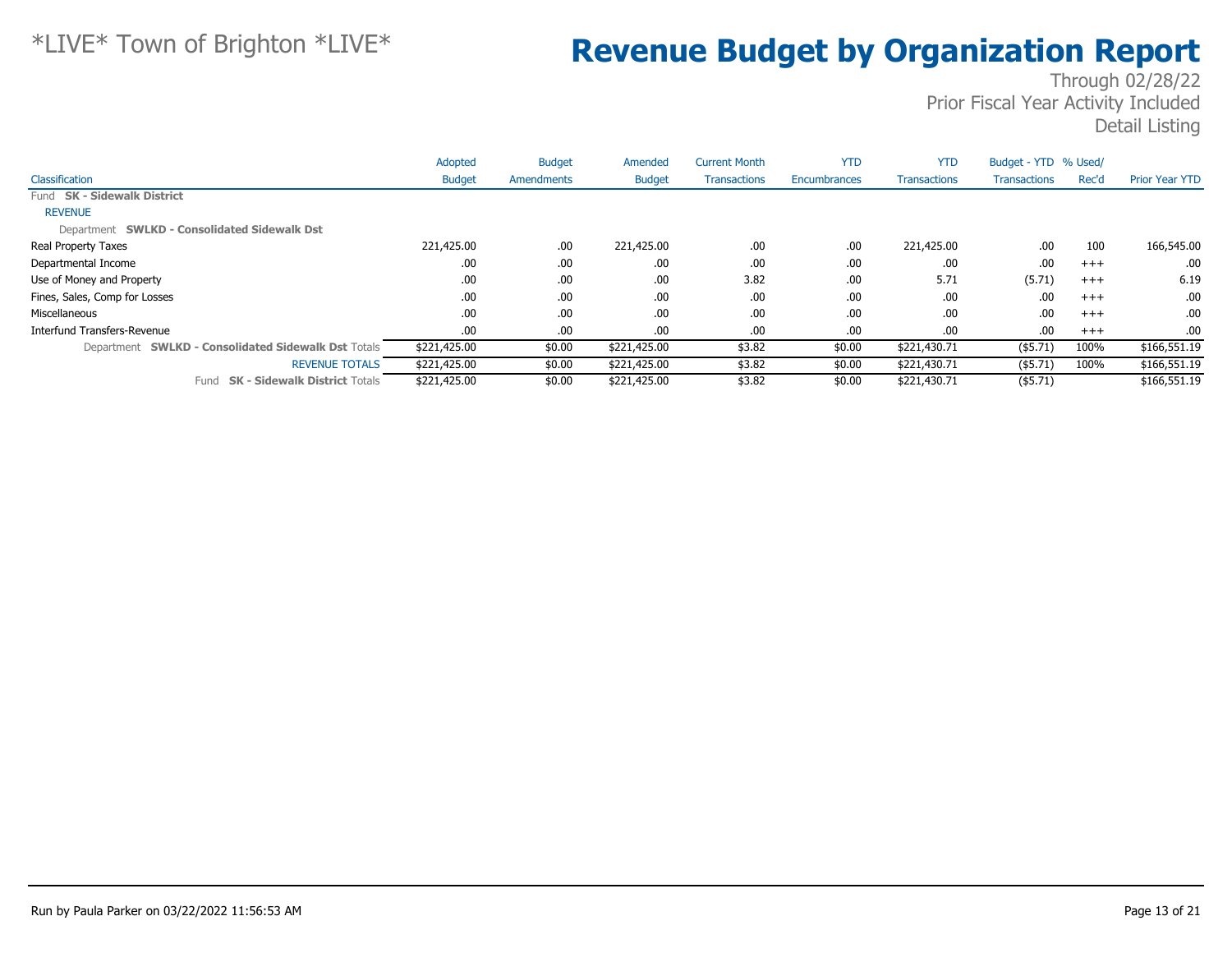|                                                      | Adopted       | <b>Budget</b> | Amended       | <b>Current Month</b> | <b>YTD</b>   | <b>YTD</b>          | Budget - YTD % Used/ |          |                          |
|------------------------------------------------------|---------------|---------------|---------------|----------------------|--------------|---------------------|----------------------|----------|--------------------------|
| Classification                                       | <b>Budget</b> | Amendments    | <b>Budget</b> | <b>Transactions</b>  | Encumbrances | <b>Transactions</b> | Transactions         | Rec'd    | <b>Prior Year YTD</b>    |
| Fund SL - Street Lighting Districts                  |               |               |               |                      |              |                     |                      |          |                          |
| <b>REVENUE</b>                                       |               |               |               |                      |              |                     |                      |          |                          |
| Department LGHTD - Lighting Special Dists            |               |               |               |                      |              |                     |                      |          |                          |
| <b>Real Property Taxes</b>                           | 362,165.00    | .00           | 362,165.00    | .00                  | .00          | 362,169.15          | (4.15)               | 100      | 353,696.68               |
| Departmental Income                                  | .00.          | .00           | .00           | .00                  | .00          | .00                 | .00                  | $+++$    | .00.                     |
| Use of Money and Property                            | .00           | .00           | .00           | 7.25                 | .00          | 12.15               | (12.15)              | $^{+++}$ | 15.43                    |
| Licenses and Permits                                 | .00           | .00           | .00           | .00                  | .00          | .00                 | .00                  | $^{+++}$ | .00.                     |
| Miscellaneous                                        | .00.          | .00           | .00           | .00                  | .00          | .00                 | .00                  | $+++$    | .00.                     |
| Department LGHTD - Lighting Special Dists Totals     | \$362,165.00  | \$0.00        | \$362,165.00  | \$7.25               | \$0.00       | \$362,181.30        | ( \$16.30)           | 100%     | \$353,712.11             |
| <b>REVENUE TOTALS</b>                                | \$362,165.00  | \$0.00        | \$362,165.00  | \$7.25               | \$0.00       | \$362,181.30        | ( \$16.30)           | 100%     | $\overline{$353,712.11}$ |
| <b>SL - Street Lighting Districts Totals</b><br>Fund | \$362,165.00  | \$0.00        | \$362,165.00  | \$7.25               | \$0.00       | \$362,181.30        | ( \$16.30)           |          | \$353,712.11             |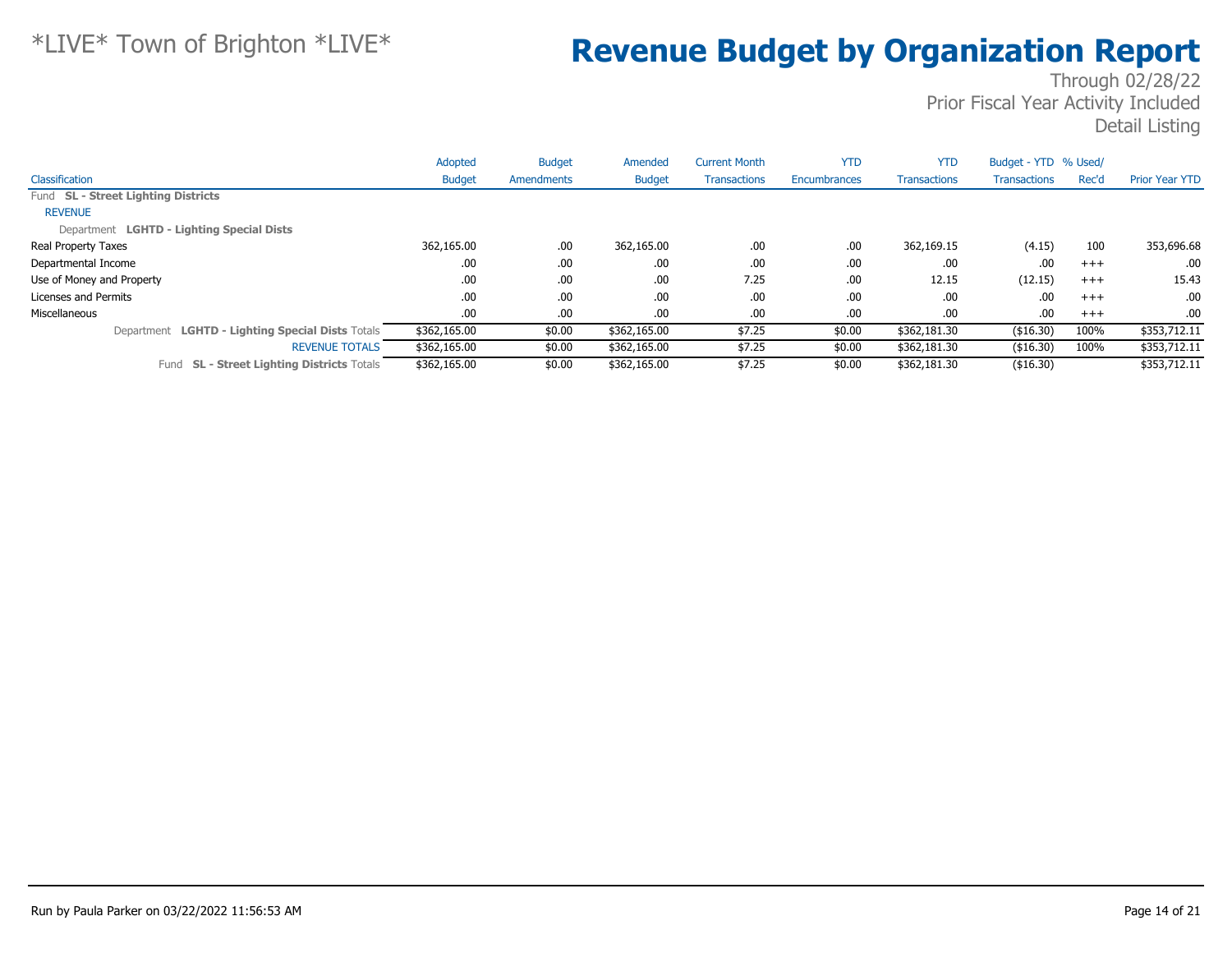|                                                      | Adopted       | <b>Budget</b> | Amended       | <b>Current Month</b> | <b>YTD</b>   | <b>YTD</b>          | Budget - YTD % Used/ |       |                       |
|------------------------------------------------------|---------------|---------------|---------------|----------------------|--------------|---------------------|----------------------|-------|-----------------------|
| Classification                                       | <b>Budget</b> | Amendments    | <b>Budget</b> | <b>Transactions</b>  | Encumbrances | <b>Transactions</b> | <b>Transactions</b>  | Rec'd | <b>Prior Year YTD</b> |
| Fund SM - Sidewalk Snow Removal Dst                  |               |               |               |                      |              |                     |                      |       |                       |
| <b>REVENUE</b>                                       |               |               |               |                      |              |                     |                      |       |                       |
| Department SNOWD - Sidewalk Snow Removl Dist         |               |               |               |                      |              |                     |                      |       |                       |
| Real Property Taxes                                  | 69,365.00     | .00.          | 69,365.00     | .00                  | .00          | 69,365.00           | .00                  | 100   | 63,120.00             |
| Departmental Income                                  | .00.          | .00.          | .00.          | .00                  | .00          | .00                 | .00                  | $+++$ | .00                   |
| Use of Money and Property                            | .00.          | .00           | .00.          | 2.32                 | .00          | 4.33                | (4.33)               | $+++$ | 3.64                  |
| Department SNOWD - Sidewalk Snow Removl Dist Totals  | \$69,365.00   | \$0.00        | \$69,365.00   | \$2.32               | \$0.00       | \$69,369.33         | (4.33)               | 100%  | \$63,123.64           |
| <b>REVENUE TOTALS</b>                                | \$69,365.00   | \$0.00        | \$69,365.00   | \$2.32               | \$0.00       | \$69,369.33         | (4.33)               | 100%  | \$63,123.64           |
| <b>SM - Sidewalk Snow Removal Dst Totals</b><br>Fund | \$69,365.00   | \$0.00        | \$69,365.00   | \$2.32               | \$0.00       | \$69,369.33         | (4.33)               |       | \$63,123.64           |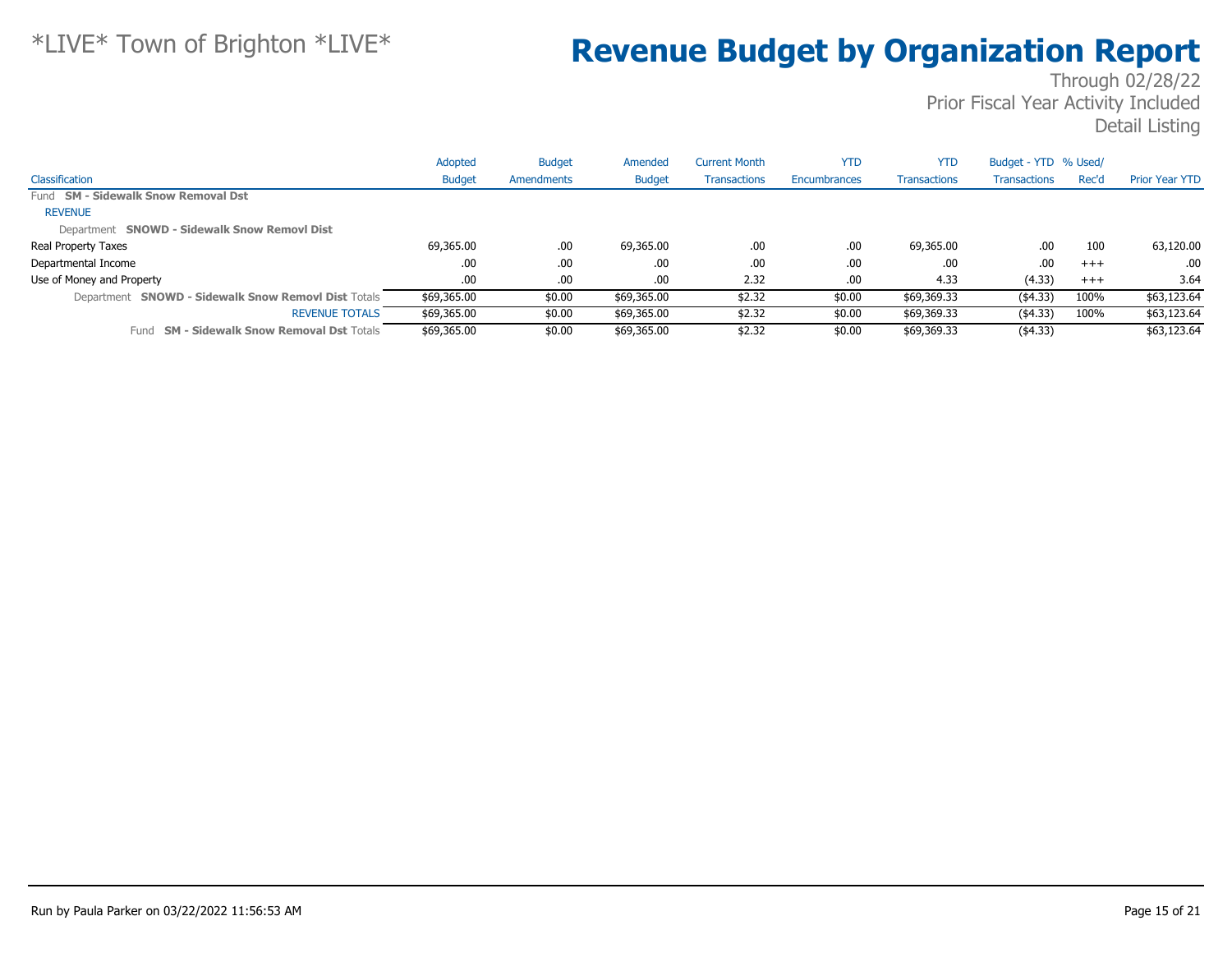|                                                      | Adopted       | <b>Budget</b> | Amended       | <b>Current Month</b> | <b>YTD</b>          | <b>YTD</b>          | Budget - YTD % Used/ |       |                       |
|------------------------------------------------------|---------------|---------------|---------------|----------------------|---------------------|---------------------|----------------------|-------|-----------------------|
| Classification                                       | <b>Budget</b> | Amendments    | <b>Budget</b> | <b>Transactions</b>  | <b>Encumbrances</b> | <b>Transactions</b> | <b>Transactions</b>  | Rec'd | <b>Prior Year YTD</b> |
| Fund SN - Neighborhood Improve Dist                  |               |               |               |                      |                     |                     |                      |       |                       |
| <b>REVENUE</b>                                       |               |               |               |                      |                     |                     |                      |       |                       |
| Department NID - Neighborhood Improve Dist           |               |               |               |                      |                     |                     |                      |       |                       |
| Real Property Taxes                                  | 4,250.00      | .00           | 4,250.00      | .00                  | .00                 | 4,250,00            | .00                  | 100   | 4,235.00              |
| Use of Money and Property                            | .00           | .00           | .00           | .37                  | .00                 | .79                 | (.79)                | $+++$ | .70                   |
| Fines, Sales, Comp for Losses                        | .00.          | .00           | .00           | .00                  | .00                 | .00                 | .00                  | $+++$ | .00.                  |
| Interfund Transfers-Revenue                          | .00.          | .00           | .00           | .00                  | .00                 | .00                 | .00                  | $+++$ | .00.                  |
| Department NID - Neighborhood Improve Dist Totals    | \$4,250.00    | \$0.00        | \$4,250.00    | \$0.37               | \$0.00              | \$4,250.79          | (\$0.79)             | 100%  | \$4,235.70            |
| <b>REVENUE TOTALS</b>                                | \$4,250.00    | \$0.00        | \$4,250.00    | \$0.37               | \$0.00              | \$4,250.79          | (\$0.79)             | 100%  | \$4,235.70            |
| <b>SN - Neighborhood Improve Dist Totals</b><br>Fund | \$4,250.00    | \$0.00        | \$4,250.00    | \$0.37               | \$0.00              | \$4,250.79          | $($ \$0.79)          |       | \$4,235.70            |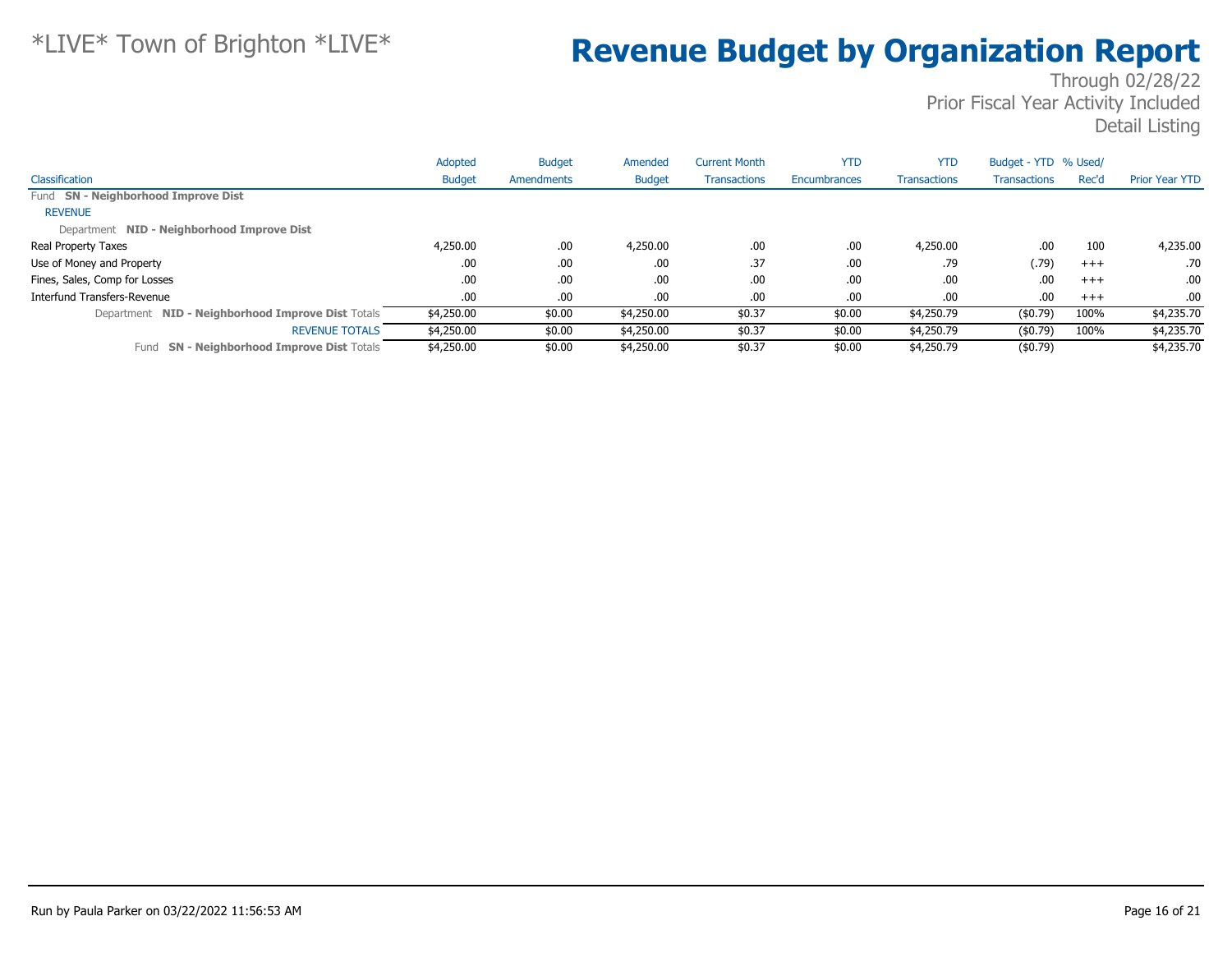|                                                 | Adopted       | <b>Budget</b>     | Amended       | <b>Current Month</b> | <b>YTD</b>   | <b>YTD</b>          | Budget - YTD % Used/ |       |                       |
|-------------------------------------------------|---------------|-------------------|---------------|----------------------|--------------|---------------------|----------------------|-------|-----------------------|
| Classification                                  | <b>Budget</b> | <b>Amendments</b> | <b>Budget</b> | <b>Transactions</b>  | Encumbrances | <b>Transactions</b> | <b>Transactions</b>  | Rec'd | <b>Prior Year YTD</b> |
| Fund SP - Park Special District                 |               |                   |               |                      |              |                     |                      |       |                       |
| <b>REVENUE</b>                                  |               |                   |               |                      |              |                     |                      |       |                       |
| Department PARKD - Park Special District        |               |                   |               |                      |              |                     |                      |       |                       |
| Real Property Taxes                             | 4,175.00      | .00.              | 4,175.00      | .00                  | .00          | 4,175.00            | .00                  | 100   | 4,165.00              |
| Departmental Income                             | .00           | .00               | .00.          | .00                  | .00.         | .00                 | .00                  | $+++$ | .00.                  |
| Use of Money and Property                       | .00           | .00               | .00.          | .19                  | .00.         | .39                 | (.39)                | $+++$ | .42                   |
| Miscellaneous                                   | .00.          | .00               | .00.          | .00                  | .00          | .00.                | .00                  | $+++$ | $.00 \cdot$           |
| Department PARKD - Park Special District Totals | \$4,175.00    | \$0.00            | \$4,175.00    | \$0.19               | \$0.00       | \$4,175.39          | (\$0.39)             | 100%  | \$4,165.42            |
| <b>REVENUE TOTALS</b>                           | \$4,175.00    | \$0.00            | \$4,175.00    | \$0.19               | \$0.00       | \$4,175.39          | (\$0.39)             | 100%  | \$4,165.42            |
| Fund SP - Park Special District Totals          | \$4,175.00    | \$0.00            | \$4,175.00    | \$0.19               | \$0.00       | \$4,175.39          | $($ \$0.39)          |       | \$4,165.42            |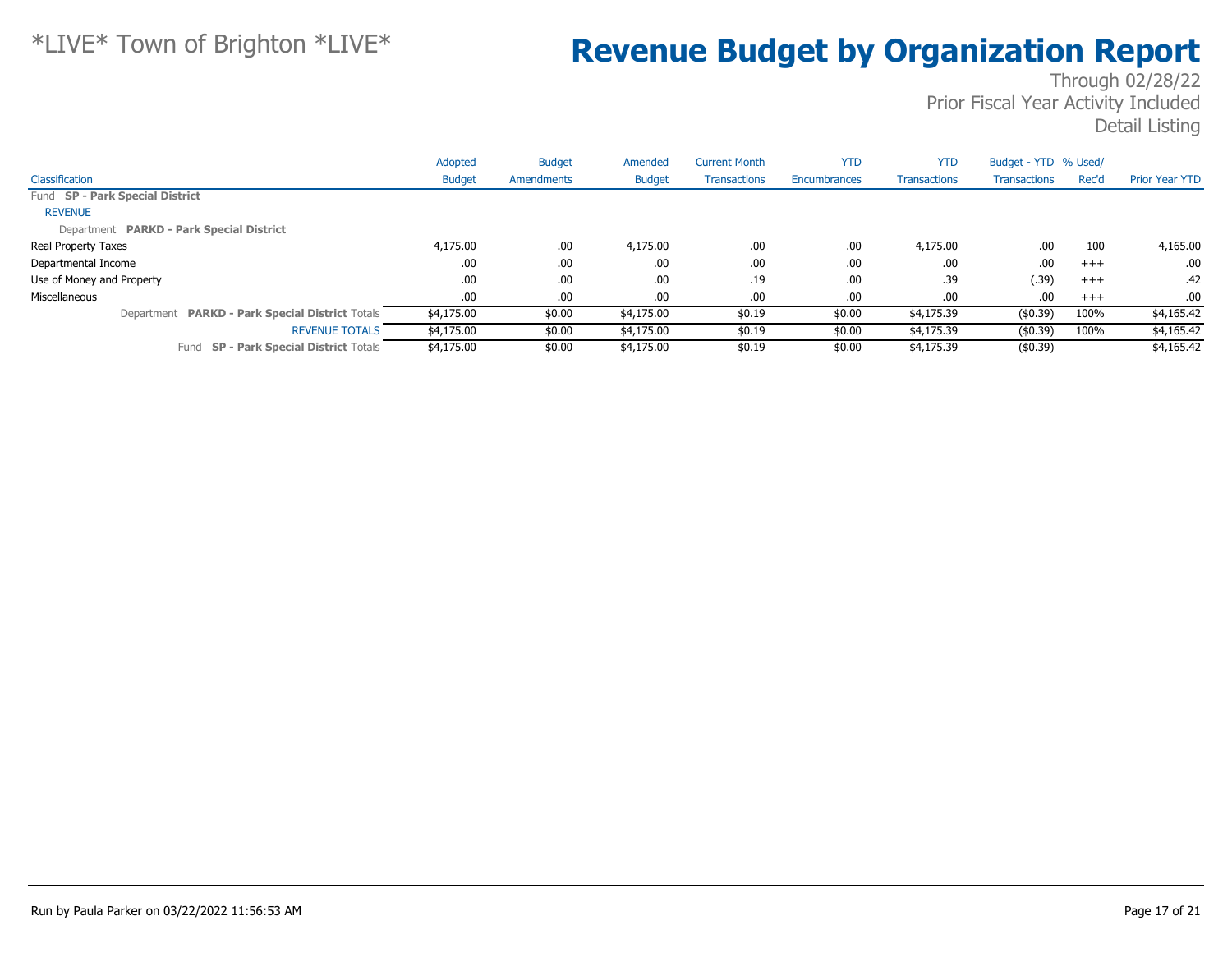|                                                     | Adopted        | <b>Budget</b> | Amended        | Current Month       | <b>YTD</b>   | YTD                 | Budget - YTD % Used/ |       |                       |
|-----------------------------------------------------|----------------|---------------|----------------|---------------------|--------------|---------------------|----------------------|-------|-----------------------|
| Classification                                      | <b>Budget</b>  | Amendments    | <b>Budget</b>  | <b>Transactions</b> | Encumbrances | <b>Transactions</b> | <b>Transactions</b>  | Rec'd | <b>Prior Year YTD</b> |
| Fund <b>SR - Refuse Removal Districts</b>           |                |               |                |                     |              |                     |                      |       |                       |
| <b>REVENUE</b>                                      |                |               |                |                     |              |                     |                      |       |                       |
| Department RFUSD - Refuse Removal Districts         |                |               |                |                     |              |                     |                      |       |                       |
| Real Property Taxes                                 | 1,158,290.00   | .00           | 1,158,290.00   | .00                 | .00.         | 1,158,290.00        | .00                  | 100   | 1,084,520.00          |
| Use of Money and Property                           | .00            | .00           | .00            | 12.70               | .00.         | 14.73               | (14.73)              | $+++$ | 22.18                 |
| Department RFUSD - Refuse Removal Districts Totals  | \$1,158,290.00 | \$0.00        | \$1,158,290.00 | \$12.70             | \$0.00       | \$1,158,304.73      | ( \$14.73)           | 100%  | \$1,084,542.18        |
| <b>REVENUE TOTALS</b>                               | \$1,158,290.00 | \$0.00        | \$1,158,290.00 | \$12.70             | \$0.00       | \$1,158,304.73      | ( \$14.73)           | 100%  | \$1,084,542.18        |
| <b>SR - Refuse Removal Districts Totals</b><br>Fund | \$1,158,290.00 | \$0.00        | \$1,158,290.00 | \$12.70             | \$0.00       | \$1,158,304.73      | $($ \$14.73)         |       | \$1,084,542.18        |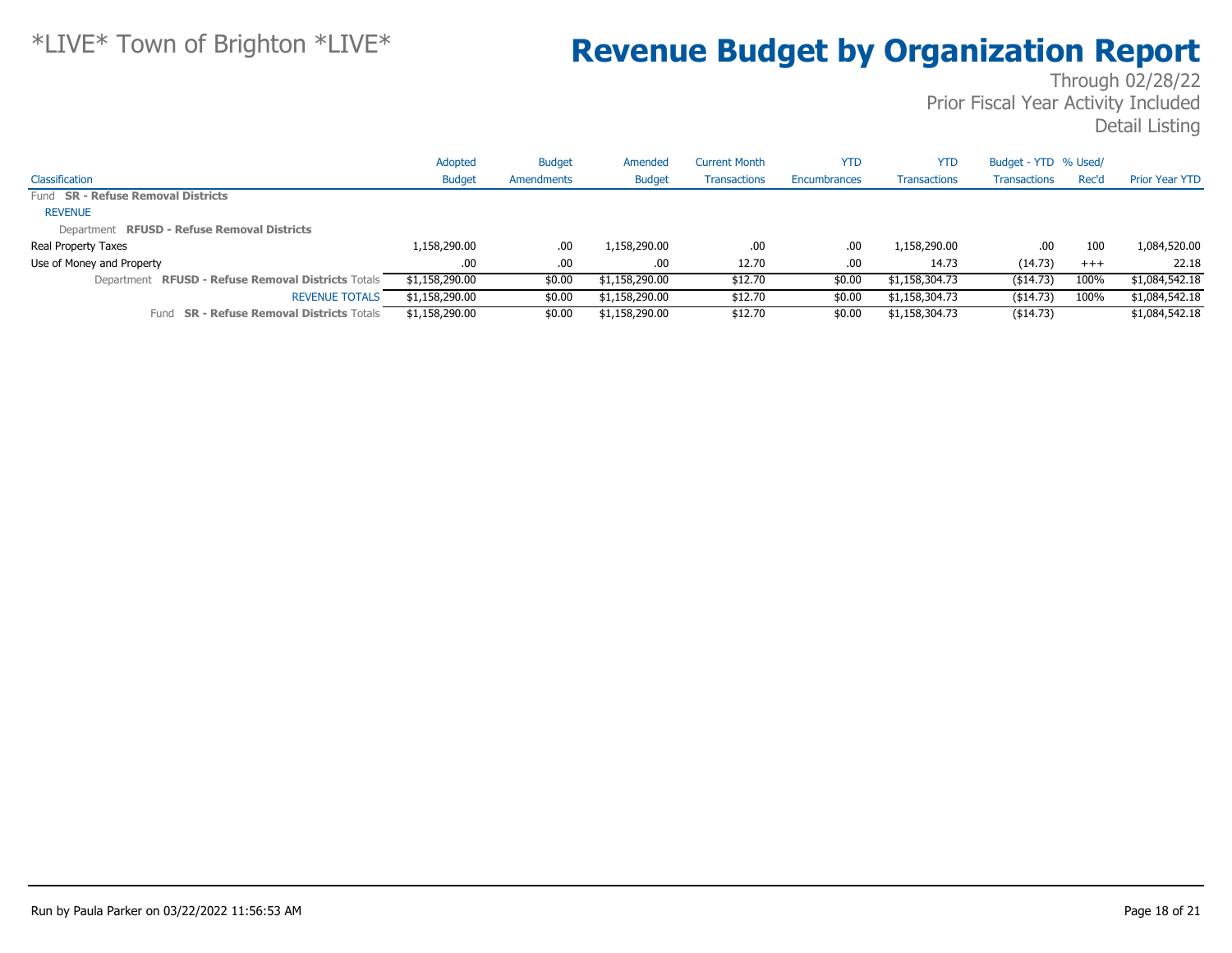|                                                             | Adopted        | <b>Budget</b> | Amended        | <b>Current Month</b> | <b>YTD</b>   | <b>YTD</b>          | Budget - YTD % Used/ |          |                       |
|-------------------------------------------------------------|----------------|---------------|----------------|----------------------|--------------|---------------------|----------------------|----------|-----------------------|
| Classification                                              | <b>Budget</b>  | Amendments    | <b>Budget</b>  | <b>Transactions</b>  | Encumbrances | <b>Transactions</b> | <b>Transactions</b>  | Rec'd    | <b>Prior Year YTD</b> |
| Fund SS - Consolidated Sewer Dist                           |                |               |                |                      |              |                     |                      |          |                       |
| <b>REVENUE</b>                                              |                |               |                |                      |              |                     |                      |          |                       |
| Use of Money and Property                                   | .00            | .00.          | .00.           | .00                  | .00          | .00                 | .00                  | $^{+++}$ | .00.                  |
| Department SEWER - Consolidated Sewer Dist                  |                |               |                |                      |              |                     |                      |          |                       |
| Real Property Taxes                                         | 1,734,600.00   | .00.          | 1,734,600.00   | .00                  | .00          | 1,734,600.00        | .00                  | 100      | 1,751,615.00          |
| Departmental Income                                         | 23,485.00      | .00.          | 23,485.00      | .00                  | .00          | 72.85               | 23,412.15            | 0        | 321.10                |
| Intergovernmental Charges                                   | .00            | .00.          | .00            | .00                  | .00          | .00                 | .00                  | $+++$    | .00                   |
| Use of Money and Property                                   | 1,500.00       | .00.          | 1,500.00       | 23.09                | .00          | 110.99              | 1,389.01             |          | 61.51                 |
| Licenses and Permits                                        | .00            | .00.          | .00.           | .00                  | .00          | .00                 | .00                  | $+++$    | .00                   |
| Fines, Sales, Comp for Losses                               | 75,600.00      | .00.          | 75,600.00      | .00                  | .00          | .00                 | 75,600.00            | 0        | 7,600.00              |
| Miscellaneous                                               | .00.           | .00.          | .00.           | .00                  | .00          | .00                 | .00                  | $+++$    | .00.                  |
| Interfund/Special Dist Revenue                              | .00            | .00.          | .00.           | .00                  | .00          | .00                 | .00                  | $+++$    | .00.                  |
| New York State Aid                                          | .00            | .00.          | .00.           | .00                  | .00          | .00                 | .00                  | $+++$    | .00.                  |
| Federal Aid                                                 | .00            | .00           | .00.           | .00                  | .00          | .00                 | .00                  | $+++$    | .00.                  |
| <b>Interfund Transfers-Revenue</b>                          | 13,895.00      | .00.          | 13,895.00      | .00                  | .00          | .00                 | 13,895.00            | 0        | .00                   |
| <b>SEWER - Consolidated Sewer Dist Totals</b><br>Department | \$1,849,080.00 | \$0.00        | \$1,849,080.00 | \$23.09              | \$0.00       | \$1,734,783.84      | \$114,296.16         | 94%      | \$1,759,597.61        |
| <b>REVENUE TOTALS</b>                                       | \$1,849,080.00 | \$0.00        | \$1,849,080.00 | \$23.09              | \$0.00       | \$1,734,783.84      | \$114,296.16         | 94%      | \$1,759,597.61        |
| <b>SS - Consolidated Sewer Dist Totals</b><br>Fund          | \$1,849,080.00 | \$0.00        | \$1,849,080.00 | \$23.09              | \$0.00       | \$1,734,783.84      | \$114,296.16         |          | \$1,759,597.61        |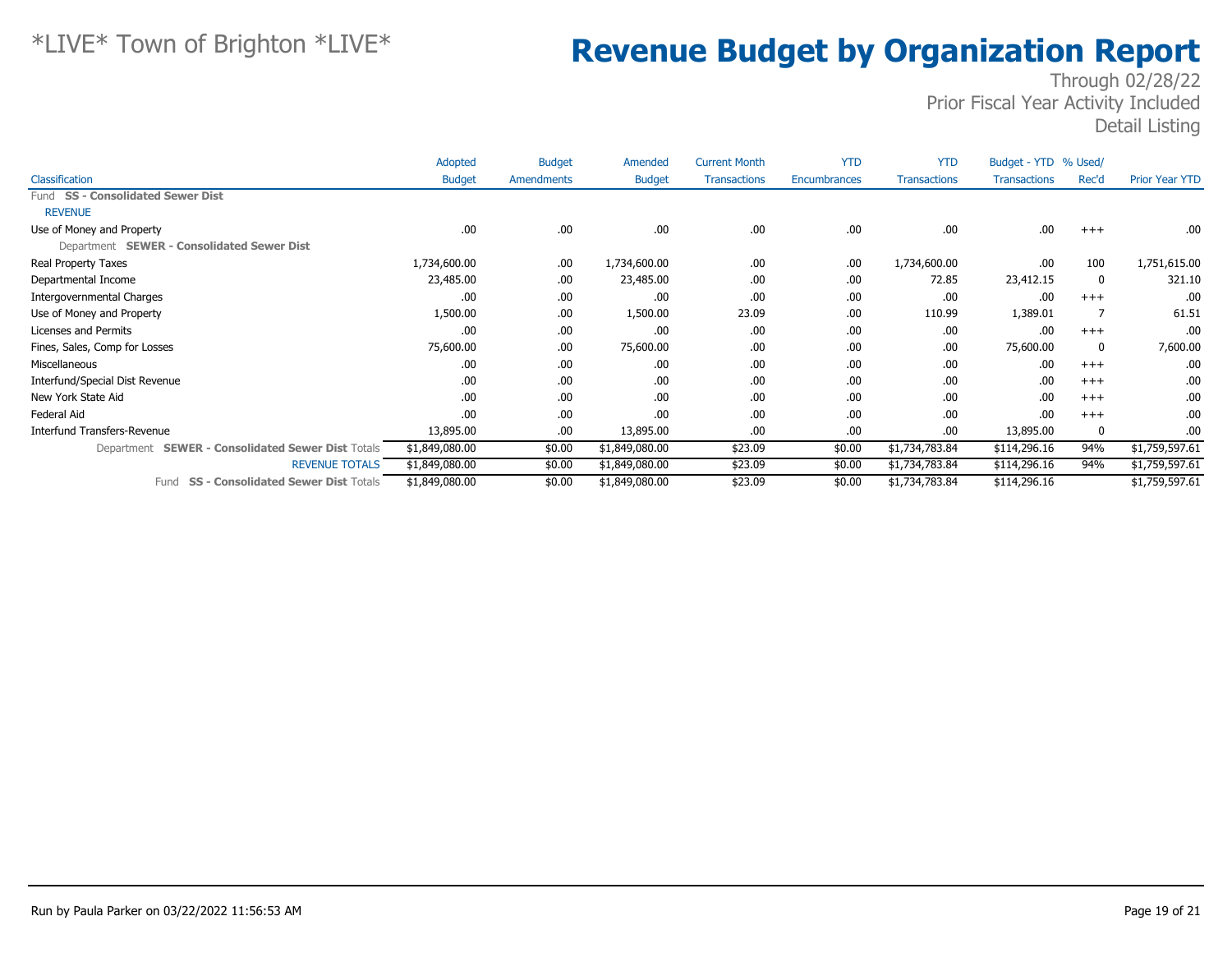|                                                             | Adopted       | <b>Budget</b> | Amended       | <b>Current Month</b> | <b>YTD</b>   | <b>YTD</b>          | Budget - YTD % Used/ |          |                       |
|-------------------------------------------------------------|---------------|---------------|---------------|----------------------|--------------|---------------------|----------------------|----------|-----------------------|
| Classification                                              | <b>Budget</b> | Amendments    | <b>Budget</b> | <b>Transactions</b>  | Encumbrances | <b>Transactions</b> | <b>Transactions</b>  | Rec'd    | <b>Prior Year YTD</b> |
| Fund SW - Consolidated Water Dist                           |               |               |               |                      |              |                     |                      |          |                       |
| <b>REVENUE</b>                                              |               |               |               |                      |              |                     |                      |          |                       |
| Use of Money and Property                                   | .00.          | .00           | .00           | .00                  | .00          | 1,206.00            | (1,206.00)           | $^{+++}$ | 1,212.00              |
| Department WATRD - Consolidated Water Dist                  |               |               |               |                      |              |                     |                      |          |                       |
| Real Property Taxes                                         | .00           | .00.          | .00.          | .00                  | .00          | .00.                | .00                  | $+++$    | .00                   |
| Departmental Income                                         | .00           | .00           | .00.          | .00                  | .00          | .00.                | .00                  | $+++$    | .00                   |
| Use of Money and Property                                   | 32,910.00     | .00           | 32,910.00     | 1,321.91             | .00          | 18,513.82           | 14,396.18            | 56       | 18,513.82             |
| Miscellaneous                                               | .00           | .00           | .00.          | .00                  | .00          | .00                 | .00                  | $+++$    | .00                   |
| <b>WATRD - Consolidated Water Dist Totals</b><br>Department | \$32,910.00   | \$0.00        | \$32,910.00   | \$1,321.91           | \$0.00       | \$18,513.82         | \$14,396.18          | 56%      | \$18,513.82           |
| <b>REVENUE TOTALS</b>                                       | \$32,910.00   | \$0.00        | \$32,910.00   | \$1,321.91           | \$0.00       | \$19,719.82         | \$13,190.18          | 60%      | \$19,725.82           |
| <b>SW - Consolidated Water Dist Totals</b><br>Fund          | \$32,910.00   | \$0.00        | \$32,910.00   | \$1,321.91           | \$0.00       | \$19,719.82         | \$13,190.18          |          | \$19,725.82           |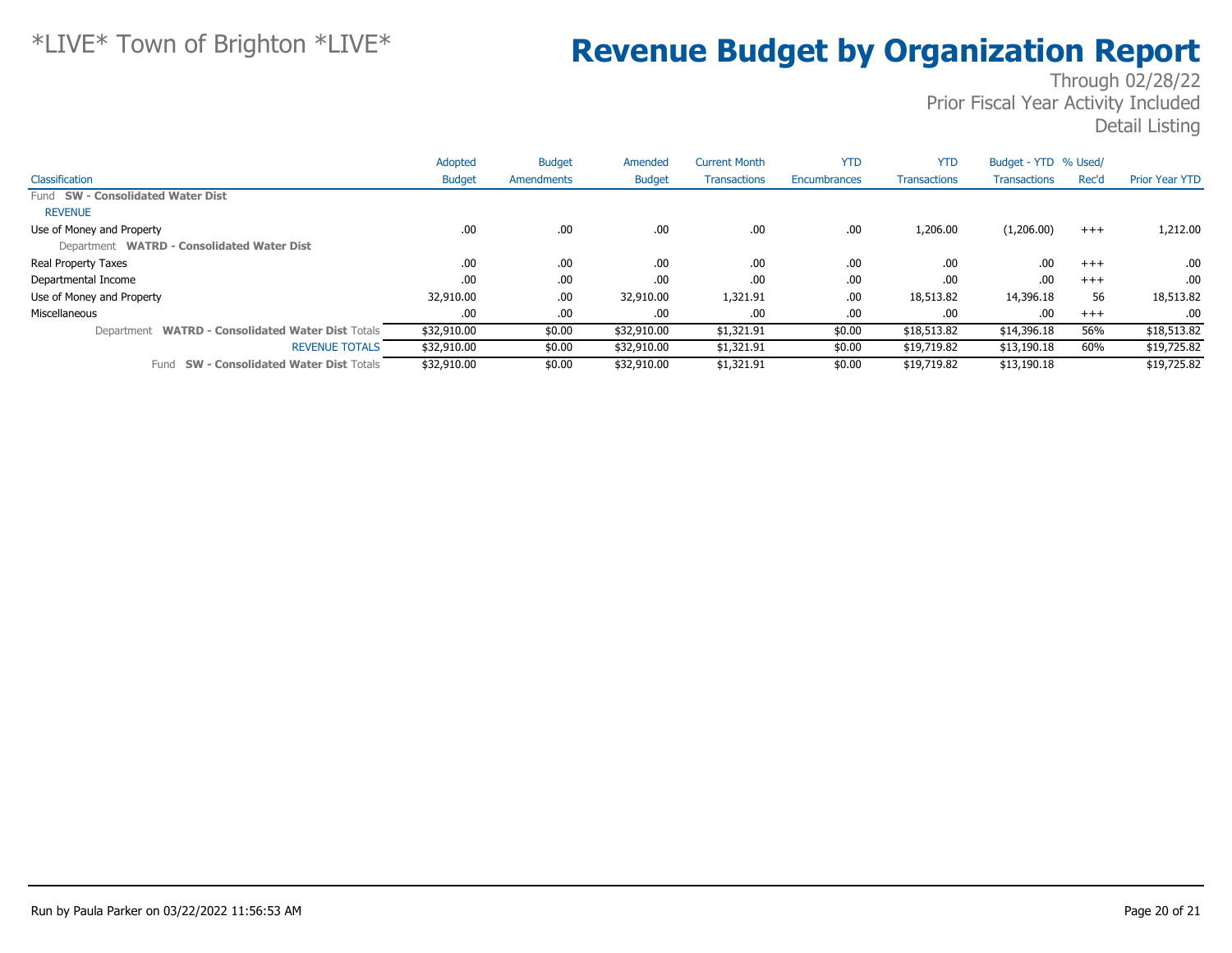|                                       | Adopted         | <b>Budget</b> | Amended         | <b>Current Month</b> | <b>YTD</b>   | <b>YTD</b>          | Budget - YTD % Used/ |       |                       |
|---------------------------------------|-----------------|---------------|-----------------|----------------------|--------------|---------------------|----------------------|-------|-----------------------|
| Classification                        | <b>Budget</b>   | Amendments    | <b>Budget</b>   | <b>Transactions</b>  | Encumbrances | <b>Transactions</b> | <b>Transactions</b>  | Rec'd | <b>Prior Year YTD</b> |
| Fund V - Debt Service Fund            |                 |               |                 |                      |              |                     |                      |       |                       |
| <b>REVENUE</b>                        |                 |               |                 |                      |              |                     |                      |       |                       |
| Department DEBT - Debt Service        |                 |               |                 |                      |              |                     |                      |       |                       |
| Use of Money and Property             | .00.            | .00           | .00             | 6.41                 | .00          | 14.64               | (14.64)              | $+++$ | 18.80                 |
| Miscellaneous                         | .00.            | .00.          | .00             | .00                  | .00          | .00                 | .00                  | $+++$ | .00.                  |
| Interfund Transfers-Revenue           | .00.            | .00.          | .00.            | .00                  | .00          | .00                 | .00.                 | $+++$ | .00.                  |
| Department DEBT - Debt Service Totals | \$0.00          | \$0.00        | \$0.00          | \$6.41               | \$0.00       | \$14.64             | (\$14.64)            | $+++$ | \$18.80               |
| <b>REVENUE TOTALS</b>                 | \$0.00          | \$0.00        | \$0.00          | \$6.41               | \$0.00       | \$14.64             | ( \$14.64)           | $+++$ | \$18.80               |
| Fund V - Debt Service Fund Totals     | \$0.00          | \$0.00        | \$0.00          | \$6.41               | \$0.00       | \$14.64             | ( \$14.64)           |       | \$18.80               |
| <b>Grand Totals</b>                   | \$29,728,075.00 | \$298,069.06  | \$30,026,144.06 | \$77,885.29          | \$0.00       | \$20,945,695.14     | \$9,080,448.92       |       | \$22,053,302.80       |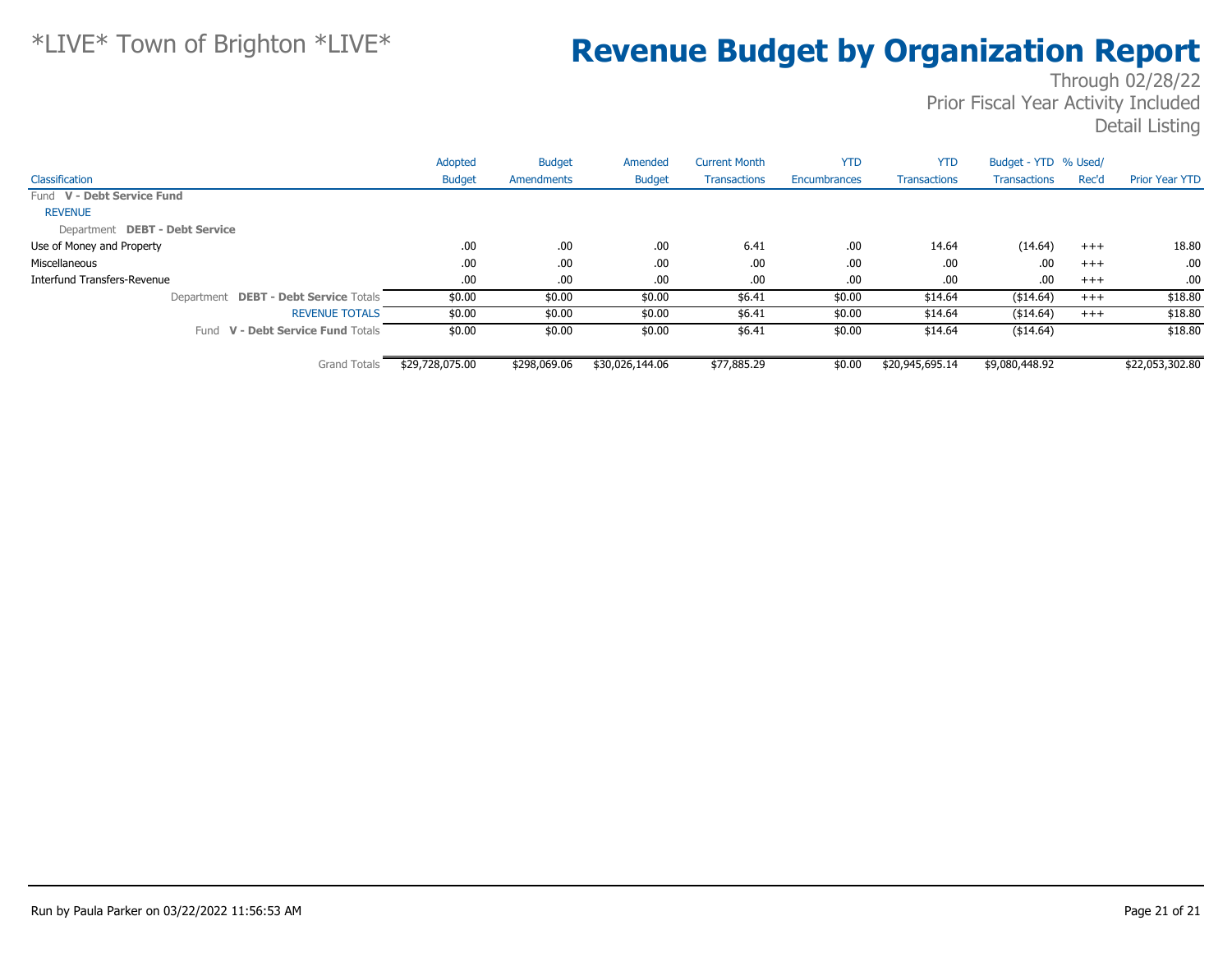|                                                     | Adopted       | <b>Budget</b>     | Amended       | <b>Current Month</b> | <b>YTD</b>          | <b>YTD</b>          | Budget - YTD % Used/ |                |                       |
|-----------------------------------------------------|---------------|-------------------|---------------|----------------------|---------------------|---------------------|----------------------|----------------|-----------------------|
| Classification                                      | <b>Budget</b> | <b>Amendments</b> | <b>Budget</b> | <b>Transactions</b>  | <b>Encumbrances</b> | <b>Transactions</b> | <b>Transactions</b>  | Rec'd          | <b>Prior Year YTD</b> |
| Fund A - General Fund                               |               |                   |               |                      |                     |                     |                      |                |                       |
| <b>EXPENSE</b>                                      |               |                   |               |                      |                     |                     |                      |                |                       |
| Department ASSOR - Town Assessor                    |               |                   |               |                      |                     |                     |                      |                |                       |
| Sub-Department 1355 - Assessor Office               |               |                   |               |                      |                     |                     |                      |                |                       |
| Personal Services - Wages                           | 163,120.00    | .00.              | 163,120.00    | 23,761.43            | .00                 | 37,761.81           | 125,358.19           | 23             | 24,339.24             |
| Equipment and Capital Outlay                        | .00           | .00.              | .00           | .00                  | .00                 | .00                 | .00                  | $+++$          | .00                   |
| Supplies and Contractual Exp                        | 45,180.00     | 3,625.25          | 48,805.25     | 587.75               | 14,125.25           | 587.75              | 34,092.25            | 30             | 3,013.45              |
| <b>Utility Expenses</b>                             | 480.00        | .00.              | 480.00        | 39.99                | 440.01              | 39.99               | .00                  | 100            | 40.01                 |
| Principal on Indebtedness                           | .00.          | .00.              | .00           | .00                  | .00                 | .00                 | .00                  | $^{++}$        | .00                   |
| Interest on Indebtedness                            | .00           | .00.              | .00           | .00                  | .00                 | .00                 | .00                  | $+++$          | .00                   |
| <b>Employee Benefits</b>                            | 77,670.00     | .00               | 77,670.00     | 5,264.72             | .00                 | 13,228.93           | 64,441.07            | 17             | 11,969.36             |
| Interfund Transfers - Expense                       | .00.          | .00               | .00           | .00.                 | .00                 | .00                 | .00.                 | $^{++}$        | .00                   |
| Sub-Department 1355 - Assessor Office Totals        | \$286,450.00  | \$3,625.25        | \$290,075.25  | \$29,653.89          | \$14,565.26         | \$51,618.48         | \$223,891.51         | 23%            | \$39,362.06           |
| Department ASSOR - Town Assessor Totals             | \$286,450.00  | \$3,625.25        | \$290,075.25  | \$29,653.89          | \$14,565.26         | \$51,618.48         | \$223,891.51         | 23%            | \$39,362.06           |
| Department ATTY - Attorney to the Town              |               |                   |               |                      |                     |                     |                      |                |                       |
| Sub-Department 1420 - Attorney to the Town          |               |                   |               |                      |                     |                     |                      |                |                       |
| Personal Services - Wages                           | 98,575.00     | .00.              | 98,575.00     | 7,582.52             | .00                 | 15,165.04           | 83,409.96            | 15             | 14,126.08             |
| Supplies and Contractual Exp                        | 152,890.00    | .00.              | 152,890.00    | 3,677.50             | 1,685.00            | 3,677.50            | 147,527.50           | $\overline{4}$ | 30,734.89             |
| <b>Employee Benefits</b>                            | 21,165.00     | .00               | 21,165.00     | 580.06               | .00                 | 1,160.12            | 20,004.88            | 5              | 1,080.64              |
| Sub-Department 1420 - Attorney to the Town Totals   | \$272,630.00  | \$0.00            | \$272,630.00  | \$11,840.08          | \$1,685.00          | \$20,002.66         | \$250,942.34         | 8%             | \$45,941.61           |
| Department ATTY - Attorney to the Town Totals       | \$272,630.00  | \$0.00            | \$272,630.00  | \$11,840.08          | \$1,685.00          | \$20,002.66         | \$250,942.34         | 8%             | \$45,941.61           |
| Department BOARD - Town Council                     |               |                   |               |                      |                     |                     |                      |                |                       |
| Sub-Department 1010 - Town Council                  |               |                   |               |                      |                     |                     |                      |                |                       |
| Personal Services - Wages                           | 97,885.00     | .00.              | 97,885.00     | 7,529.52             | .00                 | 15,059.04           | 82,825.96            | 15             | 14,763.68             |
| Supplies and Contractual Exp                        | 10,120.00     | .00               | 10,120.00     | 567.00               | 7,666.00            | 1,071.00            | 1,383.00             | 86             | 904.00                |
| <b>Employee Benefits</b>                            | 85,595.00     | .00.              | 85,595.00     | 6,021.17             | .00                 | 17,607.05           | 67,987.95            | 21             | 12,034.98             |
| Sub-Department 1010 - Town Council Totals           | \$193,600.00  | \$0.00            | \$193,600.00  | \$14,117.69          | \$7,666.00          | \$33,737.09         | \$152,196.91         | 21%            | \$27,702.66           |
| Department BOARD - Town Council Totals              | \$193,600.00  | \$0.00            | \$193,600.00  | \$14,117.69          | \$7,666.00          | \$33,737.09         | \$152,196.91         | 21%            | \$27,702.66           |
| Department CABLE - Brighton Cable Commission        |               |                   |               |                      |                     |                     |                      |                |                       |
| Sub-Department 8060 - Cable Television              |               |                   |               |                      |                     |                     |                      |                |                       |
| Equipment and Capital Outlay                        | 6,000.00      | .00.              | 6,000.00      | .00                  | .00                 | .00                 | 6,000.00             | $\mathbf 0$    | .00                   |
| Supplies and Contractual Exp                        | 53,500.00     | .00.              | 53,500.00     | 4,333.33             | 47,666.67           | 4,333.33            | 1,500.00             | 97             | 4,333.33              |
| <b>Utility Expenses</b>                             | .00.          | .00               | .00.          | .00                  | .00                 | .00                 | .00                  | $^{+++}$       | .00.                  |
| Sub-Department 8060 - Cable Television Totals       | \$59,500.00   | \$0.00            | \$59,500.00   | \$4,333.33           | \$47,666.67         | \$4,333.33          | \$7,500.00           | 87%            | \$4,333.33            |
| Department CABLE - Brighton Cable Commission Totals | \$59,500.00   | \$0.00            | \$59,500.00   | \$4,333.33           | \$47,666.67         | \$4,333.33          | \$7,500.00           | 87%            | \$4,333.33            |
| Department CLERK - Town Clerk                       |               |                   |               |                      |                     |                     |                      |                |                       |
| Sub-Department 1330 - Receiver of Taxes             |               |                   |               |                      |                     |                     |                      |                |                       |
| Personal Services - Wages                           | 82,995.00     | .00.              | 82,995.00     | 6,284.46             | .00                 | 12,568.92           | 70,426.08            | 15             | 12,322.72             |
| Equipment and Capital Outlay                        | .00           | .00.              | .00.          | .00                  | .00                 | .00                 | .00.                 | $+++$          | .00                   |
| Supplies and Contractual Exp                        | 13,605.00     | .00.              | 13,605.00     | .00                  | 100.00              | .00                 | 13,505.00            | 1              | 130.00                |
| Commercial Insurance                                | .00.          | .00.              | .00.          | .00                  | .00                 | .00                 | .00                  | $^{+++}$       | .00.                  |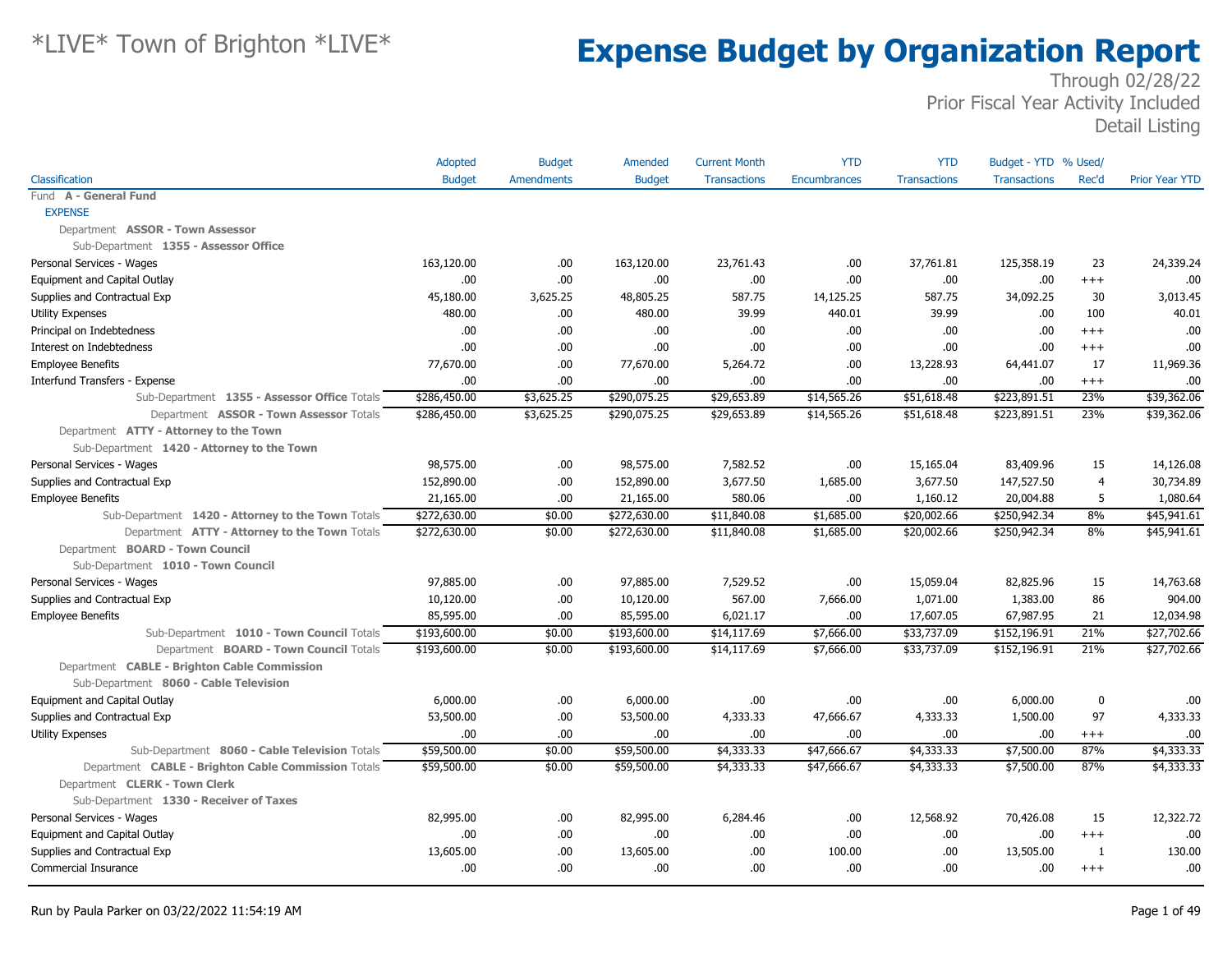|                                                  | Adopted       | <b>Budget</b> | Amended       | <b>Current Month</b> | <b>YTD</b>   | <b>YTD</b>          | Budget - YTD % Used/ |                |                       |
|--------------------------------------------------|---------------|---------------|---------------|----------------------|--------------|---------------------|----------------------|----------------|-----------------------|
| Classification                                   | <b>Budget</b> | Amendments    | <b>Budget</b> | <b>Transactions</b>  | Encumbrances | <b>Transactions</b> | <b>Transactions</b>  | Rec'd          | <b>Prior Year YTD</b> |
| Fund A - General Fund                            |               |               |               |                      |              |                     |                      |                |                       |
| <b>EXPENSE</b>                                   |               |               |               |                      |              |                     |                      |                |                       |
| Department CLERK - Town Clerk                    |               |               |               |                      |              |                     |                      |                |                       |
| Sub-Department 1330 - Receiver of Taxes          |               |               |               |                      |              |                     |                      |                |                       |
| <b>Employee Benefits</b>                         | 34,680.00     | .00           | 34,680.00     | 1,991.03             | .00          | 5,521.71            | 29,158.29            | 16             | 5,406.57              |
| Sub-Department 1330 - Receiver of Taxes Totals   | \$131,280.00  | \$0.00        | \$131,280.00  | \$8,275.49           | \$100.00     | \$18,090.63         | \$113,089.37         | 14%            | \$17,859.29           |
| Sub-Department 1410 - Town Clerk's Office        |               |               |               |                      |              |                     |                      |                |                       |
| Personal Services - Wages                        | 148,695.00    | .00           | 148,695.00    | 10,056.46            | .00.         | 19,672.01           | 129,022.99           | 13             | 20,814.84             |
| Equipment and Capital Outlay                     | 1,500.00      | 763.62        | 2,263.62      | .00                  | 763.62       | .00                 | 1,500.00             | 34             | .00                   |
| Supplies and Contractual Exp                     | 30,685.00     | .00.          | 30,685.00     | 1,064.09             | .00.         | 1,321.66            | 29,363.34            | $\overline{4}$ | 5,485.01              |
| Utility Expenses                                 | 480.00        | .00           | 480.00        | 39.99                | .00          | 39.99               | 440.01               | 8              | 55.99                 |
| <b>Employee Benefits</b>                         | 24,885.00     | .00           | 24,885.00     | 753.33               | .00          | 1,472.93            | 23,412.07            | 6              | 1,556.99              |
| Sub-Department 1410 - Town Clerk's Office Totals | \$206,245.00  | \$763.62      | \$207,008.62  | \$11,913.87          | \$763.62     | \$22,506.59         | \$183,738.41         | 11%            | \$27,912.83           |
| Sub-Department 1450 - Elections                  |               |               |               |                      |              |                     |                      |                |                       |
| Supplies and Contractual Exp                     | .00           | .00           | .00.          | .00                  | .00          | .00                 | .00                  | $^{+++}$       | .00                   |
| Sub-Department 1450 - Elections Totals           | \$0.00        | \$0.00        | \$0.00        | \$0.00               | \$0.00       | \$0.00              | \$0.00               | $+++$          | \$0.00                |
| Sub-Department 1610 - Central Services           |               |               |               |                      |              |                     |                      |                |                       |
| Personal Services - Wages                        | 32,080.00     | .00           | 32,080.00     | 2,344.60             | .00.         | 4,304.23            | 27,775.77            | 13             | 3,336.19              |
| Equipment and Capital Outlay                     | .00           | .00           | .00.          | .00                  | .00          | .00                 | .00                  | $+++$          | .00                   |
| Supplies and Contractual Exp                     | 39,680.00     | .00           | 39,680.00     | 2,534.72             | .00          | 2,662.51            | 37,017.49            | 7              | 5,354.93              |
| <b>Utility Expenses</b>                          | .00           | .00           | .00.          | .00                  | .00          | .00                 | .00                  | $+++$          | .00                   |
| <b>Employee Benefits</b>                         | 2,455.00      | .00           | 2,455.00      | 179.35               | .00          | 329.27              | 2,125,73             | 13             | 255.22                |
| Sub-Department 1610 - Central Services Totals    | \$74,215.00   | \$0.00        | \$74,215.00   | \$5,058.67           | \$0.00       | \$7,296.01          | \$66,918.99          | 10%            | \$8,946.34            |
| Department CLERK - Town Clerk Totals             | \$411,740.00  | \$763.62      | \$412,503.62  | \$25,248.03          | \$863.62     | \$47,893.23         | \$363,746.77         | 12%            | \$54,718.46           |
| Department DPW - Public Works Department         |               |               |               |                      |              |                     |                      |                |                       |
| Sub-Department 1490 - Public Works Office        |               |               |               |                      |              |                     |                      |                |                       |
| Personal Services - Wages                        | 377,435.00    | .00           | 377,435.00    | 28,437.20            | .00          | 56,874.40           | 320,560.60           | 15             | 54,061.92             |
| Equipment and Capital Outlay                     | 7,500.00      | (7,500.00)    | .00.          | .00                  | .00          | .00                 | .00                  | $+++$          | 508.76                |
| Supplies and Contractual Exp                     | 35,570.00     | 83,480.26     | 119,050.26    | 36.08                | 79,860.18    | 2,738.20            | 36,451.88            | 69             | 2,928.58              |
| <b>Utility Expenses</b>                          | 480.00        | .00           | 480.00        | .00                  | 480.00       | .00                 | .00                  | 100            | .00                   |
| <b>Employee Benefits</b>                         | 163,165.00    | .00           | 163,165.00    | 7,543.63             | .00          | 21,598.39           | 141,566.61           | 13             | 23,774.26             |
| Sub-Department 1490 - Public Works Office Totals | \$584,150.00  | \$75,980.26   | \$660,130.26  | \$36,016.91          | \$80,340.18  | \$81,210.99         | \$498,579.09         | 24%            | \$81,273.52           |
| Sub-Department 1620 - Facility Operations        |               |               |               |                      |              |                     |                      |                |                       |
| Personal Services - Wages                        | 154,060.00    | .00           | 154,060.00    | 12,144.34            | .00          | 20,899.76           | 133,160.24           | 14             | 19,354.89             |
| Equipment and Capital Outlay                     | 3,600.00      | 4,700.00      | 8,300.00      | .00                  | 5,200.00     | .00.                | 3,100.00             | 63             | 94.95                 |
| Supplies and Contractual Exp                     | 80,955.00     | 1,131.84      | 82,086.84     | 6,177.17             | 35,392.50    | 7,939.66            | 38,754.68            | 53             | 2,607.60              |
| <b>Utility Expenses</b>                          | 115,930.00    | .00.          | 115,930.00    | 569.48               | 2,544.95     | 701.81              | 112,683.24           | 3              | 9,417.38              |
| Commercial Insurance                             | 18,680.00     | .00           | 18,680.00     | .00                  | .00.         | 7,280.61            | 11,399.39            | 39             | 6,389.73              |
| Principal on Indebtedness                        | 110,200.00    | .00           | 110,200.00    | .00                  | .00          | .00.                | 110,200.00           | $\mathbf 0$    | .00                   |
| Interest on Indebtedness                         | 4,210.00      | .00           | 4,210.00      | .00                  | .00          | .00                 | 4,210.00             | $\mathbf 0$    | .00                   |
| <b>Employee Benefits</b>                         | 65,560.00     | .00           | 65,560.00     | 3,765.81             | .00          | 10,620.23           | 54,939.77            | 16             | 10,391.20             |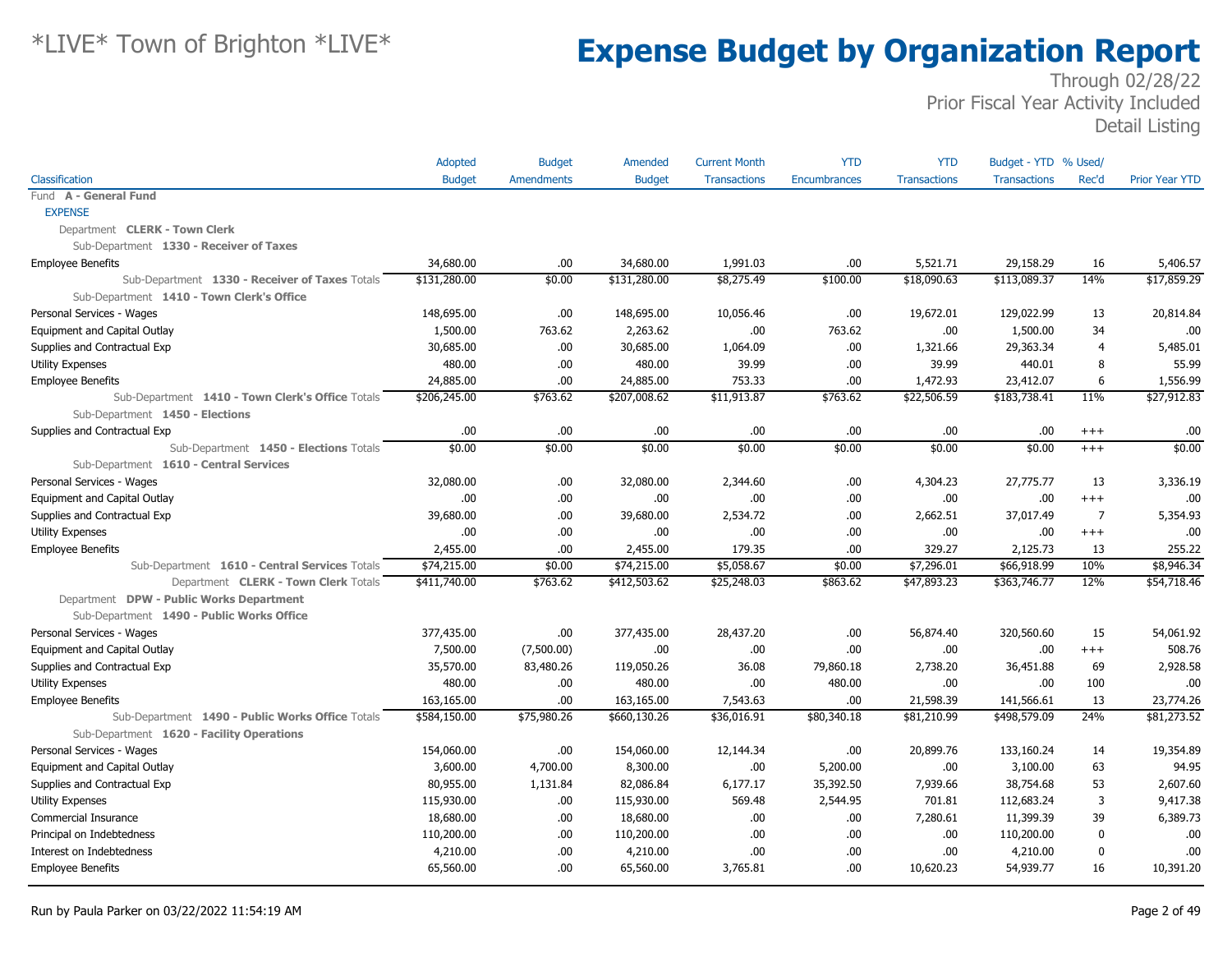|                                                       | Adopted       | <b>Budget</b>     | Amended       | <b>Current Month</b> | <b>YTD</b>          | <b>YTD</b>          | Budget - YTD % Used/ |          |                       |
|-------------------------------------------------------|---------------|-------------------|---------------|----------------------|---------------------|---------------------|----------------------|----------|-----------------------|
| Classification                                        | <b>Budget</b> | <b>Amendments</b> | <b>Budget</b> | <b>Transactions</b>  | <b>Encumbrances</b> | <b>Transactions</b> | <b>Transactions</b>  | Rec'd    | <b>Prior Year YTD</b> |
| Fund A - General Fund                                 |               |                   |               |                      |                     |                     |                      |          |                       |
| <b>EXPENSE</b>                                        |               |                   |               |                      |                     |                     |                      |          |                       |
| Department DPW - Public Works Department              |               |                   |               |                      |                     |                     |                      |          |                       |
| Sub-Department 1620 - Facility Operations             |               |                   |               |                      |                     |                     |                      |          |                       |
| Interfund Transfers - Expense                         | .00           | .00               | .00.          | .00                  | .00                 | .00                 | .00                  | $^{+++}$ | .00                   |
| Sub-Department 1620 - Facility Operations Totals      | \$553,195.00  | \$5,831.84        | \$559,026.84  | \$22,656.80          | \$43,137.45         | \$47,442.07         | \$468,447.32         | 16%      | $\frac{1}{48,255.75}$ |
| Sub-Department 3410 - Fire Marshal's Office           |               |                   |               |                      |                     |                     |                      |          |                       |
| Personal Services - Wages                             | 126,905.00    | .00.              | 126,905.00    | 9,101.54             | .00.                | 16,987.77           | 109,917.23           | 13       | 17,107.33             |
| Equipment and Capital Outlay                          | .00           | .00               | .00.          | .00.                 | .00                 | .00                 | .00.                 | $+++$    | .00                   |
| Supplies and Contractual Exp                          | 12,625.00     | .00               | 12,625.00     | 2,164.34             | 2,059.56            | 2,164.34            | 8,401.10             | 33       | 1,085.05              |
| Utility Expenses                                      | 3,420.00      | .00               | 3,420.00      | 244.08               | 3,175.92            | 244.08              | .00.                 | 100      | 328.59                |
| Commercial Insurance                                  | .00           | .00               | .00.          | .00                  | .00.                | .00                 | .00                  | $^{+++}$ | .00                   |
| <b>Employee Benefits</b>                              | 43,505.00     | .00               | 43,505.00     | 2,463.94             | .00                 | 6,636.05            | 36,868.95            | 15       | 6,514.22              |
| Sub-Department 3410 - Fire Marshal's Office Totals    | \$186,455.00  | \$0.00            | \$186,455.00  | \$13,973.90          | \$5,235.48          | \$26,032.24         | \$155,187.28         | 17%      | \$25,035.19           |
| Sub-Department 5182 - Townwide Street Lighting        |               |                   |               |                      |                     |                     |                      |          |                       |
| Equipment and Capital Outlay                          | .00           | 125,000.00        | 125,000.00    | .00                  | .00                 | .00                 | 125,000.00           | 0        | .00                   |
| Supplies and Contractual Exp                          | 11,000.00     | 12,900.00         | 23,900.00     | 128.98               | 22,471.02           | 128.98              | 1,300.00             | 95       | .00                   |
| <b>Utility Expenses</b>                               | 117,885.00    | .00               | 117,885.00    | .00                  | .00.                | .00                 | 117,885.00           | $\bf{0}$ | 9,933.15              |
| Sub-Department 5182 - Townwide Street Lighting Totals | \$128,885.00  | \$137,900.00      | \$266,785.00  | \$128.98             | \$22,471.02         | \$128.98            | \$244,185.00         | 8%       | \$9,933.15            |
| Sub-Department 5410 - Townwide Sidewalks              |               |                   |               |                      |                     |                     |                      |          |                       |
| Equipment and Capital Outlay                          | .00           | 21,883.62         | 21,883.62     | .00                  | 11,587.54           | .00                 | 10,296.08            | 53       | .00                   |
| Supplies and Contractual Exp                          | 26,720.00     | 12,876.90         | 39,596.90     | .00                  | 12,876.90           | .00                 | 26,720.00            | 33       | .00                   |
| Interfund Transfers - Expense                         | .00           | .00               | .00.          | .00                  | 00.                 | .00                 | .00.                 | $^{+++}$ | .00                   |
| Sub-Department 5410 - Townwide Sidewalks Totals       | \$26,720.00   | \$34,760.52       | \$61,480.52   | \$0.00               | \$24,464.44         | \$0.00              | \$37,016.08          | 40%      | \$0.00                |
| Sub-Department 5415 - Sidewalk Snow Removal           |               |                   |               |                      |                     |                     |                      |          |                       |
| Personal Services - Wages                             | 26,235.00     | .00               | 26,235.00     | 10,692.55            | .00.                | 20,423.31           | 5,811.69             | 78       | 20,292.70             |
| Supplies and Contractual Exp                          | 5,040.00      | .00               | 5,040.00      | 665.70               | 824.30              | 665.70              | 3,550.00             | 30       | 534.54                |
| Sub-Department 5415 - Sidewalk Snow Removal Totals    | \$31,275.00   | \$0.00            | \$31,275.00   | \$11,358.25          | \$824.30            | \$21,089.01         | \$9,361.69           | 70%      | \$20,827.24           |
| Sub-Department 8020 - Building/Planning Office        |               |                   |               |                      |                     |                     |                      |          |                       |
| Personal Services - Wages                             | 426,995.00    | .00               | 426,995.00    | 33,459.40            | .00.                | 63,862.40           | 363,132.60           | 15       | 60,264.32             |
| Equipment and Capital Outlay                          | 750.00        | 24,131.52         | 24,881.52     | .00                  | 24,131.52           | .00                 | 750.00               | 97       | .00                   |
| Supplies and Contractual Exp                          | 44,525.00     | 119,513.56        | 164,038.56    | 2,062.90             | 35,389.19           | 2,062.90            | 126,586.47           | 23       | 781.77                |
| <b>Utility Expenses</b>                               | 1,080.00      | .00               | 1,080.00      | 81.02                | 998.98              | 81.02               | .00.                 | 100      | 86.65                 |
| Principal on Indebtedness                             | .00           | .00               | .00.          | .00                  | .00                 | .00                 | .00.                 | $+++$    | .00                   |
| Interest on Indebtedness                              | .00           | .00               | .00.          | .00                  | .00                 | .00                 | .00                  | $^{+++}$ | .00                   |
| <b>Employee Benefits</b>                              | 145,735.00    | .00               | 145,735.00    | 8,024.84             | 00.                 | 21,477.34           | 124,257.66           | 15       | 20,739.73             |
| Sub-Department 8020 - Building/Planning Office Totals | \$619,085.00  | \$143,645.08      | \$762,730.08  | \$43,628.16          | \$60,519.69         | \$87,483.66         | \$614,726.73         | 19%      | \$81,872.47           |
| Sub-Department 8510 - Streetscape Improvements        |               |                   |               |                      |                     |                     |                      |          |                       |
| Equipment and Capital Outlay                          | .00           | .00               | .00.          | .00                  | .00.                | .00                 | .00.                 | $+++$    | .00                   |
| Supplies and Contractual Exp                          | 48,990.00     | 314.25            | 49,304.25     | .00                  | 314.25              | .00                 | 48,990.00            | -1       | .00                   |
| Interfund Transfers - Expense                         | .00.          | .00               | .00.          | .00                  | 00.                 | .00                 | .00.                 | $+++$    | .00                   |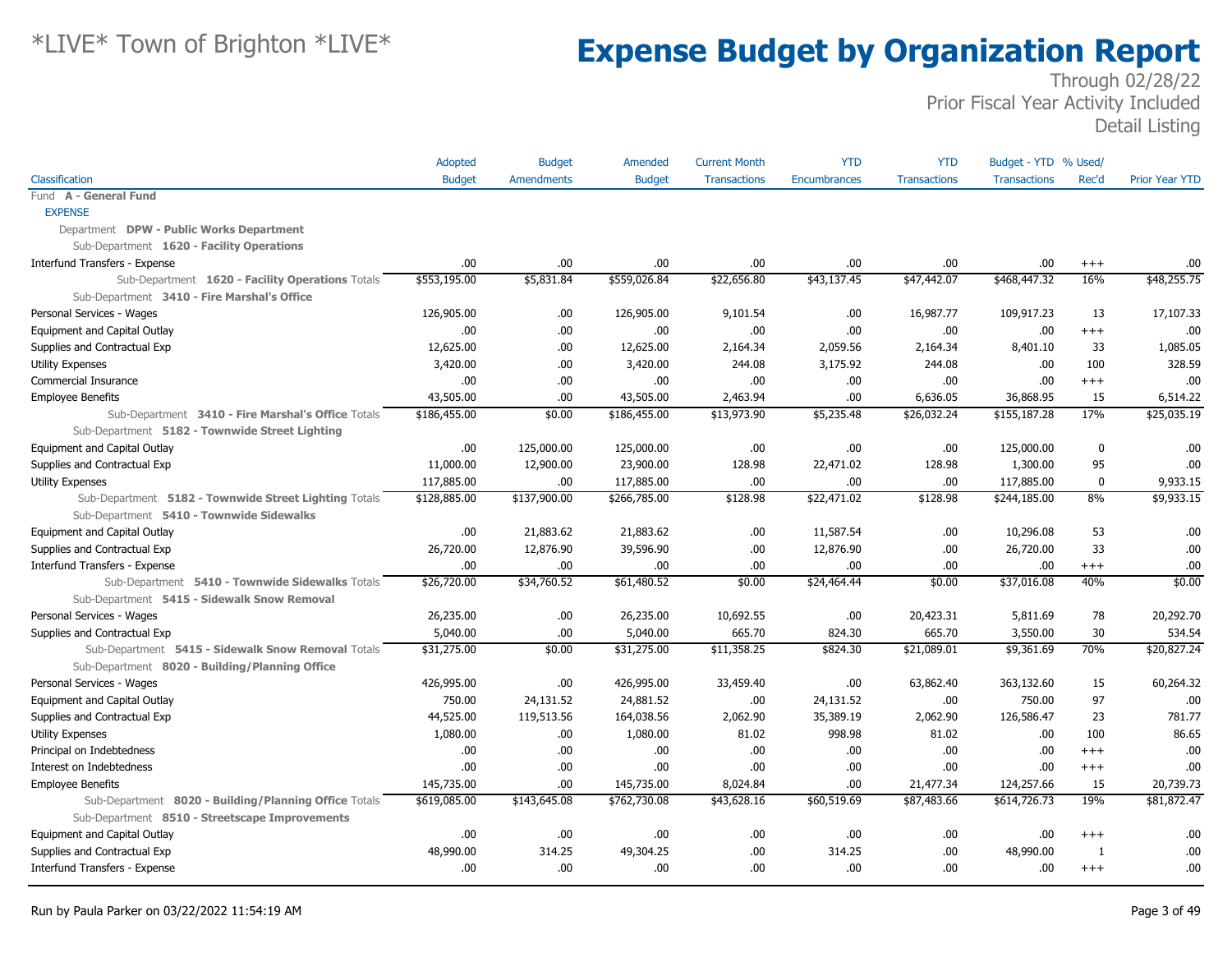|                                                          | Adopted        | <b>Budget</b>     | Amended        | <b>Current Month</b> | <b>YTD</b>          | <b>YTD</b>          | Budget - YTD % Used/ |          |                       |
|----------------------------------------------------------|----------------|-------------------|----------------|----------------------|---------------------|---------------------|----------------------|----------|-----------------------|
| Classification                                           | <b>Budget</b>  | <b>Amendments</b> | <b>Budget</b>  | <b>Transactions</b>  | <b>Encumbrances</b> | <b>Transactions</b> | <b>Transactions</b>  | Rec'd    | <b>Prior Year YTD</b> |
| Fund A - General Fund                                    |                |                   |                |                      |                     |                     |                      |          |                       |
| <b>EXPENSE</b>                                           |                |                   |                |                      |                     |                     |                      |          |                       |
| Department DPW - Public Works Department                 |                |                   |                |                      |                     |                     |                      |          |                       |
| Sub-Department 8510 - Streetscape Improvements<br>Totals | \$48,990.00    | \$314.25          | \$49,304.25    | \$0.00               | \$314.25            | \$0.00              | \$48,990.00          | $1\%$    | \$0.00                |
| Sub-Department 8560 - Tree Replacement Program           |                |                   |                |                      |                     |                     |                      |          |                       |
| Supplies and Contractual Exp                             | 129,970.00     | 8,244.40          | 138,214.40     | 109.08               | 8,244.40            | 109.08              | 129,860.92           | 6        | .00                   |
| Sub-Department 8560 - Tree Replacement Program<br>Totals | \$129,970.00   | \$8,244.40        | \$138,214.40   | \$109.08             | \$8,244.40          | \$109.08            | \$129,860.92         | 6%       | \$0.00                |
| Sub-Department 8982 - Green Brighton Task Force          |                |                   |                |                      |                     |                     |                      |          |                       |
| Supplies and Contractual Exp                             | .00.           | .00.              | .00            | .00                  | .00.                | .00.                | .00.                 | $^{++}$  | .00                   |
| Sub-Department 8982 - Green Brighton Task Force Totals   | \$0.00         | \$0.00            | \$0.00         | \$0.00               | \$0.00              | \$0.00              | \$0.00               | $+++$    | \$0.00                |
| Department DPW - Public Works Department Totals          | \$2,308,725.00 | \$406,676.35      | \$2,715,401.35 | \$127,872.08         | \$245,551.21        | \$263,496.03        | \$2,206,354.11       | 19%      | \$267,197.32          |
| Department FINCE - Finance Department                    |                |                   |                |                      |                     |                     |                      |          |                       |
| Sub-Department 1310 - Finance Office                     |                |                   |                |                      |                     |                     |                      |          |                       |
| Personal Services - Wages                                | 299,715.00     | .00.              | 299,715.00     | 22,478.58            | .00.                | 44,957.16           | 254,757.84           | 15       | 44,917.96             |
| Equipment and Capital Outlay                             | .00.           | .00               | .00            | .00                  | .00.                | .00                 | .00                  | $++++$   | .00                   |
| Supplies and Contractual Exp                             | 79,440.00      | 2,250.00          | 81,690.00      | 3,036.21             | 43,685.08           | 24,765.96           | 13,238.96            | 84       | 22,782.07             |
| <b>Employee Benefits</b>                                 | 110,985.00     | .00               | 110,985.00     | 4,975.93             | .00.                | 13,402.13           | 97,582.87            | 12       | 15,487.44             |
| Sub-Department 1310 - Finance Office Totals              | \$490,140.00   | \$2,250.00        | \$492,390.00   | \$30,490.72          | \$43,685.08         | \$83,125.25         | \$365,579.67         | 26%      | \$83,187.47           |
| Sub-Department 1320 - Independent Audit                  |                |                   |                |                      |                     |                     |                      |          |                       |
| Supplies and Contractual Exp                             | 28,200.00      | .00.              | 28,200.00      | .00                  | .00.                | .00                 | 28,200.00            | 0        | .00                   |
| Sub-Department 1320 - Independent Audit Totals           | \$28,200.00    | \$0.00            | \$28,200.00    | \$0.00               | \$0.00              | \$0.00              | \$28,200.00          | 0%       | \$0.00                |
| Department FINCE - Finance Department Totals             | \$518,340.00   | \$2,250.00        | \$520,590.00   | \$30,490.72          | \$43,685.08         | \$83,125.25         | \$393,779.67         | 24%      | \$83,187.47           |
| Department HIST - Town Historian                         |                |                   |                |                      |                     |                     |                      |          |                       |
| Sub-Department 7510 - Town Historian                     |                |                   |                |                      |                     |                     |                      |          |                       |
| Personal Services - Wages                                | 5,285.00       | .00.              | 5,285.00       | 406.46               | .00.                | 812.92              | 4,472.08             | 15       | 796.92                |
| Equipment and Capital Outlay                             | .00            | .00               | .00            | .00                  | .00.                | .00                 | .00.                 | $^{+++}$ | .00                   |
| Supplies and Contractual Exp                             | 850.00         | .00.              | 850.00         | .00                  | .00.                | .00                 | 850.00               | 0        | .00                   |
| <b>Employee Benefits</b>                                 | 10,155.00      | .00               | 10,155.00      | 794.11               | .00.                | 2,358.03            | 7,796.97             | 23       | 2,303.29              |
| Sub-Department 7510 - Town Historian Totals              | \$16,290.00    | \$0.00            | \$16,290.00    | \$1,200.57           | \$0.00              | \$3,170.95          | \$13,119.05          | 19%      | \$3,100.21            |
| Sub-Department 7515 - Historic Preservation Com          |                |                   |                |                      |                     |                     |                      |          |                       |
| Equipment and Capital Outlay                             | .00.           | .00               | .00            | .00.                 | .00.                | .00                 | .00                  | $^{++}$  | .00                   |
| Supplies and Contractual Exp                             | 10,100.00      | 3,500.00          | 13,600.00      | 66.33                | 3,500.00            | 66.33               | 10,033.67            | 26       | .00                   |
| Interfund Transfers - Expense                            | .00.           | .00               | .00            | .00                  | .00.                | .00.                | .00.                 | $^{+++}$ | .00                   |
| Sub-Department 7515 - Historic Preservation Com Totals   | \$10,100.00    | \$3,500.00        | \$13,600.00    | \$66.33              | \$3,500.00          | \$66.33             | \$10,033.67          | 26%      | \$0.00                |
| Department HIST - Town Historian Totals                  | \$26,390.00    | \$3,500.00        | \$29,890.00    | \$1,266.90           | \$3,500.00          | \$3,237.28          | \$23,152.72          | 23%      | \$3,100.21            |
| Department HWY - Highway Department                      |                |                   |                |                      |                     |                     |                      |          |                       |
| Sub-Department 3310 - Traffic Signs/Markings             |                |                   |                |                      |                     |                     |                      |          |                       |
| Personal Services - Wages                                | 46,170.00      | .00               | 46,170.00      | 6,583.65             | .00.                | 11,202.68           | 34,967.32            | 24       | 9,771.68              |
| Equipment and Capital Outlay                             | 7,100.00       | .00.              | 7,100.00       | .00                  | .00.                | .00                 | 7,100.00             | 0        | .00                   |
| Supplies and Contractual Exp                             | 58,050.00      | 6,654.88          | 64,704.88      | .00.                 | 39,904.88           | .00.                | 24,800.00            | 62       | 3,285,76              |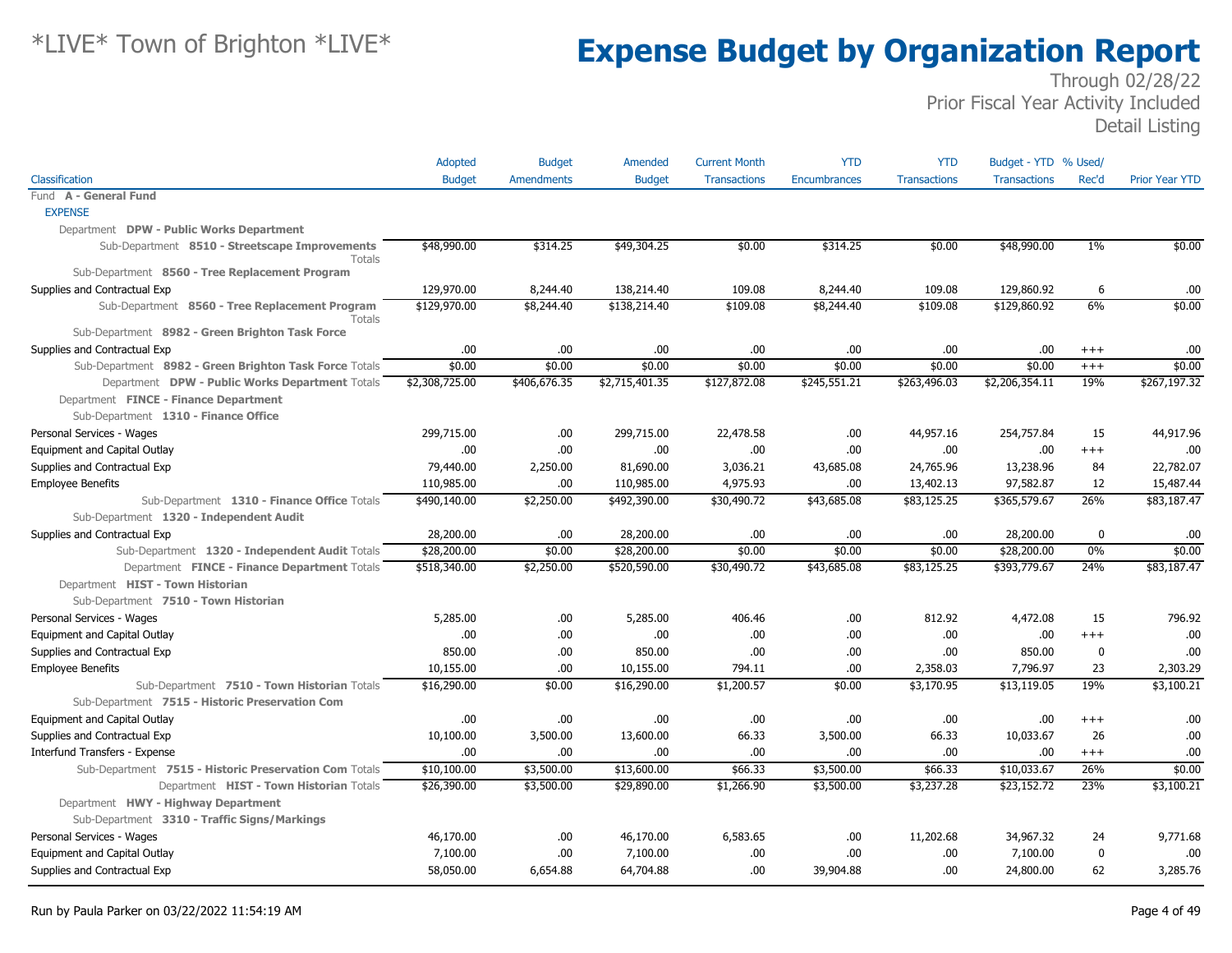|                                                     | Adopted       | <b>Budget</b>     | Amended       | <b>Current Month</b> | <b>YTD</b>          | <b>YTD</b>          | Budget - YTD % Used/ |             |                       |
|-----------------------------------------------------|---------------|-------------------|---------------|----------------------|---------------------|---------------------|----------------------|-------------|-----------------------|
| Classification                                      | <b>Budget</b> | <b>Amendments</b> | <b>Budget</b> | <b>Transactions</b>  | <b>Encumbrances</b> | <b>Transactions</b> | <b>Transactions</b>  | Rec'd       | <b>Prior Year YTD</b> |
| Fund A - General Fund                               |               |                   |               |                      |                     |                     |                      |             |                       |
| <b>EXPENSE</b>                                      |               |                   |               |                      |                     |                     |                      |             |                       |
| Department HWY - Highway Department                 |               |                   |               |                      |                     |                     |                      |             |                       |
| Sub-Department 3310 - Traffic Signs/Markings        |               |                   |               |                      |                     |                     |                      |             |                       |
| <b>Utility Expenses</b>                             | 150.00        | .00               | 150.00        | .00                  | .00                 | .00.                | 150.00               | 0           | 12.20                 |
| Sub-Department 3310 - Traffic Signs/Markings Totals | \$111,470.00  | \$6,654.88        | \$118,124.88  | \$6,583.65           | \$39,904.88         | \$11,202.68         | \$67,017.32          | 43%         | \$13,069.64           |
| Sub-Department 5010 - Highway Superintendent        |               |                   |               |                      |                     |                     |                      |             |                       |
| Personal Services - Wages                           | 131,670.00    | .00               | 131,670.00    | 10,051.60            | .00.                | 20,103.20           | 111,566.80           | 15          | 19,710.48             |
| Sub-Department 5010 - Highway Superintendent Totals | \$131,670.00  | \$0.00            | \$131,670.00  | \$10,051.60          | \$0.00              | \$20,103.20         | \$111,566.80         | 15%         | \$19,710.48           |
| Sub-Department 5132 - Highway/Sewer Facility        |               |                   |               |                      |                     |                     |                      |             |                       |
| Personal Services - Wages                           | 30,335.00     | .00               | 30,335.00     | 6,182.80             | .00.                | 6,987.55            | 23,347.45            | 23          | 18,267.59             |
| Equipment and Capital Outlay                        | 600.00        | 5,410.25          | 6,010.25      | .00                  | 5,410.25            | .00                 | 600.00               | 90          | .00                   |
| Supplies and Contractual Exp                        | 58,650.00     | 27,595.00         | 86,245.00     | 3,406.47             | 35,642.43           | 4,981.20            | 45,621.37            | 47          | 9,437.51              |
| <b>Utility Expenses</b>                             | 61,190.00     | .00               | 61,190.00     | 2,159.86             | 7,162.71            | 2,248.09            | 51,779.20            | 15          | 5,095.04              |
| Commercial Insurance                                | 18,870.00     | .00               | 18,870.00     | .00                  | .00.                | 7,201.82            | 11,668.18            | 38          | 7,602.73              |
| Principal on Indebtedness                           | 38,650.00     | .00.              | 38,650.00     | .00                  | .00.                | .00                 | 38,650.00            | $\mathbf 0$ | .00                   |
| Interest on Indebtedness                            | 2,290.00      | .00               | 2,290.00      | .00                  | .00.                | 238.27              | 2,051.73             | 10          | 372.27                |
| <b>Employee Benefits</b>                            | 2,325.00      | .00               | 2,325.00      | 456.85               | .00.                | 511.03              | 1,813.97             | 22          | 1,383.54              |
| Interfund Transfers - Expense                       | .00.          | .00               | .00           | .00.                 | .00.                | .00                 | .00                  | $+++$       | .00.                  |
| Sub-Department 5132 - Highway/Sewer Facility Totals | \$212,910.00  | \$33,005.25       | \$245,915.25  | \$12,205.98          | \$48,215.39         | \$22,167.96         | \$175,531.90         | 29%         | \$42,158.68           |
| Sub-Department 7110 - Parks                         |               |                   |               |                      |                     |                     |                      |             |                       |
| Personal Services - Wages                           | 31,605.00     | .00.              | 31,605.00     | 178.45               | .00.                | 178.45              | 31,426.55            | 1           | 5,776.24              |
| Equipment and Capital Outlay                        | 8,575.00      | .00               | 8,575.00      | .00                  | .00.                | .00                 | 8,575.00             | $\mathbf 0$ | .00                   |
| Supplies and Contractual Exp                        | 27,600.00     | .00               | 27,600.00     | 23.01                | 21,720.13           | 30.99               | 5,848.88             | 79          | 23.01                 |
| <b>Utility Expenses</b>                             | 2,590.00      | .00.              | 2,590.00      | 43.45                | 556.55              | 43.45               | 1,990.00             | 23          | 83.24                 |
| Principal on Indebtedness                           | .00.          | .00               | .00.          | .00                  | .00.                | .00                 | .00                  | $+++$       | .00.                  |
| Interest on Indebtedness                            | .00           | .00               | .00.          | .00                  | .00.                | .00                 | .00                  | $+++$       | .00                   |
| Interfund Transfers - Expense                       | .00           | .00               | .00.          | .00                  | .00.                | .00.                | .00                  | $^{+++}$    | .00                   |
| Sub-Department 7110 - Parks Totals                  | \$70,370.00   | \$0.00            | \$70,370.00   | \$244.91             | \$22,276.68         | \$252.89            | \$47,840.43          | 32%         | \$5,882.49            |
| Sub-Department 8160 - Town Landfill                 |               |                   |               |                      |                     |                     |                      |             |                       |
| Personal Services - Wages                           | 645,400.00    | .00               | 645,400.00    | 10,822.48            | .00.                | 42,858.60           | 602,541.40           | 7           | 23,821.61             |
| <b>Equipment and Capital Outlay</b>                 | 1,925.00      | .00               | 1,925.00      | .00                  | .00.                | .00                 | 1,925.00             | $\mathbf 0$ | .00                   |
| Supplies and Contractual Exp                        | 41,500.00     | 1,400.00          | 42,900.00     | .00                  | 24,510.00           | 89.00               | 18,301.00            | 57          | 620.90                |
| <b>Utility Expenses</b>                             | 5,200.00      | .00.              | 5,200.00      | 119.43               | 1,492.34            | 207.66              | 3,500.00             | 33          | 515.69                |
| Commercial Insurance                                | .00           | .00               | .00.          | .00                  | .00.                | .00                 | .00                  | $+++$       | .00                   |
| <b>Employee Benefits</b>                            | .00           | .00               | .00.          | .00                  | .00.                | .00.                | .00                  | $+++$       | .00                   |
| Interfund Transfers - Expense                       | .00           | .00               | .00.          | .00                  | .00.                | .00                 | .00                  | $^{+++}$    | .00                   |
| Sub-Department 8160 - Town Landfill Totals          | \$694,025.00  | \$1,400.00        | \$695,425.00  | \$10,941.91          | \$26,002.34         | \$43,155.26         | \$626,267.40         | 10%         | \$24,958.20           |
| Sub-Department 8760 - Emergency Disaster            |               |                   |               |                      |                     |                     |                      |             |                       |
| Personal Services - Wages                           | .00           | .00               | .00.          | .00                  | .00.                | .00                 | .00                  | $+++$       | .00.                  |
| Supplies and Contractual Exp                        | .00           | .00               | .00.          | .00                  | .00.                | .00                 | .00                  | $+++$       | .00.                  |
|                                                     |               |                   |               |                      |                     |                     |                      |             |                       |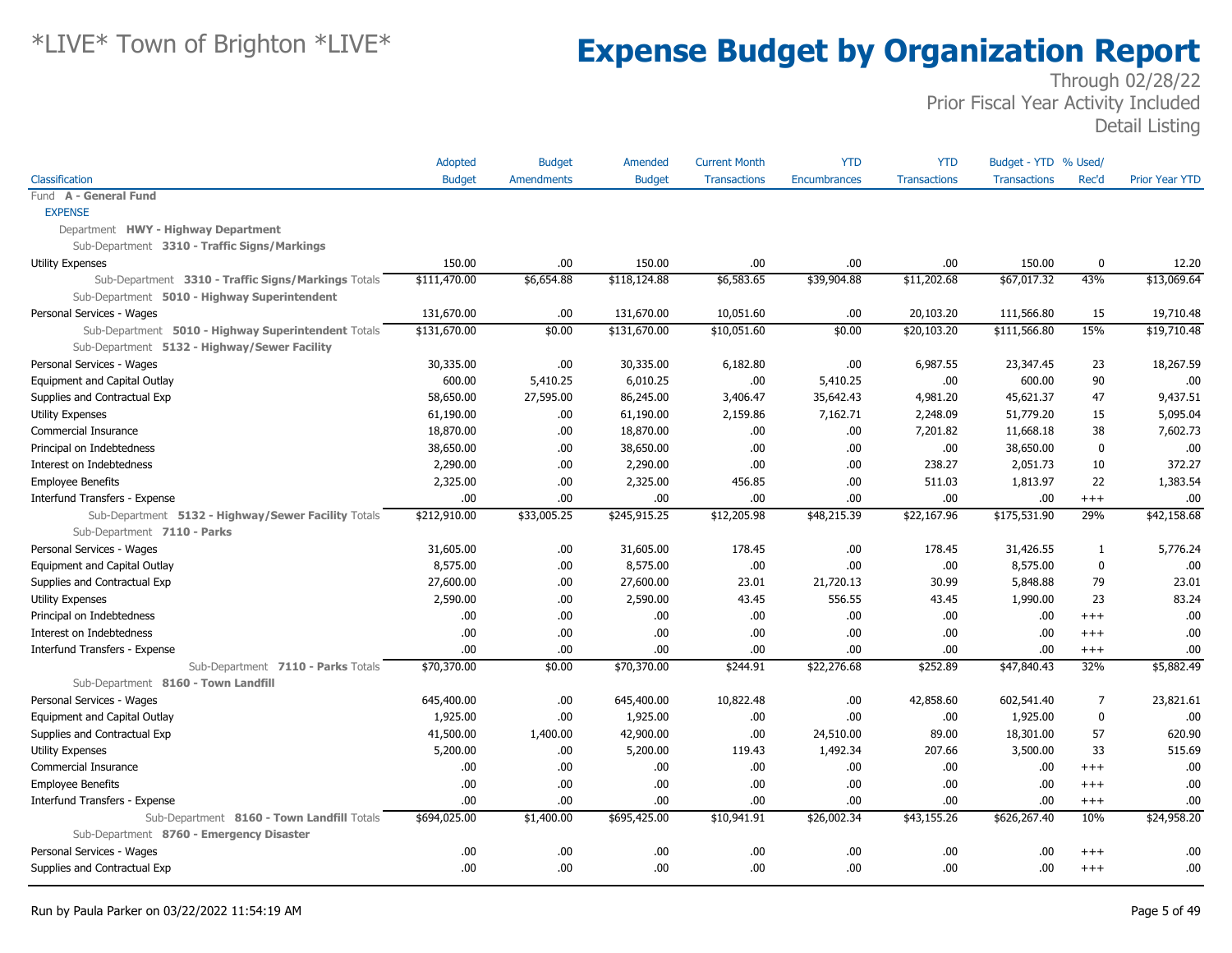|                                                   | Adopted        | <b>Budget</b>     | Amended        | <b>Current Month</b> | <b>YTD</b>          | <b>YTD</b>          | Budget - YTD % Used/ |             |                       |
|---------------------------------------------------|----------------|-------------------|----------------|----------------------|---------------------|---------------------|----------------------|-------------|-----------------------|
| Classification                                    | <b>Budget</b>  | <b>Amendments</b> | <b>Budget</b>  | <b>Transactions</b>  | <b>Encumbrances</b> | <b>Transactions</b> | <b>Transactions</b>  | Rec'd       | <b>Prior Year YTD</b> |
| Fund A - General Fund                             |                |                   |                |                      |                     |                     |                      |             |                       |
| <b>EXPENSE</b>                                    |                |                   |                |                      |                     |                     |                      |             |                       |
| Department HWY - Highway Department               |                |                   |                |                      |                     |                     |                      |             |                       |
| Sub-Department 8760 - Emergency Disaster          |                |                   |                |                      |                     |                     |                      |             |                       |
| <b>Employee Benefits</b>                          | .00            | .00               | .00            | .00                  | .00.                | .00                 | .00.                 | $^{+++}$    | .00                   |
| Sub-Department 8760 - Emergency Disaster Totals   | \$0.00         | \$0.00            | \$0.00         | \$0.00               | \$0.00              | \$0.00              | \$0.00               | $+++$       | \$0.00                |
| Sub-Department 9000 - Employee Benefits           |                |                   |                |                      |                     |                     |                      |             |                       |
| Personal Services - Wages                         | .00            | .00               | .00.           | .00                  | .00.                | .00                 | .00.                 | $^{++}$     | .00                   |
| Commercial Insurance                              | .00            | .00               | .00.           | .00                  | .00.                | .00                 | .00                  | $+++$       | .00                   |
| <b>Employee Benefits</b>                          | 350,920.00     | .00               | 350,920.00     | 4,570.72             | 12,860.52           | 16,410.44           | 321,649.04           | 8           | 15,131.99             |
| Sub-Department 9000 - Employee Benefits Totals    | \$350,920.00   | \$0.00            | \$350,920.00   | \$4,570.72           | \$12,860.52         | \$16,410.44         | \$321,649.04         | 8%          | \$15,131.99           |
| Department HWY - Highway Department Totals        | \$1,571,365.00 | \$41,060.13       | \$1,612,425.13 | \$44,598.77          | \$149,259.81        | \$113,292.43        | \$1,349,872.89       | 16%         | \$120,911.48          |
| Department INFO - Information Systems             |                |                   |                |                      |                     |                     |                      |             |                       |
| Sub-Department 1680 - Information Systems         |                |                   |                |                      |                     |                     |                      |             |                       |
| Personal Services - Wages                         | 158,845.00     | .00               | 158,845.00     | 12,180.44            | .00.                | 24,360.88           | 134,484.12           | 15          | 22,723.60             |
| Equipment and Capital Outlay                      | 53,200.00      | 708.06            | 53,908.06      | 7,722.60             | 1,586.18            | 7,722.60            | 44,599.28            | 17          | 7,494.46              |
| Supplies and Contractual Exp                      | 59,940.00      | .00               | 59,940.00      | 24,798.33            | 26,548.47           | 24,798.33           | 8,593.20             | 86          | 33,264.16             |
| Utility Expenses                                  | 20,040.00      | .00               | 20,040.00      | 1,608.75             | 1,488.18            | 1,608.75            | 16,943.07            | 15          | 999.01                |
| <b>Employee Benefits</b>                          | 68,485.00      | .00               | 68,485.00      | 4,107.70             | .00.                | 12,055.47           | 56,429.53            | 18          | 11,637.14             |
| Sub-Department 1680 - Information Systems Totals  | \$360,510.00   | \$708.06          | \$361,218.06   | \$50,417.82          | \$29,622.83         | \$70,546.03         | \$261,049.20         | 28%         | \$76,118.37           |
| Department INFO - Information Systems Totals      | \$360,510.00   | \$708.06          | \$361,218.06   | \$50,417.82          | \$29,622.83         | \$70,546.03         | \$261,049.20         | 28%         | \$76,118.37           |
| Department JSTCE - Town Justices                  |                |                   |                |                      |                     |                     |                      |             |                       |
| Sub-Department 1110 - Town Justices               |                |                   |                |                      |                     |                     |                      |             |                       |
| Personal Services - Wages                         | 329,460.00     | .00               | 329,460.00     | 21,493.40            | .00.                | 42,986.80           | 286,473.20           | 13          | 40,960.56             |
| Equipment and Capital Outlay                      | .00            | 11,210.98         | 11,210.98      | .00                  | .00.                | .00                 | 11,210.98            | $\mathbf 0$ | .00                   |
| Supplies and Contractual Exp                      | 35,245.00      | 252.66            | 35,497.66      | 1,945.37             | 252.66              | 2,711.34            | 32,533.66            | 8           | 1,283.72              |
| <b>Utility Expenses</b>                           | 960.00         | .00               | 960.00         | 70.51                | 511.81              | 114.63              | 333.56               | 65          | 122.82                |
| <b>Employee Benefits</b>                          | 120,480.00     | .00               | 120,480.00     | 6,406.41             | .00.                | 17,693.25           | 102,786.75           | 15          | 17,346.55             |
| Sub-Department 1110 - Town Justices Totals        | \$486,145.00   | \$11,463.64       | \$497,608.64   | \$29,915.69          | \$764.47            | \$63,506.02         | \$433,338.15         | 13%         | \$59,713.65           |
| Department JSTCE - Town Justices Totals           | \$486,145.00   | \$11,463.64       | \$497,608.64   | \$29,915.69          | \$764.47            | \$63,506.02         | \$433,338.15         | 13%         | \$59,713.65           |
| Department PARKS - Parks                          |                |                   |                |                      |                     |                     |                      |             |                       |
| Sub-Department 7021 - Parks Administration        |                |                   |                |                      |                     |                     |                      |             |                       |
| Personal Services - Wages                         | 395,040.00     | .00               | 395,040.00     | 28,385.04            | .00.                | 52,714.18           | 342,325.82           | 13          | 47,058.83             |
| Equipment and Capital Outlay                      | 12,500.00      | 30,600.00         | 43,100.00      | .00                  | 40,600.00           | .00                 | 2,500.00             | 94          | .00                   |
| Supplies and Contractual Exp                      | 8,430.00       | 571.96            | 9,001.96       | 341.22               | 3,994.82            | 1,805.60            | 3,201.54             | 64          | 2,184.64              |
| <b>Utility Expenses</b>                           | 2,880.00       | .00.              | 2,880.00       | 235.36               | 2,644.64            | 235.36              | .00.                 | 100         | 240.25                |
| Commercial Insurance                              | 16,130.00      | .00               | 16,130.00      | 411.61               | .00.                | 6,423.62            | 9,706.38             | 40          | 5,736.28              |
| Principal on Indebtedness                         | 14,165.00      | .00               | 14,165.00      | .00                  | .00.                | .00.                | 14,165.00            | 0           | .00                   |
| Interest on Indebtedness                          | 890.00         | .00.              | 890.00         | .00                  | .00.                | 258.57              | 631.43               | 29          | 297.60                |
| <b>Employee Benefits</b>                          | 113,240.00     | .00               | 113,240.00     | 3,949.02             | 3,410.85            | 10,544.72           | 99,284.43            | 12          | 10,065.20             |
| Sub-Department 7021 - Parks Administration Totals | \$563,275.00   | \$31,171.96       | \$594,446.96   | \$33,322.25          | \$50,650.31         | \$71,982.05         | \$471,814.60         | 21%         | \$65,582.80           |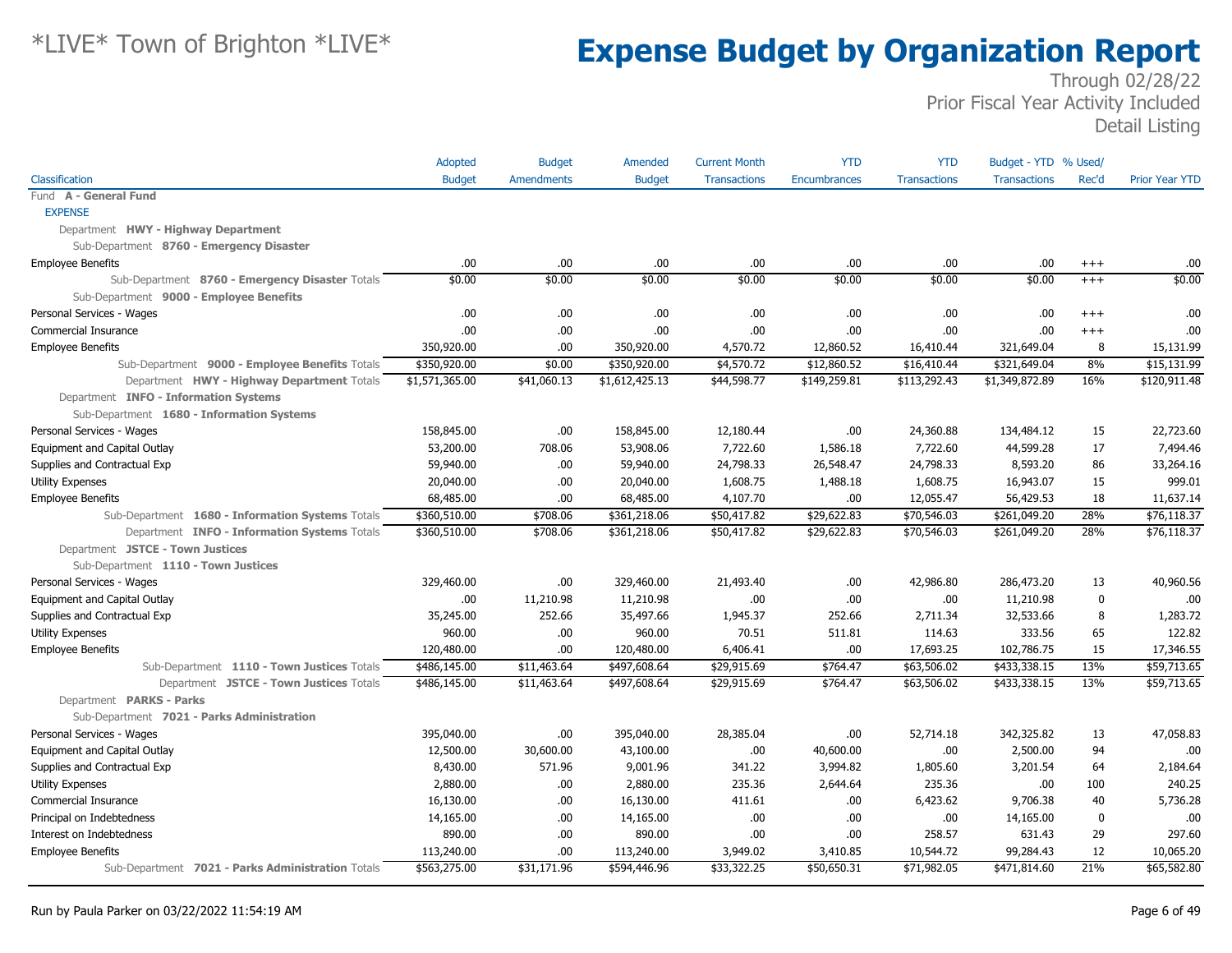|                                                                | Adopted       | <b>Budget</b>     | Amended       | <b>Current Month</b> | <b>YTD</b>          | <b>YTD</b>          | Budget - YTD % Used/ |             |                       |
|----------------------------------------------------------------|---------------|-------------------|---------------|----------------------|---------------------|---------------------|----------------------|-------------|-----------------------|
| Classification                                                 | <b>Budget</b> | <b>Amendments</b> | <b>Budget</b> | <b>Transactions</b>  | <b>Encumbrances</b> | <b>Transactions</b> | <b>Transactions</b>  | Rec'd       | <b>Prior Year YTD</b> |
| Fund A - General Fund                                          |               |                   |               |                      |                     |                     |                      |             |                       |
| <b>EXPENSE</b>                                                 |               |                   |               |                      |                     |                     |                      |             |                       |
| Department PARKS - Parks                                       |               |                   |               |                      |                     |                     |                      |             |                       |
| Sub-Department 7100 - Park Acquisition & Development           |               |                   |               |                      |                     |                     |                      |             |                       |
| Equipment and Capital Outlay                                   | .00           | .00               | .00.          | .00                  | .00.                | .00                 | .00.                 | $^{+++}$    | .00                   |
| Principal on Indebtedness                                      | 445,000.00    | .00               | 445,000.00    | 355,000.00           | .00.                | 355,000.00          | 90,000.00            | 80          | 350,000.00            |
| Interest on Indebtedness                                       | 50,580.00     | .00               | 50,580.00     | 7,150.00             | .00.                | 10,006.25           | 40,573.75            | 20          | 13,768.75             |
| Sub-Department 7100 - Park Acquisition & Development<br>Totals | \$495,580.00  | \$0.00            | \$495,580.00  | \$362,150.00         | \$0.00              | \$365,006.25        | \$130,573.75         | 74%         | \$363,768.75          |
| Sub-Department 7115 - Buckland Park                            |               |                   |               |                      |                     |                     |                      |             |                       |
| Personal Services - Wages                                      | 8,400.00      | .00               | 8,400.00      | .00                  | .00.                | .00.                | 8,400.00             | 0           | .00                   |
| Equipment and Capital Outlay                                   | 54,000.00     | .00               | 54,000.00     | .00                  | .00                 | .00                 | 54,000.00            | 0           | .00                   |
| Supplies and Contractual Exp                                   | 77,495.00     | .00               | 77,495.00     | 2,386.36             | 50,797.50           | 2,938.11            | 23,759.39            | 69          | 500.91                |
| <b>Utility Expenses</b>                                        | 27,775.00     | .00               | 27,775.00     | 3,391.96             | 6,399.87            | 5,014.36            | 16,360.77            | 41          | 1,963.75              |
| Commercial Insurance                                           | .00           | .00               | .00           | .00                  | .00.                | .00                 | .00                  | $^{+++}$    | .00                   |
| <b>Employee Benefits</b>                                       | 645.00        | .00               | 645.00        | .00                  | .00                 | .00                 | 645.00               | 0           | .00                   |
| Sub-Department 7115 - Buckland Park Totals                     | \$168,315.00  | \$0.00            | \$168,315.00  | \$5,778.32           | \$57,197.37         | \$7,952.47          | \$103,165.16         | 39%         | \$2,464.66            |
| Sub-Department 7116 - Buckland Farmhouse                       |               |                   |               |                      |                     |                     |                      |             |                       |
| Equipment and Capital Outlay                                   | .00.          | .00               | .00.          | .00                  | .00                 | .00                 | .00                  | $^{+++}$    | .00                   |
| Supplies and Contractual Exp                                   | 5,220.00      | .00               | 5,220.00      | .00                  | 600.00              | 109.53              | 4,510.47             | 14          | 104.31                |
| <b>Utility Expenses</b>                                        | 6,745.00      | .00               | 6,745.00      | 220.85               | 1,310.92            | 309.08              | 5,125.00             | 24          | 472.18                |
| Sub-Department 7116 - Buckland Farmhouse Totals                | \$11,965.00   | \$0.00            | \$11,965.00   | \$220.85             | \$1,910.92          | \$418.61            | \$9,635.47           | 19%         | \$576.49              |
| Sub-Department 7117 - Buckland Park Expansion                  |               |                   |               |                      |                     |                     |                      |             |                       |
| Equipment and Capital Outlay                                   | .00           | .00               | .00.          | .00                  | .00.                | .00                 | .00.                 | $^{++}$     | .00                   |
| Supplies and Contractual Exp                                   | .00           | .00               | .00.          | .00                  | .00                 | .00                 | .00.                 | $^{+++}$    | .00                   |
| Sub-Department 7117 - Buckland Park Expansion Totals           | \$0.00        | \$0.00            | \$0.00        | \$0.00               | \$0.00              | \$0.00              | \$0.00               | $+++$       | \$0.00                |
| Sub-Department 7120 - Brighton Town Park                       |               |                   |               |                      |                     |                     |                      |             |                       |
| Personal Services - Wages                                      | 8,400.00      | .00               | 8,400.00      | .00                  | .00                 | .00                 | 8,400.00             | 0           | .00                   |
| Equipment and Capital Outlay                                   | 2,500.00      | .00               | 2,500.00      | 910.00               | .00                 | 910.00              | 1,590.00             | 36          | .00                   |
| Supplies and Contractual Exp                                   | 41,935.00     | 227.95            | 42,162.95     | 1,875.57             | 25,449.30           | 2,265.18            | 14,448.47            | 66          | 659.56                |
| <b>Utility Expenses</b>                                        | 16,285.00     | .00               | 16,285.00     | 923.07               | 3,305.97            | 1,172.56            | 11,806.47            | 28          | 795.20                |
| <b>Employee Benefits</b>                                       | 645.00        | .00               | 645.00        | .00                  | .00                 | .00.                | 645.00               | 0           | .00                   |
| Interfund Transfers - Expense                                  | .00           | .00               | .00.          | .00                  | .00.                | .00.                | .00.                 | $^{+++}$    | .00                   |
| Sub-Department 7120 - Brighton Town Park Totals                | \$69,765.00   | \$227.95          | \$69,992.95   | \$3,708.64           | \$28,755.27         | \$4,347.74          | \$36,889.94          | 47%         | \$1,454.76            |
| Sub-Department 7122 - Corbett's Glen Park                      |               |                   |               |                      |                     |                     |                      |             |                       |
| Equipment and Capital Outlay                                   | .00           | .00               | .00.          | .00                  | .00.                | .00.                | .00.                 | $^{++}$     | .00                   |
| Supplies and Contractual Exp                                   | 12,500.00     | .00               | 12,500.00     | .00                  | .00.                | .00                 | 12,500.00            | $\mathbf 0$ | .00                   |
| <b>Utility Expenses</b>                                        | 60.00         | .00               | 60.00         | 57.88                | .00                 | 57.88               | 2.12                 | 96          | 56.78                 |
| Sub-Department 7122 - Corbett's Glen Park Totals               | \$12,560.00   | \$0.00            | \$12,560.00   | \$57.88              | \$0.00              | \$57.88             | \$12,502.12          | 0%          | \$56.78               |
| Sub-Department 7123 - Lynch Woods Nature Park                  |               |                   |               |                      |                     |                     |                      |             |                       |
| Supplies and Contractual Exp                                   | 100.00        | .00               | 100.00        | .00.                 | .00.                | .00.                | 100.00               | 0           | .00                   |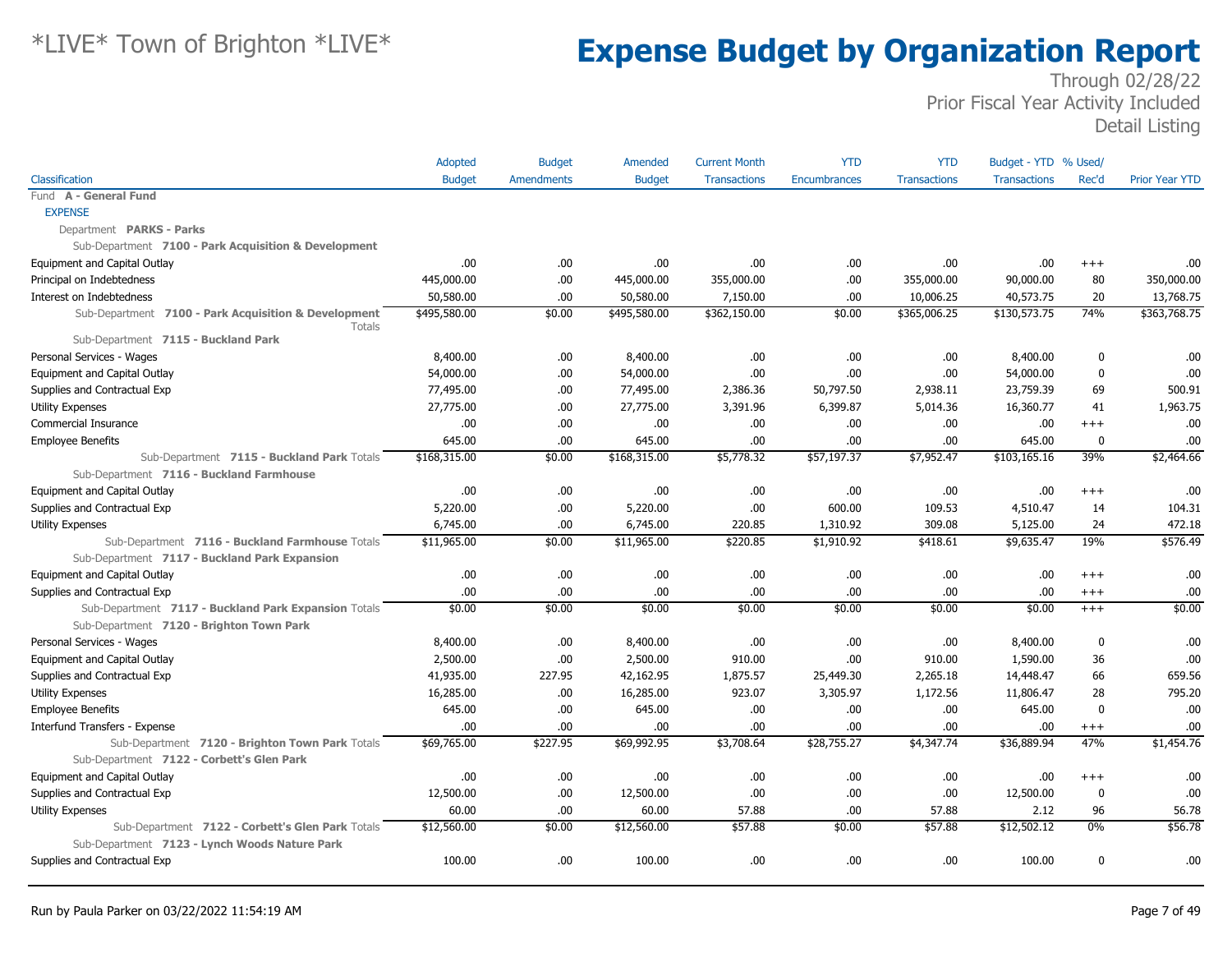|                                                       | Adopted        | <b>Budget</b>     | Amended        | <b>Current Month</b> | <b>YTD</b>          | <b>YTD</b>          | Budget - YTD % Used/ |             |                       |
|-------------------------------------------------------|----------------|-------------------|----------------|----------------------|---------------------|---------------------|----------------------|-------------|-----------------------|
| Classification                                        | <b>Budget</b>  | <b>Amendments</b> | <b>Budget</b>  | <b>Transactions</b>  | <b>Encumbrances</b> | <b>Transactions</b> | <b>Transactions</b>  | Rec'd       | <b>Prior Year YTD</b> |
| Fund A - General Fund                                 |                |                   |                |                      |                     |                     |                      |             |                       |
| <b>EXPENSE</b>                                        |                |                   |                |                      |                     |                     |                      |             |                       |
| Department PARKS - Parks                              |                |                   |                |                      |                     |                     |                      |             |                       |
| Sub-Department 7123 - Lynch Woods Nature Park         |                |                   |                |                      |                     |                     |                      |             |                       |
| <b>Utility Expenses</b>                               | 30.00          | .00               | 30.00          | 28.94                | .00                 | 28.94               | 1.06                 | 96          | 28.39                 |
| Sub-Department 7123 - Lynch Woods Nature Park Totals  | \$130.00       | \$0.00            | \$130.00       | \$28.94              | \$0.00              | \$28.94             | \$101.06             | 22%         | \$28.39               |
| Sub-Department 7124 - Lehigh Valley Trail             |                |                   |                |                      |                     |                     |                      |             |                       |
| Supplies and Contractual Exp                          | 250.00         | .00               | 250.00         | .00                  | .00                 | .00                 | 250.00               | $\mathbf 0$ | .00                   |
| <b>Utility Expenses</b>                               | 5.00           | .00.              | 5.00           | 1.00                 | .00                 | 1.00                | 4.00                 | 20          | 1.00                  |
| Sub-Department 7124 - Lehigh Valley Trail Totals      | \$255.00       | \$0.00            | \$255.00       | \$1.00               | \$0.00              | \$1.00              | \$254.00             | 0%          | \$1.00                |
| Sub-Department 7125 - Meridian Centre Park            |                |                   |                |                      |                     |                     |                      |             |                       |
| Personal Services - Wages                             | 16,800.00      | .00.              | 16,800.00      | .00                  | .00                 | .00                 | 16,800.00            | $\mathbf 0$ | .00                   |
| Equipment and Capital Outlay                          | .00            | .00.              | .00            | .00                  | .00                 | .00                 | .00                  | $+++$       | .00.                  |
| Supplies and Contractual Exp                          | 42,080.00      | .00               | 42,080.00      | 571.97               | 30,568.27           | 602.82              | 10,908.91            | 74          | 137.22                |
| <b>Utility Expenses</b>                               | 3,055.00       | .00.              | 3,055.00       | 545.60               | 770.17              | 545.60              | 1,739.23             | 43          | 296.67                |
| <b>Employee Benefits</b>                              | 1,290.00       | .00               | 1,290.00       | .00                  | .00                 | .00                 | 1,290.00             | $\mathbf 0$ | .00.                  |
| Sub-Department 7125 - Meridian Centre Park Totals     | \$63,225.00    | \$0.00            | \$63,225.00    | \$1,117.57           | \$31,338.44         | \$1,148.42          | \$30,738.14          | 51%         | \$433.89              |
| Sub-Department 7126 - Frankel Park                    |                |                   |                |                      |                     |                     |                      |             |                       |
| Equipment and Capital Outlay                          | .00            | .00.              | .00            | 13.76                | .00                 | 13.76               | (13.76)              | $+++$       | .00.                  |
| Supplies and Contractual Exp                          | 6,000.00       | .00.              | 6,000.00       | .00                  | .00                 | .00                 | 6,000.00             | 0           | .00                   |
| <b>Utility Expenses</b>                               | 60.00          | .00.              | 60.00          | 57.88                | .00                 | 57.88               | 2.12                 | 96          | 56.78                 |
| Sub-Department 7126 - Frankel Park Totals             | \$6,060.00     | \$0.00            | \$6,060.00     | \$71.64              | \$0.00              | \$71.64             | \$5,988.36           | $1\%$       | \$56.78               |
| Sub-Department 8984 - Veteran's Memorial Proj.        |                |                   |                |                      |                     |                     |                      |             |                       |
| Supplies and Contractual Exp                          | 3,100.00       | .00               | 3,100.00       | .00                  | .00                 | .00                 | 3,100.00             | $\mathbf 0$ | .00                   |
| <b>Utility Expenses</b>                               | .00.           | .00.              | .00.           | .00                  | .00                 | .00                 | .00                  | $^{+++}$    | .00                   |
| Sub-Department 8984 - Veteran's Memorial Proj. Totals | \$3,100.00     | \$0.00            | \$3,100.00     | \$0.00               | \$0.00              | \$0.00              | \$3,100.00           | 0%          | \$0.00                |
| Department PARKS - Parks Totals                       | \$1,394,230.00 | \$31,399.91       | \$1,425,629.91 | \$406,457.09         | \$169,852.31        | \$451,015.00        | \$804,762.60         | 44%         | \$434,424.30          |
| Department POLCE - Police Department                  |                |                   |                |                      |                     |                     |                      |             |                       |
| Sub-Department 3120 - Police Department               |                |                   |                |                      |                     |                     |                      |             |                       |
| Personal Services - Wages                             | 5,138,635.00   | .00.              | 5,138,635.00   | 382,645.58           | .00                 | 748,035.90          | 4,390,599.10         | 15          | 708,236.59            |
| Equipment and Capital Outlay                          | 171,600.00     | (2,939.43)        | 168,660.57     | 989.17               | 25,867.17           | 989.17              | 141,804.23           | 16          | 7,036.40              |
| Supplies and Contractual Exp                          | 279,260.00     | 13,284.14         | 292,544.14     | 17,380.51            | 136,777.93          | 35,052.25           | 120,713.96           | 59          | 25,354.14             |
| <b>Utility Expenses</b>                               | 13,100.00      | 1,680.19          | 14,780.19      | 893.48               | 6,829.90            | 893.48              | 7,056.81             | 52          | 977.23                |
| Commercial Insurance                                  | 170,140.00     | .00.              | 170,140.00     | 3,709.11             | .00                 | 65,208.96           | 104,931.04           | 38          | 62,664.07             |
| <b>Employee Benefits</b>                              | 3,295,700.00   | .00               | 3,295,700.00   | 151,542.28           | 38,246.10           | 436,980.24          | 2,820,473.66         | 14          | 411,139.82            |
| Interfund Transfers - Expense                         | .00.           | .00.              | .00.           | .00                  | .00                 | .00                 | .00                  | $^{+++}$    | .00                   |
| Sub-Department 3120 - Police Department Totals        | \$9,068,435.00 | \$12,024.90       | \$9,080,459.90 | \$557,160.13         | \$207,721.10        | \$1,287,160.00      | \$7,585,578.80       | 16%         | \$1,215,408.25        |
| Sub-Department 3121 - Part-Time Police                |                |                   |                |                      |                     |                     |                      |             |                       |
| Personal Services - Wages                             | 59,510.00      | .00.              | 59,510.00      | 3,149.17             | .00                 | 5,922.77            | 53,587.23            | 10          | 2,737.17              |
| Equipment and Capital Outlay                          | 1,000.00       | .00               | 1,000.00       | .00                  | .00                 | .00                 | 1,000.00             | $\mathbf 0$ | .00.                  |
| Supplies and Contractual Exp                          | 7,500.00       | .00.              | 7,500.00       | .00                  | .00                 | .00                 | 7,500.00             | $\mathbf 0$ | 232.20                |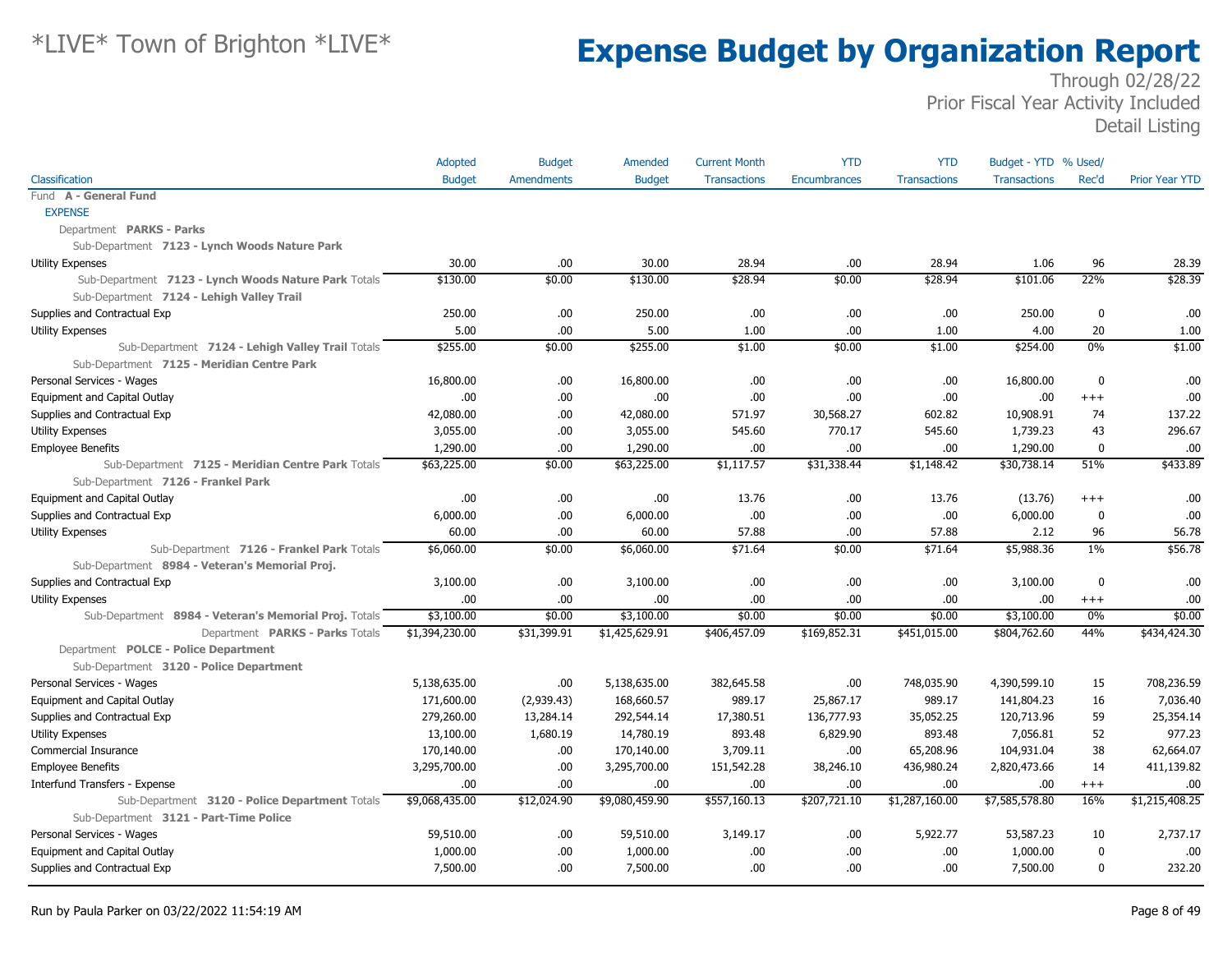|                                                        | Adopted        | <b>Budget</b> | Amended        | <b>Current Month</b> | <b>YTD</b>   | <b>YTD</b>          | Budget - YTD % Used/ |             |                       |
|--------------------------------------------------------|----------------|---------------|----------------|----------------------|--------------|---------------------|----------------------|-------------|-----------------------|
| Classification                                         | <b>Budget</b>  | Amendments    | <b>Budget</b>  | <b>Transactions</b>  | Encumbrances | <b>Transactions</b> | <b>Transactions</b>  | Rec'd       | <b>Prior Year YTD</b> |
| Fund A - General Fund                                  |                |               |                |                      |              |                     |                      |             |                       |
| <b>EXPENSE</b>                                         |                |               |                |                      |              |                     |                      |             |                       |
| Department POLCE - Police Department                   |                |               |                |                      |              |                     |                      |             |                       |
| Sub-Department 3121 - Part-Time Police                 |                |               |                |                      |              |                     |                      |             |                       |
| <b>Employee Benefits</b>                               | 4,555.00       | .00           | 4,555.00       | .00                  | .00          | .00                 | 4,555.00             | 0           | .00                   |
| Sub-Department 3121 - Part-Time Police Totals          | \$72,565.00    | \$0.00        | \$72,565.00    | \$3,149.17           | \$0.00       | \$5,922.77          | \$66,642.23          | 8%          | \$2,969.37            |
| Sub-Department 3125 - Proceeds-Forfeited Propty        |                |               |                |                      |              |                     |                      |             |                       |
| Personal Services - Wages                              | .00            | .00           | .00            | .00                  | .00          | .00                 | .00                  | $+++$       | .00                   |
| Equipment and Capital Outlay                           | .00.           | .00.          | .00.           | .00                  | .00          | .00                 | .00                  | $^{+++}$    | .00                   |
| Supplies and Contractual Exp                           | .00            | 3,500.00      | 3,500.00       | .00                  | .00          | .00                 | 3,500.00             | 0           | .00                   |
| <b>Utility Expenses</b>                                | .00            | .00.          | .00.           | .00                  | .00          | .00                 | .00                  | $++++$      | .00                   |
| <b>Employee Benefits</b>                               | .00            | .00.          | .00            | .00                  | .00          | .00                 | .00                  | $^{++}$     | .00                   |
| Interfund Transfers - Expense                          | .00            | .00           | .00            | .00                  | .00          | .00                 | .00                  | $^{+++}$    | .00                   |
| Sub-Department 3125 - Proceeds-Forfeited Propty Totals | \$0.00         | \$3,500.00    | \$3,500.00     | \$0.00               | \$0.00       | \$0.00              | \$3,500.00           | $0\%$       | \$0.00                |
| Sub-Department 3510 - Animal Control                   |                |               |                |                      |              |                     |                      |             |                       |
| Personal Services - Wages                              | 53,100.00      | .00.          | 53,100.00      | 2,536.40             | .00          | 4,438.70            | 48,661.30            | 8           | 7,038.61              |
| Equipment and Capital Outlay                           | 400.00         | .00           | 400.00         | .00                  | .00          | .00                 | 400.00               | $\mathbf 0$ | .00                   |
| Supplies and Contractual Exp                           | 16,655.00      | .00           | 16,655.00      | 210.49               | 5,469.38     | 210.49              | 10,975.13            | 34          | 386.61                |
| Sub-Department 3510 - Animal Control Totals            | \$70,155.00    | \$0.00        | \$70,155.00    | \$2,746.89           | \$5,469.38   | \$4,649.19          | \$60,036.43          | 14%         | \$7,425.22            |
| Department POLCE - Police Department Totals            | \$9,211,155.00 | \$15,524.90   | \$9,226,679.90 | \$563,056.19         | \$213,190.48 | \$1,297,731.96      | \$7,715,757.46       | 16%         | \$1,225,802.84        |
| Department PRSNL - Personnel Department                |                |               |                |                      |              |                     |                      |             |                       |
| Sub-Department 1430 - Personnel Office                 |                |               |                |                      |              |                     |                      |             |                       |
| Personal Services - Wages                              | 99,245.00      | .00.          | 99,245.00      | 7,832.80             | .00          | 15,356.28           | 83,888.72            | 15          | 12,620.09             |
| Equipment and Capital Outlay                           | .00            | .00           | .00.           | .00                  | .00          | .00                 | .00                  | $^{+++}$    | .00                   |
| Supplies and Contractual Exp                           | 29,690.00      | .00           | 29,690.00      | 7,097.59             | .00          | 7,097.59            | 22,592.41            | 24          | 1,957.50              |
| <b>Employee Benefits</b>                               | 37,120.00      | .00           | 37,120.00      | 2,185.09             | .00          | 6,270.39            | 30,849.61            | 17          | 5,971.35              |
| Sub-Department 1430 - Personnel Office Totals          | \$166,055.00   | \$0.00        | \$166,055.00   | \$17,115.48          | \$0.00       | \$28,724.26         | \$137,330.74         | 17%         | \$20,548.94           |
| Department PRSNL - Personnel Department Totals         | \$166,055.00   | \$0.00        | \$166,055.00   | \$17,115.48          | \$0.00       | \$28,724.26         | \$137,330.74         | 17%         | \$20,548.94           |
| Department REC - Recreation Department                 |                |               |                |                      |              |                     |                      |             |                       |
| Sub-Department 6772 - Senior Citizens Program          |                |               |                |                      |              |                     |                      |             |                       |
| Personal Services - Wages                              | 97,575.00      | .00           | 97,575.00      | 6,847.28             | .00          | 13,152.46           | 84,422.54            | 13          | 11,358.00             |
| Equipment and Capital Outlay                           | 500.00         | .00           | 500.00         | .00                  | .00          | .00                 | 500.00               | $\mathbf 0$ | .00                   |
| Supplies and Contractual Exp                           | 50,480.00      | 2,040.86      | 52,520.86      | 2,161.08             | 2,524.58     | 2,161.08            | 47,835.20            | 9           | .00                   |
| <b>Utility Expenses</b>                                | .00            | .00.          | .00            | .00                  | .00          | .00                 | .00                  | $+++$       | .00                   |
| <b>Employee Benefits</b>                               | 7,450.00       | .00.          | 7,450.00       | 491.10               | .00          | 940.73              | 6,509.27             | 13          | 803.66                |
| Sub-Department 6772 - Senior Citizens Program Totals   | \$156,005.00   | \$2,040.86    | \$158,045.86   | \$9,499.46           | \$2,524.58   | \$16,254.27         | \$139,267.01         | 12%         | \$12,161.66           |
| Sub-Department 7020 - Rec Dept Administration          |                |               |                |                      |              |                     |                      |             |                       |
| Personal Services - Wages                              | 251,975.00     | .00           | 251,975.00     | 15,970.66            | .00          | 32,064.38           | 219,910.62           | 13          | 33,066.22             |
| Equipment and Capital Outlay                           | .00            | .00           | .00            | .00                  | .00          | .00                 | .00                  | $+++$       | .00                   |
| Supplies and Contractual Exp                           | 106,500.00     | 32,738.57     | 139,238.57     | 58.61                | 32,998.57    | 6,253.61            | 99,986.39            | 28          | 7,938.59              |
| <b>Utility Expenses</b>                                | 9,480.00       | .00           | 9,480.00       | 771.49               | 511.81       | 815.61              | 8,152.58             | 14          | 361.47                |
|                                                        |                |               |                |                      |              |                     |                      |             |                       |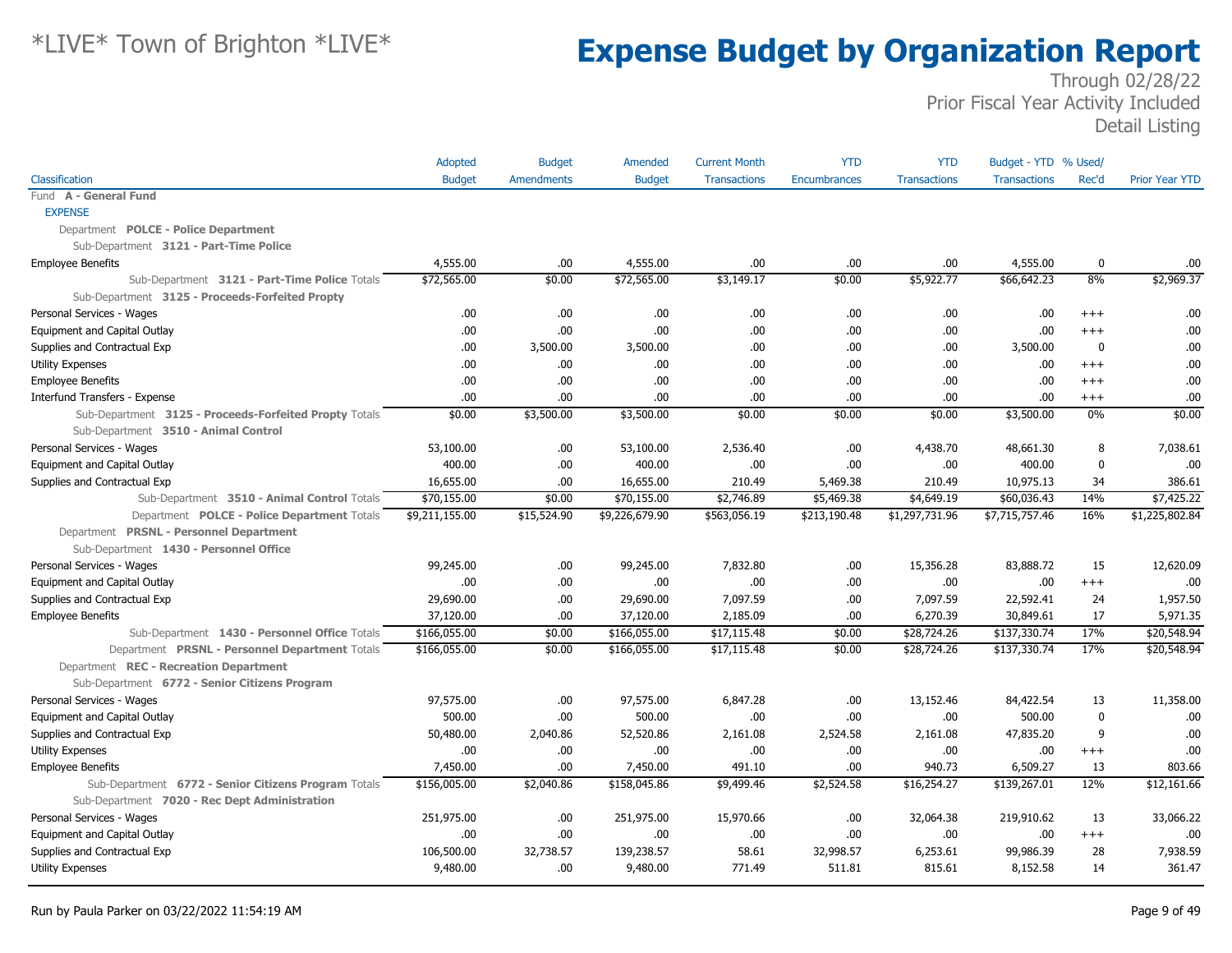|                                                      | Adopted        | <b>Budget</b>     | Amended        | <b>Current Month</b> | <b>YTD</b>          | <b>YTD</b>          | Budget - YTD % Used/ |                |                       |
|------------------------------------------------------|----------------|-------------------|----------------|----------------------|---------------------|---------------------|----------------------|----------------|-----------------------|
| Classification                                       | <b>Budget</b>  | <b>Amendments</b> | <b>Budget</b>  | <b>Transactions</b>  | <b>Encumbrances</b> | <b>Transactions</b> | <b>Transactions</b>  | Rec'd          | <b>Prior Year YTD</b> |
| Fund A - General Fund                                |                |                   |                |                      |                     |                     |                      |                |                       |
| <b>EXPENSE</b>                                       |                |                   |                |                      |                     |                     |                      |                |                       |
| Department REC - Recreation Department               |                |                   |                |                      |                     |                     |                      |                |                       |
| Sub-Department 7020 - Rec Dept Administration        |                |                   |                |                      |                     |                     |                      |                |                       |
| Commercial Insurance                                 | 8,060.00       | .00               | 8,060.00       | 495.32               | .00                 | 3,336.09            | 4,723.91             | 41             | 3,017.46              |
| <b>Employee Benefits</b>                             | 176,715.00     | .00.              | 176,715.00     | 8,817.89             | 4,361.40            | 27,227.08           | 145,126.52           | 18             | 26,630.67             |
| Interfund Transfers - Expense                        | .00.           | .00.              | .00            | .00                  | .00                 | .00                 | .00                  | $+++$          | .00                   |
| Sub-Department 7020 - Rec Dept Administration Totals | \$552,730.00   | \$32,738.57       | \$585,468.57   | \$26,113.97          | \$37,871.78         | \$69,696.77         | \$477,900.02         | 18%            | \$71,014.41           |
| Sub-Department 7140 - Playground Programs            |                |                   |                |                      |                     |                     |                      |                |                       |
| Personal Services - Wages                            | 89,790.00      | .00               | 89,790.00      | .00                  | .00                 | .00.                | 89,790.00            | $\mathbf{0}$   | .00                   |
| Equipment and Capital Outlay                         | 00.            | .00.              | .00.           | .00                  | .00                 | .00.                | .00                  | $+++$          | .00                   |
| Supplies and Contractual Exp                         | 3,850,00       | .00.              | 3,850,00       | .00                  | .00                 | .00.                | 3,850.00             | $\Omega$       | 12.78                 |
| <b>Utility Expenses</b>                              | 00.            | .00               | .00            | .00                  | .00                 | .00.                | .00                  | $+++$          | .00                   |
| <b>Employee Benefits</b>                             | 6,870.00       | .00               | 6,870.00       | .00                  | .00                 | .00.                | 6,870.00             | $\mathbf 0$    | .00                   |
| Sub-Department 7140 - Playground Programs Totals     | \$100,510.00   | \$0.00            | \$100,510.00   | \$0.00               | \$0.00              | \$0.00              | \$100,510.00         | 0%             | \$12.78               |
| Sub-Department 7310 - Recreation Programs            |                |                   |                |                      |                     |                     |                      |                |                       |
| Personal Services - Wages                            | 137,390.00     | .00.              | 137,390.00     | 3,553.38             | .00                 | 5,538.82            | 131,851.18           | $\overline{4}$ | 791.75                |
| Equipment and Capital Outlay                         | 1,200.00       | .00.              | 1,200.00       | .00                  | .00                 | .00.                | 1,200.00             | $\bf{0}$       | .00                   |
| Supplies and Contractual Exp                         | 151,555.00     | .00.              | 151,555.00     | 6.99                 | 68,701.96           | 706.99              | 82,146.05            | 46             | 1,006.24              |
| <b>Utility Expenses</b>                              | 1,200.00       | .00               | 1,200.00       | 21.23                | 1,178.77            | 21.23               | .00                  | 100            | 223.58                |
| <b>Employee Benefits</b>                             | 10,510.00      | .00               | 10,510.00      | 271.84               | .00                 | 423.74              | 10,086.26            | $\overline{4}$ | 60.56                 |
| Sub-Department 7310 - Recreation Programs Totals     | \$301,855.00   | \$0.00            | \$301,855.00   | \$3,853.44           | \$69,880.73         | \$6,690.78          | \$225,283.49         | 25%            | \$2,082.13            |
| Sub-Department 7550 - Celebrations                   |                |                   |                |                      |                     |                     |                      |                |                       |
| Personal Services - Wages                            | .00            | .00               | .00            | .00.                 | .00                 | .00.                | .00                  | $+++$          | .00                   |
| Supplies and Contractual Exp                         | 23,475.00      | .00.              | 23,475.00      | .00                  | .00                 | 390.00              | 23,085.00            | $\overline{2}$ | 367.00                |
| <b>Employee Benefits</b>                             | .00.           | .00               | .00            | .00                  | .00                 | .00                 | .00                  | $^{+++}$       | .00                   |
| Sub-Department 7550 - Celebrations Totals            | \$23,475.00    | \$0.00            | \$23,475.00    | \$0.00               | \$0.00              | \$390.00            | \$23,085.00          | 2%             | \$367.00              |
| Sub-Department 8981 - Farmers' Market                |                |                   |                |                      |                     |                     |                      |                |                       |
| Personal Services - Wages                            | 3,410.00       | .00.              | 3,410.00       | .00                  | .00                 | .00.                | 3,410.00             | $\mathbf 0$    | .00                   |
| Supplies and Contractual Exp                         | 18,205.00      | .00.              | 18,205.00      | .00                  | 441.00              | 147.00              | 17,617.00            | 3              | .00                   |
| <b>Utility Expenses</b>                              | 4,965.00       | .00.              | 4,965.00       | 208.55               | 1,012.36            | 302.37              | 3,650.27             | 26             | 222.62                |
| Commercial Insurance                                 | .00            | .00               | .00.           | .00                  | .00                 | .00.                | .00                  | $+++$          | .00                   |
| <b>Employee Benefits</b>                             | 260.00         | .00.              | 260.00         | .00                  | .00                 | .00.                | 260.00               | 0              | .00                   |
| Sub-Department 8981 - Farmers' Market Totals         | \$26,840.00    | \$0.00            | \$26,840.00    | \$208.55             | \$1,453.36          | \$449.37            | \$24,937.27          | 7%             | \$222.62              |
| Sub-Department 8983 - Community Garden               |                |                   |                |                      |                     |                     |                      |                |                       |
| Supplies and Contractual Exp                         | 1,150.00       | .00.              | 1,150.00       | .00                  | 1,000.00            | .00.                | 150.00               | 87             | .00                   |
| <b>Utility Expenses</b>                              | .00.           | .00.              | .00            | .00                  | .00                 | .00.                | .00                  | $+++$          | .00                   |
| Sub-Department 8983 - Community Garden Totals        | \$1,150.00     | \$0.00            | \$1,150.00     | \$0.00               | \$1,000.00          | \$0.00              | \$150.00             | 87%            | \$0.00                |
| Department REC - Recreation Department Totals        | \$1,162,565.00 | \$34,779.43       | \$1,197,344.43 | \$39,675.42          | \$112,730.45        | \$93,481.19         | \$991,132.79         | 17%            | \$85,860.60           |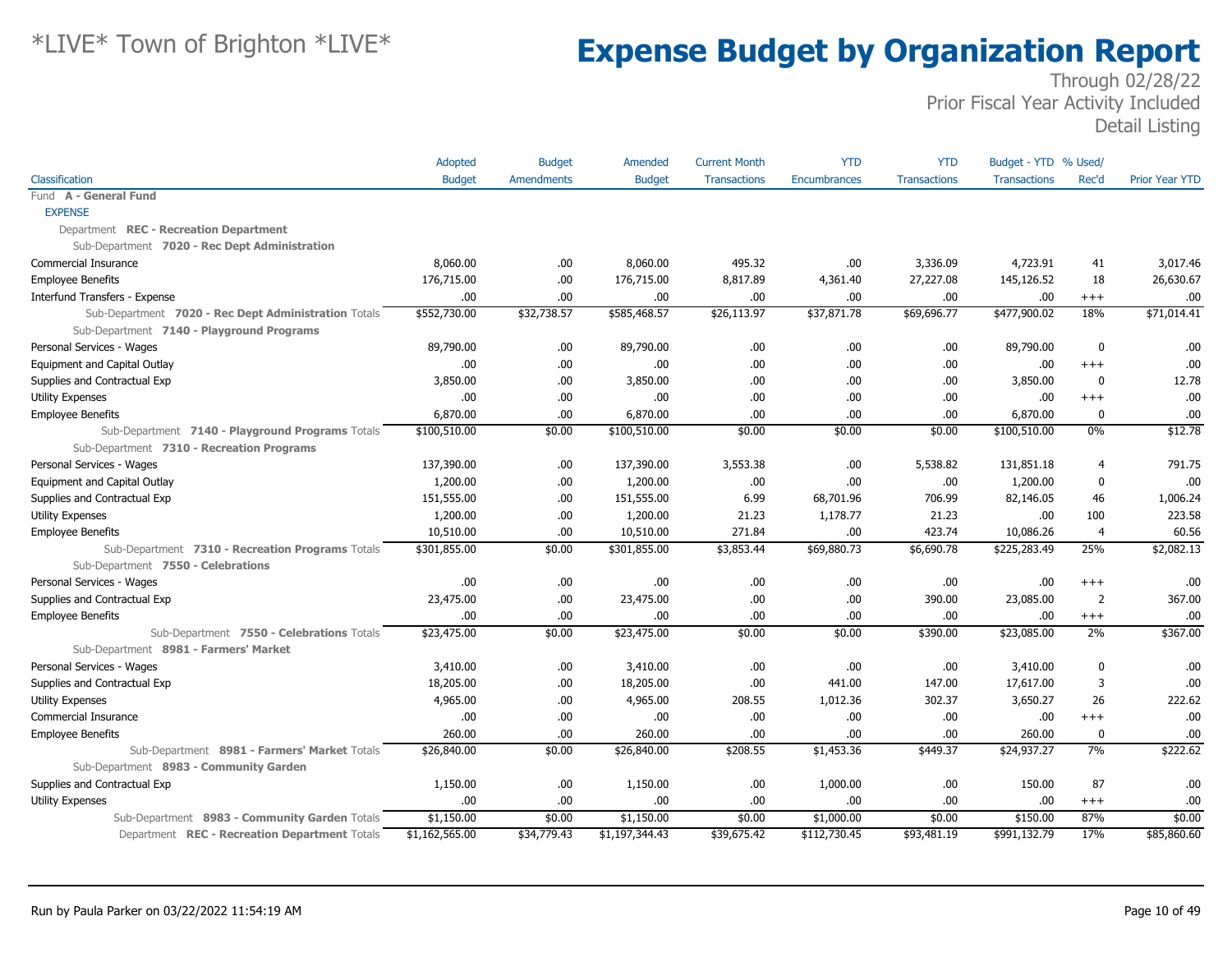|                                                    | Adopted       | <b>Budget</b>      | Amended       | <b>Current Month</b> | <b>YTD</b>   | <b>YTD</b>          | Budget - YTD % Used/ |             |                       |
|----------------------------------------------------|---------------|--------------------|---------------|----------------------|--------------|---------------------|----------------------|-------------|-----------------------|
| Classification                                     | <b>Budget</b> | Amendments         | <b>Budget</b> | <b>Transactions</b>  | Encumbrances | <b>Transactions</b> | <b>Transactions</b>  | Rec'd       | <b>Prior Year YTD</b> |
| Fund A - General Fund                              |               |                    |               |                      |              |                     |                      |             |                       |
| <b>EXPENSE</b>                                     |               |                    |               |                      |              |                     |                      |             |                       |
| Department SUPVR - Town Supervisor                 |               |                    |               |                      |              |                     |                      |             |                       |
| Sub-Department 1220 - Town Supervisor              |               |                    |               |                      |              |                     |                      |             |                       |
| Personal Services - Wages                          | 257,250.00    | .00.               | 257,250.00    | 13,633.54            | .00.         | 27,267.08           | 229,982.92           | 11          | 26,240.72             |
| Equipment and Capital Outlay                       | 500.00        | .00                | 500.00        | .00                  | .00.         | .00.                | 500.00               | $\mathbf 0$ | .00                   |
| Supplies and Contractual Exp                       | 32,480.00     | 276.07             | 32,756.07     | 150.00               | 687.00       | 150.00              | 31,919.07            | 3           | 523.98                |
| <b>Utility Expenses</b>                            | .00.          | .00.               | .00.          | .00                  | .00.         | .00.                | .00                  | $+++$       | .00                   |
| Employee Benefits                                  | 114,460.00    | .00                | 114,460.00    | 3,995.72             | .00.         | 11,535.74           | 102,924.26           | 10          | 11,210.50             |
| Sub-Department 1220 - Town Supervisor Totals       | \$404,690.00  | \$276.07           | \$404,966.07  | \$17,779.26          | \$687.00     | \$38,952.82         | \$365,326.25         | 10%         | \$37,975.20           |
| Department SUPVR - Town Supervisor Totals          | \$404,690.00  | \$276.07           | \$404,966.07  | \$17,779.26          | \$687.00     | \$38,952.82         | \$365,326.25         | 10%         | \$37,975.20           |
| Department UNDST - Undistributed Expenses          |               |                    |               |                      |              |                     |                      |             |                       |
| Interfund Transfers - Expense                      | .00           | .00.               | .00.          | .00                  | .00.         | .00                 | .00.                 | $^{++}$     | .00                   |
| Sub-Department 1375 - Credit Card Fees             |               |                    |               |                      |              |                     |                      |             |                       |
| Supplies and Contractual Exp                       | 16,500.00     | .00                | 16,500.00     | 1,426.85             | .00.         | 2,170.32            | 14,329.68            | 13          | 1,413.83              |
| Sub-Department 1375 - Credit Card Fees Totals      | \$16,500.00   | \$0.00             | \$16,500.00   | \$1,426.85           | \$0.00       | \$2,170.32          | \$14,329.68          | 13%         | \$1,413.83            |
| Sub-Department 1910 - Unallocated Insurance        |               |                    |               |                      |              |                     |                      |             |                       |
| Commercial Insurance                               | 46,245.00     | .00.               | 46,245.00     | 5,192.76             | .00.         | 20,251.08           | 25,993.92            | 44          | 18,189.09             |
| Interfund Transfers - Expense                      | .00.          | .00                | .00           | .00                  | .00.         | .00.                | .00.                 | $^{+++}$    | .00                   |
| Sub-Department 1910 - Unallocated Insurance Totals | \$46,245.00   | \$0.00             | \$46,245.00   | \$5,192.76           | \$0.00       | \$20,251.08         | \$25,993.92          | 44%         | \$18,189.09           |
| Sub-Department 1920 - Association Dues             |               |                    |               |                      |              |                     |                      |             |                       |
| Supplies and Contractual Exp                       | 1,800.00      | .00                | 1,800.00      | .00                  | .00.         | 1,650.00            | 150.00               | 92          | 1,650.00              |
| Sub-Department 1920 - Association Dues Totals      | \$1,800.00    | \$0.00             | \$1,800.00    | \$0.00               | \$0.00       | \$1,650.00          | \$150.00             | 92%         | \$1,650.00            |
| Sub-Department 1930 - Judgements and Claims        |               |                    |               |                      |              |                     |                      |             |                       |
| Supplies and Contractual Exp                       | .00.          | .00                | .00           | .00.                 | .00.         | .00.                | .00                  | $^{+++}$    | .00                   |
| Sub-Department 1930 - Judgements and Claims Totals | \$0.00        | $\overline{$}0.00$ | \$0.00        | $\overline{$}0.00$   | \$0.00       | \$0.00              | \$0.00               | $+++$       | \$0.00                |
| Sub-Department 1950 - Taxes and Assessments        |               |                    |               |                      |              |                     |                      |             |                       |
| Supplies and Contractual Exp                       | .00.          | .00.               | .00           | .00                  | .00.         | .00.                | .00                  | $+++$       | .00                   |
| <b>Utility Expenses</b>                            | 4,700.00      | .00                | 4,700.00      | 3,696.22             | .00.         | 3,696.22            | 1,003.78             | 79          | 3,755.41              |
| Interfund Transfers - Expense                      | .00.          | .00                | .00           | .00                  | .00.         | .00.                | .00.                 | $^{+++}$    | .00                   |
| Sub-Department 1950 - Taxes and Assessments Totals | \$4,700.00    | \$0.00             | \$4,700.00    | \$3,696.22           | \$0.00       | \$3,696.22          | \$1,003.78           | 79%         | \$3,755.41            |
| Sub-Department 1990 - Contingent Account           |               |                    |               |                      |              |                     |                      |             |                       |
| Equipment and Capital Outlay                       | .00.          | .00.               | .00           | .00                  | .00.         | .00.                | .00                  | $^{++}$     | .00                   |
| Supplies and Contractual Exp                       | 30,000.00     | .00                | 30,000.00     | .00                  | .00.         | .00.                | 30,000.00            | 0           | .00                   |
| Sub-Department 1990 - Contingent Account Totals    | \$30,000.00   | \$0.00             | \$30,000.00   | \$0.00               | \$0.00       | \$0.00              | \$30,000.00          | $0\%$       | \$0.00                |
| Sub-Department 8760 - Emergency Disaster           |               |                    |               |                      |              |                     |                      |             |                       |
| Personal Services - Wages                          | .00.          | .00                | .00           | .00                  | .00.         | .00.                | .00                  | $^{++}$     | .00                   |
| Supplies and Contractual Exp                       | .00.          | .00.               | .00.          | .00                  | .00.         | .00                 | .00.                 | $+++$       | .00                   |
| <b>Employee Benefits</b>                           | .00.          | .00.               | .00.          | .00                  | .00.         | .00.                | .00.                 | $^{+++}$    | .00                   |
| Sub-Department 8760 - Emergency Disaster Totals    | \$0.00        | \$0.00             | \$0.00        | \$0.00               | \$0.00       | \$0.00              | \$0.00               | $+++$       | \$0.00                |
|                                                    |               |                    |               |                      |              |                     |                      |             |                       |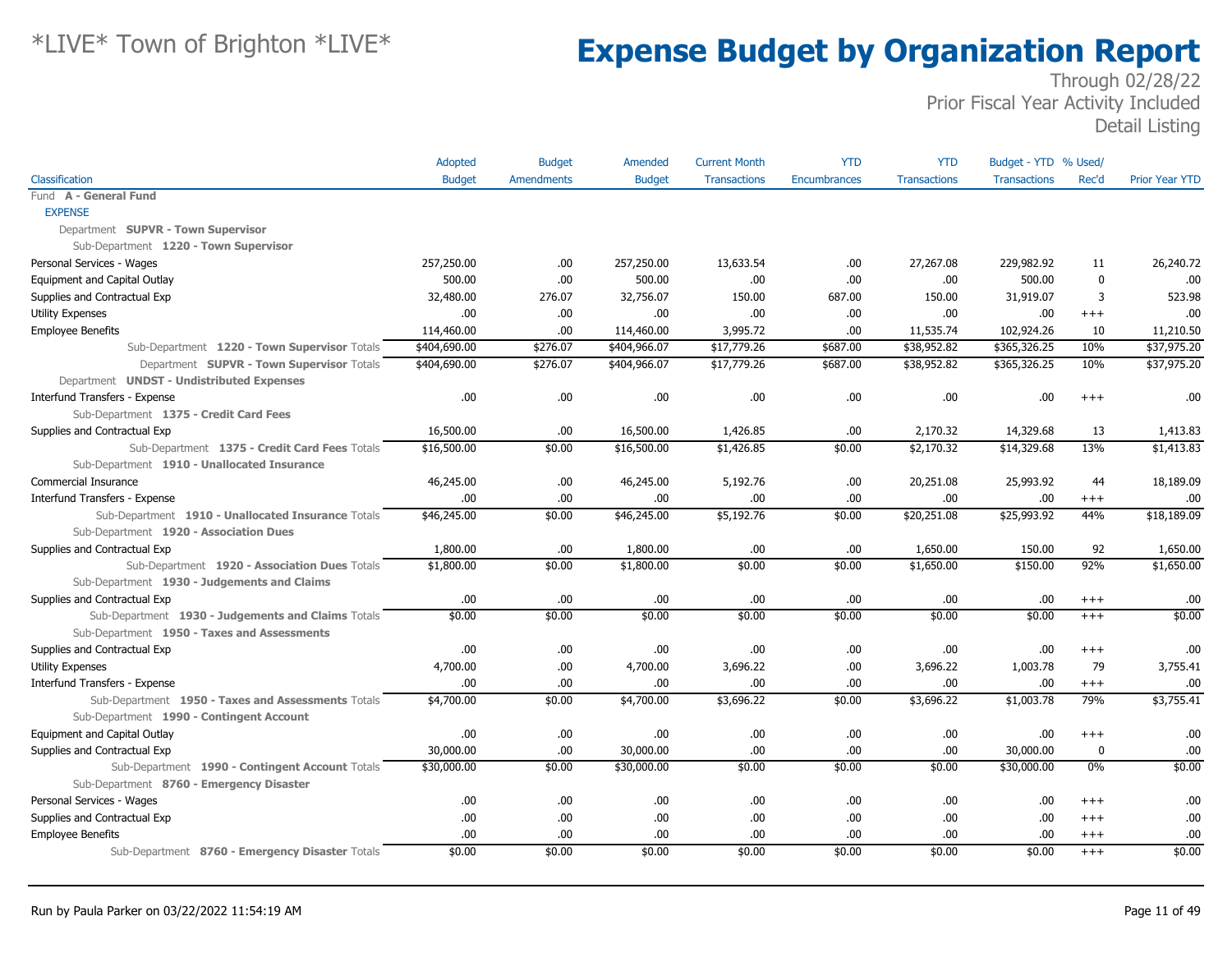|                                                  | Adopted         | <b>Budget</b> | Amended         | <b>Current Month</b> | <b>YTD</b>     | <b>YTD</b>          | Budget - YTD % Used/ |       |                       |
|--------------------------------------------------|-----------------|---------------|-----------------|----------------------|----------------|---------------------|----------------------|-------|-----------------------|
| Classification                                   | <b>Budget</b>   | Amendments    | <b>Budget</b>   | <b>Transactions</b>  | Encumbrances   | <b>Transactions</b> | <b>Transactions</b>  | Rec'd | <b>Prior Year YTD</b> |
| Fund A - General Fund                            |                 |               |                 |                      |                |                     |                      |       |                       |
| <b>EXPENSE</b>                                   |                 |               |                 |                      |                |                     |                      |       |                       |
| Department UNDST - Undistributed Expenses        |                 |               |                 |                      |                |                     |                      |       |                       |
| Sub-Department 9000 - Employee Benefits          |                 |               |                 |                      |                |                     |                      |       |                       |
| Personal Services - Wages                        | 25,000.00       | .00.          | 25,000.00       | .00.                 | .00            | .00                 | 25,000.00            | 0     | .00.                  |
| Supplies and Contractual Exp                     | .00             | .00.          | .00.            | 55.00                | .00            | 55.00               | (55.00)              | $+++$ | 45.00                 |
| Commercial Insurance                             | .00             | .00.          | .00.            | .00.                 | .00            | .00                 | .00                  | $+++$ | .00                   |
| <b>Employee Benefits</b>                         | 176,075.00      | .00.          | 176,075.00      | 13,655.28            | 20,856.42      | 41,557.81           | 113,660.77           | 35    | 35,087.40             |
| Interfund Transfers - Expense                    | .00.            | .00.          | .00.            | .00.                 | .00            | .00.                | .00                  | $+++$ | .00.                  |
| Sub-Department 9000 - Employee Benefits Totals   | \$201,075.00    | \$0.00        | \$201,075.00    | \$13,710.28          | \$20,856.42    | \$41,612.81         | \$138,605.77         | 31%   | \$35,132.40           |
| Department UNDST - Undistributed Expenses Totals | \$300,320.00    | \$0.00        | \$300,320.00    | \$24,026.11          | \$20,856.42    | \$69,380.43         | \$210,083.15         | 30%   | \$60,140.73           |
| <b>EXPENSE TOTALS</b>                            | \$19,134,410.00 | \$552,027.36  | \$19,686,437.36 | \$1,437,864.55       | \$1,062,146.61 | \$2,734,073.49      | \$15,890,217.26      | 19%   | \$2,647,039.23        |
| Fund A - General Fund Totals                     | \$19,134,410.00 | \$552,027.36  | \$19,686,437.36 | \$1,437,864.55       | \$1,062,146.61 | \$2,734,073.49      | \$15,890,217.26      |       | \$2,647,039.23        |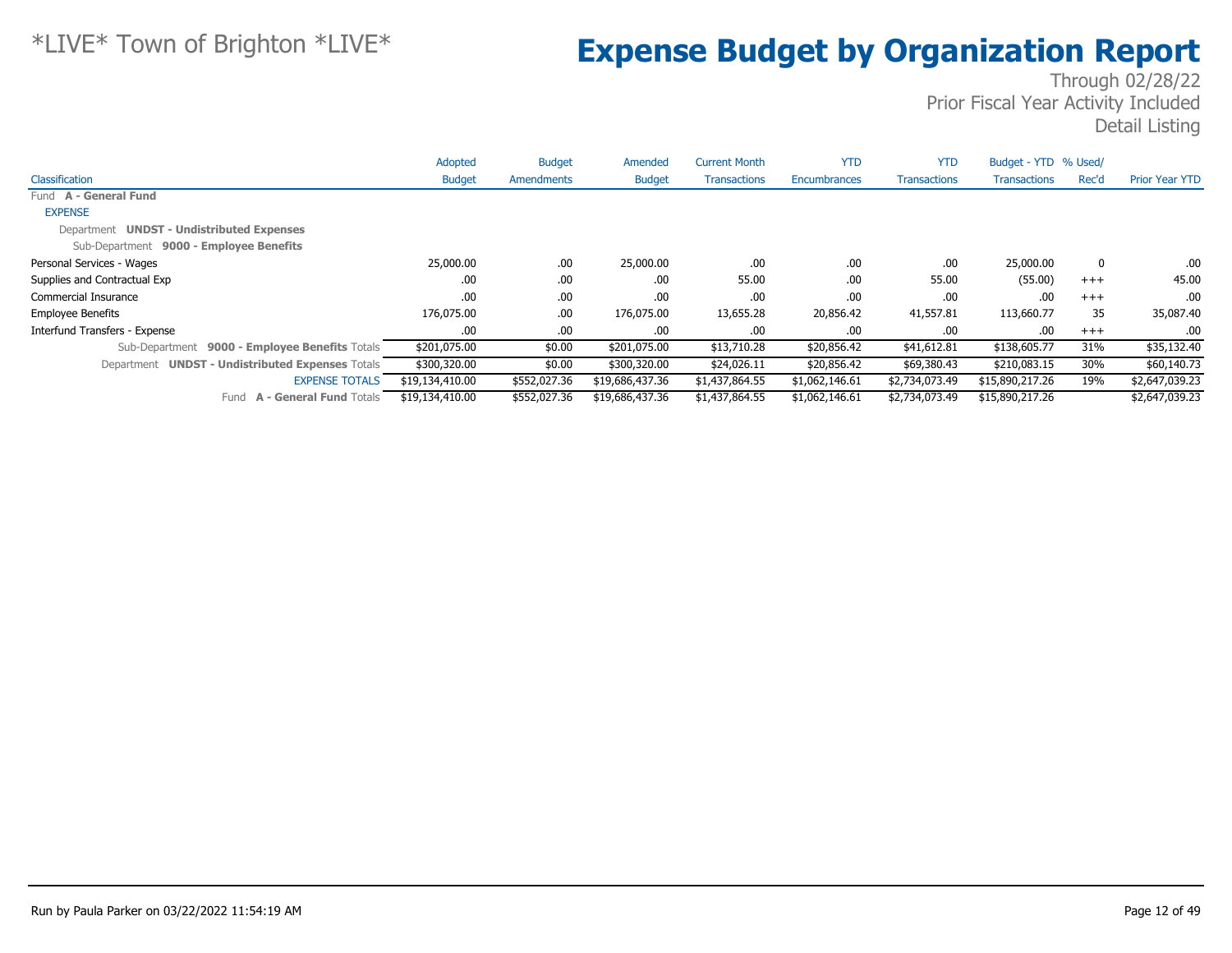|                                                                           | Adopted        | <b>Budget</b>     | Amended        | <b>Current Month</b> | <b>YTD</b>          | <b>YTD</b>          | Budget - YTD % Used/ |              |                       |
|---------------------------------------------------------------------------|----------------|-------------------|----------------|----------------------|---------------------|---------------------|----------------------|--------------|-----------------------|
| Classification                                                            | <b>Budget</b>  | <b>Amendments</b> | <b>Budget</b>  | <b>Transactions</b>  | <b>Encumbrances</b> | <b>Transactions</b> | <b>Transactions</b>  | Rec'd        | <b>Prior Year YTD</b> |
| Fund D - Highway Fund                                                     |                |                   |                |                      |                     |                     |                      |              |                       |
| <b>EXPENSE</b>                                                            |                |                   |                |                      |                     |                     |                      |              |                       |
| Department HWY - Highway Department                                       |                |                   |                |                      |                     |                     |                      |              |                       |
| Sub-Department 5110 - Road Repair                                         |                |                   |                |                      |                     |                     |                      |              |                       |
| Personal Services - Wages                                                 | 1,524,035.00   | .00               | 1,524,035.00   | 65,129.70            | .00.                | 116,161.11          | 1,407,873.89         | 8            | 133,749.33            |
| Equipment and Capital Outlay                                              | 230,775.00     | .00.              | 230,775.00     | .00                  | .00.                | .00                 | 230,775.00           | $\mathbf 0$  | .00                   |
| Supplies and Contractual Exp                                              | 710,755.00     | 2,482.20          | 713,237.20     | 965.00               | 703,458.27          | 1,464.93            | 8,314.00             | 99           | 14,528.89             |
| Commercial Insurance                                                      | .00            | .00.              | .00.           | .00.                 | .00.                | .00.                | .00                  | $+++$        | .00                   |
| Principal on Indebtedness                                                 | 57,000.00      | .00               | 57,000.00      | .00                  | .00.                | .00                 | 57,000.00            | 0            | .00                   |
| Interest on Indebtedness                                                  | 10,900.00      | .00               | 10,900.00      | .00                  | .00                 | 2,337.13            | 8,562.87             | 21           | 1,750.00              |
| Interfund Transfers - Expense                                             | .00            | .00               | .00.           | .00.                 | .00.                | .00                 | .00                  | $^{+++}$     | .00                   |
| Sub-Department 5110 - Road Repair Totals<br>Sub-Department 5120 - Bridges | \$2,533,465.00 | \$2,482.20        | \$2,535,947.20 | \$66,094.70          | \$703,458.27        | \$119,963.17        | \$1,712,525.76       | 32%          | \$150,028.22          |
| Personal Services - Wages                                                 | 500.00         | .00.              | 500.00         | .00.                 | .00.                | .00                 | 500.00               | $\mathbf 0$  | .00                   |
| Supplies and Contractual Exp                                              | 450.00         | .00.              | 450.00         | .00                  | .00.                | .00                 | 450.00               | $\mathbf 0$  | .00                   |
| Interest on Indebtedness                                                  | .00.           | .00               | .00.           | .00                  | .00                 | .00                 | .00.                 | $^{++}$      | .00                   |
| Interfund Transfers - Expense                                             | .00.           | .00               | .00            | .00                  | .00.                | .00                 | .00                  | $^{+++}$     | .00                   |
| Sub-Department 5120 - Bridges Totals                                      | \$950.00       | \$0.00            | \$950.00       | \$0.00               | \$0.00              | \$0.00              | \$950.00             | 0%           | \$0.00                |
| Sub-Department 5130 - Machinery                                           |                |                   |                |                      |                     |                     |                      |              |                       |
| Personal Services - Wages                                                 | 240,930.00     | .00               | 240,930.00     | 21,037.79            | .00.                | 44,174.34           | 196,755.66           | 18           | 46,325.38             |
| Equipment and Capital Outlay                                              | 21,600.00      | .00               | 21,600.00      | 305.28               | .00                 | 305.28              | 21,294.72            | $\mathbf{1}$ | 1,294.25              |
| Supplies and Contractual Exp                                              | 588,570.00     | 6,159.35          | 594,729.35     | 46,096.32            | 446,164.08          | 60,936.14           | 87,629.13            | 85           | 60,651.36             |
| Commercial Insurance                                                      | .00.           | .00.              | .00.           | .00.                 | .00.                | .00                 | .00                  | $^{+++}$     | .00                   |
| Principal on Indebtedness                                                 | 365,840.00     | .00               | 365,840.00     | .00                  | .00                 | .00                 | 365,840.00           | $\mathbf 0$  | .00                   |
| Interest on Indebtedness                                                  | 56,190.00      | .00.              | 56,190.00      | .00.                 | .00.                | 12,956.81           | 43,233.19            | 23           | 11,317.40             |
| Interfund Transfers - Expense                                             | .00.           | .00               | .00.           | .00                  | .00.                | .00                 | .00.                 | $^{+++}$     | .00                   |
| Sub-Department 5130 - Machinery Totals                                    | \$1,273,130.00 | \$6,159.35        | \$1,279,289.35 | \$67,439.39          | \$446,164.08        | \$118,372.57        | \$714,752.70         | 44%          | \$119,588.39          |
| Sub-Department 5140 - Highway Administration                              |                |                   |                |                      |                     |                     |                      |              |                       |
| Personal Services - Wages                                                 | 90,510.00      | .00.              | 90,510.00      | 6,419.63             | .00.                | 12,311.21           | 78,198.79            | 14           | 12,629.98             |
| Equipment and Capital Outlay                                              | 6,300.00       | 69.84             | 6,369.84       | 1,977.71             | 69.84               | 1,977.71            | 4,322.29             | 32           | .00                   |
| Supplies and Contractual Exp                                              | 14,605.00      | .00               | 14,605.00      | 721.77               | 8,747.03            | 2,526.77            | 3,331.20             | 77           | 1,634.00              |
| Commercial Insurance                                                      | 72,895.00      | .00.              | 72,895.00      | 3,051.01             | .00.                | 29,612.46           | 43,282.54            | 41           | 26,571.85             |
| Interfund Transfers - Expense                                             | .00.           | .00               | .00.           | .00.                 | .00.                | .00                 | .00                  | $^{+++}$     | .00                   |
| Sub-Department 5140 - Highway Administration Totals                       | \$184,310.00   | \$69.84           | \$184,379.84   | \$12,170.12          | \$8,816.87          | \$46,428.15         | \$129,134.82         | 30%          | \$40,835.83           |
| Sub-Department 5142 - Snow/Ice Control                                    |                |                   |                |                      |                     |                     |                      |              |                       |
| Personal Services - Wages                                                 | 324,780.00     | .00               | 324,780.00     | 113,387.47           | .00.                | 191,286.13          | 133,493.87           | 59           | 186,471.82            |
| Equipment and Capital Outlay                                              | .00.           | .00               | .00.           | .00.                 | 3,847.10            | .00                 | (3,847.10)           | $^{+++}$     | .00                   |
| Supplies and Contractual Exp                                              | 343,985.00     | 4,600.00          | 348,585.00     | 126,420.31           | 204,380.75          | 127,339.86          | 16,864.39            | 95           | 130,671.80            |
| Utility Expenses                                                          | 480.00         | .00.              | 480.00         | 39.46                | 440.54              | 39.46               | .00.                 | 100          | 15.40                 |
| Interfund Transfers - Expense                                             | .00.           | .00               | .00            | .00                  | .00.                | .00                 | .00                  | $^{+++}$     | .00                   |
| Sub-Department 5142 - Snow/Ice Control Totals                             | \$669,245.00   | \$4,600.00        | \$673,845.00   | \$239,847.24         | \$208,668.39        | \$318,665.45        | \$146,511.16         | 78%          | \$317,159.02          |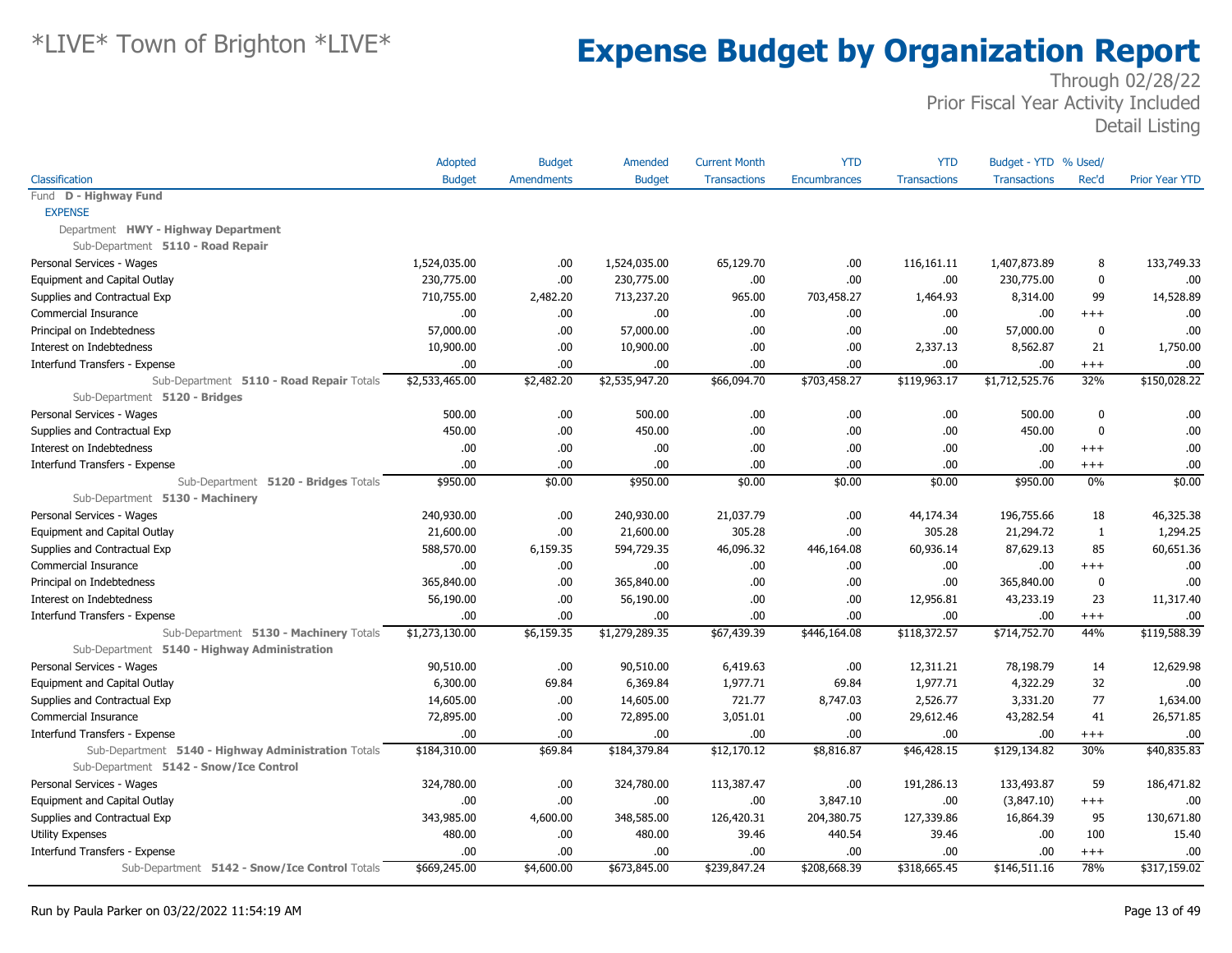|                                                      | Adopted        | <b>Budget</b> | Amended        | <b>Current Month</b> | <b>YTD</b>     | <b>YTD</b>          | Budget - YTD % Used/ |       |                       |
|------------------------------------------------------|----------------|---------------|----------------|----------------------|----------------|---------------------|----------------------|-------|-----------------------|
| <b>Classification</b>                                | <b>Budget</b>  | Amendments    | <b>Budget</b>  | <b>Transactions</b>  | Encumbrances   | <b>Transactions</b> | <b>Transactions</b>  | Rec'd | <b>Prior Year YTD</b> |
| Fund D - Highway Fund                                |                |               |                |                      |                |                     |                      |       |                       |
| <b>EXPENSE</b>                                       |                |               |                |                      |                |                     |                      |       |                       |
| Department HWY - Highway Department                  |                |               |                |                      |                |                     |                      |       |                       |
| Sub-Department 8760 - Emergency Disaster             |                |               |                |                      |                |                     |                      |       |                       |
| Personal Services - Wages                            | .00            | .00.          | .00.           | .00                  | .00            | .00                 | .00                  | $+++$ | .00.                  |
| Supplies and Contractual Exp                         | .00            | .00.          | .00.           | .00                  | .00            | .00                 | .00                  | $+++$ | .00                   |
| <b>Employee Benefits</b>                             | .00            | .00           | .00.           | .00                  | .00            | .00                 | .00                  | $+++$ | .00                   |
| Sub-Department 8760 - Emergency Disaster Totals      | \$0.00         | \$0.00        | \$0.00         | \$0.00               | \$0.00         | \$0.00              | \$0.00               | $+++$ | \$0.00                |
| Sub-Department 9000 - Employee Benefits              |                |               |                |                      |                |                     |                      |       |                       |
| Personal Services - Wages                            | 36,560.00      | .00.          | 36,560.00      | 1,615.32             | .00            | 20,195.64           | 16,364.36            | 55    | 17,415.00             |
| Supplies and Contractual Exp                         | 3,000.00       | .00.          | 3,000.00       | .00.                 | .00            | .00                 | 3,000.00             | 0     | .00.                  |
| Commercial Insurance                                 | .00            | .00.          | .00            | .00                  | .00            | .00                 | .00                  | $+++$ | .00.                  |
| <b>Employee Benefits</b>                             | 1,176,385.00   | .00.          | 1,176,385.00   | 78,130.72            | 44,284.95      | 227,994.87          | 904,105.18           | 23    | 221,313.83            |
| Interfund Transfers - Expense                        | .00.           | .00.          | .00.           | .00.                 | .00            | .00                 | .00                  | $+++$ | .00.                  |
| 9000 - Employee Benefits Totals<br>Sub-Department    | \$1,215,945.00 | \$0.00        | \$1,215,945.00 | \$79,746.04          | \$44,284.95    | \$248,190.51        | \$923,469.54         | 24%   | \$238,728.83          |
| <b>HWY - Highway Department Totals</b><br>Department | \$5,877,045.00 | \$13,311.39   | \$5,890,356.39 | \$465,297.49         | \$1,411,392.56 | \$851,619.85        | \$3,627,343.98       | 38%   | \$866,340.29          |
| <b>EXPENSE TOTALS</b>                                | \$5,877,045.00 | \$13,311.39   | \$5,890,356.39 | \$465,297.49         | \$1,411,392.56 | \$851,619.85        | \$3,627,343.98       | 38%   | \$866,340.29          |
| <b>D - Highway Fund Totals</b><br>Fund               | \$5,877,045.00 | \$13,311.39   | \$5,890,356.39 | \$465,297.49         | \$1,411,392.56 | \$851,619.85        | \$3,627,343.98       |       | \$866,340.29          |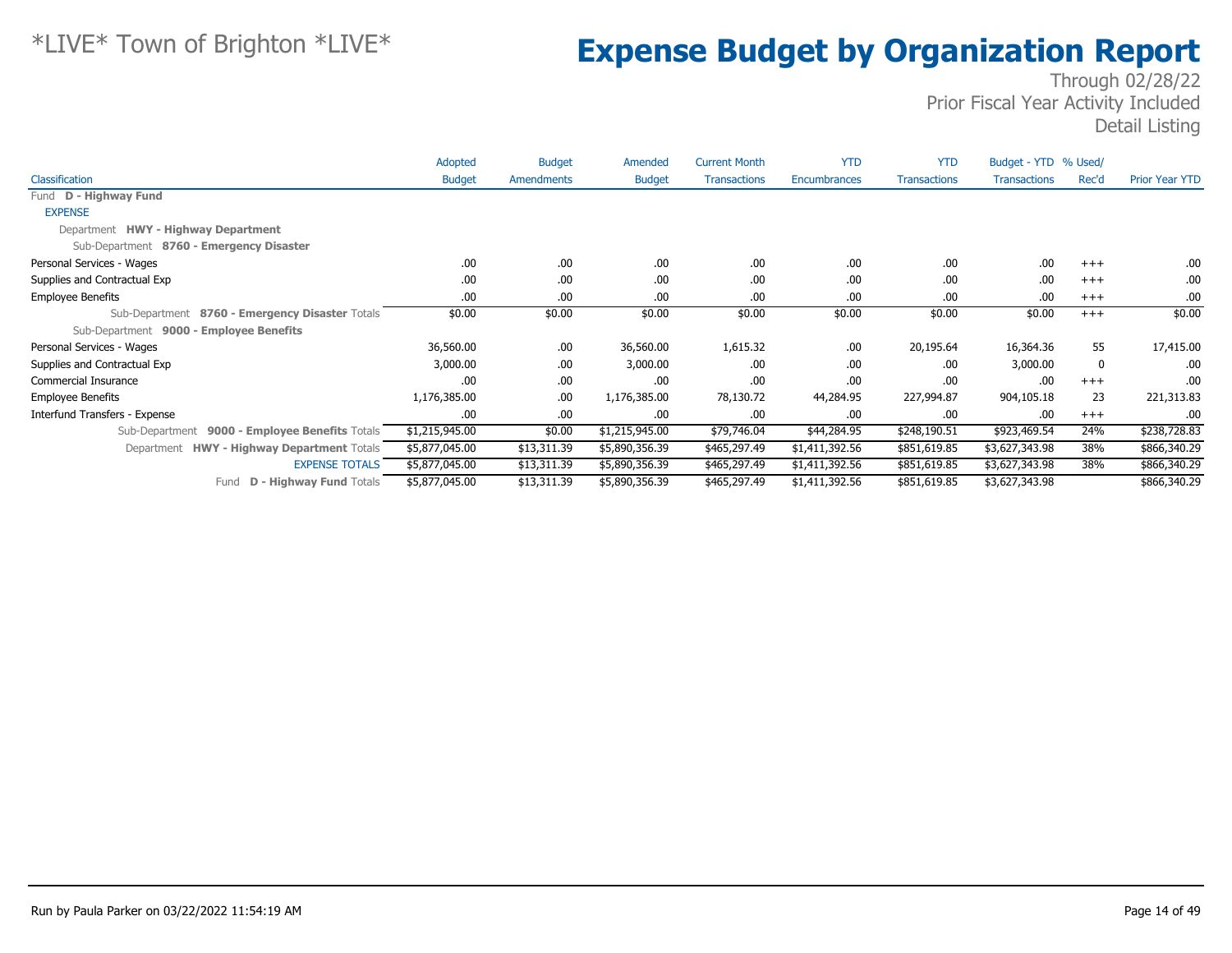|                                                                   | Adopted       | <b>Budget</b>     | Amended       | <b>Current Month</b> | <b>YTD</b>          | <b>YTD</b>          | Budget - YTD % Used/ |          |                       |
|-------------------------------------------------------------------|---------------|-------------------|---------------|----------------------|---------------------|---------------------|----------------------|----------|-----------------------|
| Classification                                                    | <b>Budget</b> | <b>Amendments</b> | <b>Budget</b> | <b>Transactions</b>  | <b>Encumbrances</b> | <b>Transactions</b> | <b>Transactions</b>  | Rec'd    | <b>Prior Year YTD</b> |
| Fund H - Capital Projects Fund                                    |               |                   |               |                      |                     |                     |                      |          |                       |
| <b>EXPENSE</b>                                                    |               |                   |               |                      |                     |                     |                      |          |                       |
| Department BLDGS - Faciity Improvemtns                            |               |                   |               |                      |                     |                     |                      |          |                       |
| Sub-Department ALARM - Fire Alarm                                 |               |                   |               |                      |                     |                     |                      |          |                       |
| Equipment and Capital Outlay                                      | .00           | .00.              | .00           | .00                  | .00                 | .00                 | .00                  | $^{++}$  | .00.                  |
| Supplies and Contractual Exp                                      | .00           | .00.              | .00           | .00                  | .00                 | .00                 | .00                  | $^{+++}$ | .00                   |
| Interfund Transfers - Expense                                     | .00           | .00               | .00           | .00                  | .00                 | .00                 | .00                  | $^{++}$  | .00                   |
| Sub-Department ALARM - Fire Alarm Totals                          | \$0.00        | \$0.00            | \$0.00        | \$0.00               | \$0.00              | \$0.00              | \$0.00               | $+++$    | \$0.00                |
| Sub-Department CONCT - Library/Town Hall Connect                  |               |                   |               |                      |                     |                     |                      |          |                       |
| Supplies and Contractual Exp                                      | .00.          | .00.              | .00.          | .00                  | .00                 | .00                 | .00                  | $^{+++}$ | .00                   |
| Interfund Transfers - Expense                                     | .00.          | .00.              | .00.          | .00.                 | .00                 | .00                 | .00                  | $^{+++}$ | .00                   |
| Sub-Department CONCT - Library/Town Hall Connect<br><b>Totals</b> | \$0.00        | \$0.00            | \$0.00        | \$0.00               | \$0.00              | \$0.00              | \$0.00               | $^{+++}$ | \$0.00                |
| Sub-Department FUELD - Fuel Depot Replacement                     |               |                   |               |                      |                     |                     |                      |          |                       |
| Equipment and Capital Outlay                                      | .00           | .00.              | .00.          | .00                  | .00                 | .00                 | .00                  | $^{+++}$ | .00                   |
| Supplies and Contractual Exp                                      | .00           | .00.              | .00.          | .00                  | .00                 | .00                 | .00                  | $^{+++}$ | .00                   |
| Interfund Transfers - Expense                                     | .00           | .00               | .00.          | .00                  | .00                 | .00                 | .00                  | $^{+++}$ | .00                   |
| Sub-Department FUELD - Fuel Depot Replacement Totals              | \$0.00        | \$0.00            | \$0.00        | \$0.00               | \$0.00              | \$0.00              | \$0.00               | $+++$    | \$0.00                |
| Sub-Department ROOF - Roof Replacement                            |               |                   |               |                      |                     |                     |                      |          |                       |
| Equipment and Capital Outlay                                      | .00.          | .00.              | .00.          | .00                  | .00                 | .00                 | .00                  | $^{+++}$ | .00                   |
| Supplies and Contractual Exp                                      | .00.          | .00.              | .00.          | .00                  | .00                 | .00                 | .00                  | $^{+++}$ | .00                   |
| Sub-Department ROOF - Roof Replacement Totals                     | \$0.00        | \$0.00            | \$0.00        | \$0.00               | \$0.00              | \$0.00              | \$0.00               | $+++$    | \$0.00                |
| Sub-Department SALTR - Salt Barn Roof Replacemnt                  |               |                   |               |                      |                     |                     |                      |          |                       |
| Equipment and Capital Outlay                                      | .00.          | .00.              | .00.          | .00.                 | .00                 | .00                 | .00                  | $^{++}$  | .00                   |
| Supplies and Contractual Exp                                      | .00.          | .00               | .00           | .00                  | .00                 | .00                 | .00                  | $^{++}$  | .00                   |
| Interfund Transfers - Expense                                     | .00.          | .00.              | .00.          | .00.                 | .00                 | .00                 | .00                  | $^{+++}$ | .00.                  |
| Sub-Department SALTR - Salt Barn Roof Replacemnt<br>Totals        | \$0.00        | \$0.00            | \$0.00        | \$0.00               | \$0.00              | \$0.00              | \$0.00               | $+++$    | \$0.00                |
| Department BLDGS - Faciity Improvemtns Totals                     | \$0.00        | \$0.00            | \$0.00        | \$0.00               | \$0.00              | \$0.00              | \$0.00               | $+++$    | \$0.00                |
| Department BRIDG - Bridge Construction/Repar                      |               |                   |               |                      |                     |                     |                      |          |                       |
| Sub-Department CORWN - CORWIN RD BRIDGE                           |               |                   |               |                      |                     |                     |                      |          |                       |
| Equipment and Capital Outlay                                      | .00.          | .00.              | .00.          | .00                  | .00                 | .00                 | .00                  | $^{+++}$ | .00                   |
| Supplies and Contractual Exp                                      | .00.          | .00.              | .00.          | .00                  | .00                 | .00.                | .00                  | $^{++}$  | .00                   |
| Sub-Department CORWN - CORWIN RD BRIDGE Totals                    | \$0.00        | \$0.00            | \$0.00        | \$0.00               | \$0.00              | \$0.00              | \$0.00               | $+++$    | \$0.00                |
| Department BRIDG - Bridge Construction/Repar Totals               | \$0.00        | \$0.00            | \$0.00        | \$0.00               | \$0.00              | \$0.00              | \$0.00               | $+++$    | \$0.00                |
| Department CANAL - Canal Development                              |               |                   |               |                      |                     |                     |                      |          |                       |
| Sub-Department DOCK - Boat Dock and Put                           |               |                   |               |                      |                     |                     |                      |          |                       |
| Equipment and Capital Outlay                                      | .00           | .00               | .00           | .00                  | .00                 | .00                 | .00                  | $^{+++}$ | .00                   |
| Sub-Department DOCK - Boat Dock and Put Totals                    | \$0.00        | \$0.00            | \$0.00        | \$0.00               | \$0.00              | \$0.00              | \$0.00               | $+++$    | \$0.00                |
| Department CANAL - Canal Development Totals                       | \$0.00        | \$0.00            | \$0.00        | \$0.00               | \$0.00              | \$0.00              | \$0.00               | $+++$    | \$0.00                |
| Department CAPRJ - Capital Projects                               |               |                   |               |                      |                     |                     |                      |          |                       |
| Interfund Transfers - Expense                                     | .00           | .00               | .00.          | .00.                 | .00                 | .00                 | .00                  | $^{++}$  | .00.                  |
|                                                                   |               |                   |               |                      |                     |                     |                      |          |                       |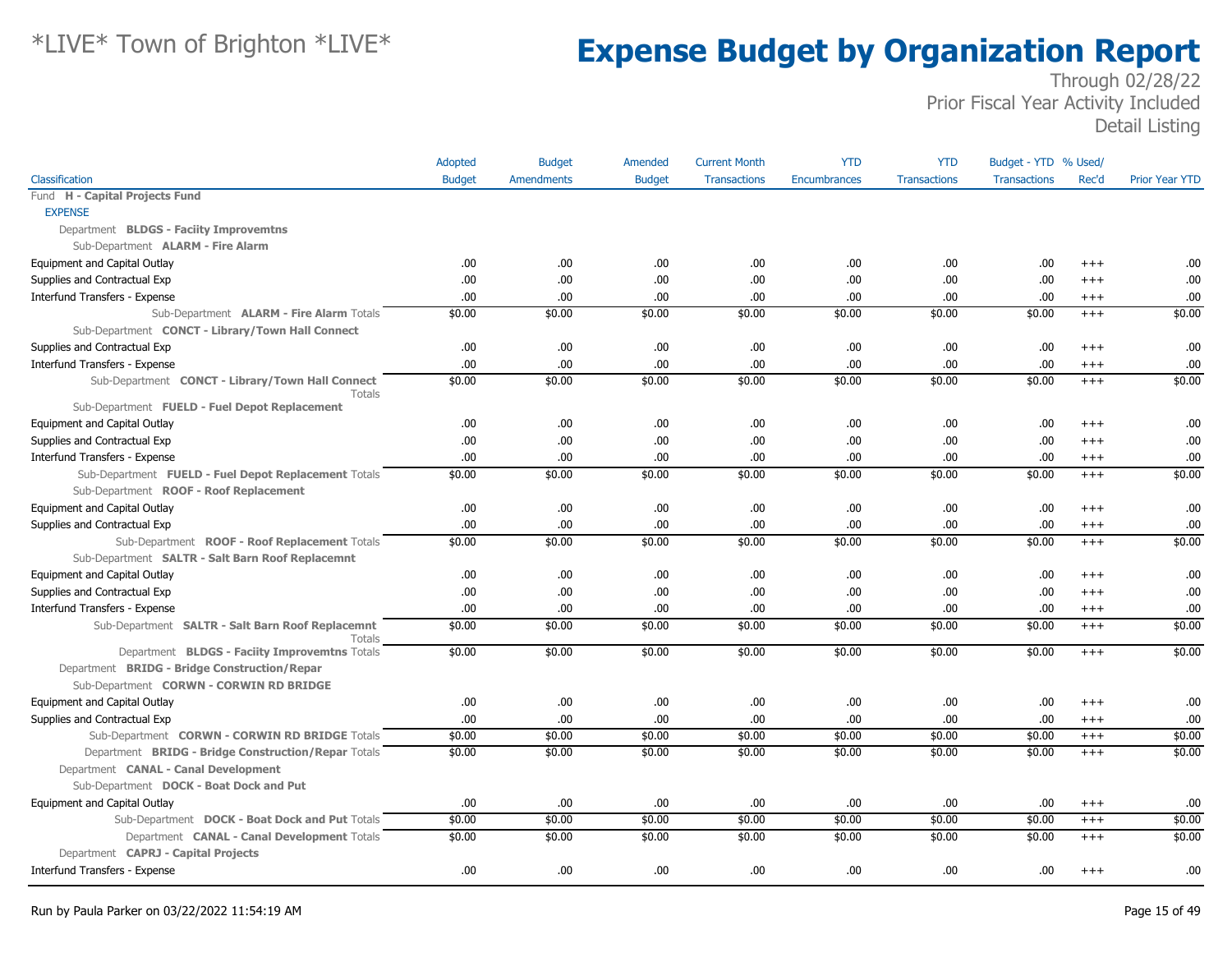|                                                       | Adopted       | <b>Budget</b>     | Amended       | <b>Current Month</b> | <b>YTD</b>          | <b>YTD</b>          | Budget - YTD % Used/ |          |                       |
|-------------------------------------------------------|---------------|-------------------|---------------|----------------------|---------------------|---------------------|----------------------|----------|-----------------------|
| Classification                                        | <b>Budget</b> | <b>Amendments</b> | <b>Budget</b> | <b>Transactions</b>  | <b>Encumbrances</b> | <b>Transactions</b> | <b>Transactions</b>  | Rec'd    | <b>Prior Year YTD</b> |
| Fund H - Capital Projects Fund                        |               |                   |               |                      |                     |                     |                      |          |                       |
| <b>EXPENSE</b>                                        |               |                   |               |                      |                     |                     |                      |          |                       |
| Department CAPRJ - Capital Projects                   |               |                   |               |                      |                     |                     |                      |          |                       |
| Sub-Department SNKTG - Const Sen. Keating Blvd        |               |                   |               |                      |                     |                     |                      |          |                       |
| Supplies and Contractual Exp                          | .00.          | .00.              | .00.          | .00                  | .00                 | .00.                | .00.                 | $+++$    | .00                   |
| Interfund Transfers - Expense                         | .00.          | .00               | .00.          | .00                  | .00                 | .00                 | .00.                 | $+++$    | .00                   |
| Sub-Department SNKTG - Const Sen. Keating Blvd Totals | \$0.00        | \$0.00            | \$0.00        | \$0.00               | \$0.00              | \$0.00              | \$0.00               | $+++$    | \$0.00                |
| Department CAPRJ - Capital Projects Totals            | \$0.00        | \$0.00            | \$0.00        | \$0.00               | \$0.00              | \$0.00              | \$0.00               | $^{+++}$ | \$0.00                |
| Department CULVT - Culvert                            |               |                   |               |                      |                     |                     |                      |          |                       |
| Sub-Department FAIR - Fairfield Rd. Culvert           |               |                   |               |                      |                     |                     |                      |          |                       |
| Equipment and Capital Outlay                          | .00.          | .00.              | .00.          | .00                  | .00                 | .00.                | .00.                 | $^{+++}$ | .00                   |
| Supplies and Contractual Exp                          | .00           | .00               | .00.          | .00                  | .00                 | .00                 | .00.                 | $^{+++}$ | .00                   |
| Interfund Transfers - Expense                         | .00.          | .00               | .00           | .00                  | .00                 | .00                 | .00.                 | $^{+++}$ | .00                   |
| Sub-Department FAIR - Fairfield Rd. Culvert Totals    | \$0.00        | \$0.00            | \$0.00        | \$0.00               | \$0.00              | \$0.00              | \$0.00               | $+++$    | \$0.00                |
| Department CULVT - Culvert Totals                     | \$0.00        | \$0.00            | \$0.00        | \$0.00               | \$0.00              | \$0.00              | \$0.00               | $^{+++}$ | \$0.00                |
| Department DPWOP - DPW Operations Center              |               |                   |               |                      |                     |                     |                      |          |                       |
| Sub-Department HVAC - HVAC                            |               |                   |               |                      |                     |                     |                      |          |                       |
| Equipment and Capital Outlay                          | .00.          | .00.              | .00.          | .00                  | .00                 | .00                 | .00.                 | $^{+++}$ | .00                   |
| Supplies and Contractual Exp                          | .00           | .00               | .00.          | .00                  | .00                 | .00                 | .00.                 | $+++$    | .00                   |
| Interfund Transfers - Expense                         | .00.          | .00               | .00           | .00                  | .00                 | .00                 | .00.                 | $^{+++}$ | .00                   |
| Sub-Department HVAC - HVAC Totals                     | \$0.00        | \$0.00            | \$0.00        | \$0.00               | \$0.00              | \$0.00              | \$0.00               | $^{+++}$ | \$0.00                |
| Sub-Department ROOF - Roof Replacement                |               |                   |               |                      |                     |                     |                      |          |                       |
| Equipment and Capital Outlay                          | .00.          | .00.              | .00.          | .00                  | .00                 | .00.                | .00.                 | $+++$    | .00                   |
| Supplies and Contractual Exp                          | .00.          | .00               | .00.          | .00                  | .00                 | .00                 | .00.                 | $++++$   | .00                   |
| Interfund Transfers - Expense                         | .00.          | .00.              | .00.          | .00                  | .00                 | .00.                | .00.                 | $^{+++}$ | .00                   |
| Sub-Department ROOF - Roof Replacement Totals         | \$0.00        | \$0.00            | \$0.00        | \$0.00               | \$0.00              | \$0.00              | \$0.00               | $+++$    | \$0.00                |
| Sub-Department SIDE - Siding                          |               |                   |               |                      |                     |                     |                      |          |                       |
| Equipment and Capital Outlay                          | .00           | .00               | .00.          | .00                  | .00                 | .00                 | .00.                 | $+++$    | .00                   |
| Supplies and Contractual Exp                          | .00           | .00.              | .00           | .00                  | .00                 | .00                 | .00.                 | $^{+++}$ | .00                   |
| Interfund Transfers - Expense                         | .00           | .00.              | .00           | .00                  | .00                 | .00.                | .00.                 | $+++$    | .00                   |
| Sub-Department SIDE - Siding Totals                   | \$0.00        | \$0.00            | \$0.00        | \$0.00               | \$0.00              | \$0.00              | \$0.00               | $^{+++}$ | \$0.00                |
| Sub-Department WIND - Windows Replacement             |               |                   |               |                      |                     |                     |                      |          |                       |
| Equipment and Capital Outlay                          | .00.          | .00               | .00.          | .00                  | .00                 | .00.                | .00                  | $^{++}$  | .00                   |
| Supplies and Contractual Exp                          | .00.          | .00               | .00.          | .00                  | .00                 | .00                 | .00.                 | $^{+++}$ | .00                   |
| Interfund Transfers - Expense                         | .00.          | .00               | .00.          | .00                  | .00                 | .00                 | .00.                 | $^{+++}$ | .00                   |
| Sub-Department WIND - Windows Replacement Totals      | \$0.00        | \$0.00            | \$0.00        | \$0.00               | \$0.00              | \$0.00              | \$0.00               | $^{+++}$ | \$0.00                |
| Department DPWOP - DPW Operations Center Totals       | \$0.00        | \$0.00            | \$0.00        | \$0.00               | \$0.00              | \$0.00              | \$0.00               | $^{+++}$ | \$0.00                |
| Department DRAIN - Drainage Project                   |               |                   |               |                      |                     |                     |                      |          |                       |
| Sub-Department SUSQU - Susquehanna Drainage Proj      |               |                   |               |                      |                     |                     |                      |          |                       |
| Supplies and Contractual Exp                          | .00.          | .00               | .00.          | .00                  | .00                 | .00                 | .00                  | $+++$    | .00                   |
| Interfund Transfers - Expense                         | .00.          | .00               | .00           | .00                  | .00                 | .00.                | .00.                 | $^{+++}$ | .00                   |
|                                                       |               |                   |               |                      |                     |                     |                      |          |                       |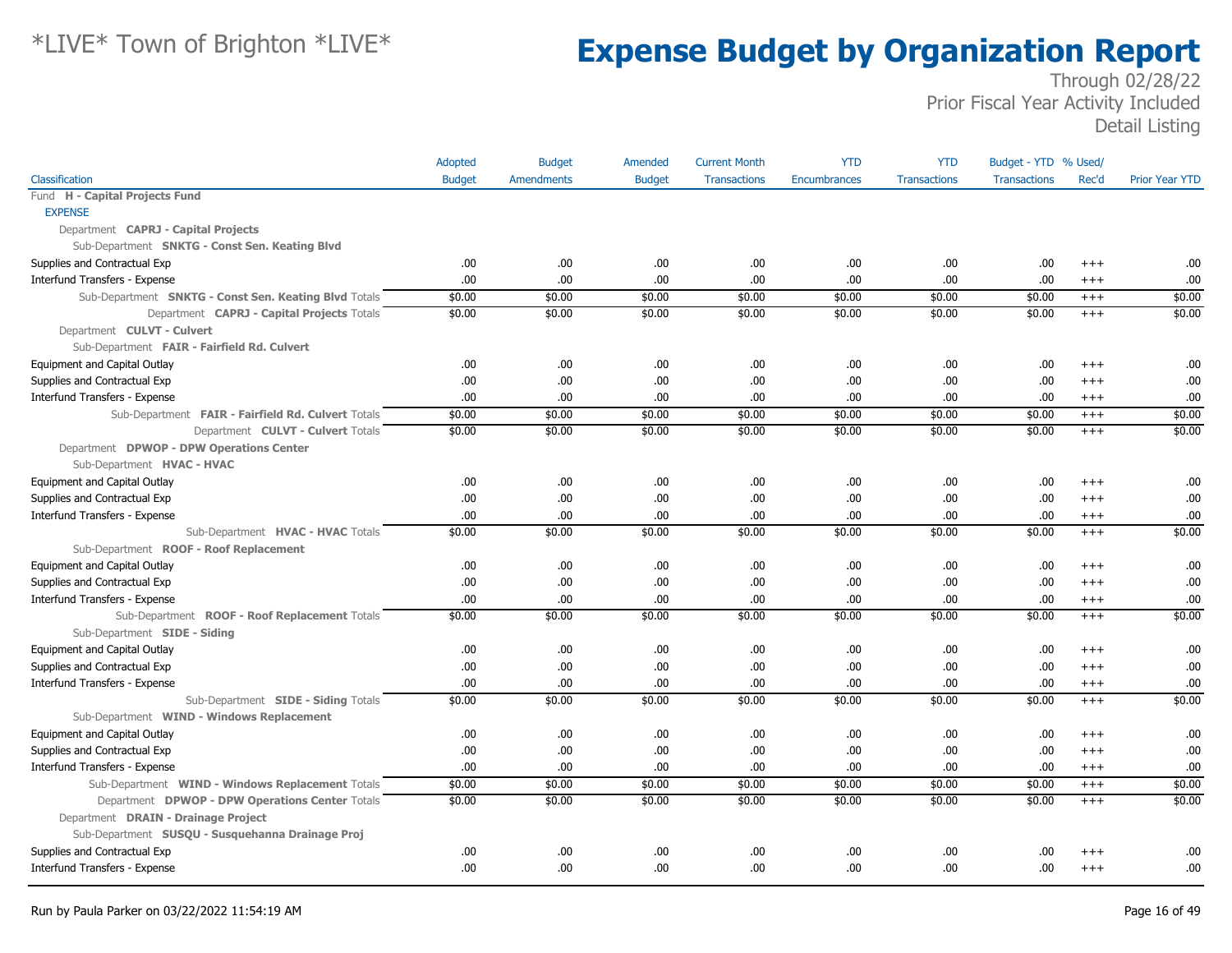|                                                                   | Adopted       | <b>Budget</b>     | Amended       | <b>Current Month</b> | <b>YTD</b>   | <b>YTD</b>          | Budget - YTD % Used/ |          |                       |
|-------------------------------------------------------------------|---------------|-------------------|---------------|----------------------|--------------|---------------------|----------------------|----------|-----------------------|
| Classification                                                    | <b>Budget</b> | <b>Amendments</b> | <b>Budget</b> | <b>Transactions</b>  | Encumbrances | <b>Transactions</b> | <b>Transactions</b>  | Rec'd    | <b>Prior Year YTD</b> |
| Fund H - Capital Projects Fund                                    |               |                   |               |                      |              |                     |                      |          |                       |
| <b>EXPENSE</b>                                                    |               |                   |               |                      |              |                     |                      |          |                       |
| Department DRAIN - Drainage Project                               |               |                   |               |                      |              |                     |                      |          |                       |
| Sub-Department SUSQU - Susquehanna Drainage Proj<br>Totals        | \$0.00        | \$0.00            | \$0.00        | \$0.00               | \$0.00       | \$0.00              | \$0.00               | $^{+++}$ | \$0.00                |
| Department DRAIN - Drainage Project Totals                        | \$0.00        | \$0.00            | \$0.00        | \$0.00               | \$0.00       | \$0.00              | \$0.00               | $^{+++}$ | \$0.00                |
| Department GIGP - Green Innovation GrantPrg                       |               |                   |               |                      |              |                     |                      |          |                       |
| Sub-Department MAGSP - Monroe Ave Green St. Prog                  |               |                   |               |                      |              |                     |                      |          |                       |
| Equipment and Capital Outlay                                      | .00           | .00.              | .00           | .00.                 | .00.         | .00                 | .00                  | $^{+++}$ | .00                   |
| Supplies and Contractual Exp                                      | .00           | .00.              | .00           | .00.                 | .00          | .00                 | .00                  | $^{+++}$ | .00                   |
| Sub-Department MAGSP - Monroe Ave Green St. Prog<br>Totals        | \$0.00        | \$0.00            | \$0.00        | \$0.00               | \$0.00       | \$0.00              | \$0.00               | $+++$    | \$0.00                |
| Department GIGP - Green Innovation GrantPrg Totals                | \$0.00        | \$0.00            | \$0.00        | \$0.00               | \$0.00       | \$0.00              | \$0.00               | $+++$    | \$0.00                |
| Department LIBRY - Brighton Memorial Library                      |               |                   |               |                      |              |                     |                      |          |                       |
| Sub-Department CONCT - Library/Town Hall Connect                  |               |                   |               |                      |              |                     |                      |          |                       |
| Supplies and Contractual Exp                                      | .00           | .00.              | .00           | .00.                 | .00          | .00                 | .00                  | $^{+++}$ | .00                   |
| Sub-Department CONCT - Library/Town Hall Connect<br><b>Totals</b> | \$0.00        | \$0.00            | \$0.00        | \$0.00               | \$0.00       | \$0.00              | \$0.00               | $^{+++}$ | \$0.00                |
| Sub-Department HVAC - HVAC                                        |               |                   |               |                      |              |                     |                      |          |                       |
| Equipment and Capital Outlay                                      | .00.          | .00.              | .00           | .00.                 | .00          | .00                 | .00                  | $+++$    | .00                   |
| Supplies and Contractual Exp                                      | .00           | .00.              | .00           | .00.                 | .00          | .00                 | .00                  | $+++$    | .00                   |
| Interfund Transfers - Expense                                     | .00           | .00.              | .00           | .00                  | .00          | .00                 | .00                  | $^{+++}$ | .00                   |
| Sub-Department HVAC - HVAC Totals                                 | \$0.00        | \$0.00            | \$0.00        | \$0.00               | \$0.00       | \$0.00              | \$0.00               | $^{+++}$ | \$0.00                |
| Sub-Department HVAC2 - HVAC Replacement 2016                      |               |                   |               |                      |              |                     |                      |          |                       |
| Equipment and Capital Outlay                                      | .00           | .00.              | .00           | .00.                 | .00          | .00                 | .00                  | $^{+++}$ | .00                   |
| Supplies and Contractual Exp                                      | .00           | .00.              | .00           | .00.                 | .00          | .00                 | .00                  | $^{+++}$ | .00                   |
| Sub-Department HVAC2 - HVAC Replacement 2016 Totals               | \$0.00        | \$0.00            | \$0.00        | \$0.00               | \$0.00       | \$0.00              | \$0.00               | $+++$    | \$0.00                |
| Sub-Department ROOF - Roof Replacement                            |               |                   |               |                      |              |                     |                      |          |                       |
| Equipment and Capital Outlay                                      | .00           | .00.              | .00           | .00.                 | .00          | .00                 | .00                  | $^{+++}$ | .00                   |
| Supplies and Contractual Exp                                      | .00           | .00.              | .00           | .00                  | .00          | .00                 | .00                  | $^{+++}$ | .00                   |
| Sub-Department ROOF - Roof Replacement Totals                     | \$0.00        | \$0.00            | \$0.00        | \$0.00               | \$0.00       | \$0.00              | \$0.00               | $^{+++}$ | \$0.00                |
| Department LIBRY - Brighton Memorial Library Totals               | \$0.00        | \$0.00            | \$0.00        | \$0.00               | \$0.00       | \$0.00              | \$0.00               | $+++$    | \$0.00                |
| Department LOAD - Loader Purchase                                 |               |                   |               |                      |              |                     |                      |          |                       |
| Sub-Department LDR17 - Loader 2017                                |               |                   |               |                      |              |                     |                      |          |                       |
| Equipment and Capital Outlay                                      | .00.          | .00.              | .00           | .00.                 | .00          | .00                 | .00                  | $+++$    | .00                   |
| Supplies and Contractual Exp                                      | .00           | .00.              | .00           | .00.                 | .00          | .00                 | .00                  | $+++$    | .00                   |
| Interfund Transfers - Expense                                     | .00           | .00.              | .00           | .00.                 | .00          | .00                 | .00                  | $^{+++}$ | .00                   |
| Sub-Department LDR17 - Loader 2017 Totals                         | \$0.00        | \$0.00            | \$0.00        | \$0.00               | \$0.00       | \$0.00              | \$0.00               | $^{+++}$ | \$0.00                |
| Sub-Department LDR20 - Loader 2020                                |               |                   |               |                      |              |                     |                      |          |                       |
| Equipment and Capital Outlay                                      | .00.          | .00.              | .00           | .00.                 | .00          | .00                 | .00                  | $+++$    | .00                   |
| Supplies and Contractual Exp                                      | .00           | .00.              | .00           | .00                  | .00          | .00                 | .00                  | $^{++}$  | .00                   |
| Interfund Transfers - Expense                                     | .00.          | .00.              | .00           | .00.                 | .00.         | .00.                | .00.                 | $+++$    | .00                   |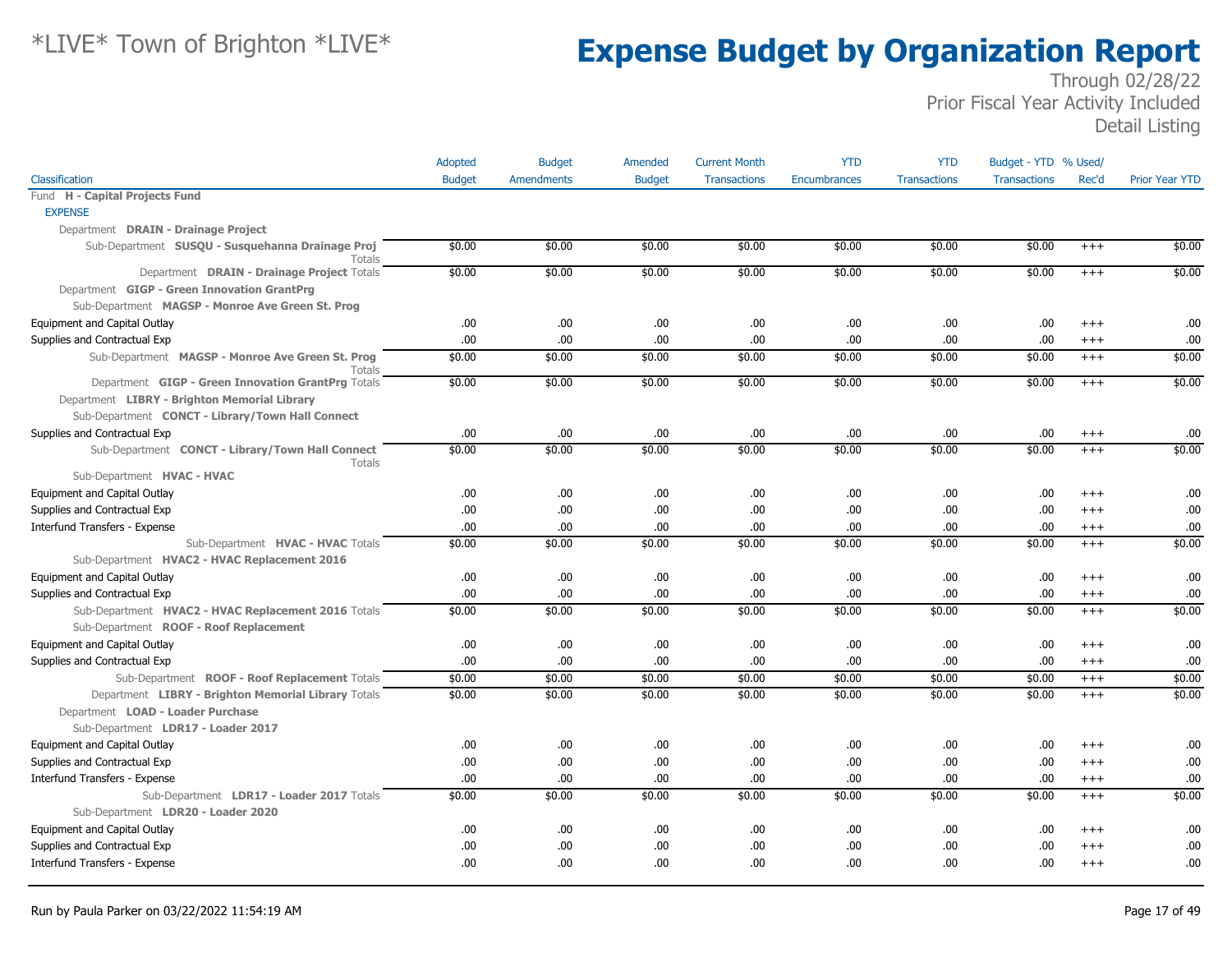|                                                                   | Adopted       | <b>Budget</b>     | Amended       | <b>Current Month</b> | <b>YTD</b>          | <b>YTD</b>          | Budget - YTD % Used/ |          |                       |
|-------------------------------------------------------------------|---------------|-------------------|---------------|----------------------|---------------------|---------------------|----------------------|----------|-----------------------|
| Classification                                                    | <b>Budget</b> | <b>Amendments</b> | <b>Budget</b> | <b>Transactions</b>  | <b>Encumbrances</b> | <b>Transactions</b> | <b>Transactions</b>  | Rec'd    | <b>Prior Year YTD</b> |
| Fund H - Capital Projects Fund                                    |               |                   |               |                      |                     |                     |                      |          |                       |
| <b>EXPENSE</b>                                                    |               |                   |               |                      |                     |                     |                      |          |                       |
| Department LOAD - Loader Purchase                                 |               |                   |               |                      |                     |                     |                      |          |                       |
| Sub-Department LDR20 - Loader 2020 Totals                         | \$0.00        | \$0.00            | \$0.00        | \$0.00               | \$0.00              | \$0.00              | \$0.00               | $+++$    | \$0.00                |
| Department LOAD - Loader Purchase Totals                          | \$0.00        | \$0.00            | \$0.00        | \$0.00               | \$0.00              | \$0.00              | \$0.00               | $+++$    | \$0.00                |
| Department PARKS - Parks                                          |               |                   |               |                      |                     |                     |                      |          |                       |
| Sub-Department BPAME - Buckland Park Amenities                    |               |                   |               |                      |                     |                     |                      |          |                       |
| Equipment and Capital Outlay                                      | .00.          | .00.              | .00.          | .00                  | .00.                | .00                 | .00.                 | $^{++}$  | .00                   |
| Supplies and Contractual Exp                                      | .00.          | .00.              | .00.          | .00                  | .00.                | .00                 | .00.                 | $^{+++}$ | .00                   |
| Sub-Department BPAME - Buckland Park Amenities<br><b>Totals</b>   | \$0.00        | \$0.00            | \$0.00        | \$0.00               | \$0.00              | \$0.00              | \$0.00               | $+++$    | \$0.00                |
| Sub-Department CGLEN - Corbett's Glen Acquir/Dev                  |               |                   |               |                      |                     |                     |                      |          |                       |
| Equipment and Capital Outlay                                      | .00.          | .00.              | .00.          | .00                  | .00                 | .00                 | .00.                 | $+++$    | .00                   |
| Supplies and Contractual Exp                                      | .00           | .00               | .00           | .00                  | .00                 | .00                 | .00.                 | $+++$    | .00                   |
| Sub-Department CGLEN - Corbett's Glen Acquir/Dev<br><b>Totals</b> | \$0.00        | \$0.00            | \$0.00        | \$0.00               | \$0.00              | \$0.00              | \$0.00               | $+++$    | \$0.00                |
| Sub-Department EWTRL - Elmwood/Westfall Trail                     |               |                   |               |                      |                     |                     |                      |          |                       |
| Equipment and Capital Outlay                                      | .00.          | .00.              | .00           | .00                  | .00.                | .00                 | .00.                 | $+++$    | .00                   |
| Supplies and Contractual Exp                                      | .00.          | .00               | .00           | .00                  | .00.                | .00                 | .00.                 | $+++$    | .00                   |
| Interfund Transfers - Expense                                     | .00           | .00.              | .00           | .00                  | .00.                | .00                 | .00                  | $+++$    | .00                   |
| Sub-Department EWTRL - Elmwood/Westfall Trail Totals              | \$0.00        | \$0.00            | \$0.00        | \$0.00               | \$0.00              | \$0.00              | \$0.00               | $+++$    | \$0.00                |
| Sub-Department FARMH - Restore Gonsen. Farmhouse                  |               |                   |               |                      |                     |                     |                      |          |                       |
| Equipment and Capital Outlay                                      | .00.          | .00.              | .00.          | .00                  | .00                 | .00                 | .00.                 | $^{++}$  | .00                   |
| Supplies and Contractual Exp                                      | .00           | .00               | .00.          | .00                  | .00                 | .00                 | .00                  | $+++$    | .00                   |
| Sub-Department FARMH - Restore Gonsen. Farmhouse<br>Totals        | \$0.00        | \$0.00            | \$0.00        | \$0.00               | \$0.00              | \$0.00              | \$0.00               | $+++$    | \$0.00                |
| Sub-Department FMRKT - Farmers Market Building                    |               |                   |               |                      |                     |                     |                      |          |                       |
| Equipment and Capital Outlay                                      | .00.          | .00.              | .00           | .00                  | .00.                | .00                 | .00.                 | $^{+++}$ | .00                   |
| Supplies and Contractual Exp                                      | .00           | 124,378.29        | 124,378.29    | .00                  | 124,378.29          | .00                 | .00.                 | 100      | .00                   |
| Sub-Department FMRKT - Farmers Market Building Totals             | \$0.00        | \$124,378.29      | \$124,378.29  | \$0.00               | \$124,378.29        | \$0.00              | \$0.00               | 100%     | \$0.00                |
| Sub-Department PLAN - Park Planning/Investigate                   |               |                   |               |                      |                     |                     |                      |          |                       |
| Supplies and Contractual Exp                                      | .00.          | .00.              | .00           | .00                  | .00.                | .00                 | .00.                 | $+++$    | .00.                  |
| Interfund Transfers - Expense                                     | .00.          | .00.              | .00           | .00                  | .00                 | .00                 | .00.                 | $+++$    | .00                   |
| Sub-Department PLAN - Park Planning/Investigate<br>Totals         | \$0.00        | \$0.00            | \$0.00        | \$0.00               | \$0.00              | \$0.00              | \$0.00               | $^{+++}$ | \$0.00                |
| Sub-Department PRK03 - 2003 Parkland Purch/Dev                    |               |                   |               |                      |                     |                     |                      |          |                       |
| Equipment and Capital Outlay                                      | .00           | .00.              | .00           | .00                  | .00.                | .00                 | .00.                 | $+++$    | .00                   |
| Supplies and Contractual Exp                                      | .00           | .00               | .00.          | .00                  | .00                 | .00                 | .00.                 | $^{+++}$ | .00                   |
| Sub-Department PRK03 - 2003 Parkland Purch/Dev<br><b>Totals</b>   | \$0.00        | \$0.00            | \$0.00        | \$0.00               | \$0.00              | \$0.00              | \$0.00               | $+++$    | \$0.00                |
| Sub-Department PRK18 - 2018 Parkland Purchase                     |               |                   |               |                      |                     |                     |                      |          |                       |
| Equipment and Capital Outlay                                      | .00           | .00.              | .00.          | .00                  | .00                 | .00                 | .00                  | $^{++}$  | .00                   |
| Supplies and Contractual Exp                                      | .00           | .00               | .00           | .00                  | .00                 | .00                 | .00.                 | $^{++}$  | .00                   |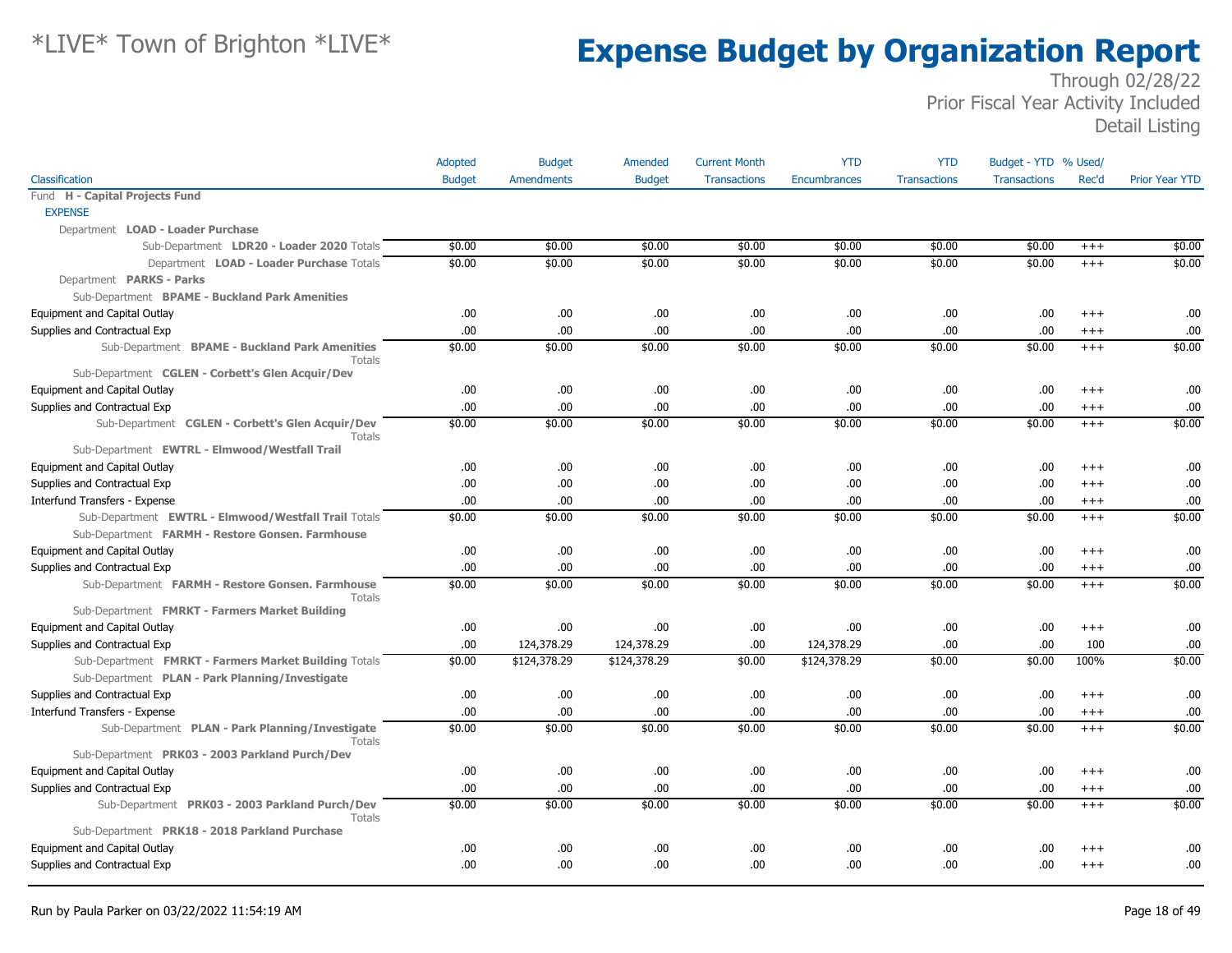|                                                                                                   | Adopted       | <b>Budget</b>     | Amended       | <b>Current Month</b> | <b>YTD</b>          | <b>YTD</b>          | Budget - YTD % Used/ |          |                       |
|---------------------------------------------------------------------------------------------------|---------------|-------------------|---------------|----------------------|---------------------|---------------------|----------------------|----------|-----------------------|
| Classification                                                                                    | <b>Budget</b> | <b>Amendments</b> | <b>Budget</b> | <b>Transactions</b>  | <b>Encumbrances</b> | <b>Transactions</b> | <b>Transactions</b>  | Rec'd    | <b>Prior Year YTD</b> |
| Fund H - Capital Projects Fund                                                                    |               |                   |               |                      |                     |                     |                      |          |                       |
| <b>EXPENSE</b>                                                                                    |               |                   |               |                      |                     |                     |                      |          |                       |
| Department PARKS - Parks                                                                          |               |                   |               |                      |                     |                     |                      |          |                       |
| Sub-Department PRK18 - 2018 Parkland Purchase                                                     |               |                   |               |                      |                     |                     |                      |          |                       |
| Interfund Transfers - Expense                                                                     | .00.          | .00               | .00.          | .00                  | .00                 | .00                 | .00.                 | $^{+++}$ | .00                   |
| Sub-Department PRK18 - 2018 Parkland Purchase Totals                                              | \$0.00        | \$0.00            | \$0.00        | \$0.00               | \$0.00              | \$0.00              | \$0.00               | $+++$    | \$0.00                |
| Sub-Department TPTRL - Highland/Canal Trail                                                       |               |                   |               |                      |                     |                     |                      |          |                       |
| Equipment and Capital Outlay                                                                      | .00.          | .00               | .00           | .00                  | .00                 | .00                 | .00.                 | $^{+++}$ | .00                   |
| Supplies and Contractual Exp                                                                      | .00.          | 1,556.07          | 1,556.07      | .00                  | 1,556.07            | .00                 | .00.                 | 100      | .00                   |
| Sub-Department TPTRL - Highland/Canal Trail Totals                                                | \$0.00        | \$1,556.07        | \$1,556.07    | \$0.00               | \$1,556.07          | \$0.00              | \$0.00               | 100%     | \$0.00                |
| Department PARKS - Parks Totals                                                                   | \$0.00        | \$125,934.36      | \$125,934.36  | \$0.00               | \$125,934.36        | \$0.00              | \$0.00               | 100%     | \$0.00                |
| Department PSFTY - Public Safety Wing                                                             |               |                   |               |                      |                     |                     |                      |          |                       |
| Sub-Department HVAC - HVAC                                                                        |               |                   |               |                      |                     |                     |                      |          |                       |
| Equipment and Capital Outlay                                                                      | .00.          | .00.              | .00.          | .00                  | .00.                | .00                 | .00.                 | $+++$    | .00                   |
| Supplies and Contractual Exp                                                                      | .00           | .00               | .00.          | .00                  | .00                 | .00                 | .00.                 | $+++$    | .00                   |
| Interfund Transfers - Expense                                                                     | .00.          | .00.              | .00.          | .00                  | .00.                | .00                 | .00.                 | $+++$    | .00                   |
| Sub-Department HVAC - HVAC Totals                                                                 | \$0.00        | \$0.00            | \$0.00        | \$0.00               | \$0.00              | \$0.00              | \$0.00               | $+++$    | \$0.00                |
| Department PSFTY - Public Safety Wing Totals                                                      | \$0.00        | \$0.00            | \$0.00        | \$0.00               | \$0.00              | \$0.00              | \$0.00               | $+++$    | \$0.00                |
| Department REVAL - Revaluation Project                                                            |               |                   |               |                      |                     |                     |                      |          |                       |
| Supplies and Contractual Exp                                                                      | .00.          | .00               | .00.          | .00                  | .00                 | .00                 | .00.                 | $^{++}$  | .00                   |
| Sub-Department UPD07 - 2007 Assessment Update                                                     |               |                   |               |                      |                     |                     |                      |          |                       |
| Supplies and Contractual Exp                                                                      | .00.          | .00               | .00.          | .00                  | .00                 | .00                 | .00.                 | $^{++}$  | .00                   |
| Interfund Transfers - Expense                                                                     | .00.          | .00               | .00           | .00                  | .00                 | .00                 | .00.                 | $+++$    | .00.                  |
| Sub-Department UPD07 - 2007 Assessment Update                                                     | \$0.00        | \$0.00            | \$0.00        | \$0.00               | \$0.00              | \$0.00              | \$0.00               | $^{+++}$ | \$0.00                |
| <b>Totals</b><br>Sub-Department UPD18 - 2018 Assessment Update                                    |               |                   |               |                      |                     |                     |                      |          |                       |
| Equipment and Capital Outlay                                                                      | .00.          | .00.              | .00.          | .00                  | .00.                | .00                 | .00.                 | $^{++}$  | .00.                  |
| Supplies and Contractual Exp                                                                      | .00.          | .00               | .00.          | .00                  | .00                 | .00                 | .00                  | $+++$    | .00                   |
|                                                                                                   |               |                   |               |                      |                     |                     |                      |          |                       |
| Interfund Transfers - Expense                                                                     | .00<br>\$0.00 | .00               | .00.          | .00                  | .00                 | .00                 | .00.                 | $^{+++}$ | .00<br>\$0.00         |
| Sub-Department UPD18 - 2018 Assessment Update<br>Totals                                           |               | \$0.00            | \$0.00        | \$0.00               | \$0.00              | \$0.00              | \$0.00               | $^{+++}$ |                       |
| Department REVAL - Revaluation Project Totals                                                     | \$0.00        | \$0.00            | \$0.00        | \$0.00               | \$0.00              | \$0.00              | \$0.00               | $+++$    | \$0.00                |
| Department ROADS - Road Construction/Repair                                                       |               |                   |               |                      |                     |                     |                      |          |                       |
| Sub-Department ACHIT - Ashbourne/Chelmsford/HillsideInt                                           |               |                   |               |                      |                     |                     |                      |          |                       |
| Equipment and Capital Outlay                                                                      | .00.          | .00               | .00.          | .00                  | .00.                | .00                 | .00.                 | $+++$    | .00                   |
| Supplies and Contractual Exp                                                                      | .00           | .00               | .00.          | .00                  | .00                 | .00                 | .00                  | $^{+++}$ | .00                   |
| Sub-Department <b>ACHIT -</b>                                                                     | \$0.00        | \$0.00            | \$0.00        | \$0.00               | \$0.00              | \$0.00              | \$0.00               | $+++$    | \$0.00                |
| Ashbourne/Chelmsford/HillsideInt Totals<br>Sub-Department DUFF - Duffield&Dartford Rds Reconstruc |               |                   |               |                      |                     |                     |                      |          |                       |
| Equipment and Capital Outlay                                                                      | .00.          | .00               | .00.          | .00                  | .00.                | .00                 | .00.                 | $^{+++}$ | .00.                  |
| Supplies and Contractual Exp                                                                      | .00           | .00               | .00.          | .00                  | .00                 | .00                 | .00.                 | $+++$    | .00                   |
| Sub-Department DUFF - Duffield&Dartford Rds<br><b>Reconstruc Totals</b>                           | \$0.00        | \$0.00            | \$0.00        | \$0.00               | \$0.00              | \$0.00              | \$0.00               | $+++$    | \$0.00                |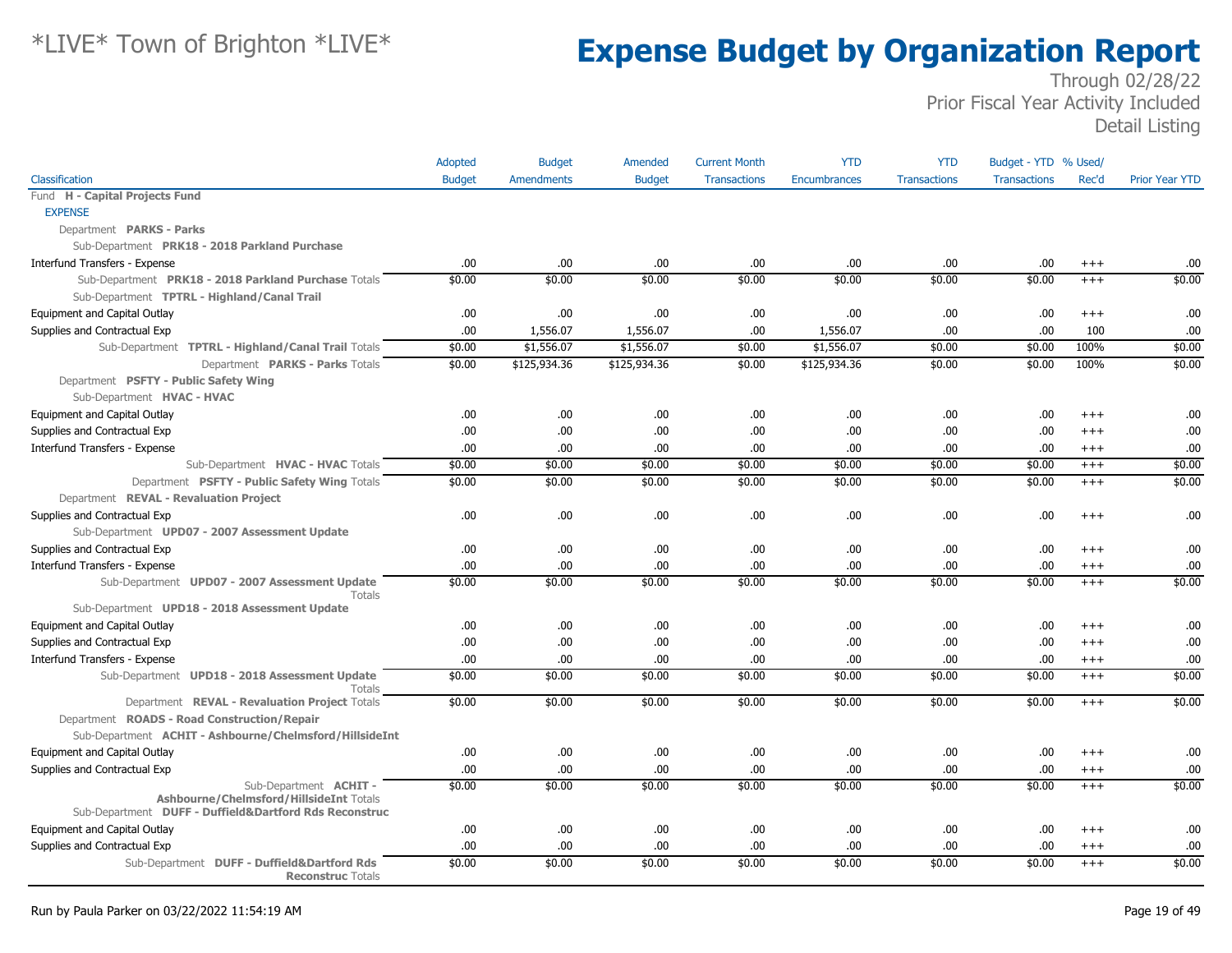|                                                                   | Adopted       | <b>Budget</b>     | Amended       | <b>Current Month</b> | <b>YTD</b>          | <b>YTD</b>          | Budget - YTD % Used/ |          |                       |
|-------------------------------------------------------------------|---------------|-------------------|---------------|----------------------|---------------------|---------------------|----------------------|----------|-----------------------|
| Classification                                                    | <b>Budget</b> | <b>Amendments</b> | <b>Budget</b> | <b>Transactions</b>  | <b>Encumbrances</b> | <b>Transactions</b> | <b>Transactions</b>  | Rec'd    | <b>Prior Year YTD</b> |
| Fund H - Capital Projects Fund                                    |               |                   |               |                      |                     |                     |                      |          |                       |
| <b>EXPENSE</b>                                                    |               |                   |               |                      |                     |                     |                      |          |                       |
| Department ROADS - Road Construction/Repair                       |               |                   |               |                      |                     |                     |                      |          |                       |
| Sub-Department HAVEN - Havens Road Repaving                       |               |                   |               |                      |                     |                     |                      |          |                       |
| Equipment and Capital Outlay                                      | .00           | .00.              | .00           | .00                  | .00                 | .00.                | .00                  | $^{+++}$ | .00                   |
| Supplies and Contractual Exp                                      | .00           | .00.              | .00           | .00                  | .00                 | .00.                | .00                  | $+++$    | .00                   |
| Interfund Transfers - Expense                                     | .00.          | .00.              | .00           | .00                  | .00                 | .00.                | .00                  | $^{+++}$ | .00                   |
| Sub-Department HAVEN - Havens Road Repaving Totals                | \$0.00        | \$0.00            | \$0.00        | \$0.00               | $\sqrt{$0.00}$      | \$0.00              | \$0.00               | $+++$    | \$0.00                |
| Sub-Department HGLND - Highland Ave Reconstruct                   |               |                   |               |                      |                     |                     |                      |          |                       |
| Equipment and Capital Outlay                                      | .00           | .00.              | .00.          | .00                  | .00                 | .00.                | .00                  | $+++$    | .00                   |
| Supplies and Contractual Exp                                      | .00.          | .00.              | .00           | .00                  | .00                 | .00.                | .00                  | $^{+++}$ | .00                   |
| Interfund Transfers - Expense                                     | 00.           | .00.              | .00           | .00                  | .00                 | .00.                | .00                  | $^{+++}$ | .00                   |
| Sub-Department HGLND - Highland Ave Reconstruct                   | \$0.00        | \$0.00            | \$0.00        | \$0.00               | \$0.00              | \$0.00              | \$0.00               | $+++$    | \$0.00                |
| Totals                                                            |               |                   |               |                      |                     |                     |                      |          |                       |
| Sub-Department NIDHA - Homeacres Entranceway                      |               |                   |               |                      |                     |                     |                      |          |                       |
| Equipment and Capital Outlay                                      | .00           | .00               | .00           | .00                  | .00                 | .00.                | .00                  | $^{+++}$ | .00                   |
| Supplies and Contractual Exp                                      | 00.           | .00.              | .00           | .00                  | .00                 | .00.                | .00                  | $^{+++}$ | .00                   |
| Sub-Department NIDHA - Homeacres Entranceway Totals               | \$0.00        | \$0.00            | \$0.00        | \$0.00               | \$0.00              | \$0.00              | \$0.00               | $+++$    | \$0.00                |
| Sub-Department NLIMP - NrthLandImp-BlsmToBrncrft                  |               |                   |               |                      |                     |                     |                      |          |                       |
| Supplies and Contractual Exp                                      | .00.          | .00.              | .00           | .00                  | .00                 | .00.                | .00                  | $+++$    | .00                   |
| Interfund Transfers - Expense                                     | .00           | .00               | .00           | .00                  | .00                 | .00.                | .00                  | $^{+++}$ | .00                   |
| Sub-Department NLIMP - NrthLandImp-BlsmToBrncrft<br><b>Totals</b> | \$0.00        | \$0.00            | \$0.00        | \$0.00               | \$0.00              | \$0.00              | \$0.00               | $^{+++}$ | \$0.00                |
| Department ROADS - Road Construction/Repair Totals                | \$0.00        | \$0.00            | \$0.00        | \$0.00               | \$0.00              | \$0.00              | \$0.00               | $+++$    | \$0.00                |
| Department SEWER - Consolidated Sewer Dist                        |               |                   |               |                      |                     |                     |                      |          |                       |
| Sub-Department BLOSM - Blossom Rd Sewer Valve                     |               |                   |               |                      |                     |                     |                      |          |                       |
| Equipment and Capital Outlay                                      | .00.          | .00.              | .00.          | .00                  | .00                 | .00.                | .00                  | $+++$    | .00                   |
| Supplies and Contractual Exp                                      | .00.          | .00               | .00           | .00                  | .00                 | .00.                | .00                  | $+++$    | .00                   |
| Interfund Transfers - Expense                                     | .00.          | .00.              | .00.          | .00                  | .00                 | .00.                | .00                  | $^{+++}$ | .00                   |
| Sub-Department BLOSM - Blossom Rd Sewer Valve Totals              | \$0.00        | \$0.00            | \$0.00        | \$0.00               | \$0.00              | \$0.00              | \$0.00               | $+++$    | \$0.00                |
| Sub-Department EARS2 - Elmwood Ave Swr Phase II                   |               |                   |               |                      |                     |                     |                      |          |                       |
| Equipment and Capital Outlay                                      | .00           | .00.              | .00.          | .00                  | .00                 | .00.                | .00                  | $+++$    | .00                   |
| Supplies and Contractual Exp                                      | .00           | .00.              | .00           | .00                  | .00                 | .00.                | .00                  | $+++$    | .00                   |
| Interfund Transfers - Expense                                     | .00           | .00.              | .00.          | .00                  | .00                 | .00.                | .00                  | $^{+++}$ | .00                   |
| Sub-Department EARS2 - Elmwood Ave Swr Phase II<br>Totals         | \$0.00        | \$0.00            | \$0.00        | \$0.00               | \$0.00              | \$0.00              | \$0.00               | $^{+++}$ | \$0.00                |
| Sub-Department EASWR - Elmwood Ave Sanitary Sewr                  |               |                   |               |                      |                     |                     |                      |          |                       |
| Equipment and Capital Outlay                                      | .00           | .00.              | .00.          | .00                  | .00                 | .00.                | .00                  | $+++$    | .00                   |
| Supplies and Contractual Exp                                      | .00.          | .00.              | .00           | .00                  | .00                 | .00.                | .00                  | $^{+++}$ | .00                   |
| Interfund Transfers - Expense                                     | .00.          | .00.              | .00           | .00                  | .00                 | .00.                | .00                  | $+++$    | .00                   |
| Sub-Department EASWR - Elmwood Ave Sanitary Sewr<br><b>Totals</b> | \$0.00        | \$0.00            | \$0.00        | \$0.00               | \$0.00              | \$0.00              | \$0.00               | $^{+++}$ | \$0.00                |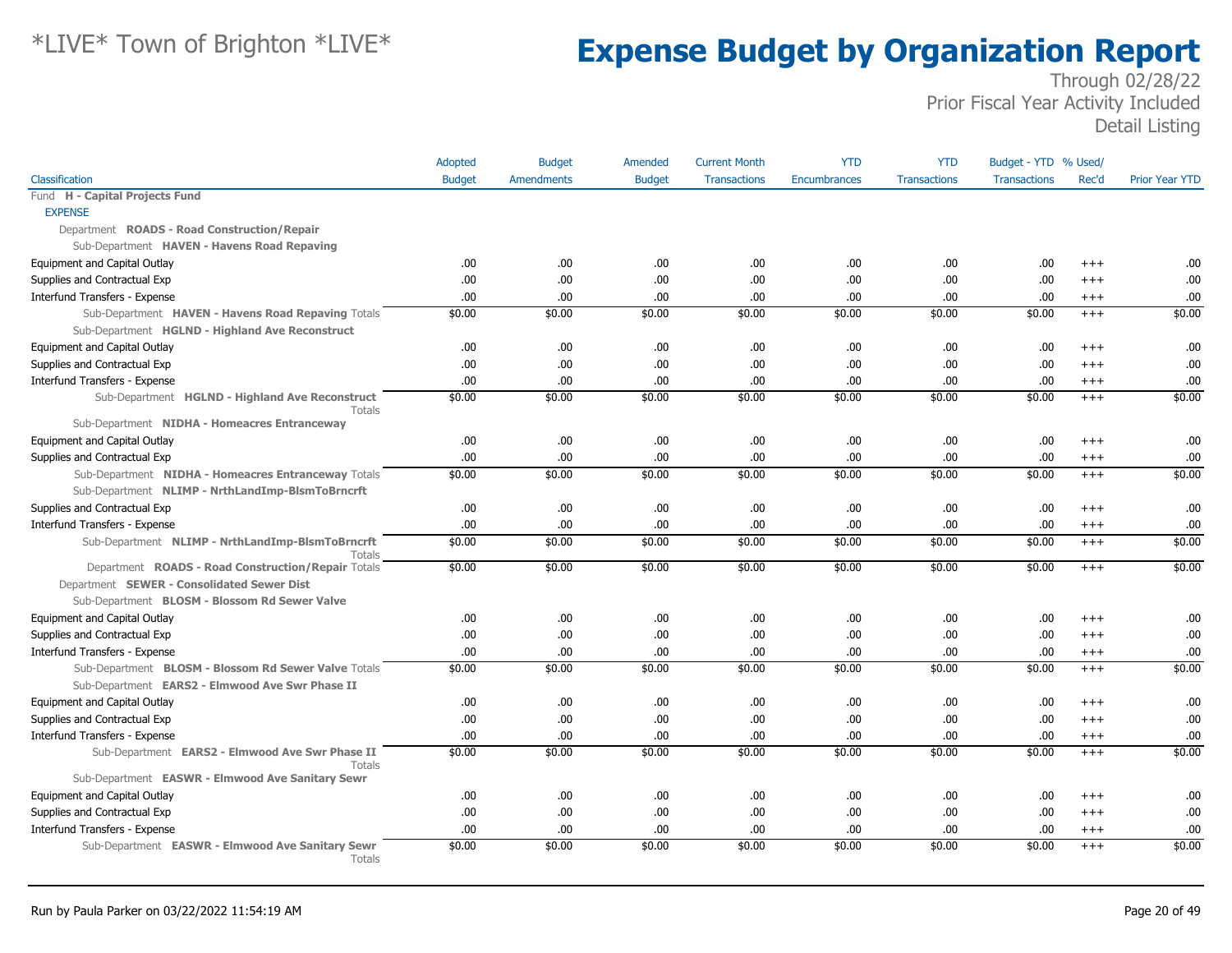|                                                                                  | Adopted       | <b>Budget</b>     | Amended       | <b>Current Month</b> | <b>YTD</b>          | <b>YTD</b>          | Budget - YTD % Used/ |          |                       |
|----------------------------------------------------------------------------------|---------------|-------------------|---------------|----------------------|---------------------|---------------------|----------------------|----------|-----------------------|
| Classification                                                                   | <b>Budget</b> | <b>Amendments</b> | <b>Budget</b> | <b>Transactions</b>  | <b>Encumbrances</b> | <b>Transactions</b> | <b>Transactions</b>  | Rec'd    | <b>Prior Year YTD</b> |
| Fund H - Capital Projects Fund                                                   |               |                   |               |                      |                     |                     |                      |          |                       |
| <b>EXPENSE</b>                                                                   |               |                   |               |                      |                     |                     |                      |          |                       |
| Department SEWER - Consolidated Sewer Dist                                       |               |                   |               |                      |                     |                     |                      |          |                       |
| Sub-Department ELINE - East Ave. Sewer Relining                                  |               |                   |               |                      |                     |                     |                      |          |                       |
| Equipment and Capital Outlay                                                     | .00.          | .00               | .00.          | .00                  | .00.                | .00                 | .00.                 | $^{+++}$ | .00                   |
| Supplies and Contractual Exp                                                     | .00           | .00               | .00.          | .00                  | .00.                | .00                 | .00.                 | $^{++}$  | .00                   |
| Interfund Transfers - Expense                                                    | .00           | .00               | .00.          | .00                  | .00.                | .00                 | .00.                 | $^{+++}$ | .00                   |
| Sub-Department ELINE - East Ave. Sewer Relining Totals                           | \$0.00        | \$0.00            | \$0.00        | \$0.00               | \$0.00              | \$0.00              | \$0.00               | $+++$    | \$0.00                |
| Sub-Department STORM - STORM SWR REPAIR/CONSTRUC                                 |               |                   |               |                      |                     |                     |                      |          |                       |
| Equipment and Capital Outlay                                                     | .00           | .00.              | .00           | .00                  | .00.                | .00                 | .00.                 | $^{++}$  | .00                   |
| Supplies and Contractual Exp                                                     | .00           | .00               | .00           | .00                  | .00.                | .00                 | .00.                 | $^{++}$  | .00                   |
| Interfund Transfers - Expense                                                    | .00.          | .00               | .00.          | .00                  | .00.                | .00                 | .00                  | $+++$    | .00                   |
| Sub-Department STORM - STORM SWR                                                 | \$0.00        | \$0.00            | \$0.00        | \$0.00               | \$0.00              | \$0.00              | \$0.00               | $^{+++}$ | \$0.00                |
| <b>REPAIR/CONSTRUC Totals</b><br>Sub-Department WDRSS - Western Dr. Sanitary Swr |               |                   |               |                      |                     |                     |                      |          |                       |
| Equipment and Capital Outlay                                                     | .00           | .00               | .00.          | .00                  | .00.                | .00                 | .00                  | $+++$    | .00                   |
| Supplies and Contractual Exp                                                     | .00           | .00               | .00.          | .00                  | .00.                | .00                 | .00.                 | $^{+++}$ | .00                   |
| Sub-Department WDRSS - Western Dr. Sanitary Swr<br>Totals                        | \$0.00        | \$0.00            | \$0.00        | \$0.00               | \$0.00              | \$0.00              | \$0.00               | $^{+++}$ | \$0.00                |
| Department SEWER - Consolidated Sewer Dist Totals                                | \$0.00        | \$0.00            | \$0.00        | \$0.00               | \$0.00              | \$0.00              | \$0.00               | $+++$    | \$0.00                |
| Department SWALK - Townwide Sidewalk Network                                     |               |                   |               |                      |                     |                     |                      |          |                       |
| Sub-Department TWALK - Townwide Sidewalk Constr                                  |               |                   |               |                      |                     |                     |                      |          |                       |
| Equipment and Capital Outlay                                                     | .00           | .00               | .00.          | .00                  | .00.                | .00                 | .00.                 | $^{+++}$ | .00                   |
| Supplies and Contractual Exp                                                     | .00           | .00               | .00.          | .00                  | .00.                | .00                 | .00.                 | $^{+++}$ | .00                   |
| Sub-Department TWALK - Townwide Sidewalk Constr<br><b>Totals</b>                 | \$0.00        | \$0.00            | \$0.00        | \$0.00               | \$0.00              | \$0.00              | \$0.00               | $+++$    | \$0.00                |
| Department SWALK - Townwide Sidewalk Network Totals                              | \$0.00        | \$0.00            | \$0.00        | \$0.00               | \$0.00              | \$0.00              | \$0.00               | $+++$    | \$0.00                |
| Department SWEEP - Street Sweeper                                                |               |                   |               |                      |                     |                     |                      |          |                       |
| Sub-Department SWP14 - St. Sweeper 2014                                          |               |                   |               |                      |                     |                     |                      |          |                       |
| Equipment and Capital Outlay                                                     | .00           | .00.              | .00.          | .00                  | .00.                | .00                 | .00.                 | $^{++}$  | .00                   |
| Supplies and Contractual Exp                                                     | .00           | .00               | .00.          | .00                  | .00.                | .00                 | .00.                 | $+++$    | .00                   |
| Interfund Transfers - Expense                                                    | .00           | .00               | .00.          | .00                  | .00.                | .00.                | .00.                 | $^{+++}$ | .00                   |
| Sub-Department SWP14 - St. Sweeper 2014 Totals                                   | \$0.00        | \$0.00            | \$0.00        | \$0.00               | \$0.00              | \$0.00              | \$0.00               | $^{+++}$ | \$0.00                |
| Sub-Department SWP15 - St. Sweeper 2015                                          |               |                   |               |                      |                     |                     |                      |          |                       |
| Equipment and Capital Outlay                                                     | .00           | .00.              | .00.          | .00                  | .00.                | .00                 | .00.                 | $^{++}$  | .00                   |
| Supplies and Contractual Exp                                                     | .00           | .00               | .00.          | .00                  | .00.                | .00                 | .00.                 | $^{++}$  | .00                   |
| Interfund Transfers - Expense                                                    | .00           | .00               | .00           | .00                  | .00.                | .00.                | .00                  | $+++$    | .00                   |
| Sub-Department SWP15 - St. Sweeper 2015 Totals                                   | \$0.00        | \$0.00            | \$0.00        | \$0.00               | \$0.00              | \$0.00              | \$0.00               | $+++$    | \$0.00                |
| Department SWEEP - Street Sweeper Totals                                         | \$0.00        | \$0.00            | \$0.00        | \$0.00               | \$0.00              | \$0.00              | \$0.00               | $+++$    | \$0.00                |
| Department THALL - Town Hall                                                     |               |                   |               |                      |                     |                     |                      |          |                       |
| Sub-Department HVAC - HVAC                                                       |               |                   |               |                      |                     |                     |                      |          |                       |
| <b>Equipment and Capital Outlay</b>                                              | .00           | .00               | .00.          | .00                  | .00.                | .00                 | .00.                 | $^{++}$  | .00                   |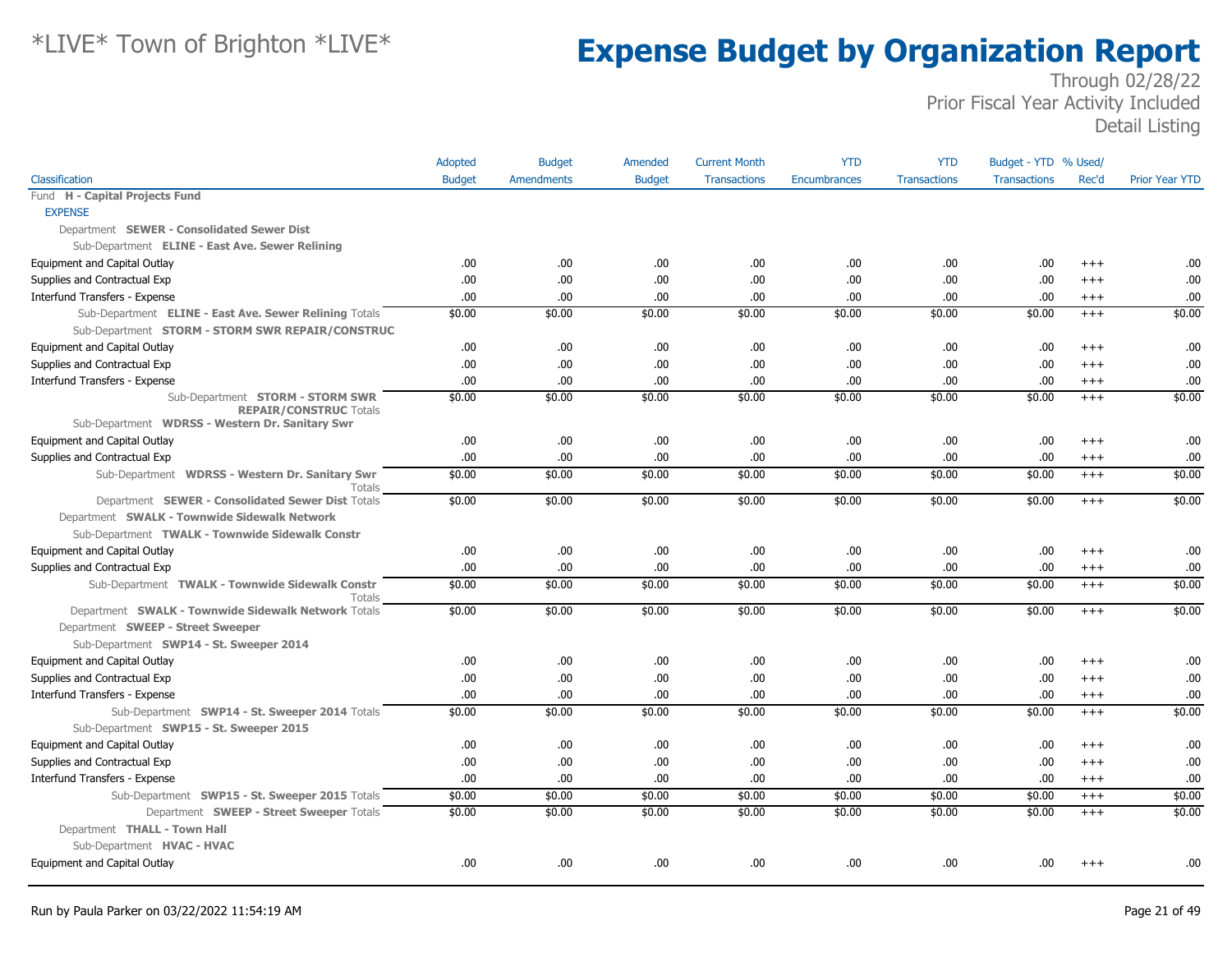|                                                   | Adopted       | <b>Budget</b>     | Amended       | <b>Current Month</b> | <b>YTD</b>   | <b>YTD</b>          | Budget - YTD % Used/ |          |                       |
|---------------------------------------------------|---------------|-------------------|---------------|----------------------|--------------|---------------------|----------------------|----------|-----------------------|
| Classification                                    | <b>Budget</b> | <b>Amendments</b> | <b>Budget</b> | <b>Transactions</b>  | Encumbrances | <b>Transactions</b> | <b>Transactions</b>  | Rec'd    | <b>Prior Year YTD</b> |
| Fund H - Capital Projects Fund                    |               |                   |               |                      |              |                     |                      |          |                       |
| <b>EXPENSE</b>                                    |               |                   |               |                      |              |                     |                      |          |                       |
| Department THALL - Town Hall                      |               |                   |               |                      |              |                     |                      |          |                       |
| Sub-Department HVAC - HVAC                        |               |                   |               |                      |              |                     |                      |          |                       |
| Supplies and Contractual Exp                      | .00           | 116,660.00        | 116,660.00    | .00.                 | .00          | .00                 | 116,660.00           | 0        | .00                   |
| Sub-Department HVAC - HVAC Totals                 | \$0.00        | \$116,660.00      | \$116,660.00  | \$0.00               | \$0.00       | \$0.00              | \$116,660.00         | 0%       | \$0.00                |
| Department THALL - Town Hall Totals               | \$0.00        | \$116,660.00      | \$116,660.00  | \$0.00               | \$0.00       | \$0.00              | \$116,660.00         | $0\%$    | \$0.00                |
| Department TRACT - Tractor Purchase               |               |                   |               |                      |              |                     |                      |          |                       |
| Sub-Department TR17 - Tractor 2017                |               |                   |               |                      |              |                     |                      |          |                       |
| Equipment and Capital Outlay                      | .00           | .00.              | .00           | .00.                 | .00          | .00                 | .00.                 | $+++$    | .00                   |
| Supplies and Contractual Exp                      | .00           | .00.              | .00           | .00.                 | .00          | .00                 | .00.                 | $^{++}$  | .00                   |
| Interfund Transfers - Expense                     | .00           | .00.              | .00           | .00.                 | .00          | .00                 | .00.                 | $^{+++}$ | .00                   |
| Sub-Department TR17 - Tractor 2017 Totals         | \$0.00        | \$0.00            | \$0.00        | \$0.00               | \$0.00       | \$0.00              | \$0.00               | $+++$    | \$0.00                |
| Department TRACT - Tractor Purchase Totals        | \$0.00        | \$0.00            | \$0.00        | \$0.00               | \$0.00       | \$0.00              | \$0.00               | $+++$    | \$0.00                |
| Department TRUCK - Truck Purchase                 |               |                   |               |                      |              |                     |                      |          |                       |
| Sub-Department DMP16 - Dump Truck 2016            |               |                   |               |                      |              |                     |                      |          |                       |
| Equipment and Capital Outlay                      | .00.          | .00.              | .00           | .00                  | .00          | .00                 | .00.                 | $^{++}$  | .00                   |
| Supplies and Contractual Exp                      | .00.          | .00.              | .00           | .00.                 | .00          | .00                 | .00.                 | $+++$    | .00                   |
| Interfund Transfers - Expense                     | .00           | .00.              | .00           | .00.                 | .00          | .00                 | .00.                 | $+++$    | .00                   |
| Sub-Department DMP16 - Dump Truck 2016 Totals     | \$0.00        | \$0.00            | \$0.00        | \$0.00               | \$0.00       | \$0.00              | \$0.00               | $+++$    | \$0.00                |
| Sub-Department DMP17 - Dump Truck 2017            |               |                   |               |                      |              |                     |                      |          |                       |
| Equipment and Capital Outlay                      | .00           | .00.              | .00           | .00.                 | .00          | .00                 | .00                  | $^{+++}$ | .00                   |
| Supplies and Contractual Exp                      | .00.          | .00.              | .00           | .00.                 | .00          | .00                 | .00.                 | $^{++}$  | .00                   |
| Interfund Transfers - Expense                     | .00           | .00.              | .00           | .00                  | .00          | .00                 | .00.                 | $^{+++}$ | .00                   |
| Sub-Department DMP17 - Dump Truck 2017 Totals     | \$0.00        | \$0.00            | \$0.00        | \$0.00               | \$0.00       | \$0.00              | \$0.00               | $+++$    | \$0.00                |
| Sub-Department FLUSH - Flusher Truck 2016         |               |                   |               |                      |              |                     |                      |          |                       |
| Equipment and Capital Outlay                      | .00.          | .00.              | .00           | .00.                 | .00          | .00                 | .00.                 | $^{+++}$ | .00                   |
| Supplies and Contractual Exp                      | .00           | .00.              | .00           | .00.                 | .00          | .00                 | .00                  | $^{++}$  | .00                   |
| Interfund Transfers - Expense                     | .00           | .00.              | .00.          | .00.                 | .00.         | .00                 | .00                  | $+++$    | .00                   |
| Sub-Department FLUSH - Flusher Truck 2016 Totals  | \$0.00        | \$0.00            | \$0.00        | \$0.00               | \$0.00       | \$0.00              | \$0.00               | $+++$    | \$0.00                |
| Sub-Department HWY18 - Highway Trucks 2018        |               |                   |               |                      |              |                     |                      |          |                       |
| Equipment and Capital Outlay                      | .00           | .00.              | .00           | .00.                 | .00          | .00                 | .00.                 | $+++$    | .00                   |
| Supplies and Contractual Exp                      | .00           | .00.              | .00           | .00.                 | .00          | .00                 | .00.                 | $^{+++}$ | .00                   |
| Interfund Transfers - Expense                     | .00           | .00.              | .00           | .00.                 | .00          | .00                 | .00.                 | $^{+++}$ | .00                   |
| Sub-Department HWY18 - Highway Trucks 2018 Totals | \$0.00        | \$0.00            | \$0.00        | \$0.00               | \$0.00       | \$0.00              | \$0.00               | $+++$    | \$0.00                |
| Sub-Department HWY19 - Highway Trucks 2019        |               |                   |               |                      |              |                     |                      |          |                       |
| Equipment and Capital Outlay                      | .00.          | .00.              | .00.          | .00.                 | .00.         | .00                 | .00.                 | $^{++}$  | .00                   |
| Supplies and Contractual Exp                      | .00           | .00.              | .00           | .00.                 | .00          | .00                 | .00.                 | $+++$    | .00                   |
| Interfund Transfers - Expense                     | .00           | .00.              | .00           | .00.                 | .00          | .00                 | .00.                 | $^{+++}$ | .00                   |
| Sub-Department HWY19 - Highway Trucks 2019 Totals | \$0.00        | \$0.00            | \$0.00        | \$0.00               | \$0.00       | \$0.00              | \$0.00               | $+++$    | \$0.00                |
|                                                   |               |                   |               |                      |              |                     |                      |          |                       |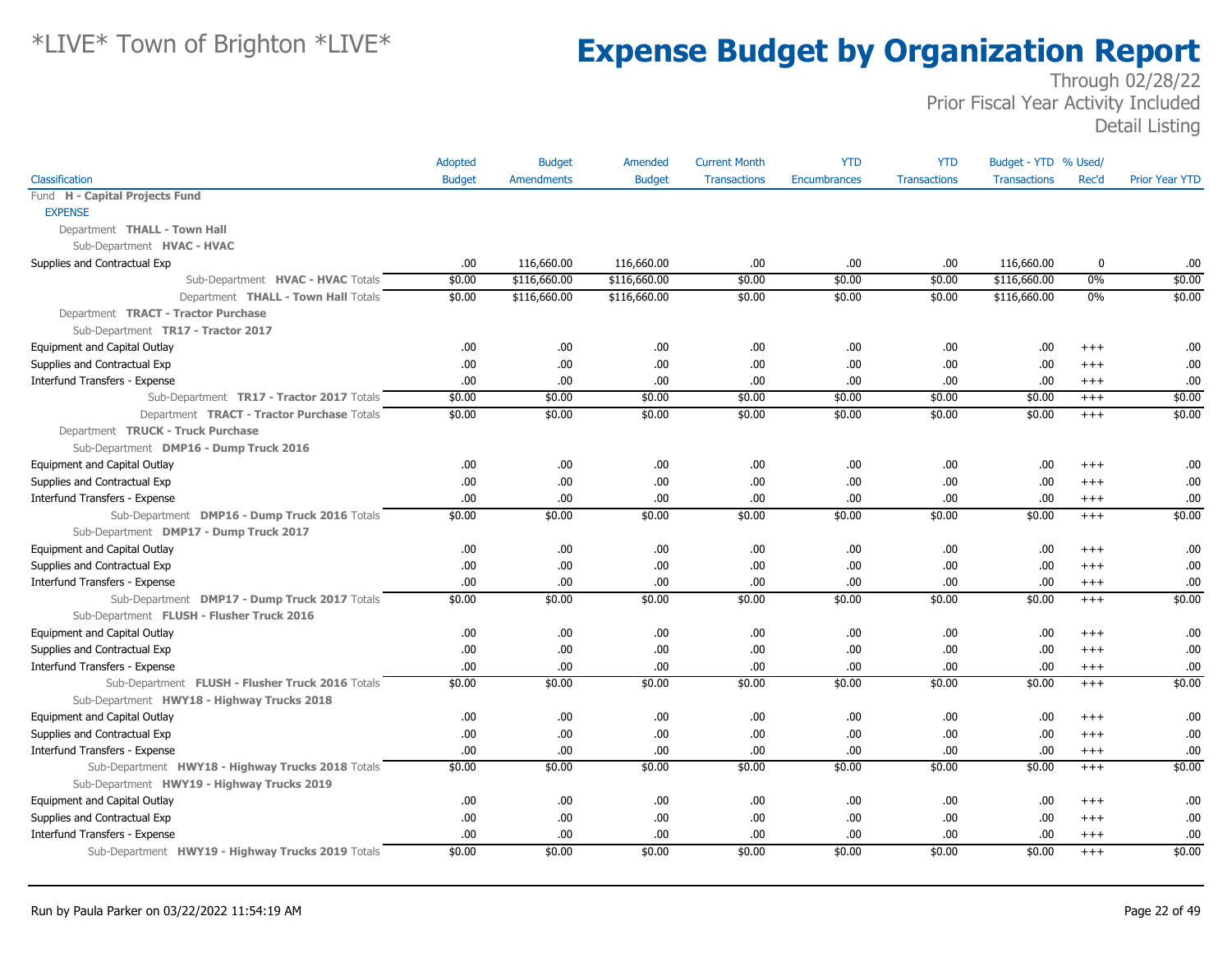|                                                               | Adopted       | <b>Budget</b>     | Amended       | <b>Current Month</b> | <b>YTD</b>          | <b>YTD</b>          | Budget - YTD % Used/ |          |                       |
|---------------------------------------------------------------|---------------|-------------------|---------------|----------------------|---------------------|---------------------|----------------------|----------|-----------------------|
| Classification                                                | <b>Budget</b> | <b>Amendments</b> | <b>Budget</b> | <b>Transactions</b>  | <b>Encumbrances</b> | <b>Transactions</b> | <b>Transactions</b>  | Rec'd    | <b>Prior Year YTD</b> |
| Fund H - Capital Projects Fund                                |               |                   |               |                      |                     |                     |                      |          |                       |
| <b>EXPENSE</b>                                                |               |                   |               |                      |                     |                     |                      |          |                       |
| Department TRUCK - Truck Purchase                             |               |                   |               |                      |                     |                     |                      |          |                       |
| Sub-Department HWY20 - Highway Trucks 2020                    |               |                   |               |                      |                     |                     |                      |          |                       |
| Equipment and Capital Outlay                                  | .00           | .00.              | .00.          | .00                  | .00.                | .00                 | .00                  | $+++$    | 417,767.41            |
| Supplies and Contractual Exp                                  | .00.          | .00.              | .00.          | .00                  | .00.                | .00                 | .00.                 | $^{+++}$ | .00                   |
| Interfund Transfers - Expense                                 | .00.          | .00               | .00           | .00                  | .00.                | .00                 | .00.                 | $^{+++}$ | .00                   |
| Sub-Department HWY20 - Highway Trucks 2020 Totals             | \$0.00        | \$0.00            | \$0.00        | \$0.00               | \$0.00              | \$0.00              | \$0.00               | $^{+++}$ | \$417,767.41          |
| Sub-Department HWY21 - Highway Trucks/Tractor 2021            |               |                   |               |                      |                     |                     |                      |          |                       |
| Equipment and Capital Outlay                                  | .00           | 535,615.06        | 535,615.06    | .00                  | 535,615.06          | .00                 | .00.                 | 100      | .00                   |
| Supplies and Contractual Exp                                  | .00           | .00.              | .00.          | .00                  | .00.                | .00.                | .00                  | $+++$    | .00                   |
| Sub-Department HWY21 - Highway Trucks/Tractor 2021<br>Totals  | \$0.00        | \$535,615.06      | \$535,615.06  | \$0.00               | \$535,615.06        | \$0.00              | \$0.00               | 100%     | \$0.00                |
| Sub-Department PKU15 - PickUp Truck 2015                      |               |                   |               |                      |                     |                     |                      |          |                       |
| Equipment and Capital Outlay                                  | .00           | .00               | .00           | .00                  | .00.                | .00                 | .00                  | $^{+++}$ | .00                   |
| Supplies and Contractual Exp                                  | .00           | .00.              | .00           | .00                  | .00.                | .00.                | .00                  | $+++$    | .00                   |
| Interfund Transfers - Expense                                 | .00           | .00               | .00           | .00                  | .00.                | .00                 | .00                  | $^{+++}$ | .00                   |
| Sub-Department PKU15 - PickUp Truck 2015 Totals               | \$0.00        | \$0.00            | \$0.00        | \$0.00               | \$0.00              | \$0.00              | \$0.00               | $+++$    | \$0.00                |
| Sub-Department PKU17 - Pickup Truck 2017                      |               |                   |               |                      |                     |                     |                      |          |                       |
| Equipment and Capital Outlay                                  | .00.          | .00.              | .00           | .00                  | .00.                | .00                 | .00.                 | $^{+++}$ | .00                   |
| Supplies and Contractual Exp                                  | .00.          | .00               | .00           | .00                  | .00.                | .00                 | .00.                 | $+++$    | .00                   |
| Interfund Transfers - Expense                                 | .00           | .00.              | .00.          | .00                  | .00.                | .00                 | .00                  | $^{+++}$ | .00                   |
| Sub-Department PKU17 - Pickup Truck 2017 Totals               | \$0.00        | \$0.00            | \$0.00        | \$0.00               | \$0.00              | \$0.00              | \$0.00               | $+++$    | \$0.00                |
| Sub-Department PKU20 - Pickup Truck 2020 (Parks)              |               |                   |               |                      |                     |                     |                      |          |                       |
| Equipment and Capital Outlay                                  | .00           | .00.              | .00.          | .00                  | .00.                | .00                 | .00                  | $^{+++}$ | .00                   |
| Supplies and Contractual Exp                                  | .00.          | .00               | .00.          | .00                  | .00.                | .00                 | .00.                 | $^{+++}$ | .00                   |
| Interfund Transfers - Expense                                 | .00.          | .00.              | .00           | .00                  | .00                 | .00                 | .00.                 | $+++$    | .00                   |
| Sub-Department PKU20 - Pickup Truck 2020 (Parks)<br>Totals    | \$0.00        | \$0.00            | \$0.00        | \$0.00               | \$0.00              | \$0.00              | \$0.00               | $+++$    | \$0.00                |
| Sub-Department PMP03 - Pumper Fire Truck                      |               |                   |               |                      |                     |                     |                      |          |                       |
| Equipment and Capital Outlay                                  | .00           | .00               | .00.          | .00                  | .00.                | .00                 | .00.                 | $+++$    | .00                   |
| Supplies and Contractual Exp                                  | .00.          | .00               | .00           | .00                  | .00.                | .00                 | .00.                 | $^{+++}$ | .00                   |
| Sub-Department PMP03 - Pumper Fire Truck Totals               | \$0.00        | \$0.00            | \$0.00        | \$0.00               | \$0.00              | \$0.00              | \$0.00               | $^{+++}$ | \$0.00                |
| Sub-Department SWR17 - Sewer Dump Truck 2017                  |               |                   |               |                      |                     |                     |                      |          |                       |
| Equipment and Capital Outlay                                  | .00           | .00.              | .00.          | .00                  | .00.                | .00                 | .00.                 | $+++$    | .00                   |
| Supplies and Contractual Exp                                  | .00.          | .00               | .00.          | .00                  | .00.                | .00                 | .00.                 | $^{+++}$ | .00                   |
| Interfund Transfers - Expense                                 | .00           | .00               | .00.          | .00                  | .00.                | .00                 | .00                  | $^{+++}$ | .00                   |
| Sub-Department SWR17 - Sewer Dump Truck 2017<br><b>Totals</b> | \$0.00        | \$0.00            | \$0.00        | \$0.00               | \$0.00              | \$0.00              | \$0.00               | $+++$    | \$0.00                |
| Sub-Department SWR18 - Sewer Equipment 2018                   |               |                   |               |                      |                     |                     |                      |          |                       |
| Equipment and Capital Outlay                                  | .00           | .00               | .00.          | .00                  | .00.                | .00                 | .00                  | $^{++}$  | .00                   |
| Supplies and Contractual Exp                                  | .00           | .00               | .00           | .00                  | .00                 | .00                 | .00.                 | $^{+++}$ | .00                   |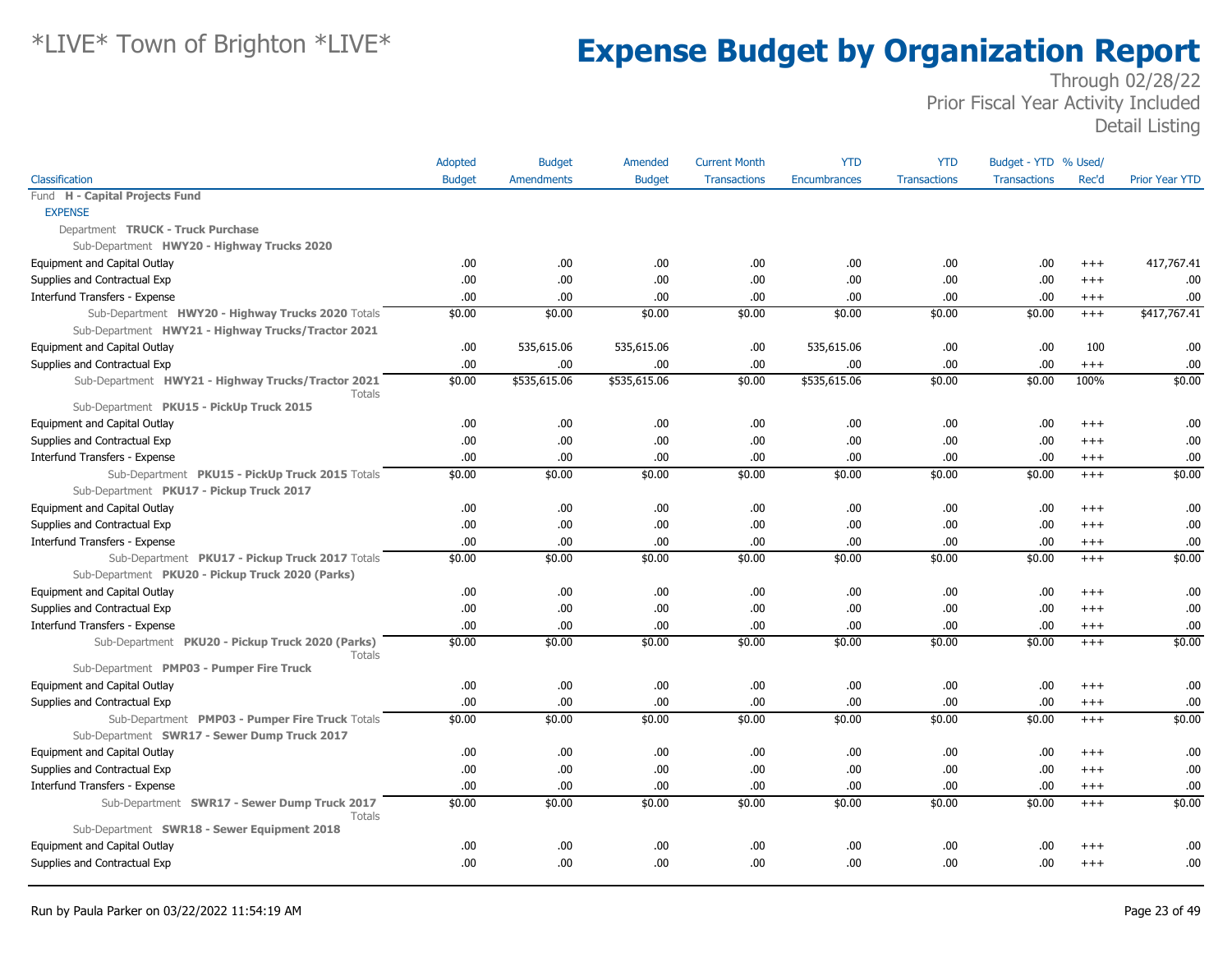|                                                     | Adopted       | <b>Budget</b> | Amended       | <b>Current Month</b> | <b>YTD</b>   | <b>YTD</b>          | Budget - YTD % Used/ |          |                       |
|-----------------------------------------------------|---------------|---------------|---------------|----------------------|--------------|---------------------|----------------------|----------|-----------------------|
| Classification                                      | <b>Budget</b> | Amendments    | <b>Budget</b> | <b>Transactions</b>  | Encumbrances | <b>Transactions</b> | <b>Transactions</b>  | Rec'd    | <b>Prior Year YTD</b> |
| Fund H - Capital Projects Fund                      |               |               |               |                      |              |                     |                      |          |                       |
| <b>EXPENSE</b>                                      |               |               |               |                      |              |                     |                      |          |                       |
| Department TRUCK - Truck Purchase                   |               |               |               |                      |              |                     |                      |          |                       |
| Sub-Department SWR18 - Sewer Equipment 2018         |               |               |               |                      |              |                     |                      |          |                       |
| Interfund Transfers - Expense                       | .00.          | .00           | .00.          | .00                  | .00.         | .00                 | .00                  | $+++$    | .00.                  |
| Sub-Department SWR18 - Sewer Equipment 2018 Totals  | \$0.00        | \$0.00        | \$0.00        | \$0.00               | \$0.00       | \$0.00              | \$0.00               | $^{+++}$ | \$0.00                |
| Sub-Department TRK17 - Small Dump Truck 2017        |               |               |               |                      |              |                     |                      |          |                       |
| Equipment and Capital Outlay                        | .00.          | .00           | .00           | .00                  | .00.         | .00                 | .00                  | $+++$    | .00.                  |
| Supplies and Contractual Exp                        | .00           | .00           | .00           | .00                  | .00.         | .00                 | .00                  | $+++$    | .00.                  |
| Interfund Transfers - Expense                       | .00.          | .00           | .00.          | .00                  | .00.         | .00                 | .00                  | $+++$    | .00.                  |
| Sub-Department TRK17 - Small Dump Truck 2017 Totals | \$0.00        | \$0.00        | \$0.00        | \$0.00               | \$0.00       | \$0.00              | \$0.00               | $+++$    | \$0.00                |
| Department TRUCK - Truck Purchase Totals            | \$0.00        | \$535,615.06  | \$535,615.06  | \$0.00               | \$535,615.06 | \$0.00              | \$0.00               | 100%     | \$417,767.41          |
| <b>EXPENSE TOTALS</b>                               | \$0.00        | \$778,209.42  | \$778,209.42  | \$0.00               | \$661,549.42 | \$0.00              | \$116,660.00         | 85%      | \$417,767.41          |
| H - Capital Projects Fund Totals<br>Fund            | \$0.00        | \$778,209.42  | \$778,209.42  | \$0.00               | \$661,549.42 | \$0.00              | \$116,660.00         |          | \$417,767.41          |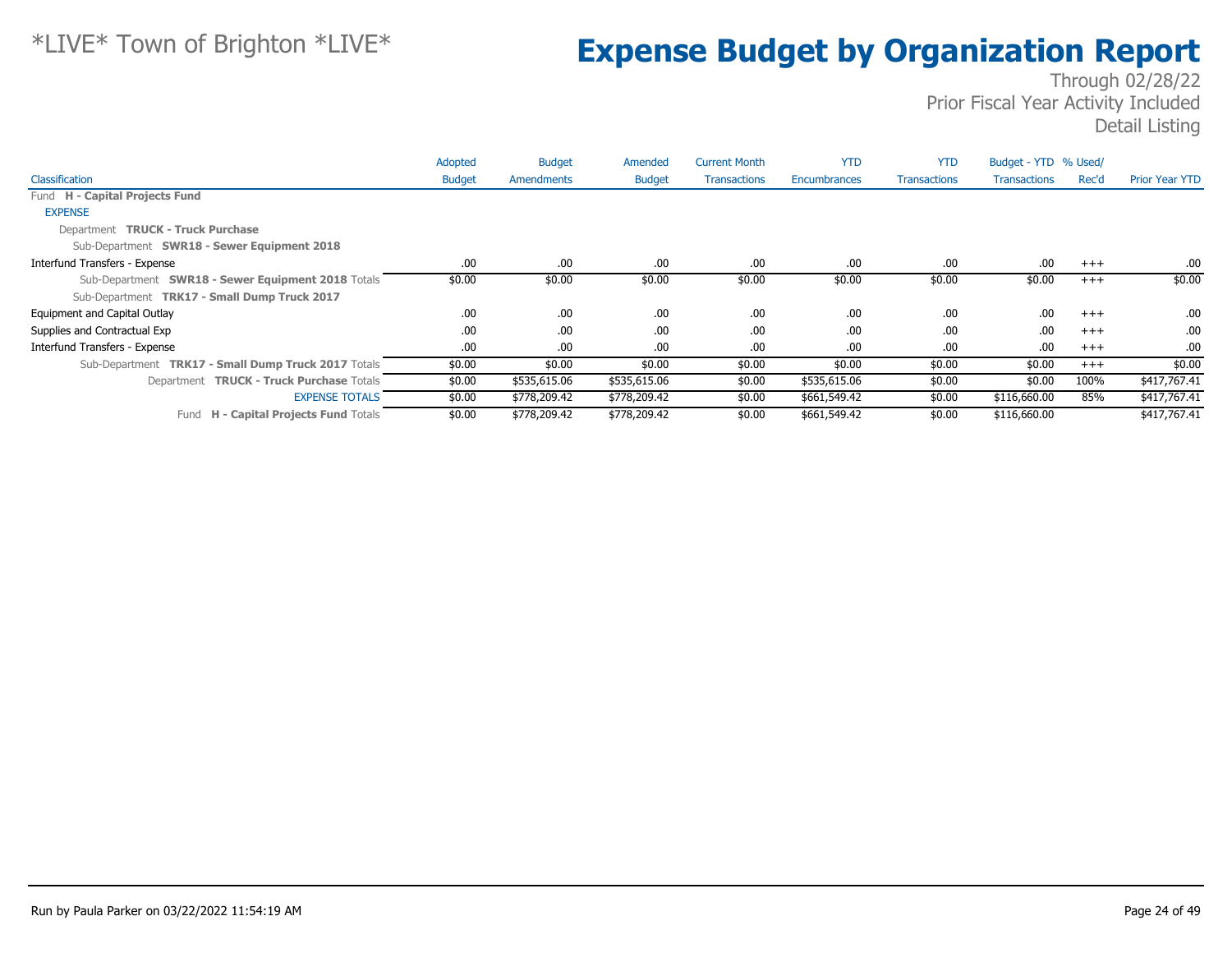|                                                     | Adopted        | <b>Budget</b> | Amended        | <b>Current Month</b> | <b>YTD</b>   | <b>YTD</b>          | Budget - YTD % Used/ |          |                       |
|-----------------------------------------------------|----------------|---------------|----------------|----------------------|--------------|---------------------|----------------------|----------|-----------------------|
| Classification                                      | <b>Budget</b>  | Amendments    | <b>Budget</b>  | <b>Transactions</b>  | Encumbrances | <b>Transactions</b> | <b>Transactions</b>  | Rec'd    | <b>Prior Year YTD</b> |
| Fund L - Library Fund                               |                |               |                |                      |              |                     |                      |          |                       |
| <b>EXPENSE</b>                                      |                |               |                |                      |              |                     |                      |          |                       |
| Department LIBRY - Brighton Memorial Library        |                |               |                |                      |              |                     |                      |          |                       |
| Interfund Transfers - Expense                       | .00            | .00.          | .00.           | .00                  | .00          | .00                 | .00                  | $+++$    | .00.                  |
| Sub-Department 7410 - Library                       |                |               |                |                      |              |                     |                      |          |                       |
| Personal Services - Wages                           | 1,445,675.00   | .00.          | 1,445,675.00   | 106,839.46           | .00          | 199,686.47          | 1,245,988.53         | 14       | 182,908.56            |
| Equipment and Capital Outlay                        | 21,410.00      | 34,768.00     | 56,178.00      | .00                  | .00          | .00                 | 56,178.00            | 0        | .00                   |
| Supplies and Contractual Exp                        | 291,925.00     | 3,624.98      | 295,549.98     | 10,089.10            | 188,441.17   | 10,089.10           | 97,019.71            | 67       | 2,481.41              |
| <b>Utility Expenses</b>                             | 1,020.00       | .00.          | 1,020.00       | 79.30                | .00          | 79.30               | 940.70               | 8        | 231.56                |
| <b>Commercial Insurance</b>                         | 30,950.00      | .00.          | 30,950.00      | 2,060.36             | .00          | 12,956.04           | 17,993.96            | 42       | 11,495.97             |
| Principal on Indebtedness                           | 55,000.00      | .00.          | 55,000.00      | .00                  | .00          | .00                 | 55,000.00            | 0        | .00.                  |
| Interest on Indebtedness                            | 4,890.00       | .00.          | 4,890.00       | .00                  | .00          | .00                 | 4,890.00             | $\bf{0}$ | .00                   |
| <b>Employee Benefits</b>                            | 442,940.00     | .00.          | 442,940.00     | 22,705.77            | 4,249.56     | 61,621.67           | 377,068.77           | 15       | 61,528.63             |
| Interfund Transfers - Expense                       | .00            | .00.          | .00.           | .00                  | .00          | .00                 | .00                  | $^{+++}$ | .00.                  |
| Sub-Department 7410 - Library Totals                | \$2,293,810.00 | \$38,392.98   | \$2,332,202.98 | \$141,773.99         | \$192,690.73 | \$284,432.58        | \$1,855,079.67       | 20%      | \$258,646.13          |
| Department LIBRY - Brighton Memorial Library Totals | \$2,293,810.00 | \$38,392.98   | \$2,332,202.98 | \$141,773.99         | \$192,690.73 | \$284,432.58        | \$1,855,079.67       | 20%      | \$258,646.13          |
| <b>EXPENSE TOTALS</b>                               | \$2,293,810.00 | \$38,392.98   | \$2,332,202.98 | \$141,773.99         | \$192,690.73 | \$284,432.58        | \$1,855,079.67       | 20%      | \$258,646.13          |
| L - Library Fund Totals<br>Fund                     | \$2,293,810.00 | \$38,392.98   | \$2,332,202.98 | \$141,773.99         | \$192,690.73 | \$284,432.58        | \$1,855,079.67       |          | \$258,646.13          |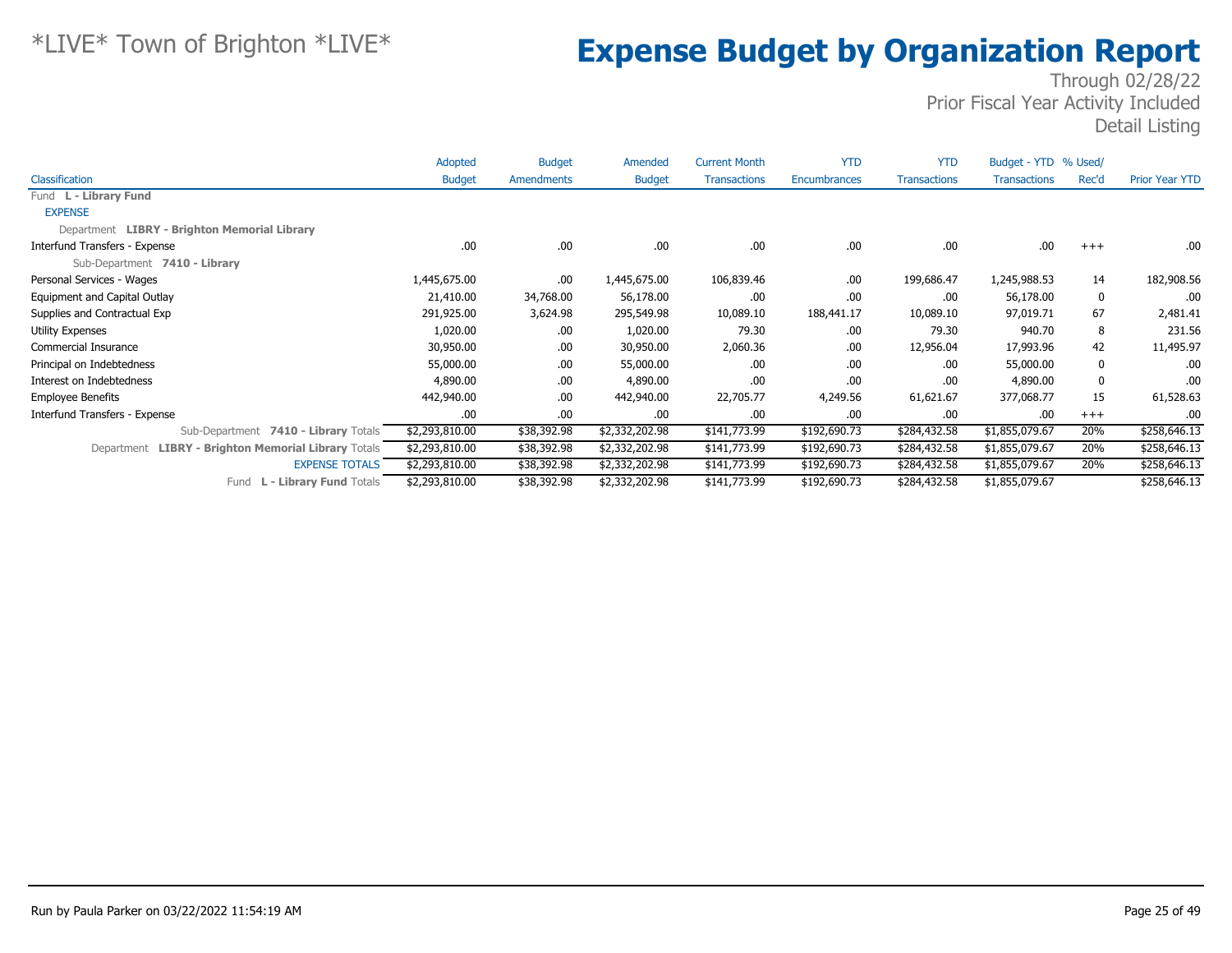|                                                         | Adopted       | <b>Budget</b>     | Amended       | <b>Current Month</b> | <b>YTD</b>   | <b>YTD</b>          | Budget - YTD % Used/ |       |                       |
|---------------------------------------------------------|---------------|-------------------|---------------|----------------------|--------------|---------------------|----------------------|-------|-----------------------|
| Classification                                          | <b>Budget</b> | <b>Amendments</b> | <b>Budget</b> | <b>Transactions</b>  | Encumbrances | <b>Transactions</b> | <b>Transactions</b>  | Rec'd | <b>Prior Year YTD</b> |
| Fund SA - Ambulance Special Dist                        |               |                   |               |                      |              |                     |                      |       |                       |
| <b>EXPENSE</b>                                          |               |                   |               |                      |              |                     |                      |       |                       |
| Department <b>AMBUD - Ambulance Special Dist</b>        |               |                   |               |                      |              |                     |                      |       |                       |
| Sub-Department 3600 - Ambulance District                |               |                   |               |                      |              |                     |                      |       |                       |
| Equipment and Capital Outlay                            | 70,000.00     | .00.              | 70,000.00     | .00                  | .00          | .00                 | 70,000.00            | 0     | .00.                  |
| Supplies and Contractual Exp                            | 372,050.00    | .00.              | 372,050.00    | 2,044.30             | .00          | 3,844.10            | 368,205.90           |       | 2,470.52              |
| Commercial Insurance                                    | .00.          | .00.              | .00.          | .00                  | .00          | .00                 | .00                  | $+++$ | .00.                  |
| Principal on Indebtedness                               | .00.          | .00.              | .00.          | .00                  | .00          | .00                 | .00                  | $+++$ | .00.                  |
| Interest on Indebtedness                                | .00.          | .00.              | .00.          | .00                  | .00          | .00                 | .00                  | $+++$ | .00.                  |
| Interfund Transfers - Expense                           | .00.          | .00.              | .00.          | .00                  | .00.         | .00                 | .00.                 | $+++$ | .00.                  |
| 3600 - Ambulance District Totals<br>Sub-Department      | \$442,050.00  | \$0.00            | \$442,050.00  | \$2,044.30           | \$0.00       | \$3,844.10          | \$438,205.90         | $1\%$ | \$2,470.52            |
| Department <b>AMBUD - Ambulance Special Dist Totals</b> | \$442,050.00  | \$0.00            | \$442,050.00  | \$2,044.30           | \$0.00       | \$3,844.10          | \$438,205.90         | $1\%$ | \$2,470.52            |
| <b>EXPENSE TOTALS</b>                                   | \$442,050.00  | \$0.00            | \$442,050.00  | \$2,044.30           | \$0.00       | \$3,844.10          | \$438,205.90         | $1\%$ | \$2,470.52            |
| <b>SA - Ambulance Special Dist Totals</b><br>Fund       | \$442,050.00  | \$0.00            | \$442,050.00  | \$2,044.30           | \$0.00       | \$3,844.10          | \$438,205.90         |       | \$2,470.52            |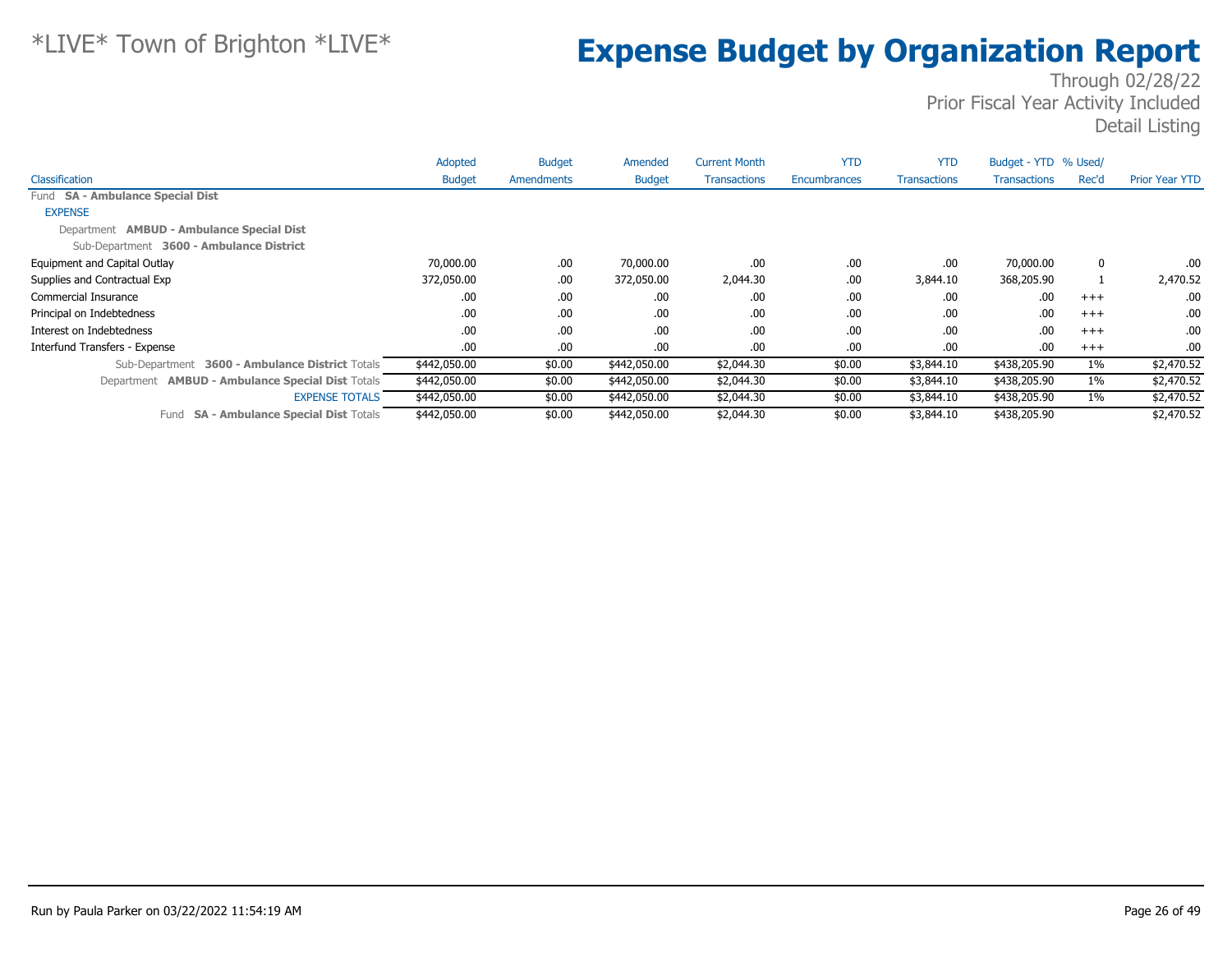|                                                            | Adopted       | <b>Budget</b>     | Amended       | <b>Current Month</b> | <b>YTD</b>          | <b>YTD</b>          | Budget - YTD % Used/ |          |                       |
|------------------------------------------------------------|---------------|-------------------|---------------|----------------------|---------------------|---------------------|----------------------|----------|-----------------------|
| Classification                                             | <b>Budget</b> | <b>Amendments</b> | <b>Budget</b> | <b>Transactions</b>  | <b>Encumbrances</b> | <b>Transactions</b> | <b>Transactions</b>  | Rec'd    | <b>Prior Year YTD</b> |
| Fund SB - Business Improvement Dist                        |               |                   |               |                      |                     |                     |                      |          |                       |
| <b>EXPENSE</b>                                             |               |                   |               |                      |                     |                     |                      |          |                       |
| Department BID - Business Improvement Dist                 |               |                   |               |                      |                     |                     |                      |          |                       |
| Sub-Department BID01 - Monroe Ave Bus Impv Dst#1           |               |                   |               |                      |                     |                     |                      |          |                       |
| Supplies and Contractual Exp                               | 1,635.00      | .00.              | 1,635.00      | .00                  | 1,250.00            | .00                 | 385.00               | 76       | .00.                  |
| <b>Utility Expenses</b>                                    | .00.          | .00.              | .00.          | .00                  | .00                 | .00                 | .00                  | $^{+++}$ | .00.                  |
| Principal on Indebtedness                                  | .00           | .00.              | .00.          | .00                  | .00                 | .00                 | .00                  | $+++$    | .00.                  |
| Interest on Indebtedness                                   | .00           | .00.              | .00.          | .00                  | .00                 | .00                 | .00                  | $+++$    | .00.                  |
| Sub-Department BID01 - Monroe Ave Bus Impv Dst#1<br>Totals | \$1,635.00    | \$0.00            | \$1,635.00    | \$0.00               | \$1,250.00          | \$0.00              | \$385.00             | 76%      | \$0.00                |
| Department BID - Business Improvement Dist Totals          | \$1,635.00    | \$0.00            | \$1,635.00    | \$0.00               | \$1,250.00          | \$0.00              | \$385.00             | 76%      | \$0.00                |
| <b>EXPENSE TOTALS</b>                                      | \$1,635.00    | \$0.00            | \$1,635.00    | \$0.00               | \$1,250.00          | \$0.00              | \$385.00             | 76%      | \$0.00                |
| <b>SB - Business Improvement Dist Totals</b><br>Fund       | \$1,635.00    | \$0.00            | \$1,635.00    | \$0.00               | \$1,250.00          | \$0.00              | \$385.00             |          | \$0.00                |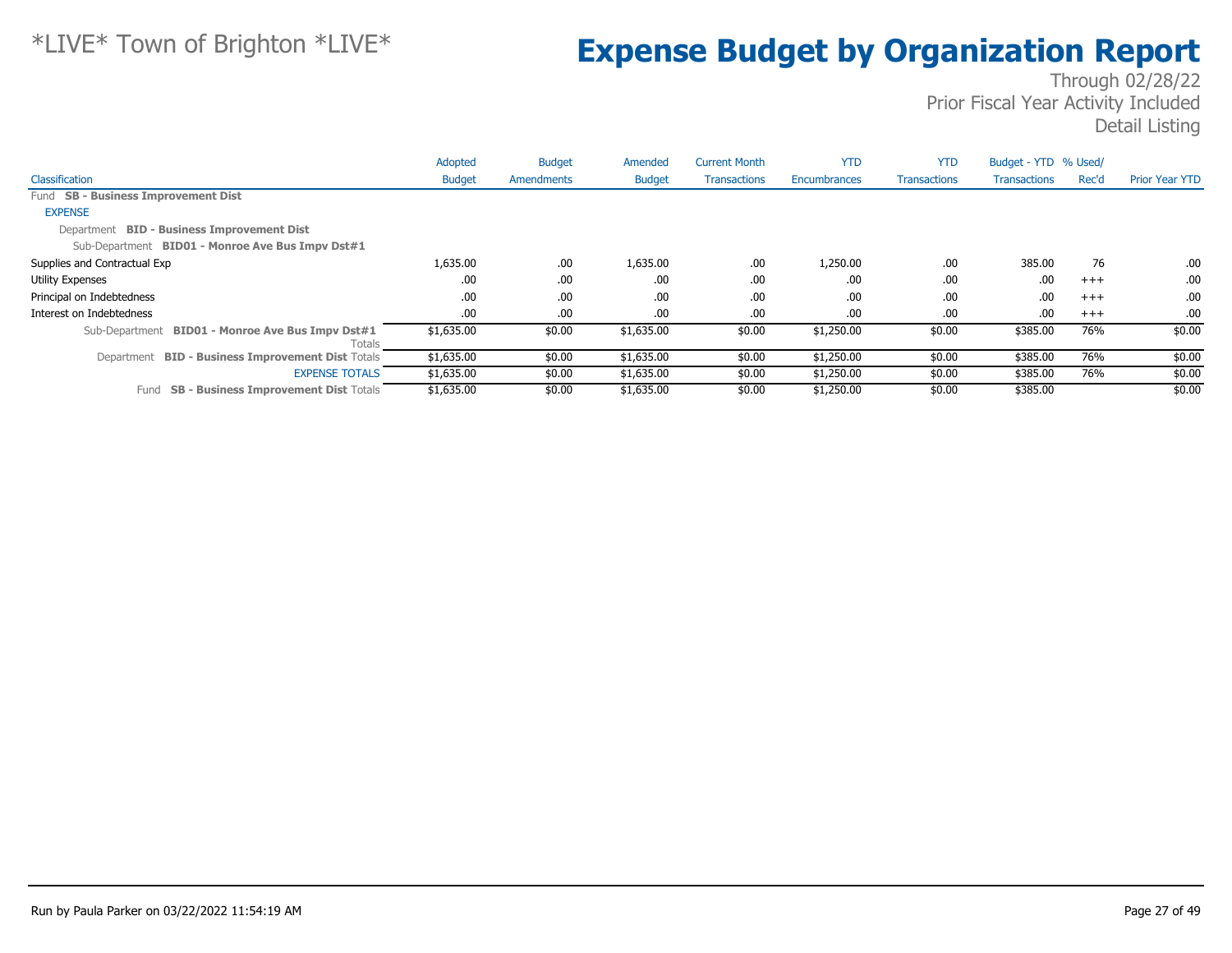|                                                                                                 | Adopted       | <b>Budget</b>     | Amended       | <b>Current Month</b> | <b>YTD</b>          | <b>YTD</b>          | Budget - YTD % Used/ |                  |                       |
|-------------------------------------------------------------------------------------------------|---------------|-------------------|---------------|----------------------|---------------------|---------------------|----------------------|------------------|-----------------------|
| Classification                                                                                  | <b>Budget</b> | <b>Amendments</b> | <b>Budget</b> | <b>Transactions</b>  | <b>Encumbrances</b> | <b>Transactions</b> | <b>Transactions</b>  | Rec'd            | <b>Prior Year YTD</b> |
| Fund SD - Drainage District Funds                                                               |               |                   |               |                      |                     |                     |                      |                  |                       |
| <b>EXPENSE</b>                                                                                  |               |                   |               |                      |                     |                     |                      |                  |                       |
| Department DRAND - Drainage Special Dists                                                       |               |                   |               |                      |                     |                     |                      |                  |                       |
| Sub-Department 8540 - Brighton Meadows Drainage                                                 |               |                   |               |                      |                     |                     |                      |                  |                       |
| Equipment and Capital Outlay                                                                    | .00.          | .00.              | .00.          | .00                  | .00                 | .00                 | .00                  | $^{++}$          | .00                   |
| Supplies and Contractual Exp                                                                    | 595.00        | .00.              | 595.00        | .00                  | .00                 | .00                 | 595.00               | $\mathbf 0$      | .00                   |
| <b>Utility Expenses</b>                                                                         | 5.00          | .00.              | 5.00          | 1.00                 | .00                 | 1.00                | 4.00                 | 20               | 1.00                  |
| Interfund Transfers - Expense                                                                   | .00.          | .00               | .00           | .00                  | .00                 | .00                 | .00                  | $+++$            | .00                   |
| Sub-Department 8540 - Brighton Meadows Drainage<br><b>Totals</b>                                | \$600.00      | \$0.00            | \$600.00      | \$1.00               | \$0.00              | \$1.00              | \$599.00             | 0%               | \$1.00                |
| Sub-Department 8541 - Heatherstone Drainage                                                     |               |                   |               |                      |                     |                     |                      |                  |                       |
| Supplies and Contractual Exp                                                                    | 850.00        | .00.              | 850.00        | .00                  | 800.00              | .00                 | 50.00                | 94               | .00                   |
| Utility Expenses                                                                                | 30.00         | .00               | 30.00         | 28.94                | .00                 | 28.94               | 1.06                 | 96               | 28.39                 |
| Sub-Department 8541 - Heatherstone Drainage Totals                                              | \$880.00      | \$0.00            | \$880.00      | \$28.94              | \$800.00            | \$28.94             | \$51.06              | 94%              | \$28.39               |
| Sub-Department 8542 - Meridian Centre Drainage                                                  |               |                   |               |                      |                     |                     |                      |                  |                       |
| Supplies and Contractual Exp                                                                    | 80.00         | .00.              | 80.00         | .00                  | .00                 | .00                 | 80.00                | $\mathbf 0$      | .00                   |
| Interfund Transfers - Expense                                                                   | .00           | .00               | .00           | .00                  | .00                 | .00                 | .00                  | $^{+++}$         | .00                   |
| Sub-Department 8542 - Meridian Centre Drainage Totals                                           | \$80.00       | \$0.00            | \$80.00       | \$0.00               | \$0.00              | \$0.00              | \$80.00              | 0%               | \$0.00                |
| Sub-Department 8543 - Deerfield Woods Drainage                                                  |               |                   |               |                      |                     |                     |                      |                  |                       |
| Supplies and Contractual Exp                                                                    | 1,725.00      | .00.              | 1,725.00      | .00                  | 800.00              | .00                 | 925.00               | 46               | .00                   |
| Sub-Department 8543 - Deerfield Woods Drainage Totals                                           | \$1,725.00    | \$0.00            | \$1,725.00    | \$0.00               | \$800.00            | \$0.00              | \$925.00             | 46%              | \$0.00                |
| Sub-Department 8544 - LacDeVil/SnKeatng Drainag                                                 |               |                   |               |                      |                     |                     |                      |                  |                       |
| Supplies and Contractual Exp                                                                    | 85.00         | .00               | 85.00         | .00                  | .00                 | .00                 | 85.00                | $\mathbf 0$      | .00                   |
| Sub-Department 8544 - LacDeVil/SnKeatng Drainag<br>Totals                                       | \$85.00       | \$0.00            | \$85.00       | \$0.00               | \$0.00              | \$0.00              | \$85.00              | 0%               | \$0.00                |
| Sub-Department 8545 - Barclay Drainage                                                          |               |                   |               |                      |                     |                     |                      |                  |                       |
| Supplies and Contractual Exp                                                                    | 300.00        | .00               | 300.00        | .00                  | .00                 | .00                 | 300.00               | $\mathbf 0$      | .00                   |
| Utility Expenses                                                                                | 30.00         | .00               | 30.00         | 28.94                | .00                 | 28.94               | 1.06                 | 96               | 28.39                 |
| Sub-Department 8545 - Barclay Drainage Totals                                                   | \$330.00      | \$0.00            | \$330.00      | \$28.94              | \$0.00              | \$28.94             | \$301.06             | 9%               | \$28.39               |
| Sub-Department 8546 - Mercy Park Drainage                                                       |               |                   |               |                      |                     |                     |                      |                  |                       |
| Supplies and Contractual Exp                                                                    | 155.00        | .00               | 155.00        | .00                  | .00                 | .00                 | 155.00               | $\mathbf 0$      | .00                   |
| Sub-Department 8546 - Mercy Park Drainage Totals<br>Sub-Department 8547 - Reserve Drainage Dist | \$155.00      | \$0.00            | \$155.00      | \$0.00               | \$0.00              | \$0.00              | \$155.00             | 0%               | \$0.00                |
| Supplies and Contractual Exp                                                                    | 610.00        | .00.              | 610.00        | .00                  | .00                 | .00                 | 610.00               | $\mathbf 0$      | .00.                  |
| Sub-Department 8547 - Reserve Drainage Dist Totals                                              | \$610.00      | \$0.00            | \$610.00      | \$0.00               | \$0.00              | \$0.00              | \$610.00             | 0%               | \$0.00                |
| Sub-Department 8548 - Susquehanna Drainage Dist                                                 |               |                   |               |                      |                     |                     |                      |                  |                       |
| Supplies and Contractual Exp                                                                    | 60.00         | .00.              | 60.00         | .00                  | .00                 | .00                 | 60.00                | $\boldsymbol{0}$ | .00                   |
| Principal on Indebtedness                                                                       | 1,000.00      | .00.              | 1,000.00      | .00                  | .00                 | .00                 | 1,000.00             | 0                | .00                   |
| Interest on Indebtedness                                                                        | 600.00        | .00               | 600.00        | .00.                 | .00                 | .00                 | 600.00               | $\mathbf 0$      | .00                   |
| Sub-Department 8548 - Susquehanna Drainage Dist<br>Totals                                       | \$1,660.00    | \$0.00            | \$1,660.00    | \$0.00               | \$0.00              | \$0.00              | \$1,660.00           | 0%               | \$0.00                |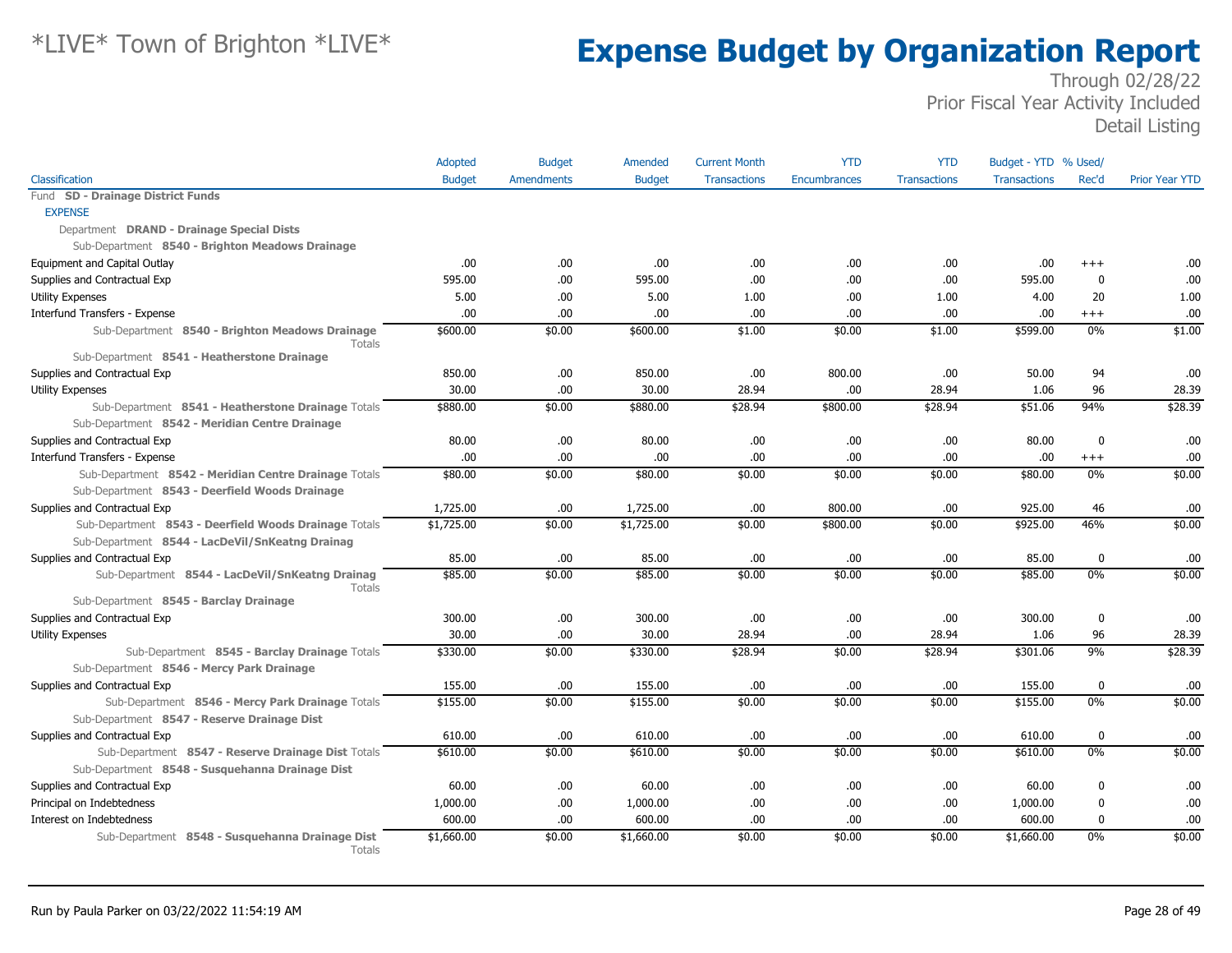|                                                              | Adopted       | <b>Budget</b> | Amended       | <b>Current Month</b> | <b>YTD</b>   | <b>YTD</b>          | Budget - YTD % Used/ |       |                       |
|--------------------------------------------------------------|---------------|---------------|---------------|----------------------|--------------|---------------------|----------------------|-------|-----------------------|
| Classification                                               | <b>Budget</b> | Amendments    | <b>Budget</b> | <b>Transactions</b>  | Encumbrances | <b>Transactions</b> | <b>Transactions</b>  | Rec'd | <b>Prior Year YTD</b> |
| Fund SD - Drainage District Funds                            |               |               |               |                      |              |                     |                      |       |                       |
| <b>EXPENSE</b>                                               |               |               |               |                      |              |                     |                      |       |                       |
| Department DRAND - Drainage Special Dists                    |               |               |               |                      |              |                     |                      |       |                       |
| Sub-Department 8549 - Pinnacle Hills Drainage Dist           |               |               |               |                      |              |                     |                      |       |                       |
| Supplies and Contractual Exp                                 | 210.00        | .00           | 210.00        | .00                  | .00          | .00.                | 210.00               | 0     | .00                   |
| Sub-Department 8549 - Pinnacle Hills Drainage Dist<br>Totals | \$210.00      | \$0.00        | \$210.00      | \$0.00               | \$0.00       | \$0.00              | \$210.00             | $0\%$ | \$0.00                |
| Department DRAND - Drainage Special Dists Totals             | \$6,335.00    | \$0.00        | \$6,335.00    | \$58.88              | \$1,600.00   | \$58.88             | \$4,676.12           | 26%   | \$57.78               |
| <b>EXPENSE TOTALS</b>                                        | \$6,335.00    | \$0.00        | \$6,335.00    | \$58.88              | \$1,600.00   | \$58.88             | \$4,676.12           | 26%   | \$57.78               |
| <b>SD - Drainage District Funds Totals</b><br>Fund           | \$6,335.00    | \$0.00        | \$6,335.00    | \$58.88              | \$1,600.00   | \$58.88             | \$4,676.12           |       | \$57.78               |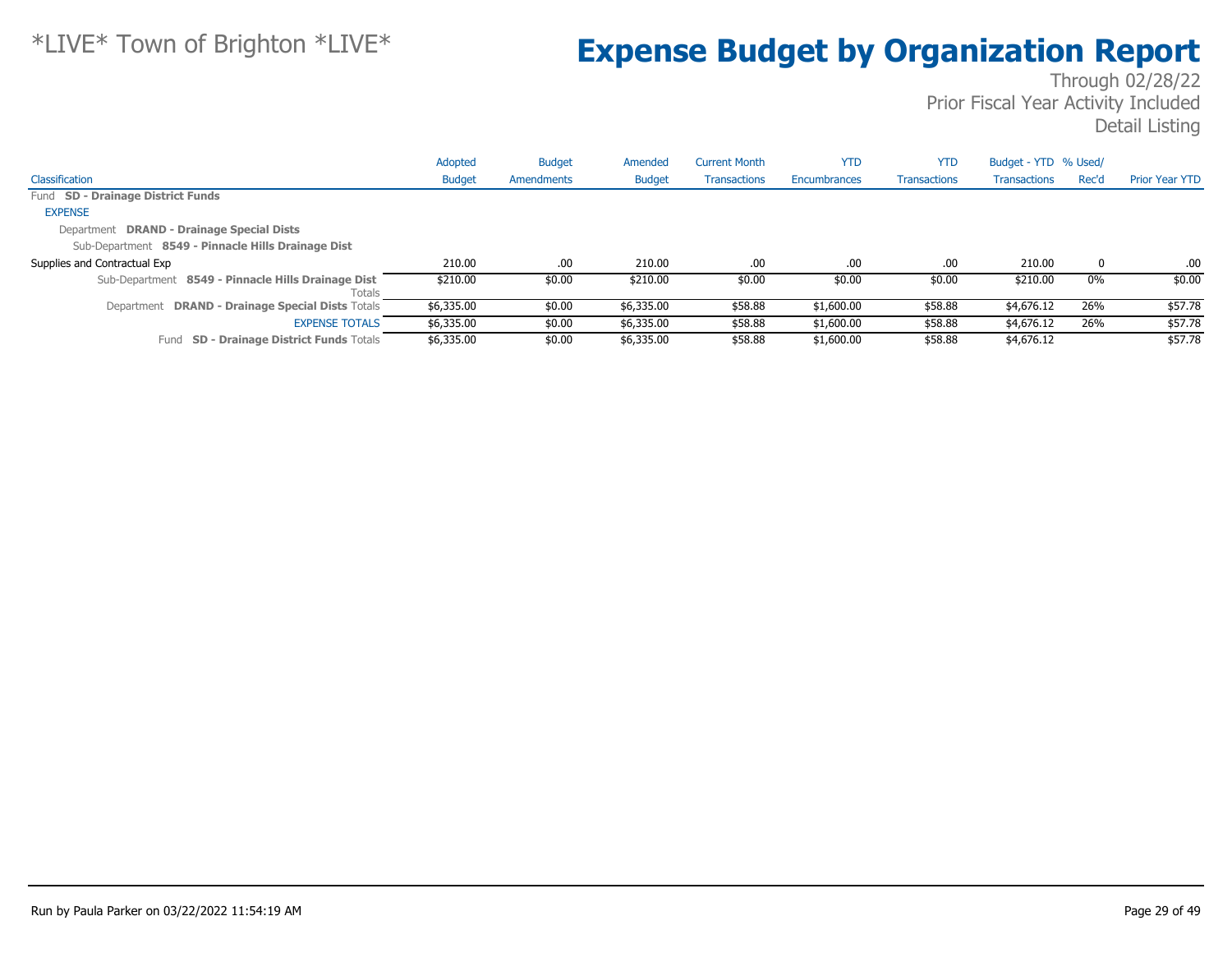|                                                        | Adopted       | <b>Budget</b> | Amended       | <b>Current Month</b> | <b>YTD</b>   | <b>YTD</b>          | Budget - YTD % Used/ |             |                |
|--------------------------------------------------------|---------------|---------------|---------------|----------------------|--------------|---------------------|----------------------|-------------|----------------|
| Classification                                         | <b>Budget</b> | Amendments    | <b>Budget</b> | <b>Transactions</b>  | Encumbrances | <b>Transactions</b> | <b>Transactions</b>  | Rec'd       | Prior Year YTD |
| Fund SF - Fire Prevention Districts                    |               |               |               |                      |              |                     |                      |             |                |
| <b>EXPENSE</b>                                         |               |               |               |                      |              |                     |                      |             |                |
| Department FIRED - Fire Control Special Dsts           |               |               |               |                      |              |                     |                      |             |                |
| Sub-Department 3415 - W Brighton Fire Prot Dist        |               |               |               |                      |              |                     |                      |             |                |
| Personal Services - Wages                              | .00           | .00.          | .00.          | 405.68               | .00          | 811.36              | (811.36)             | $+++$       | 795.80         |
| Equipment and Capital Outlay                           | .00           | .00.          | .00           | .00                  | .00          | .00.                | .00.                 | $+++$       | .00.           |
| Supplies and Contractual Exp                           | .00           | 2,500.00      | 2,500.00      | .00                  | 2,500.00     | .00.                | .00.                 | 100         | 392,137.66     |
| Utility Expenses                                       | .00           | .00.          | .00.          | .00                  | .00          | 6.98                | (6.98)               | $^{+++}$    | 7,571.26       |
| Commercial Insurance                                   | .00           | .00.          | .00           | .00                  | .00          | .00.                | .00                  | $+++$       | .00.           |
| Principal on Indebtedness                              | 100,000.00    | .00.          | 100,000.00    | .00                  | .00          | .00.                | 100,000.00           | 0           | .00.           |
| Interest on Indebtedness                               | 3,750.00      | .00.          | 3,750.00      | .00                  | .00          | .00.                | 3,750.00             | $\mathbf 0$ | 129.17         |
| <b>Employee Benefits</b>                               | .00           | .00           | .00.          | 28.84                | .00          | 57.68               | (57.68)              | $+++$       | 56.76          |
| Interfund Transfers - Expense                          | .00           | .00.          | .00.          | .00                  | .00          | .00.                | .00.                 | $^{+++}$    | .00.           |
| Sub-Department 3415 - W Brighton Fire Prot Dist Totals | \$103,750.00  | \$2,500.00    | \$106,250.00  | \$434.52             | \$2,500.00   | \$876.02            | \$102,873.98         | 3%          | \$400,690.65   |
| Department FIRED - Fire Control Special Dsts Totals    | \$103,750.00  | \$2,500.00    | \$106,250.00  | \$434.52             | \$2,500.00   | \$876.02            | \$102,873.98         | 3%          | \$400,690.65   |
| <b>EXPENSE TOTALS</b>                                  | \$103,750.00  | \$2,500.00    | \$106,250.00  | \$434.52             | \$2,500.00   | \$876.02            | \$102,873.98         | 3%          | \$400,690.65   |
| <b>SF - Fire Prevention Districts Totals</b><br>Fund   | \$103,750.00  | \$2,500.00    | \$106,250.00  | \$434.52             | \$2,500.00   | \$876.02            | \$102,873.98         |             | \$400,690.65   |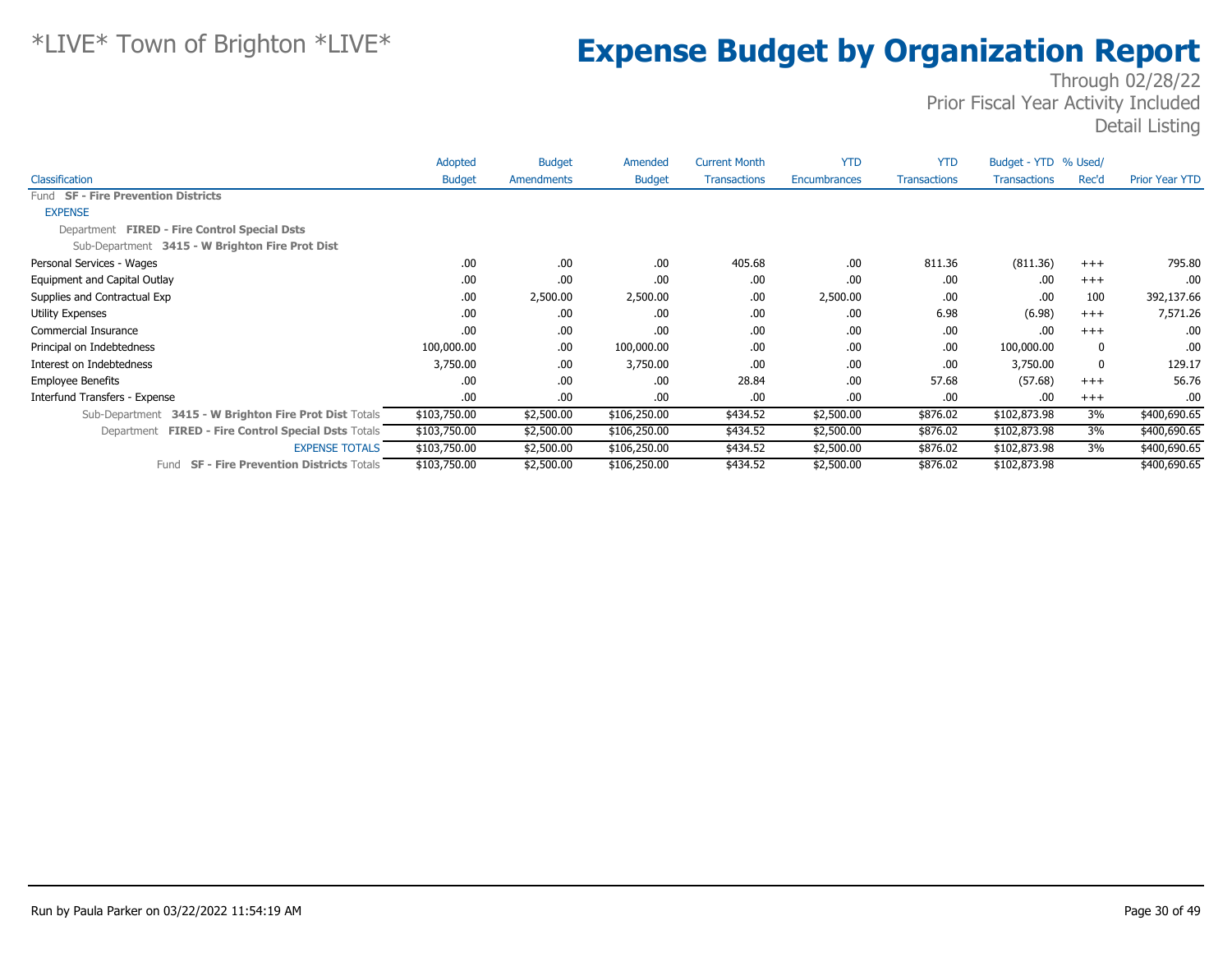|                                                       | Adopted       | <b>Budget</b> | Amended       | <b>Current Month</b> | <b>YTD</b>   | <b>YTD</b>          | Budget - YTD % Used/ |          |                |
|-------------------------------------------------------|---------------|---------------|---------------|----------------------|--------------|---------------------|----------------------|----------|----------------|
| Classification                                        | <b>Budget</b> | Amendments    | <b>Budget</b> | <b>Transactions</b>  | Encumbrances | <b>Transactions</b> | <b>Transactions</b>  | Rec'd    | Prior Year YTD |
| Fund SK - Sidewalk District                           |               |               |               |                      |              |                     |                      |          |                |
| <b>EXPENSE</b>                                        |               |               |               |                      |              |                     |                      |          |                |
| Department SWLKD - Consolidated Sidewalk Dst          |               |               |               |                      |              |                     |                      |          |                |
| Sub-Department 5411 - Sidewalk District               |               |               |               |                      |              |                     |                      |          |                |
| Equipment and Capital Outlay                          | 200,000.00    | 13,871.15     | 213,871.15    | .00                  | 13,871.15    | .00                 | 200,000.00           | 6        | .00            |
| Supplies and Contractual Exp                          | 26,215.00     | .00           | 26,215.00     | .00                  | .00          | .00                 | 26,215.00            | 0        | .00            |
| Principal on Indebtedness                             | .00           | .00.          | .00           | .00                  | .00          | .00                 | .00                  | $+++$    | .00            |
| Interest on Indebtedness                              | .00.          | .00           | .00           | .00                  | .00          | .00                 | .00                  | $^{+++}$ | .00            |
| Sub-Department 5411 - Sidewalk District Totals        | \$226,215.00  | \$13,871.15   | \$240,086.15  | \$0.00               | \$13,871.15  | \$0.00              | \$226,215.00         | 6%       | \$0.00         |
| Sub-Department 5412 - Mercy Park Sidewalk Dist        |               |               |               |                      |              |                     |                      |          |                |
| Supplies and Contractual Exp                          | 10.00         | .00           | 10.00         | .00                  | .00          | .00                 | 10.00                | 0        | .00            |
| Sub-Department 5412 - Mercy Park Sidewalk Dist Totals | \$10.00       | \$0.00        | \$10.00       | \$0.00               | \$0.00       | \$0.00              | \$10.00              | $0\%$    | \$0.00         |
| Sub-Department 5413 - Reserve Sidewalk Dist           |               |               |               |                      |              |                     |                      |          |                |
| Supplies and Contractual Exp                          | 200.00        | .00           | 200.00        | .00                  | .00          | .00                 | 200.00               | 0        | .00            |
| Sub-Department 5413 - Reserve Sidewalk Dist Totals    | \$200.00      | \$0.00        | \$200.00      | \$0.00               | \$0.00       | \$0.00              | \$200.00             | $0\%$    | \$0.00         |
| Department SWLKD - Consolidated Sidewalk Dst Totals   | \$226,425.00  | \$13,871.15   | \$240,296.15  | \$0.00               | \$13,871.15  | \$0.00              | \$226,425.00         | 6%       | \$0.00         |
| <b>EXPENSE TOTALS</b>                                 | \$226,425.00  | \$13,871.15   | \$240,296.15  | \$0.00               | \$13,871.15  | \$0.00              | \$226,425.00         | 6%       | \$0.00         |
| Fund SK - Sidewalk District Totals                    | \$226,425.00  | \$13,871.15   | \$240,296.15  | \$0.00               | \$13,871.15  | \$0.00              | \$226,425.00         |          | \$0.00         |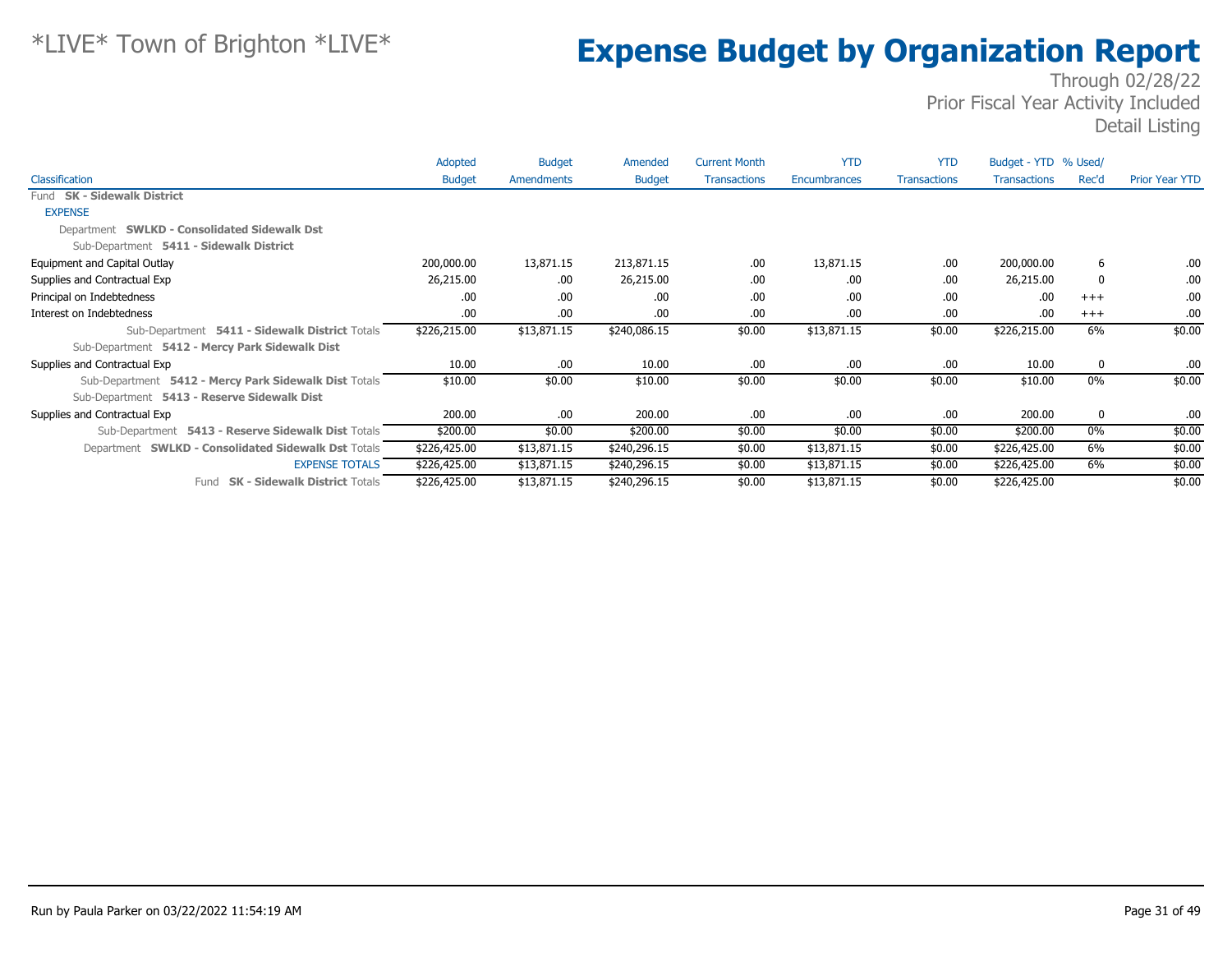|                                                        | Adopted       | <b>Budget</b>     | Amended       | <b>Current Month</b> | <b>YTD</b>          | <b>YTD</b>          | Budget - YTD % Used/ |             |                       |
|--------------------------------------------------------|---------------|-------------------|---------------|----------------------|---------------------|---------------------|----------------------|-------------|-----------------------|
| Classification                                         | <b>Budget</b> | <b>Amendments</b> | <b>Budget</b> | <b>Transactions</b>  | <b>Encumbrances</b> | <b>Transactions</b> | <b>Transactions</b>  | Rec'd       | <b>Prior Year YTD</b> |
| Fund SL - Street Lighting Districts                    |               |                   |               |                      |                     |                     |                      |             |                       |
| <b>EXPENSE</b>                                         |               |                   |               |                      |                     |                     |                      |             |                       |
| Department LGHTD - Lighting Special Dists              |               |                   |               |                      |                     |                     |                      |             |                       |
| Sub-Department 5201 - Bel-Air Lighting District        |               |                   |               |                      |                     |                     |                      |             |                       |
| Supplies and Contractual Exp                           | 2,275.00      | .00               | 2,275.00      | .00                  | .00.                | .00                 | 2,275.00             | 0           | .00                   |
| <b>Utility Expenses</b>                                | 36,990.00     | .00               | 36,990.00     | .00                  | .00                 | .00                 | 36,990.00            | 0           | 3,027.17              |
| Sub-Department 5201 - Bel-Air Lighting District Totals | \$39,265.00   | \$0.00            | \$39,265.00   | \$0.00               | \$0.00              | \$0.00              | \$39,265.00          | $0\%$       | \$3,027.17            |
| Sub-Department 5202 - Council Rock Lighting Dst        |               |                   |               |                      |                     |                     |                      |             |                       |
| Supplies and Contractual Exp                           | 270.00        | .00               | 270.00        | .00                  | .00.                | .00                 | 270.00               | 0           | .00                   |
| <b>Utility Expenses</b>                                | 1,335.00      | .00               | 1,335.00      | .00                  | .00.                | .00                 | 1,335.00             | 0           | 109.76                |
| Sub-Department 5202 - Council Rock Lighting Dst Totals | \$1,605.00    | \$0.00            | \$1,605.00    | \$0.00               | \$0.00              | \$0.00              | \$1,605.00           | $0\%$       | \$109.76              |
| Sub-Department 5203 - Councl Rock Est Light Dst        |               |                   |               |                      |                     |                     |                      |             |                       |
| Supplies and Contractual Exp                           | 785.00        | .00               | 785.00        | .00                  | .00.                | .00                 | 785.00               | 0           | .00                   |
| Utility Expenses                                       | 10,995.00     | .00               | 10,995.00     | .00                  | .00.                | .00                 | 10,995.00            | 0           | 898.46                |
| Sub-Department 5203 - Councl Rock Est Light Dst Totals | \$11,780.00   | \$0.00            | \$11,780.00   | \$0.00               | \$0.00              | \$0.00              | \$11,780.00          | $0\%$       | \$898.46              |
| Sub-Department 5204 - East Ave Light Dist              |               |                   |               |                      |                     |                     |                      |             |                       |
| Supplies and Contractual Exp                           | 1,845.00      | .00               | 1,845.00      | .00                  | .00.                | .00                 | 1,845.00             | 0           | .00                   |
| Utility Expenses                                       | 17,800.00     | .00               | 17,800.00     | .00                  | .00.                | .00                 | 17,800.00            | 0           | 1,416.93              |
| Sub-Department 5204 - East Ave Light Dist Totals       | \$19,645.00   | \$0.00            | \$19,645.00   | \$0.00               | \$0.00              | \$0.00              | \$19,645.00          | $0\%$       | \$1,416.93            |
| Sub-Department 5205 - Houston Barnard Light Dst        |               |                   |               |                      |                     |                     |                      |             |                       |
| Supplies and Contractual Exp                           | 1,165.00      | .00               | 1,165.00      | .00                  | .00.                | .00                 | 1,165.00             | 0           | .00                   |
| Utility Expenses                                       | 15,920.00     | .00               | 15,920.00     | .00                  | .00.                | .00                 | 15,920.00            | $\bf{0}$    | 1,304.91              |
| Sub-Department 5205 - Houston Barnard Light Dst Totals | \$17,085.00   | \$0.00            | \$17,085.00   | \$0.00               | \$0.00              | \$0.00              | \$17,085.00          | $0\%$       | \$1,304.91            |
| Sub-Department 5206 - Ferndale Manor Light Dist        |               |                   |               |                      |                     |                     |                      |             |                       |
| Supplies and Contractual Exp                           | 280.00        | .00               | 280.00        | .00                  | .00.                | .00                 | 280.00               | $\mathbf 0$ | .00                   |
| Utility Expenses                                       | 1,040.00      | .00               | 1,040.00      | .00                  | .00.                | .00                 | 1,040.00             | $\mathbf 0$ | 85.11                 |
| Sub-Department 5206 - Ferndale Manor Light Dist Totals | \$1,320.00    | \$0.00            | \$1,320.00    | \$0.00               | \$0.00              | \$0.00              | \$1,320.00           | $0\%$       | \$85.11               |
| Sub-Department 5207 - Home Acres Light Dist            |               |                   |               |                      |                     |                     |                      |             |                       |
| Equipment and Capital Outlay                           | .00           | .00               | .00.          | .00                  | .00.                | .00                 | .00.                 | $^{+++}$    | .00                   |
| Supplies and Contractual Exp                           | 2,030.00      | .00               | 2,030.00      | .00                  | .00.                | .00                 | 2,030.00             | 0           | .00                   |
| <b>Utility Expenses</b>                                | 47,130.00     | .00               | 47,130.00     | .00                  | .00                 | .00                 | 47,130.00            | $\bf{0}$    | 3,844.98              |
| Sub-Department 5207 - Home Acres Light Dist Totals     | \$49,160.00   | \$0.00            | \$49,160.00   | \$0.00               | \$0.00              | \$0.00              | \$49,160.00          | $0\%$       | \$3,844.98            |
| Sub-Department 5208 - Malvern Light Dist               |               |                   |               |                      |                     |                     |                      |             |                       |
| Supplies and Contractual Exp                           | 505.00        | .00               | 505.00        | .00                  | .00.                | .00                 | 505.00               | 0           | .00                   |
| Utility Expenses                                       | 5,350.00      | .00               | 5,350.00      | .00                  | .00                 | .00                 | 5,350.00             | $\mathbf 0$ | 432.50                |
| Sub-Department 5208 - Malvern Light Dist Totals        | \$5,855.00    | \$0.00            | \$5,855.00    | \$0.00               | \$0.00              | \$0.00              | \$5,855.00           | $0\%$       | \$432.50              |
| Sub-Department 5209 - Meadowbrook Light Dist           |               |                   |               |                      |                     |                     |                      |             |                       |
| Equipment and Capital Outlay                           | .00           | .00               | .00           | .00                  | .00.                | .00                 | .00                  | $^{++}$     | .00                   |
| Supplies and Contractual Exp                           | 1,640.00      | .00               | 1,640.00      | .00                  | .00.                | .00                 | 1,640.00             | 0           | .00                   |
| <b>Utility Expenses</b>                                | 25,920.00     | .00               | 25,920.00     | .00                  | .00.                | .00                 | 25,920.00            | 0           | 2,122.01              |
| Sub-Department 5209 - Meadowbrook Light Dist Totals    | \$27,560.00   | \$0.00            | \$27,560.00   | \$0.00               | \$0.00              | \$0.00              | \$27,560.00          | $0\%$       | $\sqrt{2,122.01}$     |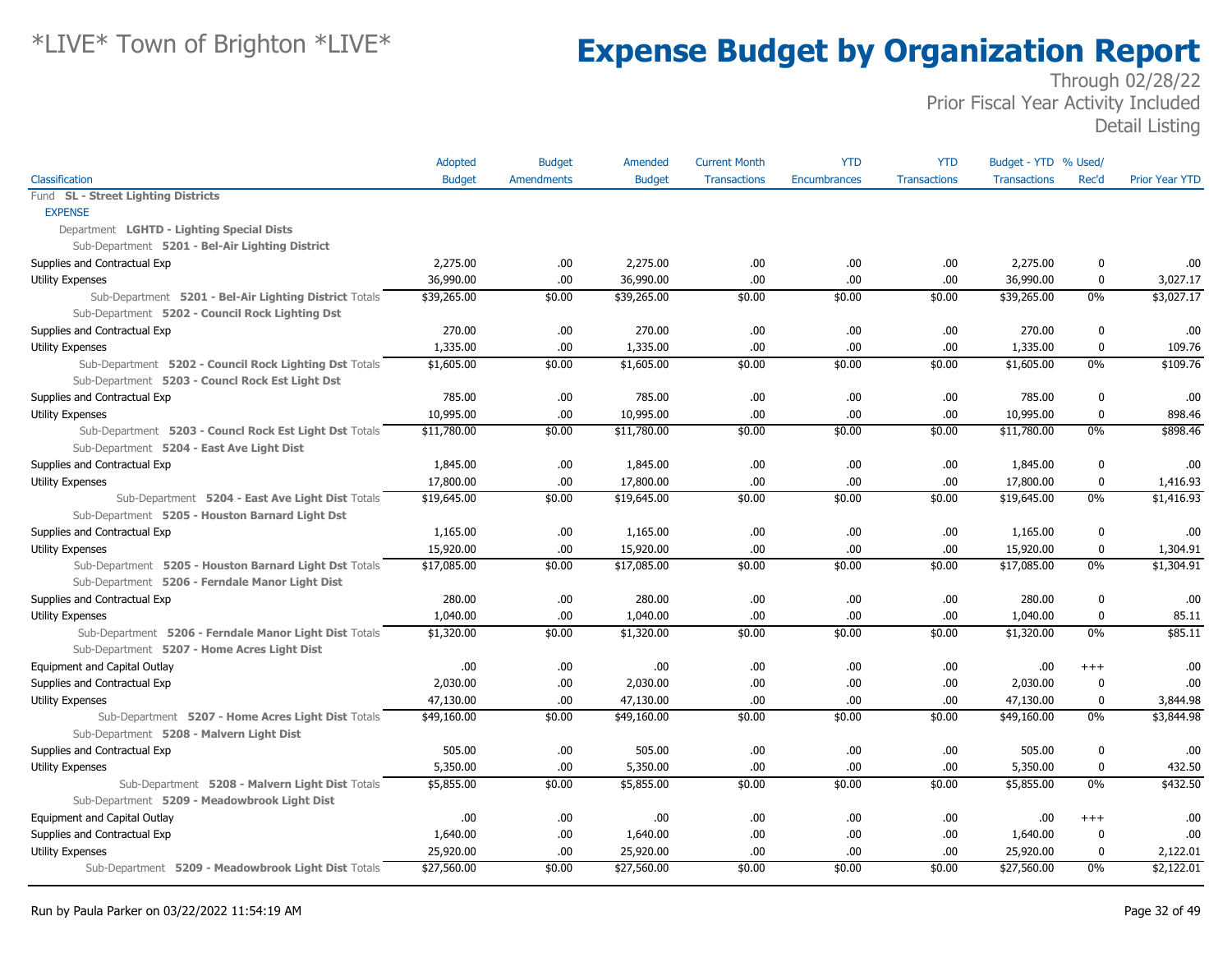|                                                        | Adopted       | <b>Budget</b>     | Amended       | <b>Current Month</b> | <b>YTD</b>          | <b>YTD</b>          | Budget - YTD % Used/ |             |                       |
|--------------------------------------------------------|---------------|-------------------|---------------|----------------------|---------------------|---------------------|----------------------|-------------|-----------------------|
| Classification                                         | <b>Budget</b> | <b>Amendments</b> | <b>Budget</b> | <b>Transactions</b>  | <b>Encumbrances</b> | <b>Transactions</b> | <b>Transactions</b>  | Rec'd       | <b>Prior Year YTD</b> |
| Fund SL - Street Lighting Districts                    |               |                   |               |                      |                     |                     |                      |             |                       |
| <b>EXPENSE</b>                                         |               |                   |               |                      |                     |                     |                      |             |                       |
| Department LGHTD - Lighting Special Dists              |               |                   |               |                      |                     |                     |                      |             |                       |
| Sub-Department 5210 - Roselawn Light Dist              |               |                   |               |                      |                     |                     |                      |             |                       |
| Supplies and Contractual Exp                           | 3,040.00      | .00               | 3,040.00      | .00                  | .00.                | .00                 | 3,040.00             | 0           | .00                   |
| <b>Utility Expenses</b>                                | 46,475.00     | .00.              | 46,475.00     | .00                  | .00                 | .00                 | 46,475.00            | $\bf{0}$    | 3,814.88              |
| Sub-Department 5210 - Roselawn Light Dist Totals       | \$49,515.00   | \$0.00            | \$49,515.00   | \$0.00               | \$0.00              | \$0.00              | \$49,515.00          | $0\%$       | \$3,814.88            |
| Sub-Department 5211 - Stuckmar Light Dist              |               |                   |               |                      |                     |                     |                      |             |                       |
| Supplies and Contractual Exp                           | 1,690.00      | .00               | 1,690.00      | .00                  | .00                 | .00                 | 1,690.00             | 0           | .00                   |
| Utility Expenses                                       | 25,835.00     | .00               | 25,835.00     | .00                  | .00.                | .00                 | 25,835.00            | 0           | 2,116.07              |
| Sub-Department 5211 - Stuckmar Light Dist Totals       | \$27,525.00   | \$0.00            | \$27,525.00   | \$0.00               | \$0.00              | \$0.00              | \$27,525.00          | $0\%$       | \$2,116.07            |
| Sub-Department 5212 - Sunnymede Light Dist             |               |                   |               |                      |                     |                     |                      |             |                       |
| Supplies and Contractual Exp                           | 610.00        | .00               | 610.00        | .00                  | .00.                | .00                 | 610.00               | $\bf{0}$    | .00                   |
| <b>Utility Expenses</b>                                | 7,490.00      | .00.              | 7,490.00      | .00                  | .00.                | .00                 | 7,490.00             | 0           | 612.40                |
| Sub-Department 5212 - Sunnymede Light Dist Totals      | \$8,100.00    | \$0.00            | \$8,100.00    | \$0.00               | \$0.00              | \$0.00              | \$8,100.00           | 0%          | \$612.40              |
| Sub-Department 5213 - Penfield Lnding Light Dst        |               |                   |               |                      |                     |                     |                      |             |                       |
| Supplies and Contractual Exp                           | 590.00        | .00.              | 590.00        | .00                  | .00.                | .00                 | 590.00               | 0           | .00                   |
| <b>Utility Expenses</b>                                | 2,430.00      | .00.              | 2,430.00      | .00                  | .00.                | .00                 | 2,430.00             | $\bf{0}$    | 190.93                |
| Sub-Department 5213 - Penfield Lnding Light Dst Totals | \$3,020.00    | \$0.00            | \$3,020.00    | \$0.00               | \$0.00              | \$0.00              | \$3,020.00           | $0\%$       | \$190.93              |
| Sub-Department 5214 - Victory Lane Light Dist          |               |                   |               |                      |                     |                     |                      |             |                       |
| Supplies and Contractual Exp                           | 475.00        | .00.              | 475.00        | .00                  | .00.                | .00                 | 475.00               | $\bf{0}$    | .00                   |
| <b>Utility Expenses</b>                                | 2,095.00      | .00               | 2,095.00      | .00                  | .00.                | .00                 | 2,095.00             | $\mathbf 0$ | 170.54                |
| Sub-Department 5214 - Victory Lane Light Dist Totals   | \$2,570.00    | \$0.00            | \$2,570.00    | \$0.00               | \$0.00              | \$0.00              | \$2,570.00           | $0\%$       | \$170.54              |
| Sub-Department 5215 - Clover-Elmwood Light Dist        |               |                   |               |                      |                     |                     |                      |             |                       |
| Supplies and Contractual Exp                           | .00           | .00               | .00.          | .00                  | .00.                | .00                 | .00.                 | $^{++}$     | .00                   |
| Utility Expenses                                       | .00.          | .00               | .00.          | .00                  | .00.                | .00                 | .00.                 | $^{+++}$    | .00                   |
| Sub-Department 5215 - Clover-Elmwood Light Dist Totals | \$0.00        | \$0.00            | \$0.00        | \$0.00               | \$0.00              | \$0.00              | \$0.00               | $+++$       | \$0.00                |
| Sub-Department 5216 - Elmwood Manor Light Dist         |               |                   |               |                      |                     |                     |                      |             |                       |
| Supplies and Contractual Exp                           | 350.00        | .00               | 350.00        | .00                  | .00.                | .00                 | 350.00               | $\mathbf 0$ | .00                   |
| Utility Expenses                                       | 4,010.00      | .00.              | 4,010.00      | .00                  | .00                 | .00                 | 4,010.00             | 0           | 323.86                |
| Sub-Department 5216 - Elmwood Manor Light Dist Totals  | \$4,360.00    | \$0.00            | \$4,360.00    | \$0.00               | \$0.00              | \$0.00              | \$4,360.00           | $0\%$       | \$323.86              |
| Sub-Department 5217 - MCC Complex Light Dist           |               |                   |               |                      |                     |                     |                      |             |                       |
| Supplies and Contractual Exp                           | 610.00        | .00               | 610.00        | .00                  | .00.                | .00                 | 610.00               | 0           | .00                   |
| <b>Utility Expenses</b>                                | 10,270.00     | .00               | 10,270.00     | .00                  | .00                 | .00                 | 10,270.00            | 0           | 831.86                |
| Sub-Department 5217 - MCC Complex Light Dist Totals    | \$10,880.00   | \$0.00            | \$10,880.00   | \$0.00               | \$0.00              | \$0.00              | \$10,880.00          | $0\%$       | \$831.86              |
| Sub-Department 5218 - Dunn & Paul Light Dist           |               |                   |               |                      |                     |                     |                      |             |                       |
| Supplies and Contractual Exp                           | 260.00        | .00.              | 260.00        | .00                  | .00.                | .00                 | 260.00               | $\bf{0}$    | .00                   |
| <b>Utility Expenses</b>                                | 1,000.00      | .00               | 1,000.00      | .00                  | .00.                | .00                 | 1,000.00             | $\bf{0}$    | 81.72                 |
| Sub-Department 5218 - Dunn & Paul Light Dist Totals    | \$1,260.00    | \$0.00            | \$1,260.00    | \$0.00               | \$0.00              | \$0.00              | \$1,260.00           | $0\%$       | \$81.72               |
| Sub-Department 5219 - Metro Indst Pk Light Dist        |               |                   |               |                      |                     |                     |                      |             |                       |
| Supplies and Contractual Exp                           | 565.00        | .00               | 565.00        | .00                  | .00.                | .00                 | 565.00               | 0           | .00                   |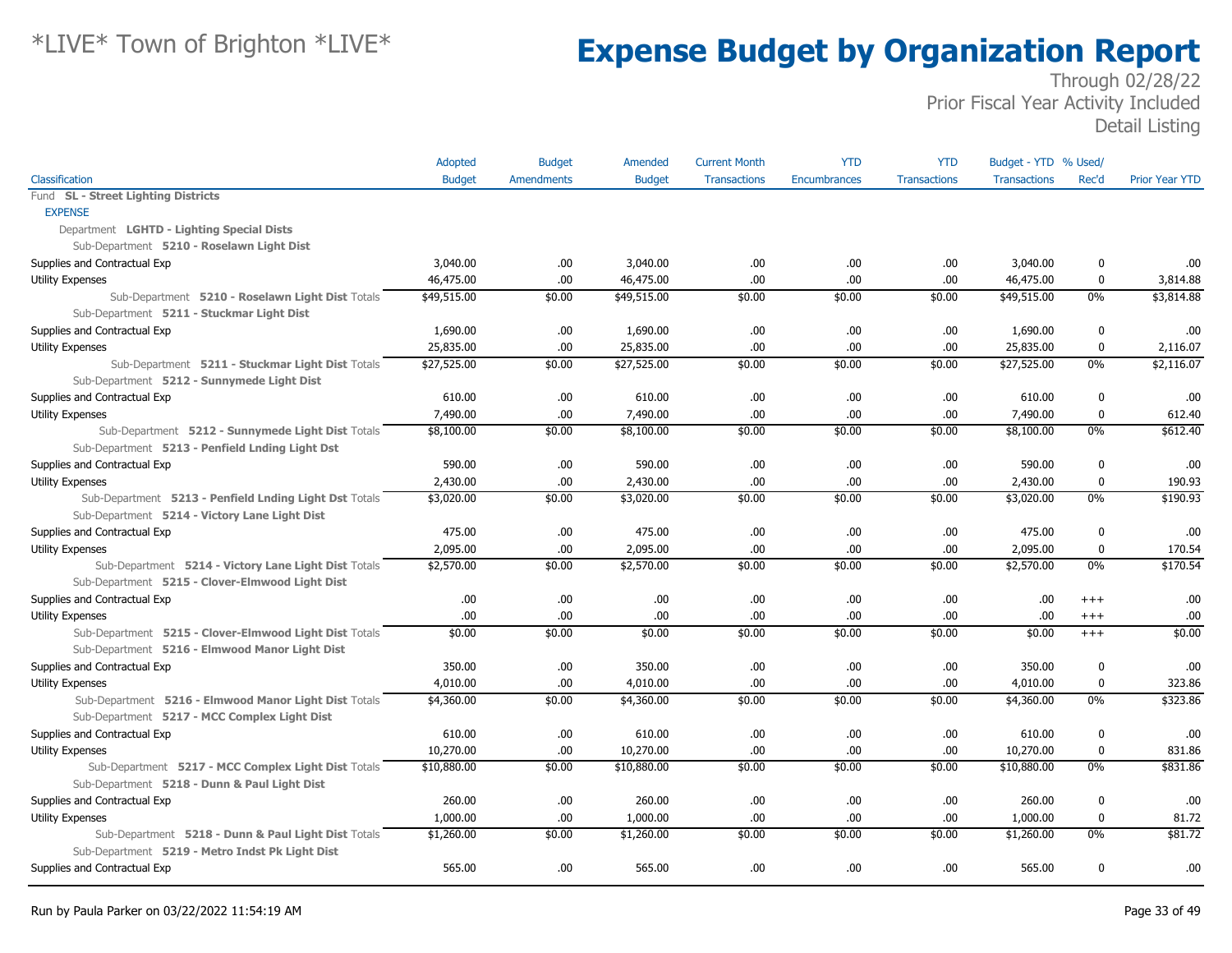|                                                        | Adopted       | <b>Budget</b>     | Amended       | <b>Current Month</b> | <b>YTD</b>          | <b>YTD</b>          | Budget - YTD % Used/ |             |                       |
|--------------------------------------------------------|---------------|-------------------|---------------|----------------------|---------------------|---------------------|----------------------|-------------|-----------------------|
| Classification                                         | <b>Budget</b> | <b>Amendments</b> | <b>Budget</b> | <b>Transactions</b>  | <b>Encumbrances</b> | <b>Transactions</b> | <b>Transactions</b>  | Rec'd       | <b>Prior Year YTD</b> |
| Fund SL - Street Lighting Districts                    |               |                   |               |                      |                     |                     |                      |             |                       |
| <b>EXPENSE</b>                                         |               |                   |               |                      |                     |                     |                      |             |                       |
| Department LGHTD - Lighting Special Dists              |               |                   |               |                      |                     |                     |                      |             |                       |
| Sub-Department 5219 - Metro Indst Pk Light Dist        |               |                   |               |                      |                     |                     |                      |             |                       |
| Utility Expenses                                       | 14,000.00     | .00               | 14,000.00     | .00.                 | .00                 | .00                 | 14,000.00            | 0           | 1,141.04              |
| Sub-Department 5219 - Metro Indst Pk Light Dist Totals | \$14,565.00   | \$0.00            | \$14,565.00   | \$0.00               | \$0.00              | \$0.00              | \$14,565.00          | 0%          | \$1,141.04            |
| Sub-Department 5220 - Meridian Centr Light Dist        |               |                   |               |                      |                     |                     |                      |             |                       |
| Supplies and Contractual Exp                           | 290.00        | .00               | 290.00        | .00                  | .00                 | .00                 | 290.00               | $\mathbf 0$ | .00                   |
| Utility Expenses                                       | 2,320.00      | .00               | 2,320.00      | .00                  | .00                 | .00                 | 2,320.00             | $\mathbf 0$ | 193.30                |
| Sub-Department 5220 - Meridian Centr Light Dist Totals | \$2,610.00    | \$0.00            | \$2,610.00    | \$0.00               | \$0.00              | \$0.00              | \$2,610.00           | 0%          | \$193.30              |
| Sub-Department 5221 - Elmwood Terr Light Dist          |               |                   |               |                      |                     |                     |                      |             |                       |
| Supplies and Contractual Exp                           | 270.00        | .00               | 270.00        | .00                  | .00.                | .00                 | 270.00               | $\mathbf 0$ | .00                   |
| <b>Utility Expenses</b>                                | 1,245.00      | .00               | 1,245.00      | .00                  | .00                 | .00                 | 1,245.00             | $\mathbf 0$ | 100.69                |
| Sub-Department 5221 - Elmwood Terr Light Dist Totals   | \$1,515.00    | \$0.00            | \$1,515.00    | \$0.00               | \$0.00              | \$0.00              | \$1,515.00           | $0\%$       | \$100.69              |
| Sub-Department 5222 - Lac-de-Vil/Sn Keating Lgt        |               |                   |               |                      |                     |                     |                      |             |                       |
| Supplies and Contractual Exp                           | 435.00        | .00               | 435.00        | .00                  | .00                 | .00                 | 435.00               | 0           | .00                   |
| <b>Utility Expenses</b>                                | 4,490.00      | .00               | 4,490.00      | .00                  | 00.                 | .00                 | 4,490.00             | $\mathbf 0$ | 372.15                |
| Sub-Department 5222 - Lac-de-Vil/Sn Keating Lgt Totals | \$4,925.00    | \$0.00            | \$4,925.00    | \$0.00               | \$0.00              | \$0.00              | \$4,925.00           | 0%          | \$372.15              |
| Sub-Department 5223 - Deerfield Woods Light Dst        |               |                   |               |                      |                     |                     |                      |             |                       |
| Supplies and Contractual Exp                           | 630.00        | .00               | 630.00        | .00                  | .00.                | .00                 | 630.00               | 0           | .00                   |
| <b>Utility Expenses</b>                                | 6,430.00      | .00               | 6,430.00      | .00                  | .00                 | .00                 | 6,430.00             | $\mathbf 0$ | 525.77                |
| Sub-Department 5223 - Deerfield Woods Light Dst Totals | \$7,060.00    | \$0.00            | \$7,060.00    | \$0.00               | \$0.00              | \$0.00              | \$7,060.00           | $0\%$       | \$525.77              |
| Sub-Department 5224 - Penfield Rd Light Dist           |               |                   |               |                      |                     |                     |                      |             |                       |
| Supplies and Contractual Exp                           | 1,000.00      | .00               | 1,000.00      | .00                  | .00                 | .00                 | 1,000.00             | 0           | .00                   |
| <b>Utility Expenses</b>                                | 11,350.00     | .00               | 11,350.00     | .00                  | 00.                 | .00                 | 11,350.00            | 0           | 696.17                |
| Sub-Department 5224 - Penfield Rd Light Dist Totals    | \$12,350.00   | \$0.00            | \$12,350.00   | \$0.00               | \$0.00              | \$0.00              | \$12,350.00          | $0\%$       | \$696.17              |
| Sub-Department 5225 - Mercy Park Lighting Dist         |               |                   |               |                      |                     |                     |                      |             |                       |
| Supplies and Contractual Exp                           | 340.00        | .00               | 340.00        | .00                  | .00.                | .00                 | 340.00               | $\bf{0}$    | .00                   |
| <b>Utility Expenses</b>                                | 855.00        | .00               | 855.00        | .00                  | .00.                | .00                 | 855.00               | $\bf{0}$    | 81.31                 |
| Sub-Department 5225 - Mercy Park Lighting Dist Totals  | \$1,195.00    | \$0.00            | \$1,195.00    | \$0.00               | \$0.00              | \$0.00              | \$1,195.00           | 0%          | \$81.31               |
| Sub-Department 5226 - Reserve Lighting Dist            |               |                   |               |                      |                     |                     |                      |             |                       |
| Supplies and Contractual Exp                           | 2,480.00      | .00               | 2,480.00      | .00                  | .00.                | .00                 | 2,480.00             | 0           | .00                   |
| <b>Utility Expenses</b>                                | 39,770.00     | .00               | 39,770.00     | .00                  | .00                 | .00                 | 39,770.00            | $\mathbf 0$ | 3,335.87              |
| Sub-Department 5226 - Reserve Lighting Dist Totals     | \$42,250.00   | \$0.00            | \$42,250.00   | \$0.00               | \$0.00              | \$0.00              | \$42,250.00          | $0\%$       | \$3,335.87            |
| Sub-Department 5227 - Browncroft Light Dist            |               |                   |               |                      |                     |                     |                      |             |                       |
| Equipment and Capital Outlay                           | .00           | .00               | .00.          | .00                  | 00.                 | .00                 | .00                  | $+++$       | .00                   |
| Supplies and Contractual Exp                           | 280.00        | .00               | 280.00        | .00                  | 00.                 | .00                 | 280.00               | $\mathbf 0$ | .00                   |
| <b>Utility Expenses</b>                                | 800.00        | .00.              | 800.00        | .00                  | 00.                 | .00                 | 800.00               | $\mathbf 0$ | .00                   |
| Principal on Indebtedness                              | 1,400.00      | .00               | 1,400.00      | .00                  | .00                 | .00                 | 1,400.00             | 0           | .00                   |
| Interest on Indebtedness                               | 1,210.00      | .00               | 1,210.00      | .00                  | .00                 | 1,206.00            | 4.00                 | 100         | 1,212.00              |
| Sub-Department 5227 - Browncroft Light Dist Totals     | \$3,690.00    | \$0.00            | \$3,690.00    | \$0.00               | \$0.00              | \$1,206.00          | \$2,484.00           | 33%         | \$1,212.00            |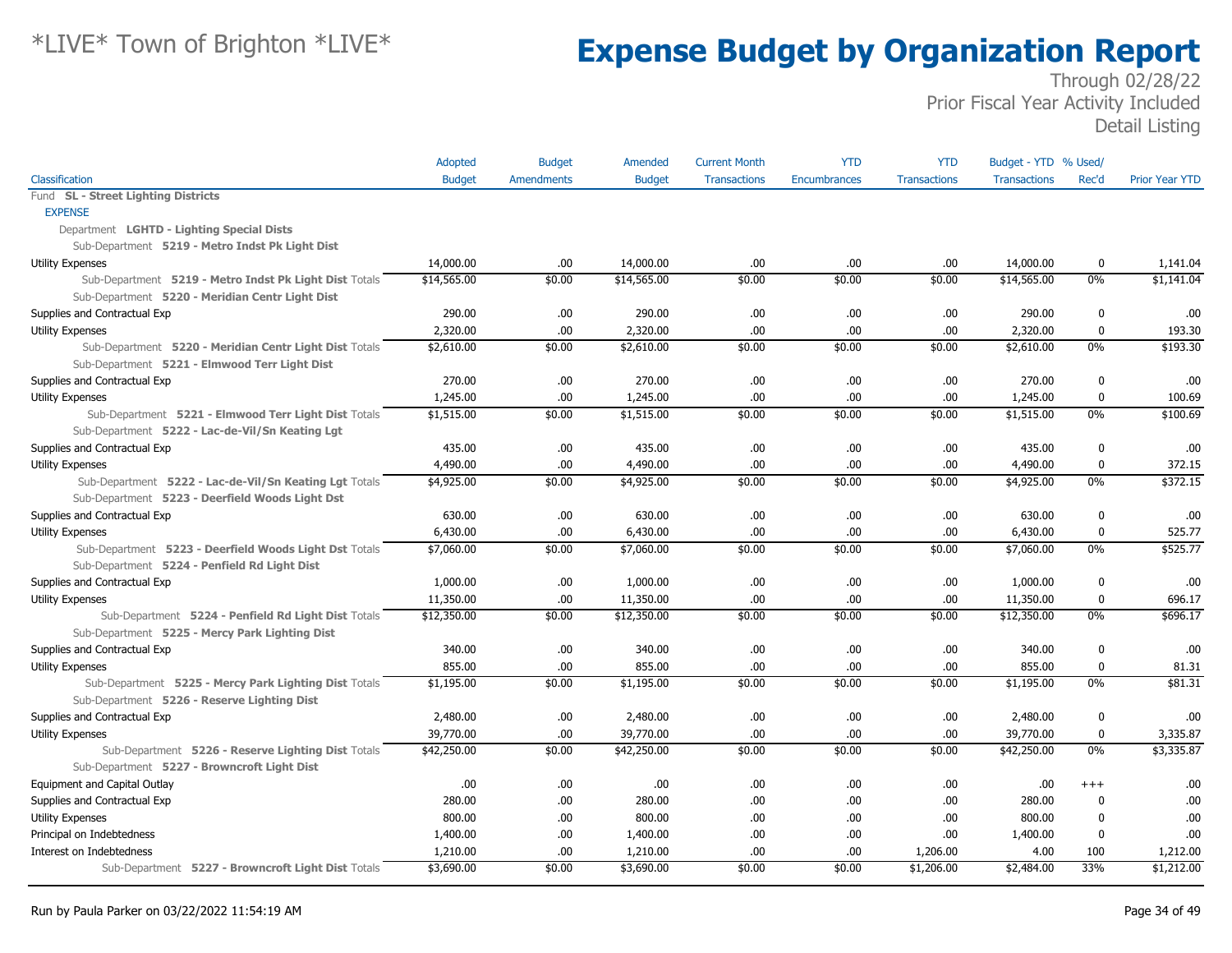| Classification |                                                  | Adopted<br><b>Budget</b> | <b>Budget</b><br>Amendments | Amended<br><b>Budget</b> | <b>Current Month</b><br><b>Transactions</b> | <b>YTD</b><br>Encumbrances | <b>YTD</b><br><b>Transactions</b> | Budget - YTD % Used/<br>Transactions | Rec'd | <b>Prior Year YTD</b> |
|----------------|--------------------------------------------------|--------------------------|-----------------------------|--------------------------|---------------------------------------------|----------------------------|-----------------------------------|--------------------------------------|-------|-----------------------|
|                | Fund SL - Street Lighting Districts              |                          |                             |                          |                                             |                            |                                   |                                      |       |                       |
| <b>EXPENSE</b> |                                                  |                          |                             |                          |                                             |                            |                                   |                                      |       |                       |
|                | Department LGHTD - Lighting Special Dists Totals | \$370,665.00             | \$0.00                      | \$370,665,00             | \$0.00                                      | \$0.00                     | \$1,206.00                        | \$369,459.00                         | 0%    | \$29,042.39           |
|                | <b>EXPENSE TOTALS</b>                            | \$370,665.00             | \$0.00                      | \$370,665,00             | \$0.00                                      | \$0.00                     | \$1,206.00                        | \$369,459.00                         | 0%    | \$29,042.39           |
|                | Fund SL - Street Lighting Districts Totals       | \$370,665.00             | \$0.00                      | \$370,665.00             | \$0.00                                      | \$0.00                     | \$1,206.00                        | \$369,459.00                         |       | \$29,042.39           |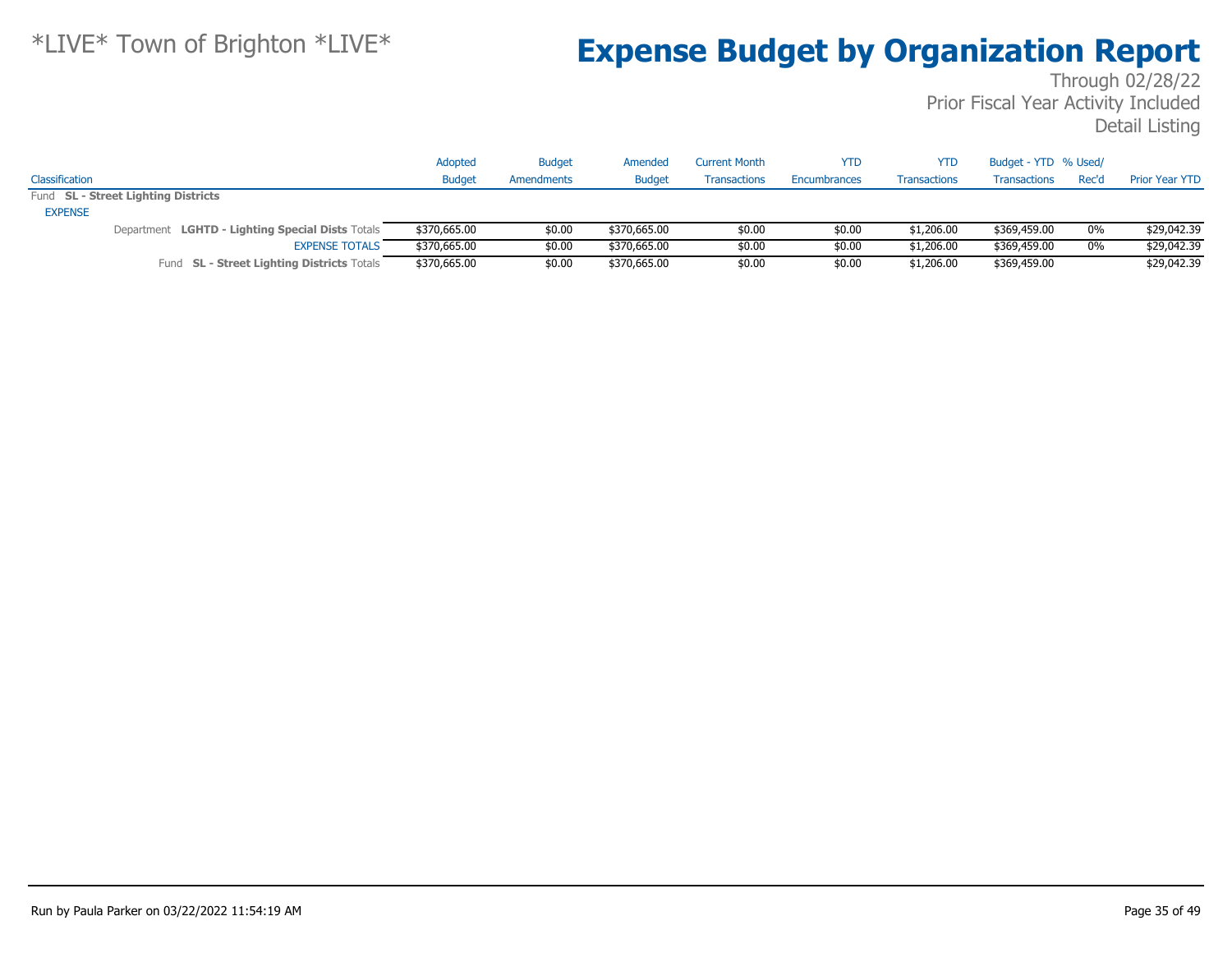|                                                                                                                    | Adopted       | <b>Budget</b>     | Amended       | <b>Current Month</b> | <b>YTD</b>   | <b>YTD</b>          | Budget - YTD % Used/ |             |                       |
|--------------------------------------------------------------------------------------------------------------------|---------------|-------------------|---------------|----------------------|--------------|---------------------|----------------------|-------------|-----------------------|
| Classification                                                                                                     | <b>Budget</b> | <b>Amendments</b> | <b>Budget</b> | <b>Transactions</b>  | Encumbrances | <b>Transactions</b> | <b>Transactions</b>  | Rec'd       | <b>Prior Year YTD</b> |
| Fund SM - Sidewalk Snow Removal Dst                                                                                |               |                   |               |                      |              |                     |                      |             |                       |
| <b>EXPENSE</b>                                                                                                     |               |                   |               |                      |              |                     |                      |             |                       |
| Department SNOWD - Sidewalk Snow Removl Dist                                                                       |               |                   |               |                      |              |                     |                      |             |                       |
| Sub-Department 5421 - Bel-Air Snow Remvl Dist                                                                      |               |                   |               |                      |              |                     |                      |             |                       |
| Supplies and Contractual Exp                                                                                       | 8,925.00      | .00.              | 8,925.00      | .00.                 | .00          | .00                 | 8,925.00             | $\mathbf 0$ | .00                   |
| Sub-Department 5421 - Bel-Air Snow Remvl Dist Totals                                                               | \$8,925.00    | \$0.00            | \$8,925.00    | \$0.00               | \$0.00       | \$0.00              | \$8,925.00           | $0\%$       | \$0.00                |
| Sub-Department 5422 - Fairhaven Snow Remvl Dist                                                                    |               |                   |               |                      |              |                     |                      |             |                       |
| Supplies and Contractual Exp                                                                                       | 1,130.00      | .00.              | 1,130.00      | .00.                 | .00          | .00                 | 1,130.00             | $\mathbf 0$ | .00                   |
| Sub-Department 5422 - Fairhaven Snow Remvl Dist<br>Totals                                                          | \$1,130.00    | \$0.00            | \$1,130.00    | \$0.00               | \$0.00       | \$0.00              | \$1,130.00           | $0\%$       | \$0.00                |
| Sub-Department 5423 - Home Acres Snow Remvl Dst                                                                    |               |                   |               |                      |              |                     |                      |             |                       |
| Supplies and Contractual Exp                                                                                       | 8,145.00      | .00.              | 8,145.00      | .00.                 | .00.         | .00.                | 8,145.00             | $\mathbf 0$ | .00                   |
| Sub-Department 5423 - Home Acres Snow Remvl Dst<br><b>Totals</b>                                                   | \$8,145.00    | \$0.00            | \$8,145.00    | \$0.00               | \$0.00       | \$0.00              | \$8,145.00           | 0%          | \$0.00                |
| Sub-Department 5424 - Medowbrok Snow Remvl Dist                                                                    |               |                   |               |                      |              |                     |                      |             |                       |
| Supplies and Contractual Exp                                                                                       | 8,050.00      | .00.              | 8,050.00      | .00.                 | .00          | .00                 | 8,050.00             | $\mathbf 0$ | .00                   |
| Sub-Department 5424 - Medowbrok Snow Remvl Dist<br><b>Totals</b>                                                   | \$8,050.00    | \$0.00            | \$8,050.00    | \$0.00               | \$0.00       | \$0.00              | \$8,050.00           | 0%          | \$0.00                |
| Sub-Department 5425 - Roselawn Snow Remvl Dist                                                                     |               |                   |               |                      |              |                     |                      |             |                       |
| Supplies and Contractual Exp                                                                                       | 7,755.00      | .00.              | 7,755.00      | .00                  | .00          | .00                 | 7,755.00             | $\mathbf 0$ | .00                   |
| Sub-Department 5425 - Roselawn Snow Remvl Dist<br><b>Totals</b><br>Sub-Department 5426 - Struckmar Snow Remvl Dist | \$7,755.00    | \$0.00            | \$7,755.00    | \$0.00               | \$0.00       | \$0.00              | \$7,755.00           | 0%          | \$0.00                |
| Supplies and Contractual Exp                                                                                       | 7,430.00      | .00.              | 7,430.00      | .00.                 | .00          | .00                 | 7,430.00             | $\mathbf 0$ | .00                   |
| Sub-Department 5426 - Struckmar Snow Remvl Dist                                                                    | \$7,430.00    | \$0.00            | \$7,430.00    | \$0.00               | \$0.00       | \$0.00              | \$7,430.00           | $0\%$       | \$0.00                |
| Totals<br>Sub-Department 5427 - Rowlands Snow Remvl Dist                                                           |               |                   |               |                      |              |                     |                      |             |                       |
| Supplies and Contractual Exp                                                                                       | .00           | .00.              | .00.          | .00.                 | .00          | .00                 | .00                  | $^{+++}$    | .00.                  |
| Sub-Department 5427 - Rowlands Snow Remvl Dist                                                                     | \$0.00        | \$0.00            | \$0.00        | \$0.00               | \$0.00       | \$0.00              | \$0.00               | $+++$       | \$0.00                |
| Totals                                                                                                             |               |                   |               |                      |              |                     |                      |             |                       |
| Sub-Department 5428 - N Roselawn Snow Remvl Dst                                                                    |               |                   |               |                      |              |                     |                      |             |                       |
| Supplies and Contractual Exp                                                                                       | 2,180.00      | .00.              | 2,180.00      | .00.                 | .00          | .00.                | 2,180.00             | $\mathbf 0$ | .00.                  |
| Sub-Department 5428 - N Roselawn Snow Remvl Dst<br><b>Totals</b>                                                   | \$2,180.00    | \$0.00            | \$2,180.00    | \$0.00               | \$0.00       | \$0.00              | \$2,180.00           | $0\%$       | \$0.00                |
| Sub-Department 5429 - Brookside Snow Remvl Dist                                                                    |               |                   |               |                      |              |                     |                      |             |                       |
| Supplies and Contractual Exp                                                                                       | 1,370.00      | .00.              | 1,370.00      | .00.                 | .00.         | .00                 | 1,370.00             | $\mathbf 0$ | .00                   |
| Sub-Department 5429 - Brookside Snow Remvl Dist<br>Totals                                                          | \$1,370.00    | \$0.00            | \$1,370.00    | \$0.00               | \$0.00       | \$0.00              | \$1,370.00           | 0%          | \$0.00                |
| Sub-Department 5430 - Council Rock Snow RmvlDst                                                                    |               |                   |               |                      |              |                     |                      |             |                       |
| Supplies and Contractual Exp                                                                                       | 3,675.00      | .00.              | 3,675.00      | .00.                 | .00          | .00.                | 3,675.00             | $\mathbf 0$ | .00                   |
| Sub-Department 5430 - Council Rock Snow RmvlDst<br><b>Totals</b>                                                   | \$3,675.00    | \$0.00            | \$3,675.00    | \$0.00               | \$0.00       | \$0.00              | \$3,675.00           | 0%          | \$0.00                |
| Sub-Department 5431 - Pelham Rd Snow Remvl Dist                                                                    |               |                   |               |                      |              |                     |                      |             |                       |
| Supplies and Contractual Exp                                                                                       | 1,925.00      | .00.              | 1,925.00      | .00                  | .00          | .00                 | 1,925.00             | $\mathbf 0$ | .00                   |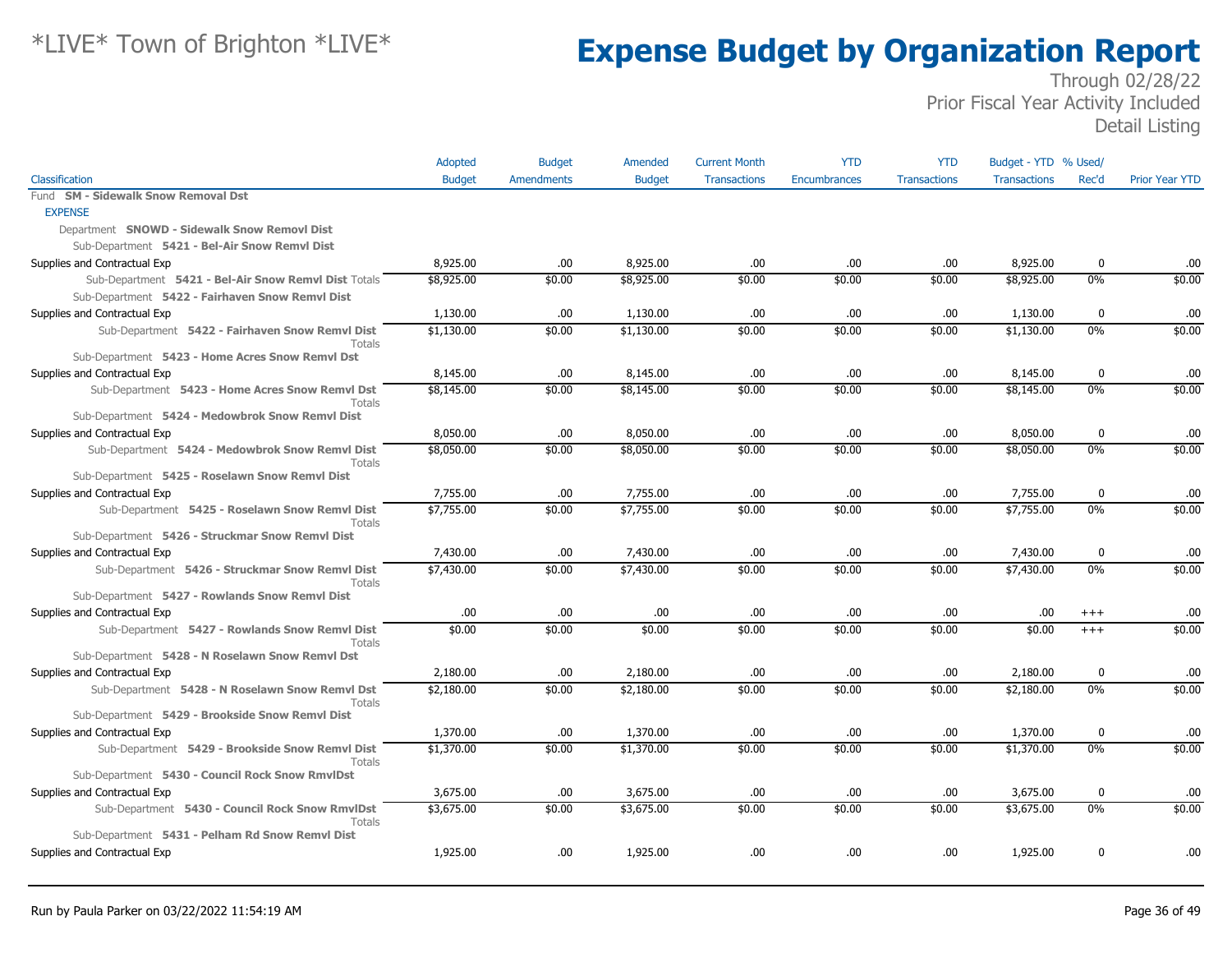|                                                                  | Adopted       | <b>Budget</b> | Amended       | <b>Current Month</b> | <b>YTD</b>          | <b>YTD</b>          | Budget - YTD % Used/ |          |                       |
|------------------------------------------------------------------|---------------|---------------|---------------|----------------------|---------------------|---------------------|----------------------|----------|-----------------------|
| Classification                                                   | <b>Budget</b> | Amendments    | <b>Budget</b> | <b>Transactions</b>  | <b>Encumbrances</b> | <b>Transactions</b> | <b>Transactions</b>  | Rec'd    | <b>Prior Year YTD</b> |
| Fund SM - Sidewalk Snow Removal Dst                              |               |               |               |                      |                     |                     |                      |          |                       |
| <b>EXPENSE</b>                                                   |               |               |               |                      |                     |                     |                      |          |                       |
| Department SNOWD - Sidewalk Snow Removl Dist                     |               |               |               |                      |                     |                     |                      |          |                       |
| Sub-Department 5431 - Pelham Rd Snow Remvl Dist<br>Totals        | \$1,925.00    | \$0.00        | \$1,925.00    | \$0.00               | \$0.00              | \$0.00              | \$1,925.00           | 0%       | \$0.00                |
| Sub-Department 5432 - Grosvenor Rd Snow Removal                  |               |               |               |                      |                     |                     |                      |          |                       |
| Supplies and Contractual Exp                                     | 915.00        | .00           | 915.00        | .00                  | .00.                | .00                 | 915.00               | 0        | .00                   |
| Sub-Department 5432 - Grosvenor Rd Snow Removal<br>Totals        | \$915.00      | \$0.00        | \$915.00      | \$0.00               | \$0.00              | \$0.00              | \$915.00             | 0%       | \$0.00                |
| Sub-Department 5433 - Ambassador Dr Snow Remvl                   |               |               |               |                      |                     |                     |                      |          |                       |
| Supplies and Contractual Exp                                     | 1,645.00      | .00.          | 1,645.00      | .00                  | .00                 | .00                 | 1,645.00             | 0        | .00                   |
| Sub-Department 5433 - Ambassador Dr Snow Remvl<br>Totals         | \$1,645.00    | \$0.00        | \$1,645.00    | \$0.00               | \$0.00              | \$0.00              | \$1,645.00           | $0\%$    | \$0.00                |
| Sub-Department 5434 - Sandringham Rd. Snow Rmvl                  |               |               |               |                      |                     |                     |                      |          |                       |
| Supplies and Contractual Exp                                     | 2,600.00      | .00.          | 2,600.00      | .00.                 | .00                 | .00                 | 2,600.00             | $\bf{0}$ | .00                   |
| Sub-Department 5434 - Sandringham Rd. Snow Rmvl<br>Totals        | \$2,600.00    | \$0.00        | \$2,600.00    | \$0.00               | \$0.00              | \$0.00              | \$2,600.00           | 0%       | \$0.00                |
| Sub-Department 5435 - Reserve Snow Removal                       |               |               |               |                      |                     |                     |                      |          |                       |
| Supplies and Contractual Exp                                     | 1,180.00      | .00.          | 1,180.00      | .00                  | .00.                | .00                 | 1,180.00             | 0        | .00                   |
| Sub-Department 5435 - Reserve Snow Removal Totals                | \$1,180.00    | \$0.00        | \$1,180.00    | \$0.00               | \$0.00              | \$0.00              | \$1,180.00           | 0%       | \$0.00                |
| Sub-Department 5436 - Rowlands Snow RemovalDist                  |               |               |               |                      |                     |                     |                      |          |                       |
| Supplies and Contractual Exp                                     | 6,260.00      | .00.          | 6,260.00      | .00                  | .00                 | .00                 | 6,260.00             | 0        | .00                   |
| Sub-Department 5436 - Rowlands Snow RemovalDist<br><b>Totals</b> | \$6,260.00    | \$0.00        | \$6,260.00    | \$0.00               | \$0.00              | \$0.00              | \$6,260.00           | $0\%$    | \$0.00                |
| Sub-Department 5437 - Clovercrest Snow Removal                   |               |               |               |                      |                     |                     |                      |          |                       |
| Supplies and Contractual Exp                                     | 3,290.00      | .00           | 3,290.00      | .00                  | .00                 | .00                 | 3,290.00             | $\bf{0}$ | .00                   |
| Sub-Department 5437 - Clovercrest Snow Removal Totals            | \$3,290.00    | \$0.00        | \$3,290.00    | \$0.00               | \$0.00              | \$0.00              | \$3,290.00           | $0\%$    | \$0.00                |
| Sub-Department 5438 - Thackery Rd Snow Removal                   |               |               |               |                      |                     |                     |                      |          |                       |
| Supplies and Contractual Exp                                     | 1,545.00      | .00           | 1,545.00      | .00                  | .00                 | .00                 | 1,545.00             | 0        | .00                   |
| Sub-Department 5438 - Thackery Rd Snow Removal<br><b>Totals</b>  | \$1,545.00    | \$0.00        | \$1,545.00    | \$0.00               | \$0.00              | \$0.00              | \$1,545.00           | $0\%$    | \$0.00                |
| Sub-Department 5439 - Trevor Court Snow Removal                  |               |               |               |                      |                     |                     |                      |          |                       |
| Supplies and Contractual Exp                                     | 1,345.00      | .00.          | 1,345.00      | .00                  | .00.                | .00                 | 1,345.00             | 0        | .00                   |
| Sub-Department 5439 - Trevor Court Snow Removal<br>Totals        | \$1,345.00    | \$0.00        | \$1,345.00    | \$0.00               | \$0.00              | \$0.00              | \$1,345.00           | $0\%$    | \$0.00                |
| Department SNOWD - Sidewalk Snow Removl Dist Totals              | \$69,365.00   | \$0.00        | \$69,365.00   | \$0.00               | \$0.00              | \$0.00              | \$69,365.00          | 0%       | \$0.00                |
| <b>EXPENSE TOTALS</b>                                            | \$69,365.00   | \$0.00        | \$69,365.00   | \$0.00               | \$0.00              | \$0.00              | \$69,365.00          | $0\%$    | \$0.00                |
| Fund SM - Sidewalk Snow Removal Dst Totals                       | \$69,365.00   | \$0.00        | \$69,365.00   | \$0.00               | \$0.00              | \$0.00              | \$69,365.00          |          | \$0.00                |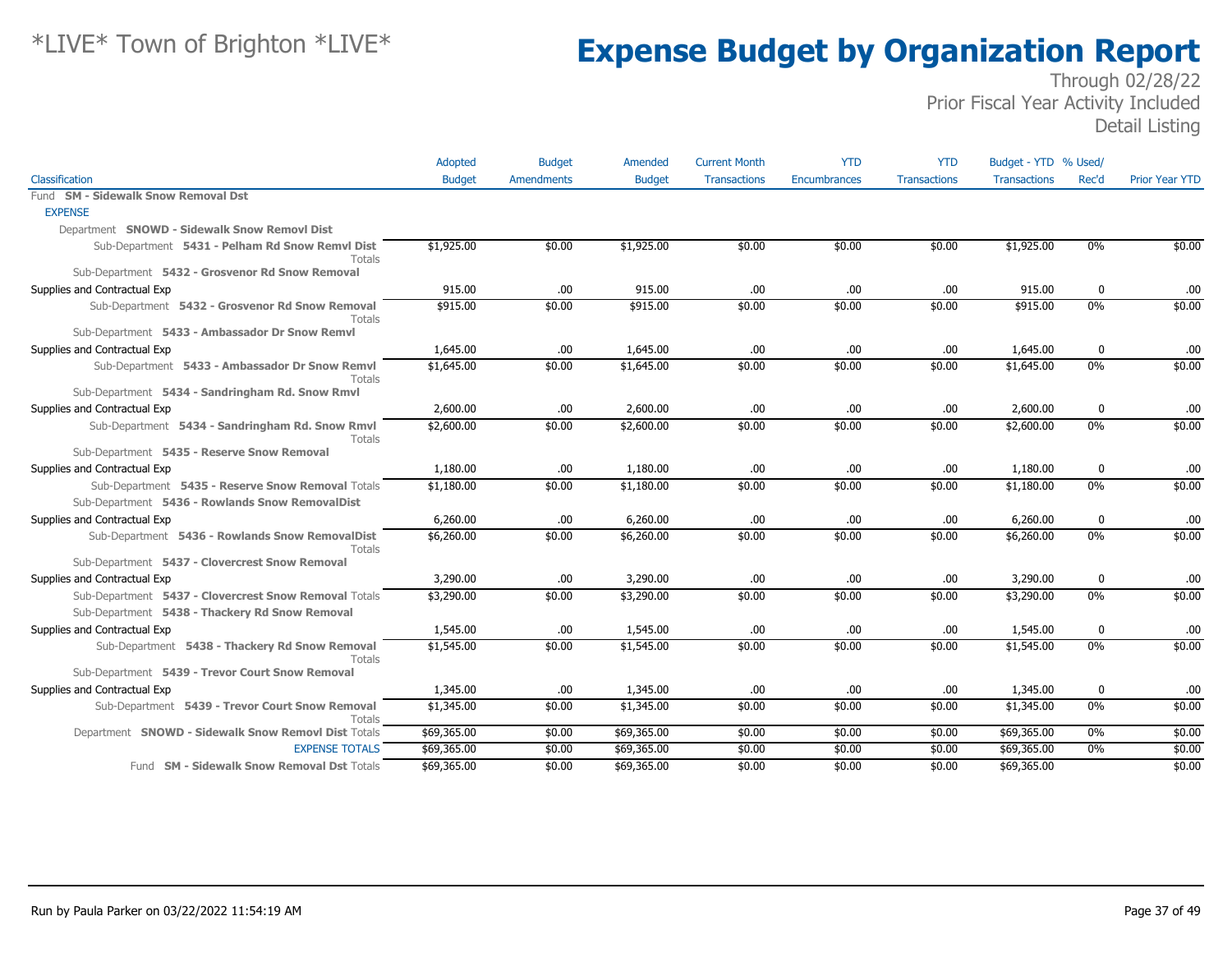|                                                      | Adopted       | <b>Budget</b> | Amended       | <b>Current Month</b> | <b>YTD</b>   | <b>YTD</b>          | Budget - YTD % Used/ |       |                       |
|------------------------------------------------------|---------------|---------------|---------------|----------------------|--------------|---------------------|----------------------|-------|-----------------------|
| Classification                                       | <b>Budget</b> | Amendments    | <b>Budget</b> | <b>Transactions</b>  | Encumbrances | <b>Transactions</b> | <b>Transactions</b>  | Rec'd | <b>Prior Year YTD</b> |
| Fund SN - Neighborhood Improve Dist                  |               |               |               |                      |              |                     |                      |       |                       |
| <b>EXPENSE</b>                                       |               |               |               |                      |              |                     |                      |       |                       |
| Department NID - Neighborhood Improve Dist           |               |               |               |                      |              |                     |                      |       |                       |
| Sub-Department NIDHA - Homeacres Entranceway         |               |               |               |                      |              |                     |                      |       |                       |
| Supplies and Contractual Exp                         | 5,450.00      | 11,200.00     | 16,650.00     | .00.                 | .00          | .00.                | 16,650.00            | 0     | .00                   |
| Principal on Indebtedness                            | .00           | .00           | .00           | .00                  | .00          | .00.                | .00                  | $+++$ | .00                   |
| Interest on Indebtedness                             | .00.          | .00.          | .00.          | .00.                 | .00          | .00.                | .00                  | $+++$ | .00                   |
| Sub-Department NIDHA - Homeacres Entranceway Totals  | \$5,450.00    | \$11,200.00   | \$16,650.00   | \$0.00               | \$0.00       | \$0.00              | \$16,650.00          | 0%    | \$0.00                |
| Department NID - Neighborhood Improve Dist Totals    | \$5,450.00    | \$11,200.00   | \$16,650.00   | \$0.00               | \$0.00       | \$0.00              | \$16,650.00          | $0\%$ | \$0.00                |
| <b>EXPENSE TOTALS</b>                                | \$5,450.00    | \$11,200.00   | \$16,650.00   | \$0.00               | \$0.00       | \$0.00              | \$16,650.00          | 0%    | \$0.00                |
| <b>SN - Neighborhood Improve Dist Totals</b><br>Fund | \$5,450.00    | \$11,200.00   | \$16,650.00   | \$0.00               | \$0.00       | \$0.00              | \$16,650.00          |       | \$0.00                |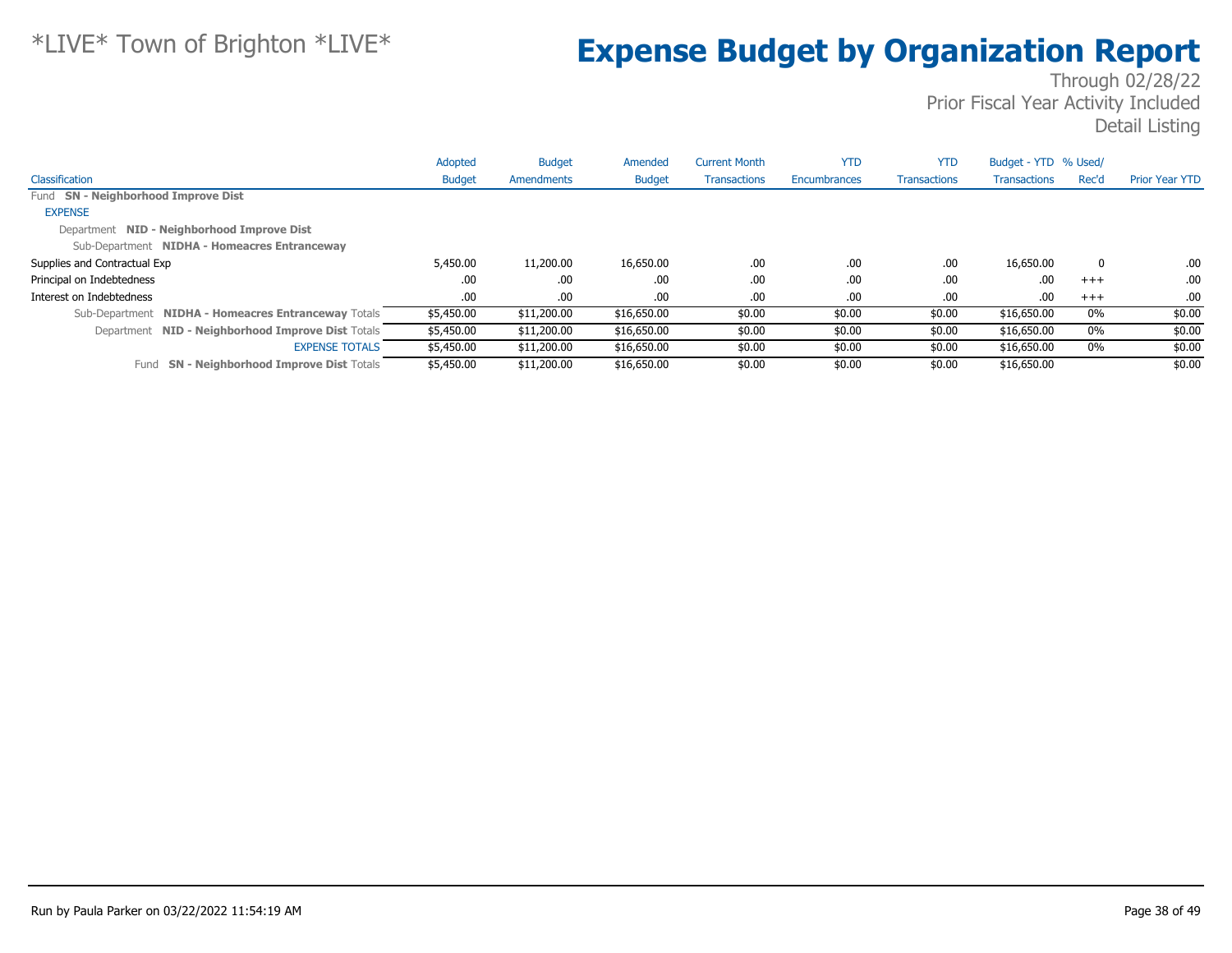|                                                       | Adopted       | <b>Budget</b> | Amended       | <b>Current Month</b> | <b>YTD</b>   | <b>YTD</b>          | Budget - YTD % Used/ |       |                       |
|-------------------------------------------------------|---------------|---------------|---------------|----------------------|--------------|---------------------|----------------------|-------|-----------------------|
| Classification                                        | <b>Budget</b> | Amendments    | <b>Budget</b> | Transactions         | Encumbrances | <b>Transactions</b> | <b>Transactions</b>  | Rec'd | <b>Prior Year YTD</b> |
| Fund SP - Park Special District                       |               |               |               |                      |              |                     |                      |       |                       |
| <b>EXPENSE</b>                                        |               |               |               |                      |              |                     |                      |       |                       |
| Department PARKD - Park Special District              |               |               |               |                      |              |                     |                      |       |                       |
| Sub-Department 7201 - Kirk-Astor Park District        |               |               |               |                      |              |                     |                      |       |                       |
| Supplies and Contractual Exp                          | 5,175,00      | .00.          | 5,175,00      | .00                  | 3,925.00     | .00                 | 1,250.00             | 76    | .00                   |
| Sub-Department 7201 - Kirk-Astor Park District Totals | \$5,175.00    | \$0.00        | \$5,175.00    | \$0.00               | \$3,925.00   | \$0.00              | \$1,250.00           | 76%   | \$0.00                |
| Department PARKD - Park Special District Totals       | \$5,175.00    | \$0.00        | \$5,175.00    | \$0.00               | \$3,925.00   | \$0.00              | \$1,250.00           | 76%   | \$0.00                |
| <b>EXPENSE TOTALS</b>                                 | \$5,175.00    | \$0.00        | \$5,175.00    | \$0.00               | \$3,925.00   | \$0.00              | \$1,250.00           | 76%   | \$0.00                |
| <b>SP - Park Special District Totals</b><br>Fund      | \$5,175.00    | \$0.00        | \$5,175.00    | \$0.00               | \$3,925.00   | \$0.00              | \$1,250.00           |       | \$0.00                |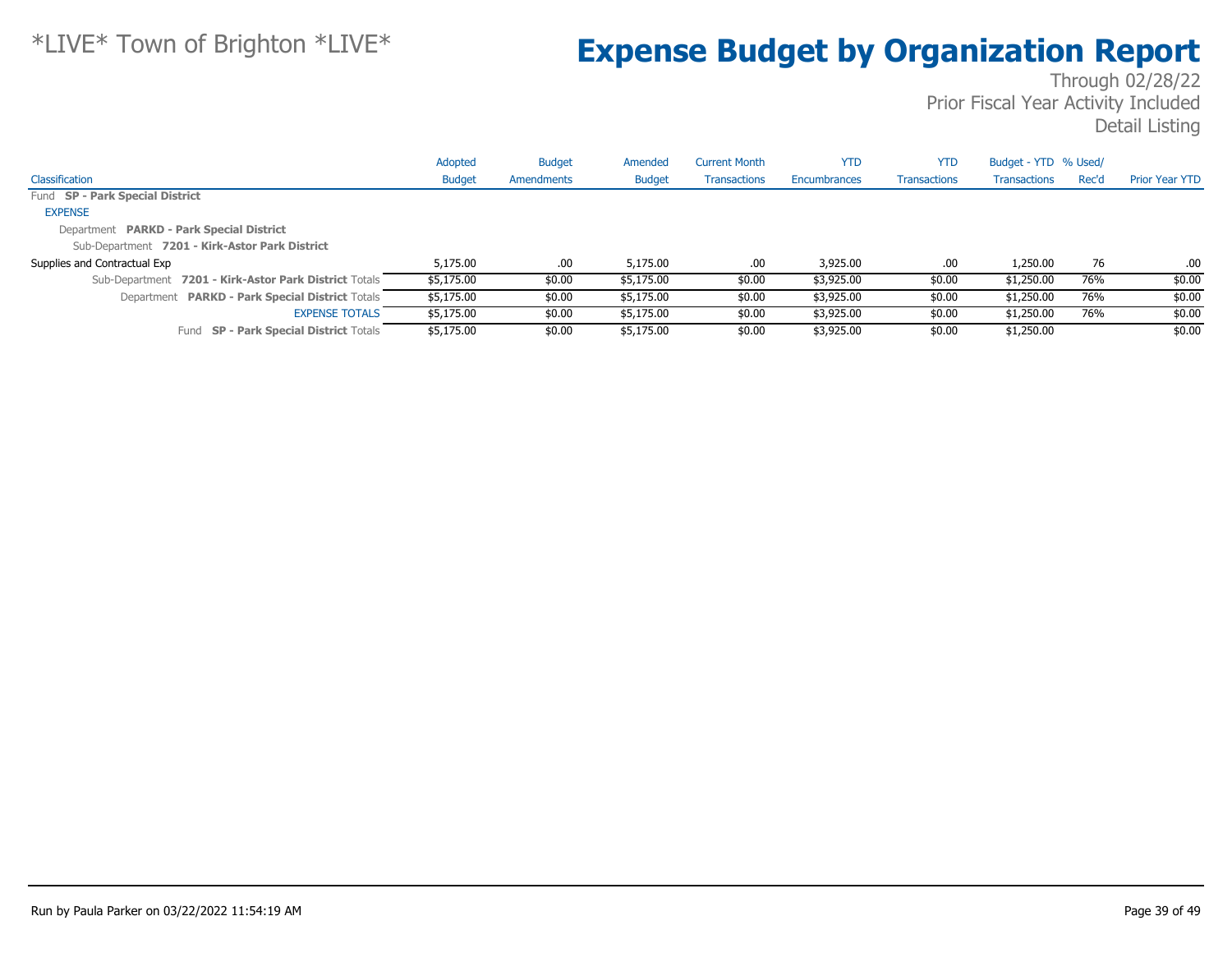|                                                             | Adopted       | <b>Budget</b>     | Amended       | <b>Current Month</b> | <b>YTD</b>   | <b>YTD</b>          | Budget - YTD % Used/ |           |                        |
|-------------------------------------------------------------|---------------|-------------------|---------------|----------------------|--------------|---------------------|----------------------|-----------|------------------------|
| Classification                                              | <b>Budget</b> | <b>Amendments</b> | <b>Budget</b> | <b>Transactions</b>  | Encumbrances | <b>Transactions</b> | <b>Transactions</b>  | Rec'd     | <b>Prior Year YTD</b>  |
| Fund SR - Refuse Removal Districts                          |               |                   |               |                      |              |                     |                      |           |                        |
| <b>EXPENSE</b>                                              |               |                   |               |                      |              |                     |                      |           |                        |
| Department RFUSD - Refuse Removal Districts                 |               |                   |               |                      |              |                     |                      |           |                        |
| Sub-Department 8161 - Bel-Air Refuse Dist                   |               |                   |               |                      |              |                     |                      |           |                        |
| Supplies and Contractual Exp                                | 88,580.00     | .00.              | 88,580.00     | 7,193.04             | 79,123.44    | 7,193.04            | 2,263.52             | 97        | 6,919.15               |
| Sub-Department 8161 - Bel-Air Refuse Dist Totals            | \$88,580.00   | \$0.00            | \$88,580.00   | \$7,193.04           | \$79,123.44  | \$7,193.04          | \$2,263.52           | 97%       | \$6,919.15             |
| Sub-Department 8162 - Home Acres Refuse Dist                |               |                   |               |                      |              |                     |                      |           |                        |
| Supplies and Contractual Exp                                | 66,975.00     | .00               | 66,975.00     | 5,438.64             | 59,825.04    | 5,438.64            | 1,711.32             | 97        | 5,231.55               |
| Sub-Department 8162 - Home Acres Refuse Dist Totals         | \$66,975.00   | \$0.00            | \$66,975.00   | \$5,438.64           | \$59,825.04  | \$5,438.64          | \$1,711.32           | 97%       | \$5,231.55             |
| Sub-Department 8163 - Roselawn Refuse Dist                  |               |                   |               |                      |              |                     |                      |           |                        |
| Supplies and Contractual Exp                                | 118,015.00    | .00               | 118,015.00    | 9,583.41             | 105,417.51   | 9,583.41            | 3,014.08             | 97        | 9,218.51               |
| Sub-Department 8163 - Roselawn Refuse Dist Totals           | \$118,015.00  | \$0.00            | \$118,015.00  | \$9,583.41           | \$105,417.51 | \$9,583.41          | \$3,014.08           | 97%       | \$9,218.51             |
| Sub-Department 8164 - Struckmar Refuse Dist                 |               |                   |               |                      |              |                     |                      |           |                        |
| Supplies and Contractual Exp                                | 55,365.00     | .00.              | 55,365.00     | 4,495.65             | 49,452.15    | 4,495.65            | 1,417.20             | 97        | 4,324.47               |
| Sub-Department 8164 - Struckmar Refuse Dist Totals          | \$55,365.00   | \$0.00            | \$55,365.00   | \$4,495.65           | \$49,452.15  | \$4,495.65          | \$1,417.20           | 97%       | \$4,324.47             |
| Sub-Department 8165 - Dunrovin Refuse Dist                  |               |                   |               |                      |              |                     |                      |           |                        |
| Supplies and Contractual Exp                                | 13,235.00     | .00               | 13,235.00     | 1,074.57             | 11,820.27    | 1,074.57            | 340.16               | 97        | 1,033.66               |
| Sub-Department 8165 - Dunrovin Refuse Dist Totals           | \$13,235.00   | \$0.00            | \$13,235.00   | \$1,074.57           | \$11,820.27  | \$1,074.57          | \$340.16             | 97%       | \$1,033.66             |
| Sub-Department 8166 - Hemingway Refuse Dist                 |               |                   |               |                      |              |                     |                      |           |                        |
| Supplies and Contractual Exp                                | 20,255.00     | .00               | 20,255.00     | 1,644.75             | 18,092.25    | 1,644.75            | 518.00               | 97        | 1,582.13               |
| Sub-Department 8166 - Hemingway Refuse Dist Totals          | \$20,255.00   | \$0.00            | \$20,255.00   | \$1,644.75           | \$18,092.25  | \$1,644.75          | \$518.00             | 97%       | \$1,582.13             |
| Sub-Department 8167 - Ledgerock Refuse Dist                 |               |                   |               |                      |              |                     |                      |           |                        |
| Supplies and Contractual Exp                                | 6,755.00      | .00               | 6,755.00      | 548.25               | 6,030.75     | 548.25              | 176.00               | 97        | 527.38                 |
| Sub-Department 8167 - Ledgerock Refuse Dist Totals          | \$6,755.00    | \$0.00            | \$6,755.00    | \$548.25             | \$6,030.75   | \$548.25            | \$176.00             | 97%       | \$527.38               |
| Sub-Department 8168 - Rockhill Refuse Dist                  |               |                   |               |                      |              |                     |                      |           |                        |
| Supplies and Contractual Exp                                | 18,635.00     | .00               | 18,635.00     | 1,513.17             | 16,644.87    | 1,513.17            | 476.96               | 97        | 1,455.56               |
| Sub-Department 8168 - Rockhill Refuse Dist Totals           | \$18,635.00   | \$0.00            | \$18,635.00   | \$1,513.17           | \$16,644.87  | \$1,513.17          | \$476.96             | 97%       | \$1,455.56             |
| Sub-Department 8169 - Fairhaven Refuse Dist                 |               |                   |               |                      |              |                     |                      |           |                        |
| Supplies and Contractual Exp                                | 17,285.00     | .00.              | 17,285.00     | 1,403.52             | 15,438.72    | 1,403.52            | 442.76               | 97        | 1,350.08               |
| Sub-Department 8169 - Fairhaven Refuse Dist Totals          | \$17,285.00   | \$0.00            | \$17,285.00   | \$1,403.52           | \$15,438.72  | \$1,403.52          | \$442.76             | 97%       | \$1,350.08             |
| Sub-Department 8170 - Mandy/Woodgate Refuse Dst             |               |                   |               |                      |              |                     |                      |           |                        |
| Supplies and Contractual Exp                                | 7,830.00      | .00.              | 7,830.00      | 635.97               | 6,995.67     | 635.97              | 198.36               | 97        | 611.76                 |
| Sub-Department 8170 - Mandy/Woodgate Refuse Dst             | \$7,830.00    | \$0.00            | \$7,830.00    | \$635.97             | \$6,995.67   | \$635.97            | \$198.36             | 97%       | \$611.76               |
| <b>Totals</b><br>Sub-Department 8171 - East Ave Refuse Dist |               |                   |               |                      |              |                     |                      |           |                        |
|                                                             |               |                   | 18,905.00     | 1,535.10             | 16,886.10    | 1,535.10            | 483.80               | 97        |                        |
| Supplies and Contractual Exp                                | 18,905.00     | .00               |               |                      |              |                     |                      | 97%       | 1,476.65<br>\$1,476.65 |
| Sub-Department 8171 - East Ave Refuse Dist Totals           | \$18,905.00   | \$0.00            | \$18,905.00   | \$1,535.10           | \$16,886.10  | \$1,535.10          | \$483.80             |           |                        |
| Sub-Department 8172 - Houston/Barnard Ref. Dist             |               |                   |               |                      |              |                     |                      |           |                        |
| Supplies and Contractual Exp                                | 28,355.00     | .00               | 28,355.00     | 2,302.65             | 25,329.15    | 2,302.65            | 723.20               | 97<br>97% | 2,214.97               |
| Sub-Department 8172 - Houston/Barnard Ref. Dist Totals      | \$28,355.00   | \$0.00            | \$28,355.00   | \$2,302.65           | \$25,329.15  | \$2,302.65          | \$723.20             |           | \$2,214.97             |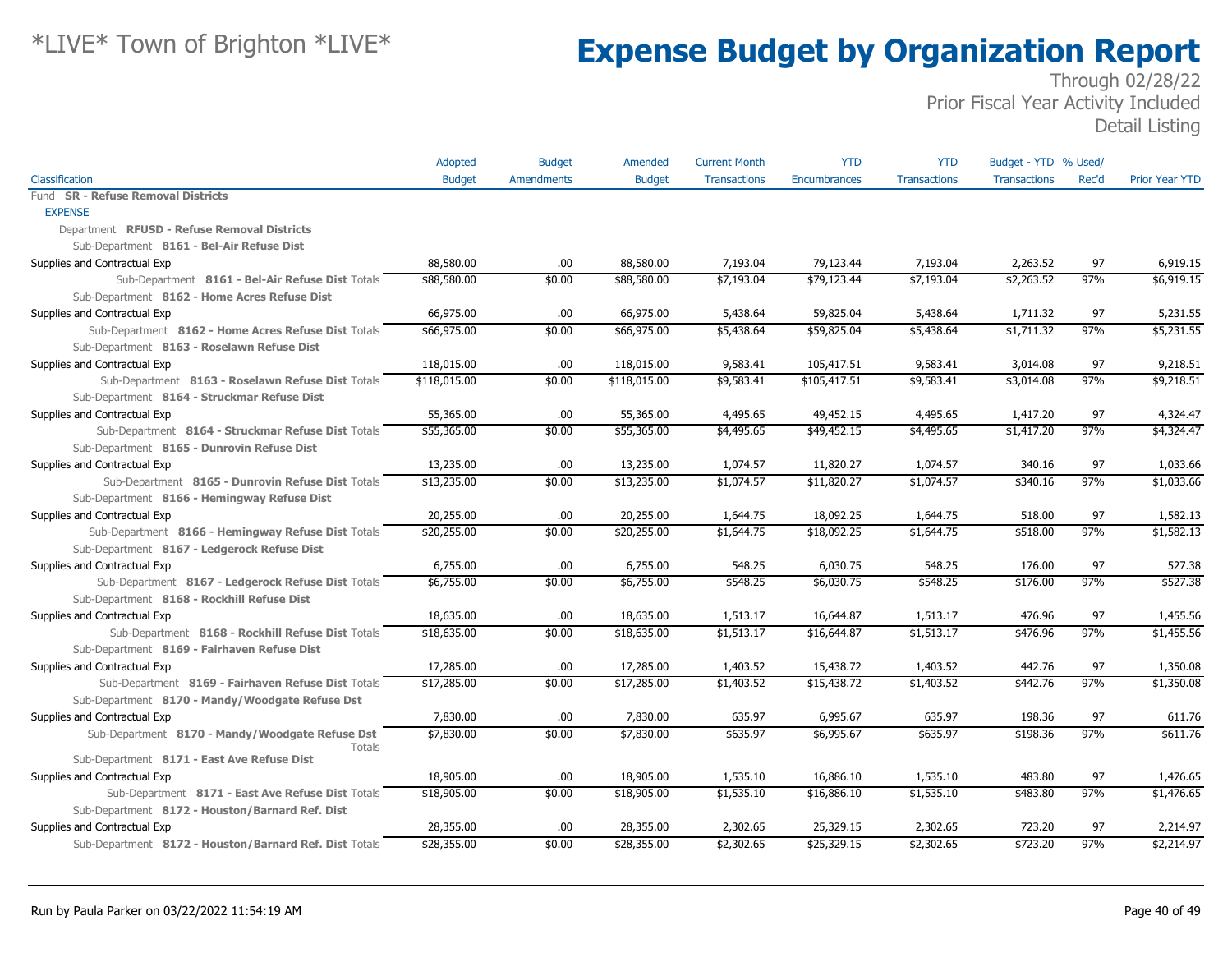| Classification<br><b>Budget</b><br><b>Amendments</b><br><b>Transactions</b><br>Rec'd<br><b>Prior Year YTD</b><br><b>Budget</b><br><b>Transactions</b><br>Encumbrances<br><b>Transactions</b><br>Fund SR - Refuse Removal Districts<br><b>EXPENSE</b><br>Department RFUSD - Refuse Removal Districts<br>Sub-Department 8173 - Kirk/Astor Refuse Dist.<br>Supplies and Contractual Exp<br>16,200.00<br>16,200.00<br>1,315.80<br>14,473.80<br>1,315.80<br>410.40<br>97<br>1,265.70<br>.00<br>97%<br>\$16,200.00<br>\$1,315.80<br>\$1,265.70<br>Sub-Department 8173 - Kirk/Astor Refuse Dist. Totals<br>\$0.00<br>\$16,200.00<br>\$14,473.80<br>\$1,315.80<br>\$410.40<br>Sub-Department 8174 - Far View Hills Refuse Dst<br>1,890.00<br>153.51<br>47.88<br>97<br>Supplies and Contractual Exp<br>.00.<br>1,890.00<br>153.51<br>1,688.61<br>147.67<br>97%<br>\$147.67<br>\$1,890.00<br>\$0.00<br>\$1,890.00<br>\$153.51<br>\$1,688.61<br>\$153.51<br>\$47.88<br>Sub-Department 8174 - Far View Hills Refuse Dst Totals<br>Sub-Department 8175 - Monroe Meadows Refuse Dst<br>27,005.00<br>.00.<br>27,005.00<br>2,193.00<br>24,123.00<br>2,193.00<br>689.00<br>97<br>2,109.49<br>Supplies and Contractual Exp<br>\$27,005.00<br>\$0.00<br>\$27,005.00<br>\$2,193.00<br>97%<br>\$2,109.49<br>\$24,123.00<br>\$2,193.00<br>\$689.00<br>Sub-Department 8175 - Monroe Meadows Refuse Dst<br><b>Totals</b><br>Sub-Department 8176 - Rowlands Refuse Dist<br>Supplies and Contractual Exp<br>5,021.97<br>5,021.97<br>97<br>61,845.00<br>.00.<br>61,845.00<br>55,241.67<br>1,581.36<br>4,830.75<br>97%<br>Sub-Department 8176 - Rowlands Refuse Dist Totals<br>\$61,845.00<br>\$0.00<br>\$61,845.00<br>\$5,021.97<br>\$55,241.67<br>\$5,021.97<br>\$1,581.36<br>\$4,830.75<br>Sub-Department 8177 - Spier Ave Refuse Dist<br>Supplies and Contractual Exp<br>4,595.00<br>.00.<br>4,595.00<br>372.81<br>4,100.91<br>372.81<br>121.28<br>97<br>358.62<br>97%<br>\$358.62<br>\$0.00<br>\$4,595.00<br>\$372.81<br>\$372.81<br>\$121.28<br>Sub-Department 8177 - Spier Ave Refuse Dist Totals<br>\$4,595.00<br>\$4,100.91<br>Sub-Department 8178 - S.Landing Rd Refuse Dist<br>14,850.00<br>376.20<br>97<br>Supplies and Contractual Exp<br>.00.<br>14,850.00<br>1,206.15<br>13,267.65<br>1,206.15<br>1,160.23<br>97%<br>\$0.00<br>\$1,206.15<br>\$13,267.65<br>\$376.20<br>\$1,160.23<br>Sub-Department 8178 - S.Landing Rd Refuse Dist Totals<br>\$14,850.00<br>\$14,850.00<br>\$1,206.15<br>Sub-Department 8179 - Ashley Dr Refuse District<br>6,210.00<br>504.39<br>157.32<br>97<br>Supplies and Contractual Exp<br>.00.<br>6,210.00<br>504.39<br>5,548.29<br>485.19<br>\$504.39<br>97%<br>\$485.19<br>Sub-Department 8179 - Ashley Dr Refuse District Totals<br>\$6,210.00<br>\$0.00<br>\$6,210.00<br>\$5,548.29<br>\$504.39<br>\$157.32<br>Sub-Department 8180 - Brittany-Markay RefuseDst<br>.00.<br>97<br>Supplies and Contractual Exp<br>13,775.00<br>13,775.00<br>1,118.43<br>12,302.73<br>1,118.43<br>353.84<br>1,075.85<br>97%<br>\$0.00<br>\$1,075.85<br>Sub-Department 8180 - Brittany-Markay RefuseDst<br>\$13,775.00<br>\$13,775.00<br>\$1,118.43<br>\$12,302.73<br>\$1,118.43<br>\$353.84<br>Totals<br>Sub-Department 8181 - Bronsonwood Refuse Dist<br>Supplies and Contractual Exp<br>13,235.00<br>13,235.00<br>1,074.57<br>11,820.27<br>1,074.57<br>340.16<br>97<br>1,033.66<br>.00<br>97%<br>\$0.00<br>\$1,074.57<br>\$340.16<br>\$1,033.66<br>Sub-Department 8181 - Bronsonwood Refuse Dist Totals<br>\$13,235.00<br>\$13,235.00<br>\$11,820.27<br>\$1,074.57<br>Sub-Department 8182 - Coventry Green RefuseDist<br>97<br>Supplies and Contractual Exp<br>4,595.00<br>.00.<br>4,595.00<br>372.81<br>4,100.91<br>372.81<br>121.28<br>358.62<br>97%<br>\$0.00<br>\$372.81<br>\$358.62<br>Sub-Department 8182 - Coventry Green RefuseDist<br>\$4,595.00<br>\$4,595.00<br>\$4,100.91<br>\$372.81<br>\$121.28<br>Totals<br>Sub-Department 8183 - Evan Farm Refuse District<br>37,270.00<br>33,289.74<br>3,026.34<br>953.92<br>97<br>Supplies and Contractual Exp<br>37,270.00<br>.00.<br>3,026.34<br>2,911.10<br>97%<br>\$37,270.00<br>\$37,270.00<br>\$33,289.74<br>\$953.92<br>\$2,911.10<br>Sub-Department 8183 - Evan Farm Refuse District Totals<br>\$0.00<br>\$3,026.34<br>\$3,026.34<br>Sub-Department 8184 - Fairways Refuse District<br>Supplies and Contractual Exp<br>548.25<br>548.25<br>176.00<br>97<br>6,755.00<br>.00.<br>6,755.00<br>6,030.75<br>527.38<br>\$527.38<br>\$6,755.00<br>\$0.00<br>\$6,755.00<br>\$548.25<br>\$6,030.75<br>\$548.25<br>\$176.00<br>97%<br>Sub-Department 8184 - Fairways Refuse District Totals | Adopted | <b>Budget</b> | Amended | <b>Current Month</b> | <b>YTD</b> | <b>YTD</b> | Budget - YTD % Used/ |  |
|---------------------------------------------------------------------------------------------------------------------------------------------------------------------------------------------------------------------------------------------------------------------------------------------------------------------------------------------------------------------------------------------------------------------------------------------------------------------------------------------------------------------------------------------------------------------------------------------------------------------------------------------------------------------------------------------------------------------------------------------------------------------------------------------------------------------------------------------------------------------------------------------------------------------------------------------------------------------------------------------------------------------------------------------------------------------------------------------------------------------------------------------------------------------------------------------------------------------------------------------------------------------------------------------------------------------------------------------------------------------------------------------------------------------------------------------------------------------------------------------------------------------------------------------------------------------------------------------------------------------------------------------------------------------------------------------------------------------------------------------------------------------------------------------------------------------------------------------------------------------------------------------------------------------------------------------------------------------------------------------------------------------------------------------------------------------------------------------------------------------------------------------------------------------------------------------------------------------------------------------------------------------------------------------------------------------------------------------------------------------------------------------------------------------------------------------------------------------------------------------------------------------------------------------------------------------------------------------------------------------------------------------------------------------------------------------------------------------------------------------------------------------------------------------------------------------------------------------------------------------------------------------------------------------------------------------------------------------------------------------------------------------------------------------------------------------------------------------------------------------------------------------------------------------------------------------------------------------------------------------------------------------------------------------------------------------------------------------------------------------------------------------------------------------------------------------------------------------------------------------------------------------------------------------------------------------------------------------------------------------------------------------------------------------------------------------------------------------------------------------------------------------------------------------------------------------------------------------------------------------------------------------------------------------------------------------------------------------------------------------------------------------------------------------------------------------------------------------------------------------------------------------------------------------------------------------------------------------------------------------------------------------------------------------------------------------------------------------------------------------------------------------------------------------------------------------------------------------------------------------------------------------------------------------------------------------------------------------------------------------------------------------|---------|---------------|---------|----------------------|------------|------------|----------------------|--|
|                                                                                                                                                                                                                                                                                                                                                                                                                                                                                                                                                                                                                                                                                                                                                                                                                                                                                                                                                                                                                                                                                                                                                                                                                                                                                                                                                                                                                                                                                                                                                                                                                                                                                                                                                                                                                                                                                                                                                                                                                                                                                                                                                                                                                                                                                                                                                                                                                                                                                                                                                                                                                                                                                                                                                                                                                                                                                                                                                                                                                                                                                                                                                                                                                                                                                                                                                                                                                                                                                                                                                                                                                                                                                                                                                                                                                                                                                                                                                                                                                                                                                                                                                                                                                                                                                                                                                                                                                                                                                                                                                                                                                                             |         |               |         |                      |            |            |                      |  |
|                                                                                                                                                                                                                                                                                                                                                                                                                                                                                                                                                                                                                                                                                                                                                                                                                                                                                                                                                                                                                                                                                                                                                                                                                                                                                                                                                                                                                                                                                                                                                                                                                                                                                                                                                                                                                                                                                                                                                                                                                                                                                                                                                                                                                                                                                                                                                                                                                                                                                                                                                                                                                                                                                                                                                                                                                                                                                                                                                                                                                                                                                                                                                                                                                                                                                                                                                                                                                                                                                                                                                                                                                                                                                                                                                                                                                                                                                                                                                                                                                                                                                                                                                                                                                                                                                                                                                                                                                                                                                                                                                                                                                                             |         |               |         |                      |            |            |                      |  |
|                                                                                                                                                                                                                                                                                                                                                                                                                                                                                                                                                                                                                                                                                                                                                                                                                                                                                                                                                                                                                                                                                                                                                                                                                                                                                                                                                                                                                                                                                                                                                                                                                                                                                                                                                                                                                                                                                                                                                                                                                                                                                                                                                                                                                                                                                                                                                                                                                                                                                                                                                                                                                                                                                                                                                                                                                                                                                                                                                                                                                                                                                                                                                                                                                                                                                                                                                                                                                                                                                                                                                                                                                                                                                                                                                                                                                                                                                                                                                                                                                                                                                                                                                                                                                                                                                                                                                                                                                                                                                                                                                                                                                                             |         |               |         |                      |            |            |                      |  |
|                                                                                                                                                                                                                                                                                                                                                                                                                                                                                                                                                                                                                                                                                                                                                                                                                                                                                                                                                                                                                                                                                                                                                                                                                                                                                                                                                                                                                                                                                                                                                                                                                                                                                                                                                                                                                                                                                                                                                                                                                                                                                                                                                                                                                                                                                                                                                                                                                                                                                                                                                                                                                                                                                                                                                                                                                                                                                                                                                                                                                                                                                                                                                                                                                                                                                                                                                                                                                                                                                                                                                                                                                                                                                                                                                                                                                                                                                                                                                                                                                                                                                                                                                                                                                                                                                                                                                                                                                                                                                                                                                                                                                                             |         |               |         |                      |            |            |                      |  |
|                                                                                                                                                                                                                                                                                                                                                                                                                                                                                                                                                                                                                                                                                                                                                                                                                                                                                                                                                                                                                                                                                                                                                                                                                                                                                                                                                                                                                                                                                                                                                                                                                                                                                                                                                                                                                                                                                                                                                                                                                                                                                                                                                                                                                                                                                                                                                                                                                                                                                                                                                                                                                                                                                                                                                                                                                                                                                                                                                                                                                                                                                                                                                                                                                                                                                                                                                                                                                                                                                                                                                                                                                                                                                                                                                                                                                                                                                                                                                                                                                                                                                                                                                                                                                                                                                                                                                                                                                                                                                                                                                                                                                                             |         |               |         |                      |            |            |                      |  |
|                                                                                                                                                                                                                                                                                                                                                                                                                                                                                                                                                                                                                                                                                                                                                                                                                                                                                                                                                                                                                                                                                                                                                                                                                                                                                                                                                                                                                                                                                                                                                                                                                                                                                                                                                                                                                                                                                                                                                                                                                                                                                                                                                                                                                                                                                                                                                                                                                                                                                                                                                                                                                                                                                                                                                                                                                                                                                                                                                                                                                                                                                                                                                                                                                                                                                                                                                                                                                                                                                                                                                                                                                                                                                                                                                                                                                                                                                                                                                                                                                                                                                                                                                                                                                                                                                                                                                                                                                                                                                                                                                                                                                                             |         |               |         |                      |            |            |                      |  |
|                                                                                                                                                                                                                                                                                                                                                                                                                                                                                                                                                                                                                                                                                                                                                                                                                                                                                                                                                                                                                                                                                                                                                                                                                                                                                                                                                                                                                                                                                                                                                                                                                                                                                                                                                                                                                                                                                                                                                                                                                                                                                                                                                                                                                                                                                                                                                                                                                                                                                                                                                                                                                                                                                                                                                                                                                                                                                                                                                                                                                                                                                                                                                                                                                                                                                                                                                                                                                                                                                                                                                                                                                                                                                                                                                                                                                                                                                                                                                                                                                                                                                                                                                                                                                                                                                                                                                                                                                                                                                                                                                                                                                                             |         |               |         |                      |            |            |                      |  |
|                                                                                                                                                                                                                                                                                                                                                                                                                                                                                                                                                                                                                                                                                                                                                                                                                                                                                                                                                                                                                                                                                                                                                                                                                                                                                                                                                                                                                                                                                                                                                                                                                                                                                                                                                                                                                                                                                                                                                                                                                                                                                                                                                                                                                                                                                                                                                                                                                                                                                                                                                                                                                                                                                                                                                                                                                                                                                                                                                                                                                                                                                                                                                                                                                                                                                                                                                                                                                                                                                                                                                                                                                                                                                                                                                                                                                                                                                                                                                                                                                                                                                                                                                                                                                                                                                                                                                                                                                                                                                                                                                                                                                                             |         |               |         |                      |            |            |                      |  |
|                                                                                                                                                                                                                                                                                                                                                                                                                                                                                                                                                                                                                                                                                                                                                                                                                                                                                                                                                                                                                                                                                                                                                                                                                                                                                                                                                                                                                                                                                                                                                                                                                                                                                                                                                                                                                                                                                                                                                                                                                                                                                                                                                                                                                                                                                                                                                                                                                                                                                                                                                                                                                                                                                                                                                                                                                                                                                                                                                                                                                                                                                                                                                                                                                                                                                                                                                                                                                                                                                                                                                                                                                                                                                                                                                                                                                                                                                                                                                                                                                                                                                                                                                                                                                                                                                                                                                                                                                                                                                                                                                                                                                                             |         |               |         |                      |            |            |                      |  |
|                                                                                                                                                                                                                                                                                                                                                                                                                                                                                                                                                                                                                                                                                                                                                                                                                                                                                                                                                                                                                                                                                                                                                                                                                                                                                                                                                                                                                                                                                                                                                                                                                                                                                                                                                                                                                                                                                                                                                                                                                                                                                                                                                                                                                                                                                                                                                                                                                                                                                                                                                                                                                                                                                                                                                                                                                                                                                                                                                                                                                                                                                                                                                                                                                                                                                                                                                                                                                                                                                                                                                                                                                                                                                                                                                                                                                                                                                                                                                                                                                                                                                                                                                                                                                                                                                                                                                                                                                                                                                                                                                                                                                                             |         |               |         |                      |            |            |                      |  |
|                                                                                                                                                                                                                                                                                                                                                                                                                                                                                                                                                                                                                                                                                                                                                                                                                                                                                                                                                                                                                                                                                                                                                                                                                                                                                                                                                                                                                                                                                                                                                                                                                                                                                                                                                                                                                                                                                                                                                                                                                                                                                                                                                                                                                                                                                                                                                                                                                                                                                                                                                                                                                                                                                                                                                                                                                                                                                                                                                                                                                                                                                                                                                                                                                                                                                                                                                                                                                                                                                                                                                                                                                                                                                                                                                                                                                                                                                                                                                                                                                                                                                                                                                                                                                                                                                                                                                                                                                                                                                                                                                                                                                                             |         |               |         |                      |            |            |                      |  |
|                                                                                                                                                                                                                                                                                                                                                                                                                                                                                                                                                                                                                                                                                                                                                                                                                                                                                                                                                                                                                                                                                                                                                                                                                                                                                                                                                                                                                                                                                                                                                                                                                                                                                                                                                                                                                                                                                                                                                                                                                                                                                                                                                                                                                                                                                                                                                                                                                                                                                                                                                                                                                                                                                                                                                                                                                                                                                                                                                                                                                                                                                                                                                                                                                                                                                                                                                                                                                                                                                                                                                                                                                                                                                                                                                                                                                                                                                                                                                                                                                                                                                                                                                                                                                                                                                                                                                                                                                                                                                                                                                                                                                                             |         |               |         |                      |            |            |                      |  |
|                                                                                                                                                                                                                                                                                                                                                                                                                                                                                                                                                                                                                                                                                                                                                                                                                                                                                                                                                                                                                                                                                                                                                                                                                                                                                                                                                                                                                                                                                                                                                                                                                                                                                                                                                                                                                                                                                                                                                                                                                                                                                                                                                                                                                                                                                                                                                                                                                                                                                                                                                                                                                                                                                                                                                                                                                                                                                                                                                                                                                                                                                                                                                                                                                                                                                                                                                                                                                                                                                                                                                                                                                                                                                                                                                                                                                                                                                                                                                                                                                                                                                                                                                                                                                                                                                                                                                                                                                                                                                                                                                                                                                                             |         |               |         |                      |            |            |                      |  |
|                                                                                                                                                                                                                                                                                                                                                                                                                                                                                                                                                                                                                                                                                                                                                                                                                                                                                                                                                                                                                                                                                                                                                                                                                                                                                                                                                                                                                                                                                                                                                                                                                                                                                                                                                                                                                                                                                                                                                                                                                                                                                                                                                                                                                                                                                                                                                                                                                                                                                                                                                                                                                                                                                                                                                                                                                                                                                                                                                                                                                                                                                                                                                                                                                                                                                                                                                                                                                                                                                                                                                                                                                                                                                                                                                                                                                                                                                                                                                                                                                                                                                                                                                                                                                                                                                                                                                                                                                                                                                                                                                                                                                                             |         |               |         |                      |            |            |                      |  |
|                                                                                                                                                                                                                                                                                                                                                                                                                                                                                                                                                                                                                                                                                                                                                                                                                                                                                                                                                                                                                                                                                                                                                                                                                                                                                                                                                                                                                                                                                                                                                                                                                                                                                                                                                                                                                                                                                                                                                                                                                                                                                                                                                                                                                                                                                                                                                                                                                                                                                                                                                                                                                                                                                                                                                                                                                                                                                                                                                                                                                                                                                                                                                                                                                                                                                                                                                                                                                                                                                                                                                                                                                                                                                                                                                                                                                                                                                                                                                                                                                                                                                                                                                                                                                                                                                                                                                                                                                                                                                                                                                                                                                                             |         |               |         |                      |            |            |                      |  |
|                                                                                                                                                                                                                                                                                                                                                                                                                                                                                                                                                                                                                                                                                                                                                                                                                                                                                                                                                                                                                                                                                                                                                                                                                                                                                                                                                                                                                                                                                                                                                                                                                                                                                                                                                                                                                                                                                                                                                                                                                                                                                                                                                                                                                                                                                                                                                                                                                                                                                                                                                                                                                                                                                                                                                                                                                                                                                                                                                                                                                                                                                                                                                                                                                                                                                                                                                                                                                                                                                                                                                                                                                                                                                                                                                                                                                                                                                                                                                                                                                                                                                                                                                                                                                                                                                                                                                                                                                                                                                                                                                                                                                                             |         |               |         |                      |            |            |                      |  |
|                                                                                                                                                                                                                                                                                                                                                                                                                                                                                                                                                                                                                                                                                                                                                                                                                                                                                                                                                                                                                                                                                                                                                                                                                                                                                                                                                                                                                                                                                                                                                                                                                                                                                                                                                                                                                                                                                                                                                                                                                                                                                                                                                                                                                                                                                                                                                                                                                                                                                                                                                                                                                                                                                                                                                                                                                                                                                                                                                                                                                                                                                                                                                                                                                                                                                                                                                                                                                                                                                                                                                                                                                                                                                                                                                                                                                                                                                                                                                                                                                                                                                                                                                                                                                                                                                                                                                                                                                                                                                                                                                                                                                                             |         |               |         |                      |            |            |                      |  |
|                                                                                                                                                                                                                                                                                                                                                                                                                                                                                                                                                                                                                                                                                                                                                                                                                                                                                                                                                                                                                                                                                                                                                                                                                                                                                                                                                                                                                                                                                                                                                                                                                                                                                                                                                                                                                                                                                                                                                                                                                                                                                                                                                                                                                                                                                                                                                                                                                                                                                                                                                                                                                                                                                                                                                                                                                                                                                                                                                                                                                                                                                                                                                                                                                                                                                                                                                                                                                                                                                                                                                                                                                                                                                                                                                                                                                                                                                                                                                                                                                                                                                                                                                                                                                                                                                                                                                                                                                                                                                                                                                                                                                                             |         |               |         |                      |            |            |                      |  |
|                                                                                                                                                                                                                                                                                                                                                                                                                                                                                                                                                                                                                                                                                                                                                                                                                                                                                                                                                                                                                                                                                                                                                                                                                                                                                                                                                                                                                                                                                                                                                                                                                                                                                                                                                                                                                                                                                                                                                                                                                                                                                                                                                                                                                                                                                                                                                                                                                                                                                                                                                                                                                                                                                                                                                                                                                                                                                                                                                                                                                                                                                                                                                                                                                                                                                                                                                                                                                                                                                                                                                                                                                                                                                                                                                                                                                                                                                                                                                                                                                                                                                                                                                                                                                                                                                                                                                                                                                                                                                                                                                                                                                                             |         |               |         |                      |            |            |                      |  |
|                                                                                                                                                                                                                                                                                                                                                                                                                                                                                                                                                                                                                                                                                                                                                                                                                                                                                                                                                                                                                                                                                                                                                                                                                                                                                                                                                                                                                                                                                                                                                                                                                                                                                                                                                                                                                                                                                                                                                                                                                                                                                                                                                                                                                                                                                                                                                                                                                                                                                                                                                                                                                                                                                                                                                                                                                                                                                                                                                                                                                                                                                                                                                                                                                                                                                                                                                                                                                                                                                                                                                                                                                                                                                                                                                                                                                                                                                                                                                                                                                                                                                                                                                                                                                                                                                                                                                                                                                                                                                                                                                                                                                                             |         |               |         |                      |            |            |                      |  |
|                                                                                                                                                                                                                                                                                                                                                                                                                                                                                                                                                                                                                                                                                                                                                                                                                                                                                                                                                                                                                                                                                                                                                                                                                                                                                                                                                                                                                                                                                                                                                                                                                                                                                                                                                                                                                                                                                                                                                                                                                                                                                                                                                                                                                                                                                                                                                                                                                                                                                                                                                                                                                                                                                                                                                                                                                                                                                                                                                                                                                                                                                                                                                                                                                                                                                                                                                                                                                                                                                                                                                                                                                                                                                                                                                                                                                                                                                                                                                                                                                                                                                                                                                                                                                                                                                                                                                                                                                                                                                                                                                                                                                                             |         |               |         |                      |            |            |                      |  |
|                                                                                                                                                                                                                                                                                                                                                                                                                                                                                                                                                                                                                                                                                                                                                                                                                                                                                                                                                                                                                                                                                                                                                                                                                                                                                                                                                                                                                                                                                                                                                                                                                                                                                                                                                                                                                                                                                                                                                                                                                                                                                                                                                                                                                                                                                                                                                                                                                                                                                                                                                                                                                                                                                                                                                                                                                                                                                                                                                                                                                                                                                                                                                                                                                                                                                                                                                                                                                                                                                                                                                                                                                                                                                                                                                                                                                                                                                                                                                                                                                                                                                                                                                                                                                                                                                                                                                                                                                                                                                                                                                                                                                                             |         |               |         |                      |            |            |                      |  |
|                                                                                                                                                                                                                                                                                                                                                                                                                                                                                                                                                                                                                                                                                                                                                                                                                                                                                                                                                                                                                                                                                                                                                                                                                                                                                                                                                                                                                                                                                                                                                                                                                                                                                                                                                                                                                                                                                                                                                                                                                                                                                                                                                                                                                                                                                                                                                                                                                                                                                                                                                                                                                                                                                                                                                                                                                                                                                                                                                                                                                                                                                                                                                                                                                                                                                                                                                                                                                                                                                                                                                                                                                                                                                                                                                                                                                                                                                                                                                                                                                                                                                                                                                                                                                                                                                                                                                                                                                                                                                                                                                                                                                                             |         |               |         |                      |            |            |                      |  |
|                                                                                                                                                                                                                                                                                                                                                                                                                                                                                                                                                                                                                                                                                                                                                                                                                                                                                                                                                                                                                                                                                                                                                                                                                                                                                                                                                                                                                                                                                                                                                                                                                                                                                                                                                                                                                                                                                                                                                                                                                                                                                                                                                                                                                                                                                                                                                                                                                                                                                                                                                                                                                                                                                                                                                                                                                                                                                                                                                                                                                                                                                                                                                                                                                                                                                                                                                                                                                                                                                                                                                                                                                                                                                                                                                                                                                                                                                                                                                                                                                                                                                                                                                                                                                                                                                                                                                                                                                                                                                                                                                                                                                                             |         |               |         |                      |            |            |                      |  |
|                                                                                                                                                                                                                                                                                                                                                                                                                                                                                                                                                                                                                                                                                                                                                                                                                                                                                                                                                                                                                                                                                                                                                                                                                                                                                                                                                                                                                                                                                                                                                                                                                                                                                                                                                                                                                                                                                                                                                                                                                                                                                                                                                                                                                                                                                                                                                                                                                                                                                                                                                                                                                                                                                                                                                                                                                                                                                                                                                                                                                                                                                                                                                                                                                                                                                                                                                                                                                                                                                                                                                                                                                                                                                                                                                                                                                                                                                                                                                                                                                                                                                                                                                                                                                                                                                                                                                                                                                                                                                                                                                                                                                                             |         |               |         |                      |            |            |                      |  |
|                                                                                                                                                                                                                                                                                                                                                                                                                                                                                                                                                                                                                                                                                                                                                                                                                                                                                                                                                                                                                                                                                                                                                                                                                                                                                                                                                                                                                                                                                                                                                                                                                                                                                                                                                                                                                                                                                                                                                                                                                                                                                                                                                                                                                                                                                                                                                                                                                                                                                                                                                                                                                                                                                                                                                                                                                                                                                                                                                                                                                                                                                                                                                                                                                                                                                                                                                                                                                                                                                                                                                                                                                                                                                                                                                                                                                                                                                                                                                                                                                                                                                                                                                                                                                                                                                                                                                                                                                                                                                                                                                                                                                                             |         |               |         |                      |            |            |                      |  |
|                                                                                                                                                                                                                                                                                                                                                                                                                                                                                                                                                                                                                                                                                                                                                                                                                                                                                                                                                                                                                                                                                                                                                                                                                                                                                                                                                                                                                                                                                                                                                                                                                                                                                                                                                                                                                                                                                                                                                                                                                                                                                                                                                                                                                                                                                                                                                                                                                                                                                                                                                                                                                                                                                                                                                                                                                                                                                                                                                                                                                                                                                                                                                                                                                                                                                                                                                                                                                                                                                                                                                                                                                                                                                                                                                                                                                                                                                                                                                                                                                                                                                                                                                                                                                                                                                                                                                                                                                                                                                                                                                                                                                                             |         |               |         |                      |            |            |                      |  |
|                                                                                                                                                                                                                                                                                                                                                                                                                                                                                                                                                                                                                                                                                                                                                                                                                                                                                                                                                                                                                                                                                                                                                                                                                                                                                                                                                                                                                                                                                                                                                                                                                                                                                                                                                                                                                                                                                                                                                                                                                                                                                                                                                                                                                                                                                                                                                                                                                                                                                                                                                                                                                                                                                                                                                                                                                                                                                                                                                                                                                                                                                                                                                                                                                                                                                                                                                                                                                                                                                                                                                                                                                                                                                                                                                                                                                                                                                                                                                                                                                                                                                                                                                                                                                                                                                                                                                                                                                                                                                                                                                                                                                                             |         |               |         |                      |            |            |                      |  |
|                                                                                                                                                                                                                                                                                                                                                                                                                                                                                                                                                                                                                                                                                                                                                                                                                                                                                                                                                                                                                                                                                                                                                                                                                                                                                                                                                                                                                                                                                                                                                                                                                                                                                                                                                                                                                                                                                                                                                                                                                                                                                                                                                                                                                                                                                                                                                                                                                                                                                                                                                                                                                                                                                                                                                                                                                                                                                                                                                                                                                                                                                                                                                                                                                                                                                                                                                                                                                                                                                                                                                                                                                                                                                                                                                                                                                                                                                                                                                                                                                                                                                                                                                                                                                                                                                                                                                                                                                                                                                                                                                                                                                                             |         |               |         |                      |            |            |                      |  |
|                                                                                                                                                                                                                                                                                                                                                                                                                                                                                                                                                                                                                                                                                                                                                                                                                                                                                                                                                                                                                                                                                                                                                                                                                                                                                                                                                                                                                                                                                                                                                                                                                                                                                                                                                                                                                                                                                                                                                                                                                                                                                                                                                                                                                                                                                                                                                                                                                                                                                                                                                                                                                                                                                                                                                                                                                                                                                                                                                                                                                                                                                                                                                                                                                                                                                                                                                                                                                                                                                                                                                                                                                                                                                                                                                                                                                                                                                                                                                                                                                                                                                                                                                                                                                                                                                                                                                                                                                                                                                                                                                                                                                                             |         |               |         |                      |            |            |                      |  |
|                                                                                                                                                                                                                                                                                                                                                                                                                                                                                                                                                                                                                                                                                                                                                                                                                                                                                                                                                                                                                                                                                                                                                                                                                                                                                                                                                                                                                                                                                                                                                                                                                                                                                                                                                                                                                                                                                                                                                                                                                                                                                                                                                                                                                                                                                                                                                                                                                                                                                                                                                                                                                                                                                                                                                                                                                                                                                                                                                                                                                                                                                                                                                                                                                                                                                                                                                                                                                                                                                                                                                                                                                                                                                                                                                                                                                                                                                                                                                                                                                                                                                                                                                                                                                                                                                                                                                                                                                                                                                                                                                                                                                                             |         |               |         |                      |            |            |                      |  |
|                                                                                                                                                                                                                                                                                                                                                                                                                                                                                                                                                                                                                                                                                                                                                                                                                                                                                                                                                                                                                                                                                                                                                                                                                                                                                                                                                                                                                                                                                                                                                                                                                                                                                                                                                                                                                                                                                                                                                                                                                                                                                                                                                                                                                                                                                                                                                                                                                                                                                                                                                                                                                                                                                                                                                                                                                                                                                                                                                                                                                                                                                                                                                                                                                                                                                                                                                                                                                                                                                                                                                                                                                                                                                                                                                                                                                                                                                                                                                                                                                                                                                                                                                                                                                                                                                                                                                                                                                                                                                                                                                                                                                                             |         |               |         |                      |            |            |                      |  |
|                                                                                                                                                                                                                                                                                                                                                                                                                                                                                                                                                                                                                                                                                                                                                                                                                                                                                                                                                                                                                                                                                                                                                                                                                                                                                                                                                                                                                                                                                                                                                                                                                                                                                                                                                                                                                                                                                                                                                                                                                                                                                                                                                                                                                                                                                                                                                                                                                                                                                                                                                                                                                                                                                                                                                                                                                                                                                                                                                                                                                                                                                                                                                                                                                                                                                                                                                                                                                                                                                                                                                                                                                                                                                                                                                                                                                                                                                                                                                                                                                                                                                                                                                                                                                                                                                                                                                                                                                                                                                                                                                                                                                                             |         |               |         |                      |            |            |                      |  |
|                                                                                                                                                                                                                                                                                                                                                                                                                                                                                                                                                                                                                                                                                                                                                                                                                                                                                                                                                                                                                                                                                                                                                                                                                                                                                                                                                                                                                                                                                                                                                                                                                                                                                                                                                                                                                                                                                                                                                                                                                                                                                                                                                                                                                                                                                                                                                                                                                                                                                                                                                                                                                                                                                                                                                                                                                                                                                                                                                                                                                                                                                                                                                                                                                                                                                                                                                                                                                                                                                                                                                                                                                                                                                                                                                                                                                                                                                                                                                                                                                                                                                                                                                                                                                                                                                                                                                                                                                                                                                                                                                                                                                                             |         |               |         |                      |            |            |                      |  |
|                                                                                                                                                                                                                                                                                                                                                                                                                                                                                                                                                                                                                                                                                                                                                                                                                                                                                                                                                                                                                                                                                                                                                                                                                                                                                                                                                                                                                                                                                                                                                                                                                                                                                                                                                                                                                                                                                                                                                                                                                                                                                                                                                                                                                                                                                                                                                                                                                                                                                                                                                                                                                                                                                                                                                                                                                                                                                                                                                                                                                                                                                                                                                                                                                                                                                                                                                                                                                                                                                                                                                                                                                                                                                                                                                                                                                                                                                                                                                                                                                                                                                                                                                                                                                                                                                                                                                                                                                                                                                                                                                                                                                                             |         |               |         |                      |            |            |                      |  |
|                                                                                                                                                                                                                                                                                                                                                                                                                                                                                                                                                                                                                                                                                                                                                                                                                                                                                                                                                                                                                                                                                                                                                                                                                                                                                                                                                                                                                                                                                                                                                                                                                                                                                                                                                                                                                                                                                                                                                                                                                                                                                                                                                                                                                                                                                                                                                                                                                                                                                                                                                                                                                                                                                                                                                                                                                                                                                                                                                                                                                                                                                                                                                                                                                                                                                                                                                                                                                                                                                                                                                                                                                                                                                                                                                                                                                                                                                                                                                                                                                                                                                                                                                                                                                                                                                                                                                                                                                                                                                                                                                                                                                                             |         |               |         |                      |            |            |                      |  |
|                                                                                                                                                                                                                                                                                                                                                                                                                                                                                                                                                                                                                                                                                                                                                                                                                                                                                                                                                                                                                                                                                                                                                                                                                                                                                                                                                                                                                                                                                                                                                                                                                                                                                                                                                                                                                                                                                                                                                                                                                                                                                                                                                                                                                                                                                                                                                                                                                                                                                                                                                                                                                                                                                                                                                                                                                                                                                                                                                                                                                                                                                                                                                                                                                                                                                                                                                                                                                                                                                                                                                                                                                                                                                                                                                                                                                                                                                                                                                                                                                                                                                                                                                                                                                                                                                                                                                                                                                                                                                                                                                                                                                                             |         |               |         |                      |            |            |                      |  |
|                                                                                                                                                                                                                                                                                                                                                                                                                                                                                                                                                                                                                                                                                                                                                                                                                                                                                                                                                                                                                                                                                                                                                                                                                                                                                                                                                                                                                                                                                                                                                                                                                                                                                                                                                                                                                                                                                                                                                                                                                                                                                                                                                                                                                                                                                                                                                                                                                                                                                                                                                                                                                                                                                                                                                                                                                                                                                                                                                                                                                                                                                                                                                                                                                                                                                                                                                                                                                                                                                                                                                                                                                                                                                                                                                                                                                                                                                                                                                                                                                                                                                                                                                                                                                                                                                                                                                                                                                                                                                                                                                                                                                                             |         |               |         |                      |            |            |                      |  |
|                                                                                                                                                                                                                                                                                                                                                                                                                                                                                                                                                                                                                                                                                                                                                                                                                                                                                                                                                                                                                                                                                                                                                                                                                                                                                                                                                                                                                                                                                                                                                                                                                                                                                                                                                                                                                                                                                                                                                                                                                                                                                                                                                                                                                                                                                                                                                                                                                                                                                                                                                                                                                                                                                                                                                                                                                                                                                                                                                                                                                                                                                                                                                                                                                                                                                                                                                                                                                                                                                                                                                                                                                                                                                                                                                                                                                                                                                                                                                                                                                                                                                                                                                                                                                                                                                                                                                                                                                                                                                                                                                                                                                                             |         |               |         |                      |            |            |                      |  |
|                                                                                                                                                                                                                                                                                                                                                                                                                                                                                                                                                                                                                                                                                                                                                                                                                                                                                                                                                                                                                                                                                                                                                                                                                                                                                                                                                                                                                                                                                                                                                                                                                                                                                                                                                                                                                                                                                                                                                                                                                                                                                                                                                                                                                                                                                                                                                                                                                                                                                                                                                                                                                                                                                                                                                                                                                                                                                                                                                                                                                                                                                                                                                                                                                                                                                                                                                                                                                                                                                                                                                                                                                                                                                                                                                                                                                                                                                                                                                                                                                                                                                                                                                                                                                                                                                                                                                                                                                                                                                                                                                                                                                                             |         |               |         |                      |            |            |                      |  |
|                                                                                                                                                                                                                                                                                                                                                                                                                                                                                                                                                                                                                                                                                                                                                                                                                                                                                                                                                                                                                                                                                                                                                                                                                                                                                                                                                                                                                                                                                                                                                                                                                                                                                                                                                                                                                                                                                                                                                                                                                                                                                                                                                                                                                                                                                                                                                                                                                                                                                                                                                                                                                                                                                                                                                                                                                                                                                                                                                                                                                                                                                                                                                                                                                                                                                                                                                                                                                                                                                                                                                                                                                                                                                                                                                                                                                                                                                                                                                                                                                                                                                                                                                                                                                                                                                                                                                                                                                                                                                                                                                                                                                                             |         |               |         |                      |            |            |                      |  |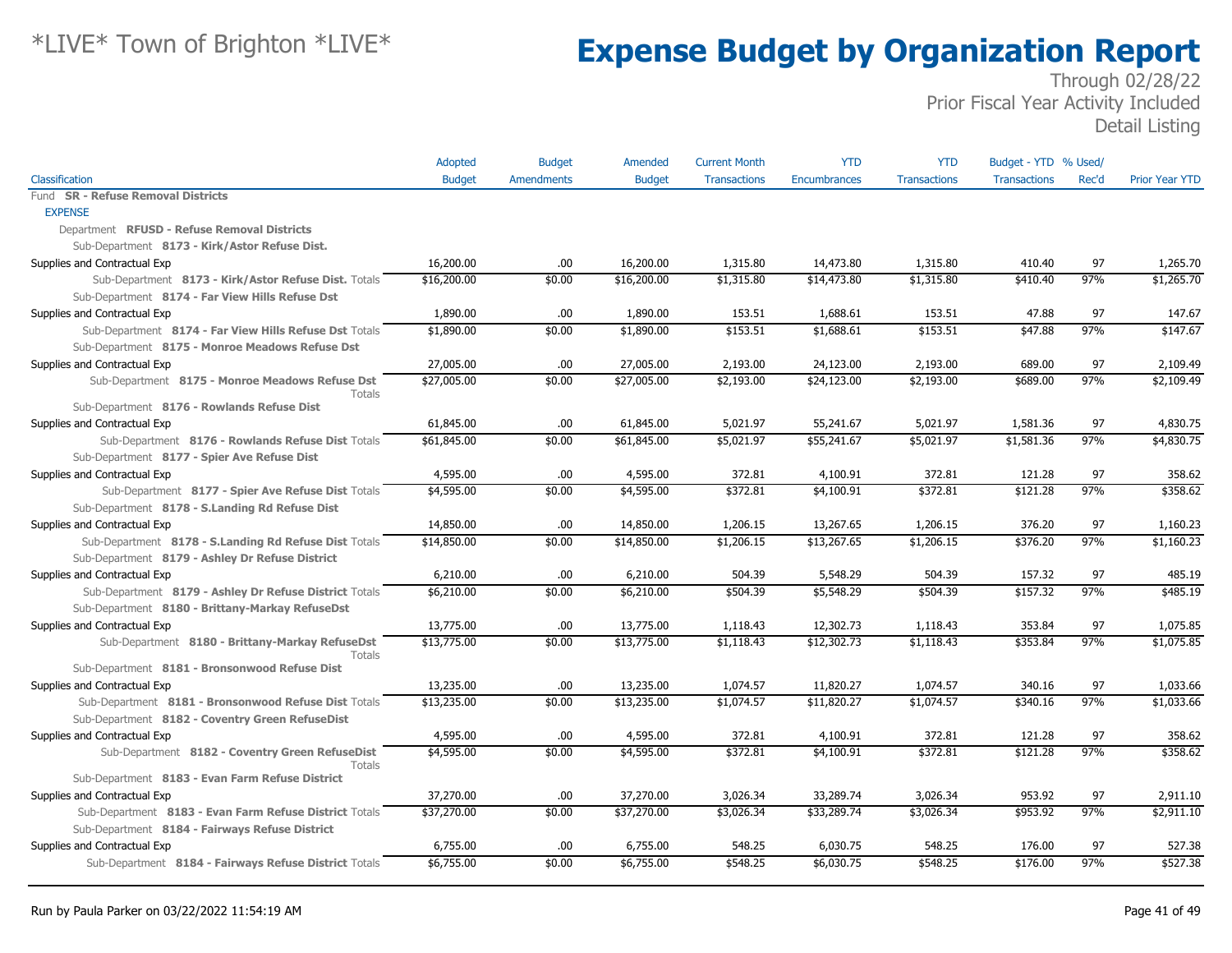|                                                           | Adopted       | <b>Budget</b>     | Amended       | <b>Current Month</b> | <b>YTD</b>   | <b>YTD</b>          | Budget - YTD % Used/ |       |                       |
|-----------------------------------------------------------|---------------|-------------------|---------------|----------------------|--------------|---------------------|----------------------|-------|-----------------------|
| Classification                                            | <b>Budget</b> | <b>Amendments</b> | <b>Budget</b> | <b>Transactions</b>  | Encumbrances | <b>Transactions</b> | <b>Transactions</b>  | Rec'd | <b>Prior Year YTD</b> |
| Fund SR - Refuse Removal Districts                        |               |                   |               |                      |              |                     |                      |       |                       |
| <b>EXPENSE</b>                                            |               |                   |               |                      |              |                     |                      |       |                       |
| Department RFUSD - Refuse Removal Districts               |               |                   |               |                      |              |                     |                      |       |                       |
| Sub-Department 8185 - Forest Hills Refuse Dist            |               |                   |               |                      |              |                     |                      |       |                       |
| Supplies and Contractual Exp                              | 9,990.00      | .00.              | 9,990.00      | 811.41               | 8,925.51     | 811.41              | 253.08               | 97    | 780.52                |
| Sub-Department 8185 - Forest Hills Refuse Dist Totals     | \$9,990.00    | \$0.00            | \$9,990.00    | \$811.41             | \$8,925.51   | \$811.41            | \$253.08             | 97%   | \$780.52              |
| Sub-Department 8186 - Frankland Refuse District           |               |                   |               |                      |              |                     |                      |       |                       |
| Supplies and Contractual Exp                              | 19,985.00     | .00               | 19,985.00     | 1,622.82             | 17,851.02    | 1,622.82            | 511.16               | 97    | 1,561.03              |
| Sub-Department 8186 - Frankland Refuse District Totals    | \$19,985.00   | \$0.00            | \$19,985.00   | \$1,622.82           | \$17,851.02  | \$1,622.82          | \$511.16             | 97%   | \$1,561.03            |
| Sub-Department 8187 - Gailhaven Court RefuseDst           |               |                   |               |                      |              |                     |                      |       |                       |
| Supplies and Contractual Exp                              | 2,700.00      | .00.              | 2,700.00      | 219.30               | 2,412.30     | 219.30              | 68.40                | 97    | 210.95                |
| Sub-Department 8187 - Gailhaven Court RefuseDst<br>Totals | \$2,700.00    | \$0.00            | \$2,700.00    | \$219.30             | \$2,412.30   | \$219.30            | \$68.40              | 97%   | \$210.95              |
| Sub-Department 8188 - Howland Ave Refuse Dist             |               |                   |               |                      |              |                     |                      |       |                       |
| Supplies and Contractual Exp                              | 14,315.00     | .00.              | 14,315.00     | 1,162.29             | 12,785.19    | 1,162.29            | 367.52               | 97    | 1,118.04              |
| Sub-Department 8188 - Howland Ave Refuse Dist Totals      | \$14,315.00   | \$0.00            | \$14,315.00   | \$1,162.29           | \$12,785.19  | \$1,162.29          | \$367.52             | 97%   | \$1,118.04            |
| Sub-Department 8189 - Meadow View Refuse Dist             |               |                   |               |                      |              |                     |                      |       |                       |
| Supplies and Contractual Exp                              | 3,780.00      | .00.              | 3,780.00      | 307.02               | 3,377.22     | 307.02              | 95.76                | 97    | 295.33                |
| Sub-Department 8189 - Meadow View Refuse Dist Totals      | \$3,780.00    | \$0.00            | \$3,780.00    | \$307.02             | \$3,377.22   | \$307.02            | \$95.76              | 97%   | \$295.33              |
| Sub-Department 8190 - Meadowbrook Refuse Dist             |               |                   |               |                      |              |                     |                      |       |                       |
| Supplies and Contractual Exp                              | 101,005.00    | .00.              | 101,005.00    | 8,201.82             | 90,220.02    | 8,201.82            | 2,583.16             | 97    | 7,889.52              |
| Sub-Department 8190 - Meadowbrook Refuse Dist Totals      | \$101,005.00  | \$0.00            | \$101,005.00  | \$8,201.82           | \$90,220.02  | \$8,201.82          | \$2,583.16           | 97%   | \$7,889.52            |
| Sub-Department 8191 - Parkwood Ave Refuse Dist            |               |                   |               |                      |              |                     |                      |       |                       |
| Supplies and Contractual Exp                              | 8,640.00      | .00.              | 8,640.00      | 701.76               | 7,719.36     | 701.76              | 218.88               | 97    | 675.04                |
| Sub-Department 8191 - Parkwood Ave Refuse Dist Totals     | \$8,640.00    | \$0.00            | \$8,640.00    | \$701.76             | \$7,719.36   | \$701.76            | \$218.88             | 97%   | \$675.04              |
| Sub-Department 8192 - Pelham Rd Refuse District           |               |                   |               |                      |              |                     |                      |       |                       |
| Supplies and Contractual Exp                              | 15,395.00     | .00.              | 15,395.00     | 1,250.01             | 13,750.11    | 1,250.01            | 394.88               | 97    | 1,202.42              |
| Sub-Department 8192 - Pelham Rd Refuse District Totals    | \$15,395.00   | \$0.00            | \$15,395.00   | \$1,250.01           | \$13,750.11  | \$1,250.01          | \$394.88             | 97%   | \$1,202.42            |
| Sub-Department 8193 - Rawlingswood Refuse Dist            |               |                   |               |                      |              |                     |                      |       |                       |
| Supplies and Contractual Exp                              | 10,805.00     | .00.              | 10,805.00     | 877.20               | 9,649.20     | 877.20              | 278.60               | 97    | 843.80                |
| Sub-Department 8193 - Rawlingswood Refuse Dist Totals     | \$10,805.00   | \$0.00            | \$10,805.00   | \$877.20             | \$9,649.20   | \$877.20            | \$278.60             | 97%   | \$843.80              |
| Sub-Department 8194 - Village Ln Refuse Dist              |               |                   |               |                      |              |                     |                      |       |                       |
| Supplies and Contractual Exp                              | 23,230.00     | .00.              | 23,230.00     | 1,885.98             | 20,745.78    | 1,885.98            | 598.24               | 97    | 1,814.16              |
| Sub-Department 8194 - Village Ln Refuse Dist Totals       | \$23,230.00   | \$0.00            | \$23,230.00   | \$1,885.98           | \$20,745.78  | \$1,885.98          | \$598.24             | 97%   | \$1,814.16            |
| Sub-Department 8195 - Westerloe Ave Refuse Dist           |               |                   |               |                      |              |                     |                      |       |                       |
| Supplies and Contractual Exp                              | 10,265.00     | .00.              | 10,265.00     | 833.34               | 9,166.74     | 833.34              | 264.92               | 97    | 801.61                |
| Sub-Department 8195 - Westerloe Ave Refuse Dist Totals    | \$10,265.00   | \$0.00            | \$10,265.00   | \$833.34             | \$9,166.74   | \$833.34            | \$264.92             | 97%   | \$801.61              |
| Sub-Department 8196 - Wyatt Dr Refuse District            |               |                   |               |                      |              |                     |                      |       |                       |
| Supplies and Contractual Exp                              | 7,020.00      | .00.              | 7,020.00      | 570.18               | 6,271.98     | 570.18              | 177.84               | 97    | 548.47                |
| Sub-Department 8196 - Wyatt Dr Refuse District Totals     | \$7,020.00    | \$0.00            | \$7,020.00    | \$570.18             | \$6,271.98   | \$570.18            | \$177.84             | 97%   | \$548.47              |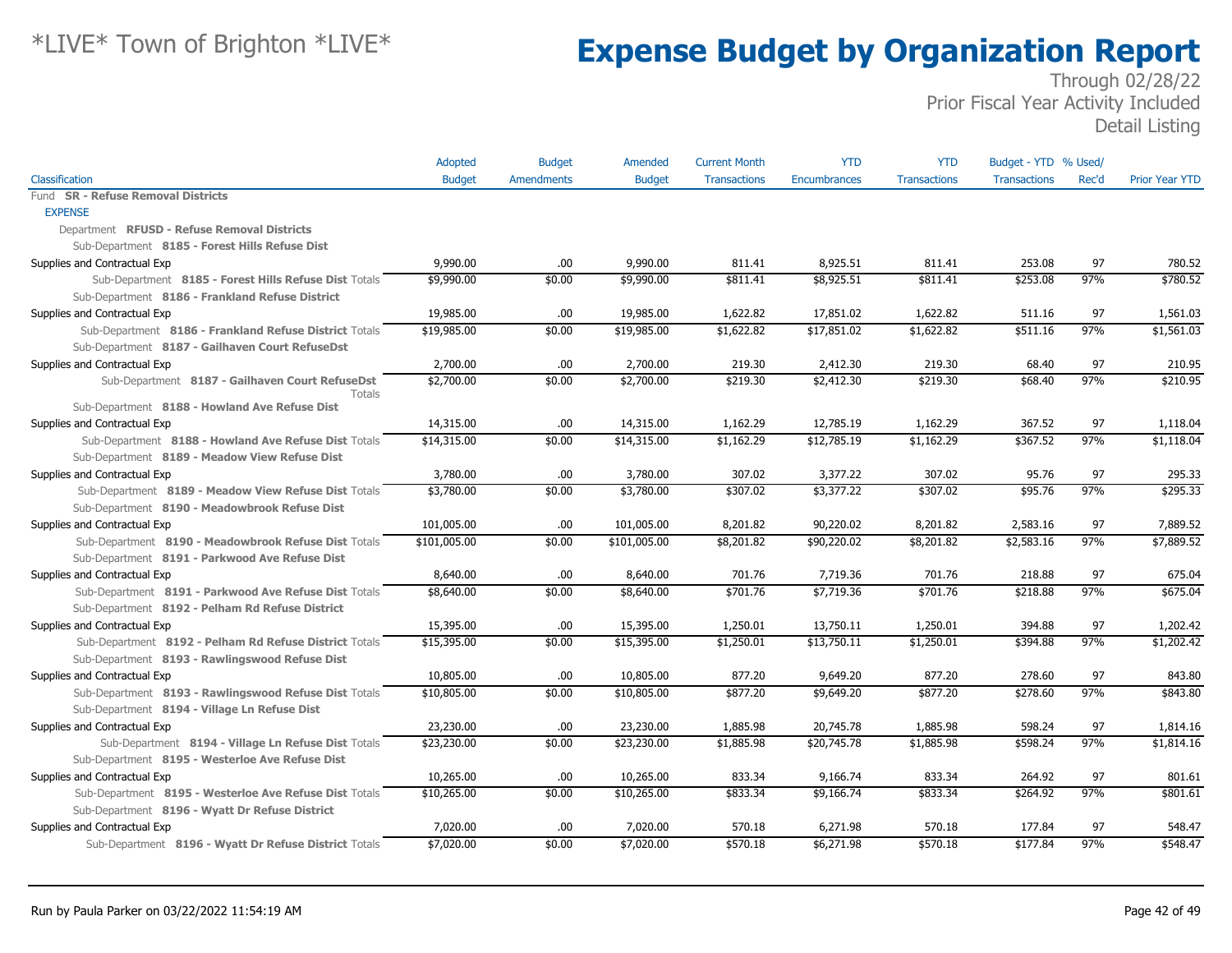|                                                           | <b>Adopted</b> | <b>Budget</b> | Amended       | <b>Current Month</b> | <b>YTD</b>   | <b>YTD</b>          | Budget - YTD % Used/ |       |                       |
|-----------------------------------------------------------|----------------|---------------|---------------|----------------------|--------------|---------------------|----------------------|-------|-----------------------|
| Classification                                            | <b>Budget</b>  | Amendments    | <b>Budget</b> | <b>Transactions</b>  | Encumbrances | <b>Transactions</b> | <b>Transactions</b>  | Rec'd | <b>Prior Year YTD</b> |
| Fund SR - Refuse Removal Districts                        |                |               |               |                      |              |                     |                      |       |                       |
| <b>EXPENSE</b>                                            |                |               |               |                      |              |                     |                      |       |                       |
| Department RFUSD - Refuse Removal Districts               |                |               |               |                      |              |                     |                      |       |                       |
| Sub-Department 8197 - Council Rock Refuse Dist            |                |               |               |                      |              |                     |                      |       |                       |
| Supplies and Contractual Exp                              | 7,830.00       | .00           | 7,830.00      | 635.97               | 6,995.67     | 635.97              | 198.36               | 97    | 611.76                |
| Sub-Department 8197 - Council Rock Refuse Dist Totals     | \$7,830.00     | \$0.00        | \$7,830.00    | \$635.97             | \$6,995.67   | \$635.97            | \$198.36             | 97%   | \$611.76              |
| Sub-Department 8198 - Thornwood Dr Refuse Dist            |                |               |               |                      |              |                     |                      |       |                       |
| Supplies and Contractual Exp                              | 2,435.00       | .00.          | 2,435.00      | 197.37               | 2,171.07     | 197.37              | 66.56                | 97    | 189.86                |
| Sub-Department 8198 - Thornwood Dr Refuse Dist Totals     | \$2,435.00     | \$0.00        | \$2,435.00    | \$197.37             | \$2,171.07   | \$197.37            | \$66.56              | 97%   | \$189.86              |
| Sub-Department 8199 - Greenaway Refuse District           |                |               |               |                      |              |                     |                      |       |                       |
| Supplies and Contractual Exp                              | 22,955.00      | .00.          | 22,955.00     | 1,864.05             | 20,504.55    | 1,864.05            | 586.40               | 97    | 1,793.07              |
| Sub-Department 8199 - Greenaway Refuse District Totals    | \$22,955.00    | \$0.00        | \$22,955.00   | \$1,864.05           | \$20,504.55  | \$1,864.05          | \$586.40             | 97%   | \$1,793.07            |
| Sub-Department 8200 - Schoolhouse Refuse Dist             |                |               |               |                      |              |                     |                      |       |                       |
| Supplies and Contractual Exp                              | 4,050.00       | .00.          | 4,050.00      | 328.95               | 3,618.45     | 328.95              | 102.60               | 97    | 316.43                |
| Sub-Department 8200 - Schoolhouse Refuse Dist Totals      | \$4,050.00     | \$0.00        | \$4,050.00    | \$328.95             | \$3,618.45   | \$328.95            | \$102.60             | 97%   | \$316.43              |
| Sub-Department 8201 - Klink-Burkedale RefuseDst           |                |               |               |                      |              |                     |                      |       |                       |
| Supplies and Contractual Exp                              | 20,795.00      | .00.          | 20,795.00     | 1,688.61             | 18,574.71    | 1,688.61            | 531.68               | 97    | 1,624.31              |
| Sub-Department 8201 - Klink-Burkedale RefuseDst<br>Totals | \$20,795.00    | \$0.00        | \$20,795.00   | \$1,688.61           | \$18,574.71  | \$1,688.61          | \$531.68             | 97%   | \$1,624.31            |
| Sub-Department 8202 - Maywood Refuse Dist                 |                |               |               |                      |              |                     |                      |       |                       |
| Supplies and Contractual Exp                              | 16,745.00      | .00.          | 16,745.00     | 1,359.66             | 14,956.26    | 1,359.66            | 429.08               | 97    | 1,307.89              |
| Sub-Department 8202 - Maywood Refuse Dist Totals          | \$16,745.00    | \$0.00        | \$16,745.00   | \$1,359.66           | \$14,956.26  | \$1,359.66          | \$429.08             | 97%   | \$1,307.89            |
| Sub-Department 8203 - Modelane Refuse Dist                |                |               |               |                      |              |                     |                      |       |                       |
| Supplies and Contractual Exp                              | 10,265.00      | .00.          | 10,265.00     | 833.34               | 9,166.74     | 833.34              | 264.92               | 97    | 801.61                |
| Sub-Department 8203 - Modelane Refuse Dist Totals         | \$10,265.00    | \$0.00        | \$10,265.00   | \$833.34             | \$9,166.74   | \$833.34            | \$264.92             | 97%   | \$801.61              |
| Sub-Department 8204 - Pickford Refuse Dist                |                |               |               |                      |              |                     |                      |       |                       |
| Supplies and Contractual Exp                              | 8,105.00       | .00.          | 8,105.00      | 657.90               | 7,236.90     | 657.90              | 210.20               | 97    | 632.85                |
| Sub-Department 8204 - Pickford Refuse Dist Totals         | \$8,105.00     | \$0.00        | \$8,105.00    | \$657.90             | \$7,236.90   | \$657.90            | \$210.20             | 97%   | \$632.85              |
| Sub-Department 8205 - Shalimar Refuse Dist                |                |               |               |                      |              |                     |                      |       |                       |
| Supplies and Contractual Exp                              | 14,040.00      | .00.          | 14,040.00     | 1,140.36             | 12,543.96    | 1,140.36            | 355.68               | 97    | 1,096.94              |
| Sub-Department 8205 - Shalimar Refuse Dist Totals         | \$14,040.00    | \$0.00        | \$14,040.00   | \$1,140.36           | \$12,543.96  | \$1,140.36          | \$355.68             | 97%   | \$1,096.94            |
| Sub-Department 8206 - Willowbend Refuse Dist              |                |               |               |                      |              |                     |                      |       |                       |
| Supplies and Contractual Exp                              | 8,105.00       | .00.          | 8,105.00      | 657.90               | 7,236.90     | 657.90              | 210.20               | 97    | 632.85                |
| Sub-Department 8206 - Willowbend Refuse Dist Totals       | \$8,105.00     | \$0.00        | \$8,105.00    | \$657.90             | \$7,236.90   | \$657.90            | \$210.20             | 97%   | \$632.85              |
| Sub-Department 8207 - Bri. Meadows Refuse Dist            |                |               |               |                      |              |                     |                      |       |                       |
| Supplies and Contractual Exp                              | 21,605.00      | .00.          | 21,605.00     | 1,754.40             | 19,298.40    | 1,754.40            | 552.20               | 97    | 1,687.59              |
| Sub-Department 8207 - Bri. Meadows Refuse Dist Totals     | \$21,605.00    | \$0.00        | \$21,605.00   | \$1,754.40           | \$19,298.40  | \$1,754.40          | \$552.20             | 97%   | \$1,687.59            |
| Sub-Department 8208 - Warren&Branch Refuse Dist           |                |               |               |                      |              |                     |                      |       |                       |
| Supplies and Contractual Exp                              | 19,715.00      | .00.          | 19,715.00     | 1,600.89             | 17,609.79    | 1,600.89            | 504.32               | 97    | 1,539.93              |
| Sub-Department 8208 - Warren&Branch Refuse Dist<br>Totals | \$19,715.00    | \$0.00        | \$19,715.00   | \$1,600.89           | \$17,609.79  | \$1,600.89          | \$504.32             | 97%   | \$1,539.93            |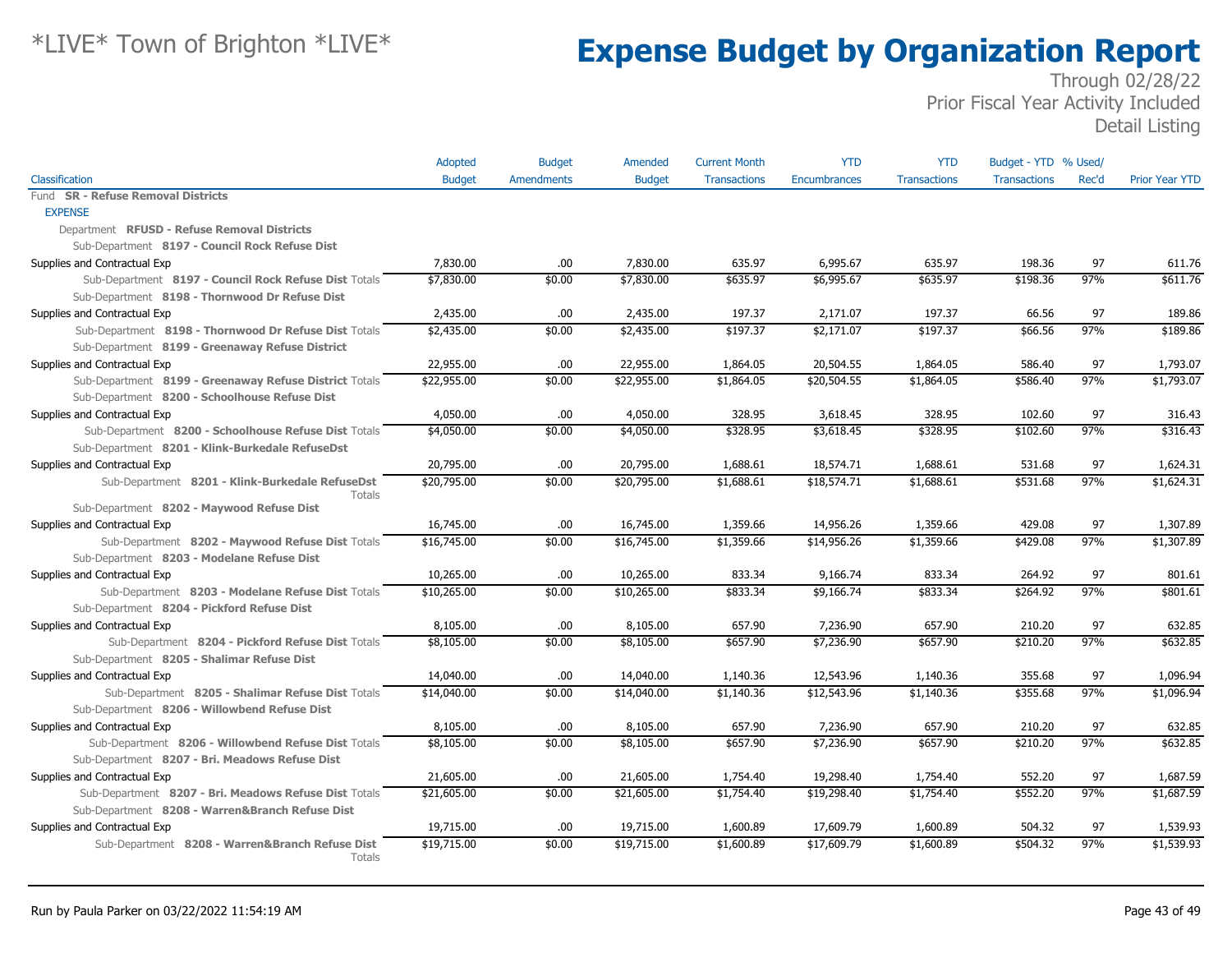|                                                        | Adopted        | <b>Budget</b>     | Amended        | <b>Current Month</b> | <b>YTD</b>          | <b>YTD</b>          | Budget - YTD % Used/ |       |                       |
|--------------------------------------------------------|----------------|-------------------|----------------|----------------------|---------------------|---------------------|----------------------|-------|-----------------------|
| Classification                                         | <b>Budget</b>  | <b>Amendments</b> | <b>Budget</b>  | <b>Transactions</b>  | <b>Encumbrances</b> | <b>Transactions</b> | <b>Transactions</b>  | Rec'd | <b>Prior Year YTD</b> |
| Fund SR - Refuse Removal Districts                     |                |                   |                |                      |                     |                     |                      |       |                       |
| <b>EXPENSE</b>                                         |                |                   |                |                      |                     |                     |                      |       |                       |
| Department RFUSD - Refuse Removal Districts            |                |                   |                |                      |                     |                     |                      |       |                       |
| Sub-Department 8209 - Continental Dr RefuseDist        |                |                   |                |                      |                     |                     |                      |       |                       |
| Supplies and Contractual Exp                           | 4,595.00       | .00.              | 4,595.00       | 372.81               | 4,100.91            | 372.81              | 121.28               | 97    | 358.62                |
| Sub-Department 8209 - Continental Dr RefuseDist Totals | \$4,595.00     | \$0.00            | \$4,595.00     | \$372.81             | \$4,100.91          | \$372.81            | \$121.28             | 97%   | \$358.62              |
| Sub-Department 8210 - Thackery Rd Refuse Dist          |                |                   |                |                      |                     |                     |                      |       |                       |
| Supplies and Contractual Exp                           | 9,455.00       | .00               | 9,455.00       | 767.55               | 8,443.05            | 767.55              | 244.40               | 97    | 738.33                |
| Sub-Department 8210 - Thackery Rd Refuse Dist Totals   | \$9,455.00     | \$0.00            | \$9,455.00     | \$767.55             | \$8,443.05          | \$767.55            | \$244.40             | 97%   | \$738.33              |
| Sub-Department 8211 - Colonial Village Refuse          |                |                   |                |                      |                     |                     |                      |       |                       |
| Supplies and Contractual Exp                           | 7,295.00       | .00               | 7,295.00       | 592.11               | 6,513.21            | 592.11              | 189.68               | 97    | 569.57                |
| Sub-Department 8211 - Colonial Village Refuse Totals   | \$7,295.00     | \$0.00            | \$7,295.00     | \$592.11             | \$6,513.21          | \$592.11            | \$189.68             | 97%   | \$569.57              |
| Sub-Department 8212 - Dale Rd E. Refuse Dist           |                |                   |                |                      |                     |                     |                      |       |                       |
| Supplies and Contractual Exp                           | 1,620.00       | .00               | 1,620.00       | 131.58               | 1,447.38            | 131.58              | 41.04                | 97    | 126.57                |
| Sub-Department 8212 - Dale Rd E. Refuse Dist Totals    | \$1,620.00     | \$0.00            | \$1,620.00     | \$131.58             | \$1,447.38          | \$131.58            | \$41.04              | 97%   | \$126.57              |
| Sub-Department 8213 - Whitney Ln Refuse Dist           |                |                   |                |                      |                     |                     |                      |       |                       |
| Supplies and Contractual Exp                           | 2,160.00       | .00.              | 2,160.00       | 175.44               | 1,929.84            | 175.44              | 54.72                | 97    | 168.76                |
| Sub-Department 8213 - Whitney Ln Refuse Dist Totals    | \$2,160.00     | \$0.00            | \$2,160.00     | \$175.44             | \$1,929.84          | \$175.44            | \$54.72              | 97%   | \$168.76              |
| Sub-Department 8214 - Park Lane Refuse District        |                |                   |                |                      |                     |                     |                      |       |                       |
| Supplies and Contractual Exp                           | 8,915.00       | .00.              | 8,915.00       | 723.69               | 7,960.59            | 723.69              | 230.72               | 97    | 696.14                |
| Sub-Department 8214 - Park Lane Refuse District Totals | \$8,915.00     | \$0.00            | \$8,915.00     | \$723.69             | \$7,960.59          | \$723.69            | \$230.72             | 97%   | \$696.14              |
| Sub-Department 8215 - Edgewood Refuse Dist             |                |                   |                |                      |                     |                     |                      |       |                       |
| Supplies and Contractual Exp                           | 3,240.00       | .00.              | 3,240.00       | 263.16               | 2,894.76            | 263.16              | 82.08                | 97    | 253.14                |
| Sub-Department 8215 - Edgewood Refuse Dist Totals      | \$3,240.00     | \$0.00            | \$3,240.00     | \$263.16             | \$2,894.76          | \$263.16            | \$82.08              | 97%   | \$253.14              |
| Sub-Department 8216 - Barclay Square Dr Refuse Dist    |                |                   |                |                      |                     |                     |                      |       |                       |
| Supplies and Contractual Exp                           | 19,445.00      | .00.              | 19,445.00      | 1,578.96             | 17,368.56           | 1,578.96            | 497.48               | 97    | 1,518.83              |
| Sub-Department 8216 - Barclay Square Dr Refuse Dist    | \$19,445.00    | \$0.00            | \$19,445.00    | \$1,578.96           | \$17,368.56         | \$1,578.96          | \$497.48             | 97%   | \$1,518.83            |
| Totals                                                 |                |                   |                |                      |                     |                     |                      |       |                       |
| Sub-Department 8217 - Stonybrook Dr Refuse Dist        |                |                   |                |                      |                     |                     |                      |       |                       |
| Supplies and Contractual Exp                           | 4,320.00       | .00.              | 4,320.00       | 350.88               | 3,859.68            | 350.88              | 109.44               | 97    | 337.52                |
| Sub-Department 8217 - Stonybrook Dr Refuse Dist Totals | \$4,320.00     | \$0.00            | \$4,320.00     | \$350.88             | \$3,859.68          | \$350.88            | \$109.44             | 97%   | \$337.52              |
| Sub-Department 8218 - Penarrow Rd Refuse Dist          |                |                   |                |                      |                     |                     |                      |       |                       |
| Supplies and Contractual Exp                           | 9,990.00       | .00               | 9,990.00       | 811.41               | 8,925.51            | 811.41              | 253.08               | 97    | 780.52                |
| Sub-Department 8218 - Penarrow Rd Refuse Dist Totals   | \$9,990.00     | \$0.00            | \$9,990.00     | \$811.41             | \$8,925.51          | \$811.41            | \$253.08             | 97%   | \$780.52              |
| Sub-Department 8219 - Hibiscus Dr Refuse Dist          |                |                   |                |                      |                     |                     |                      |       |                       |
| Supplies and Contractual Exp                           | 30,215.00      | .00               | 30,215.00      | 2,324.58             | 25,570.38           | 2,324.58            | 2,320.04             | 92    | .00                   |
| Sub-Department 8219 - Hibiscus Dr Refuse Dist Totals   | \$30,215.00    | \$0.00            | \$30,215.00    | \$2,324.58           | \$25,570.38         | \$2,324.58          | \$2,320.04           | 92%   | \$0.00                |
| Sub-Department 8220 - Terrain Dr Refuse Dist           |                |                   |                |                      |                     |                     |                      |       |                       |
| Supplies and Contractual Exp                           | 4,850.00       | .00.              | 4,850.00       | 372.81               | 4,100.91            | 372.81              | 376.28               | 92    | .00                   |
| Sub-Department 8220 - Terrain Dr Refuse Dist Totals    | \$4,850.00     | \$0.00            | \$4,850.00     | \$372.81             | \$4,100.91          | \$372.81            | \$376.28             | 92%   | \$0.00                |
| Department RFUSD - Refuse Removal Districts Totals     | \$1,158,290.00 | \$0.00            | \$1,158,290.00 | \$93,904.26          | \$1,032,946.86      | \$93,904.26         | \$31,438.88          | 97%   | \$87,734.11           |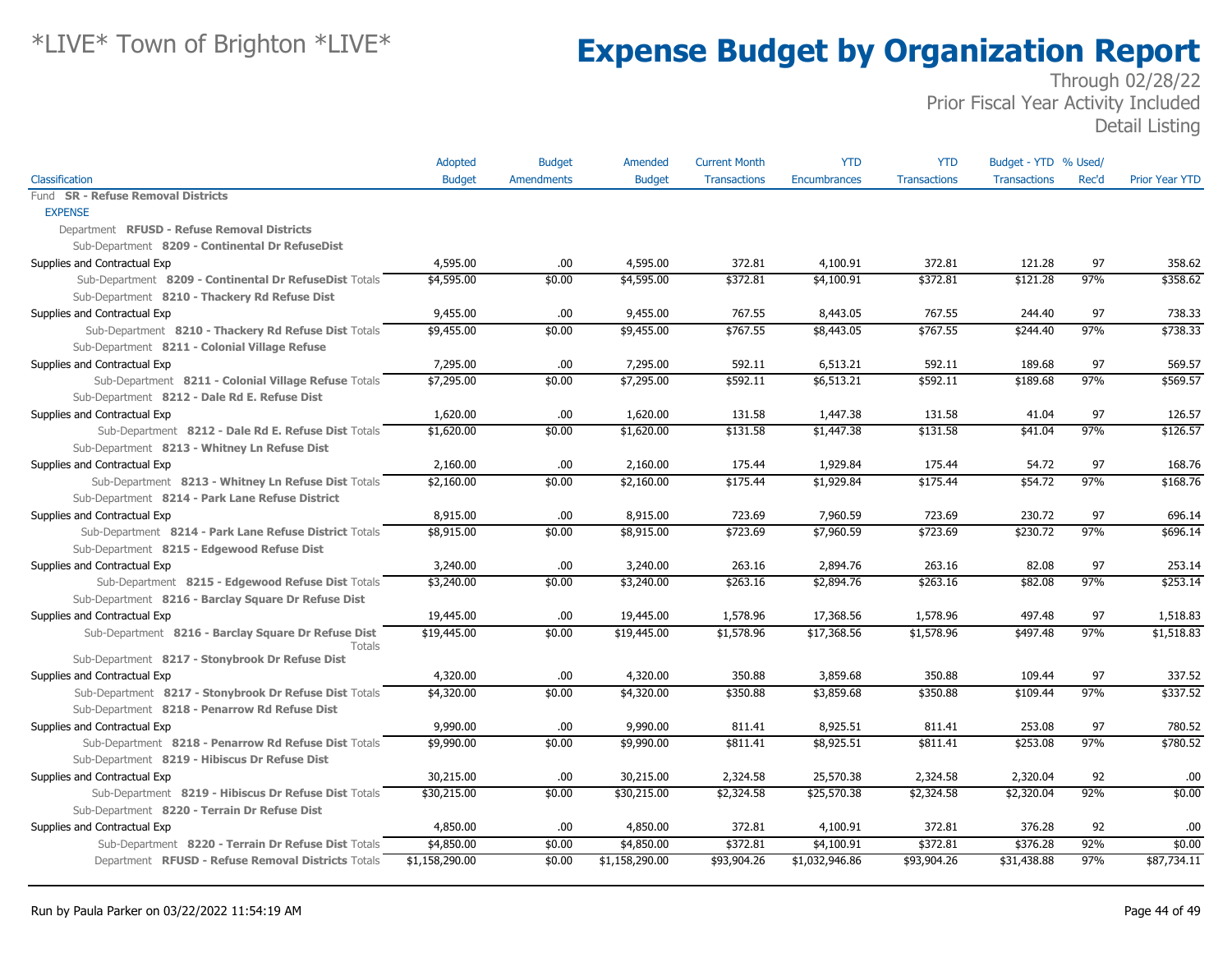|                                                  | Adopted        | <b>Budget</b> | Amended        | <b>Current Month</b> | YTD            | YTD.                | Budget - YTD % Used/ |       |                       |
|--------------------------------------------------|----------------|---------------|----------------|----------------------|----------------|---------------------|----------------------|-------|-----------------------|
| Classification                                   | <b>Budget</b>  | Amendments    | Budget         | <b>Transactions</b>  | Encumbrances   | <b>Transactions</b> | Transactions         | Rec'd | <b>Prior Year YTD</b> |
| Fund SR - Refuse Removal Districts               |                |               |                |                      |                |                     |                      |       |                       |
| <b>EXPENSE TOTALS</b>                            | \$1,158,290.00 | \$0.00        | \$1,158,290.00 | \$93,904.26          | \$1,032,946.86 | \$93,904.26         | \$31,438.88          | 97%   | \$87,734.11           |
| Fund <b>SR - Refuse Removal Districts</b> Totals | \$1,158,290.00 | \$0.00        | \$1,158,290.00 | \$93,904.26          | \$1,032,946.86 | \$93,904.26         | \$31,438.88          |       | \$87,734.11           |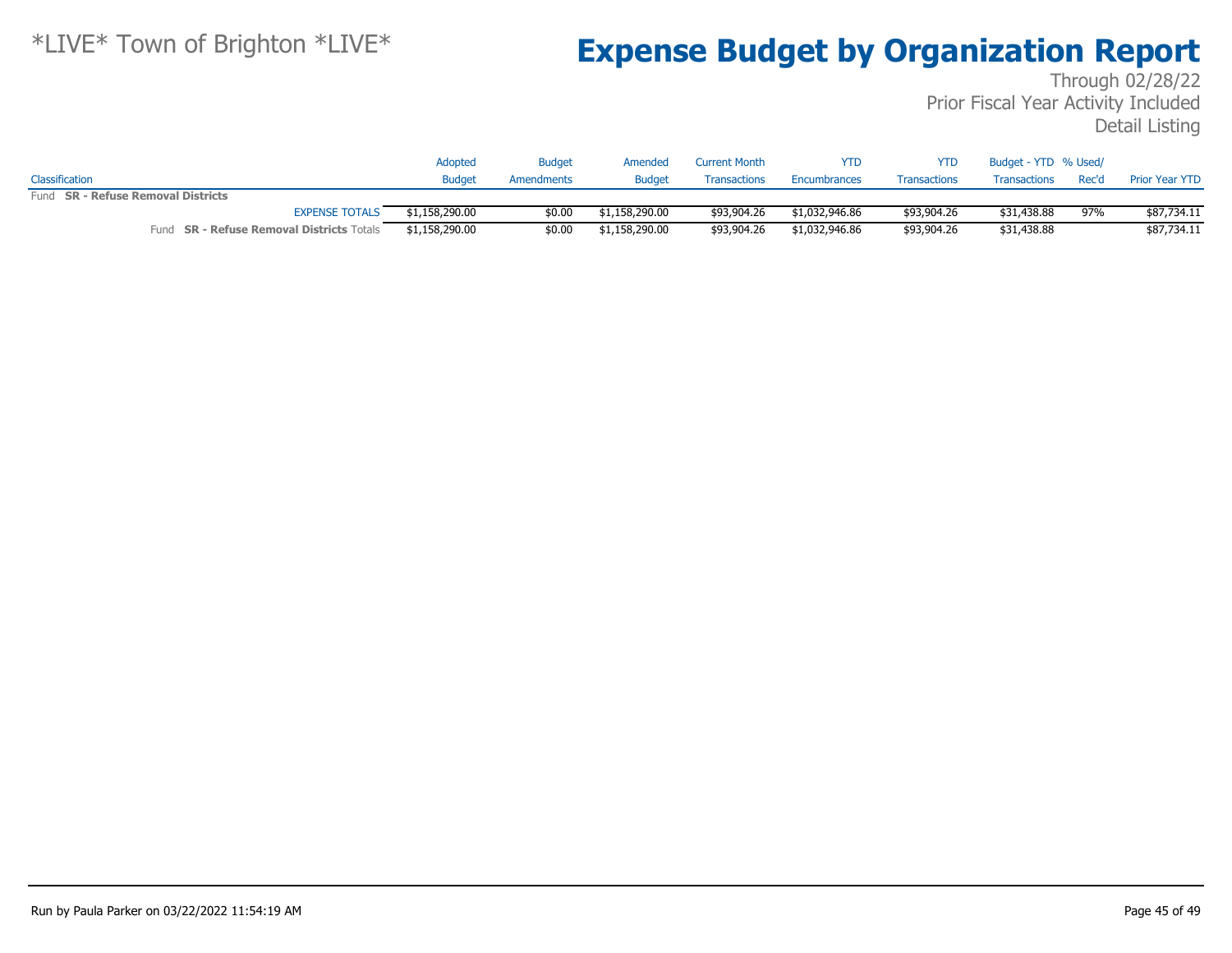|                                                           | Adopted        | <b>Budget</b>     | Amended        | <b>Current Month</b> | <b>YTD</b>   | <b>YTD</b>          | Budget - YTD % Used/ |                  |                       |
|-----------------------------------------------------------|----------------|-------------------|----------------|----------------------|--------------|---------------------|----------------------|------------------|-----------------------|
| Classification                                            | <b>Budget</b>  | <b>Amendments</b> | <b>Budget</b>  | <b>Transactions</b>  | Encumbrances | <b>Transactions</b> | <b>Transactions</b>  | Rec'd            | <b>Prior Year YTD</b> |
| Fund SS - Consolidated Sewer Dist                         |                |                   |                |                      |              |                     |                      |                  |                       |
| <b>EXPENSE</b>                                            |                |                   |                |                      |              |                     |                      |                  |                       |
| Department SEWER - Consolidated Sewer Dist                |                |                   |                |                      |              |                     |                      |                  |                       |
| Sub-Department 8120 - Sewer Operations                    |                |                   |                |                      |              |                     |                      |                  |                       |
| Personal Services - Wages                                 | 658,465.00     | .00               | 658,465.00     | 43,864.15            | .00          | 80,779.51           | 577,685.49           | 12               | 92,129.92             |
| Equipment and Capital Outlay                              | 308,290.00     | 42,530.19         | 350,820.19     | 38.89                | 259,532.12   | 38.89               | 91,249.18            | 74               | .00                   |
| Supplies and Contractual Exp                              | 389,265.00     | 5,412.88          | 394,677.88     | 9,018.49             | 216,448.56   | 11,368.21           | 166,861.11           | 58               | 20,451.03             |
| <b>Utility Expenses</b>                                   | 4,600.00       | .00.              | 4,600.00       | 296.15               | 3,844.83     | 424.95              | 330.22               | 93               | 507.35                |
| Commercial Insurance                                      | 23,960.00      | .00               | 23,960.00      | 660.43               | .00          | 9,695.08            | 14,264.92            | 40               | 8,754.44              |
| Principal on Indebtedness                                 | 123,150.00     | .00.              | 123,150.00     | .00.                 | .00          | .00.                | 123,150.00           | $\boldsymbol{0}$ | .00                   |
| Interest on Indebtedness                                  | 25,480.00      | .00.              | 25,480.00      | .00.                 | .00          | 707.97              | 24,772.03            | 3                | 1,086.49              |
| <b>Employee Benefits</b>                                  | 314,350.00     | .00               | 314,350.00     | 16,264.49            | 19,346.70    | 49,750.65           | 245,252.65           | 22               | 54,115.42             |
| Interfund Transfers - Expense                             | 10,000.00      | .00               | 10,000.00      | .00                  | .00          | .00                 | 10,000.00            | $\mathbf{0}$     | .00                   |
| Sub-Department 8120 - Sewer Operations Totals             | \$1,857,560.00 | \$47,943.07       | \$1,905,503.07 | \$70,142.60          | \$499,172.21 | \$152,765.26        | \$1,253,565.60       | 34%              | \$177,044.65          |
| Sub-Department 8121 - Sewer Pump Stations                 |                |                   |                |                      |              |                     |                      |                  |                       |
| Equipment and Capital Outlay                              | .00.           | .00.              | .00            | .00.                 | .00          | .00.                | .00                  | $^{+++}$         | .00                   |
| Supplies and Contractual Exp                              | 7,205.00       | 300.00            | 7,505.00       | 591.91               | 3,008.09     | 591.91              | 3,905.00             | 48               | .00                   |
| <b>Utility Expenses</b>                                   | 5,425.00       | .00.              | 5,425.00       | 27.77                | 557.07       | 82.93               | 4,785.00             | 12               | 515.77                |
| Sub-Department 8121 - Sewer Pump Stations Totals          | \$12,630.00    | \$300.00          | \$12,930.00    | \$619.68             | \$3,565.16   | \$674.84            | \$8,690.00           | 33%              | \$515.77              |
| Sub-Department 8125 - Sewer District 87A                  |                |                   |                |                      |              |                     |                      |                  |                       |
| Supplies and Contractual Exp                              | .00            | .00.              | .00.           | .00.                 | .00          | .00.                | .00                  | $^{+++}$         | .00                   |
| Utility Expenses                                          | 19,245.00      | .00               | 19,245.00      | .00.                 | .00          | .00.                | 19,245.00            | 0                | 112.15                |
| Sub-Department 8125 - Sewer District 87A Totals           | \$19,245.00    | \$0.00            | \$19,245.00    | \$0.00               | \$0.00       | \$0.00              | \$19,245.00          | 0%               | \$112.15              |
| Sub-Department 8130 - Sewer Dist Ext 67                   |                |                   |                |                      |              |                     |                      |                  |                       |
| Supplies and Contractual Exp                              | .00            | .00.              | .00            | .00.                 | .00          | .00.                | .00                  | $^{+++}$         | .00                   |
| <b>Utility Expenses</b>                                   | 380.00         | .00               | 380.00         | .00.                 | .00          | .00.                | 380.00               | $\mathbf{0}$     | .00                   |
| Principal on Indebtedness                                 | .00            | .00               | .00            | .00.                 | .00          | .00.                | .00                  | $+++$            | .00                   |
| Interest on Indebtedness                                  | .00            | .00               | .00            | .00                  | .00          | .00.                | .00                  | $^{+++}$         | .00                   |
| Sub-Department 8130 - Sewer Dist Ext 67 Totals            | \$380.00       | \$0.00            | \$380.00       | \$0.00               | \$0.00       | \$0.00              | \$380.00             | 0%               | \$0.00                |
| Sub-Department 8135 - Western Dr Area Sewer Dst           |                |                   |                |                      |              |                     |                      |                  |                       |
| Supplies and Contractual Exp                              | .00.           | .00               | .00            | .00                  | .00          | .00.                | .00                  | $+++$            | .00                   |
| <b>Utility Expenses</b>                                   | 805.00         | .00               | 805.00         | .00.                 | .00          | .00.                | 805.00               | $\Omega$         | .00                   |
| Principal on Indebtedness                                 | 13,460.00      | .00               | 13,460.00      | .00.                 | .00          | .00.                | 13,460.00            | $\mathbf 0$      | .00                   |
| Sub-Department 8135 - Western Dr Area Sewer Dst<br>Totals | \$14,265.00    | \$0.00            | \$14,265.00    | \$0.00               | \$0.00       | \$0.00              | \$14,265.00          | 0%               | \$0.00                |
| Sub-Department 8760 - Emergency Disaster                  |                |                   |                |                      |              |                     |                      |                  |                       |
| Personal Services - Wages                                 | .00            | .00.              | .00.           | .00.                 | .00          | .00.                | .00                  | $^{+++}$         | .00                   |
| <b>Employee Benefits</b>                                  | .00.           | .00.              | .00            | .00.                 | .00          | .00                 | .00                  | $^{+++}$         | .00                   |
| Sub-Department 8760 - Emergency Disaster Totals           | \$0.00         | \$0.00            | \$0.00         | \$0.00               | \$0.00       | \$0.00              | \$0.00               | $^{+++}$         | \$0.00                |
| Department SEWER - Consolidated Sewer Dist Totals         | \$1,904,080.00 | \$48,243.07       | \$1,952,323.07 | \$70,762.28          | \$502,737.37 | \$153,440.10        | \$1,296,145.60       | 34%              | \$177,672.57          |
| <b>EXPENSE TOTALS</b>                                     | \$1,904,080.00 | \$48,243.07       | \$1,952,323.07 | \$70,762.28          | \$502,737.37 | \$153,440.10        | \$1,296,145.60       | 34%              | \$177,672.57          |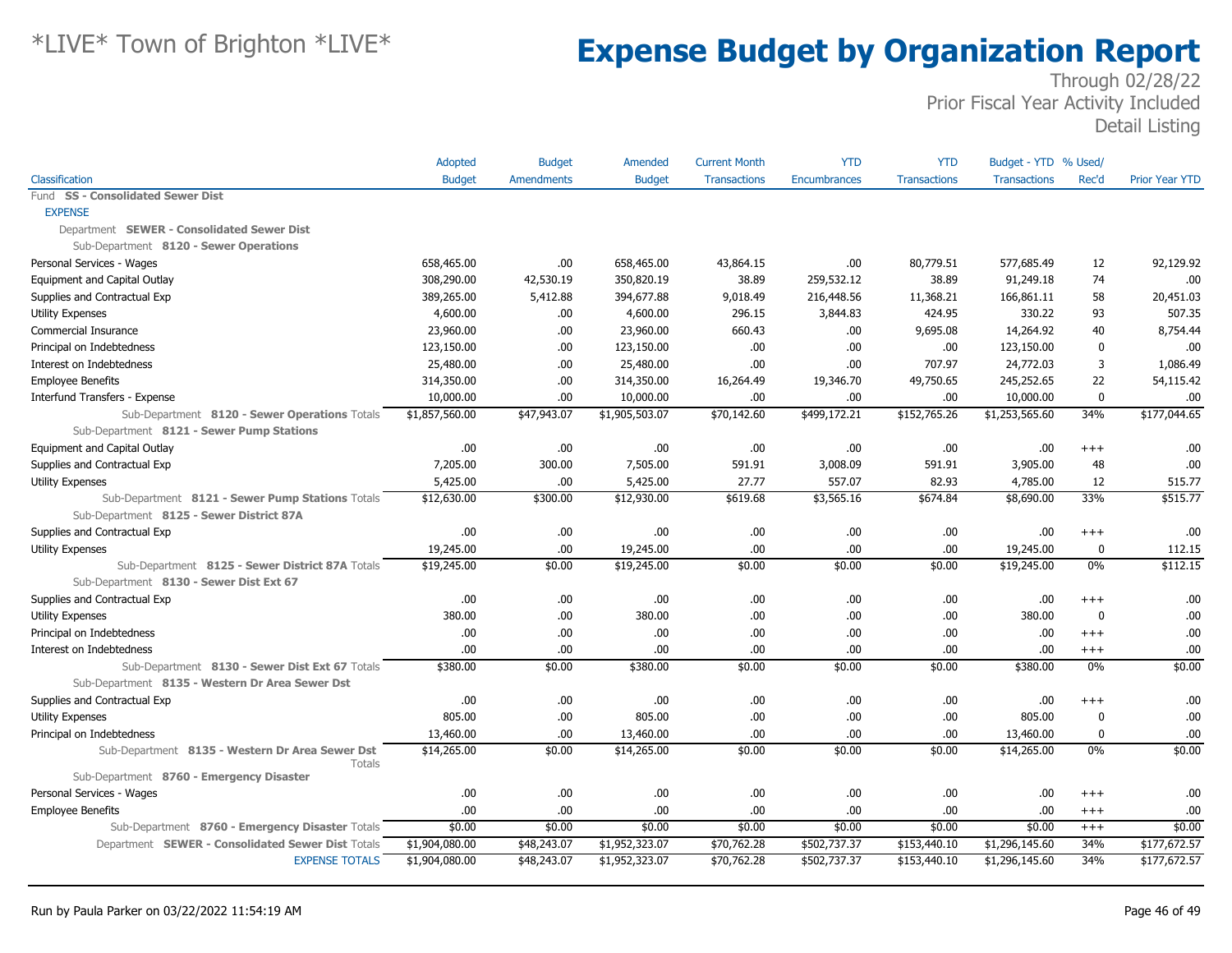|                |                                          | Adopted        | <b>Budget</b> | Amended        | Current Month | <b>YTD</b>   | <b>YTD</b>          | Budget - YTD % Used/ |                      |
|----------------|------------------------------------------|----------------|---------------|----------------|---------------|--------------|---------------------|----------------------|----------------------|
| Classification |                                          | Budaet         | Amendments    | <b>Budget</b>  | Transactions  | Encumbrances | <b>Transactions</b> | Transactions         | Rec'd Prior Year YTD |
|                | Fund SS - Consolidated Sewer Dist Totals | \$1,904,080.00 | \$48,243.07   | \$1,952,323.07 | \$70,762.28   | \$502,737.37 | \$153,440.10        | \$1,296,145.60       | \$177,672.57         |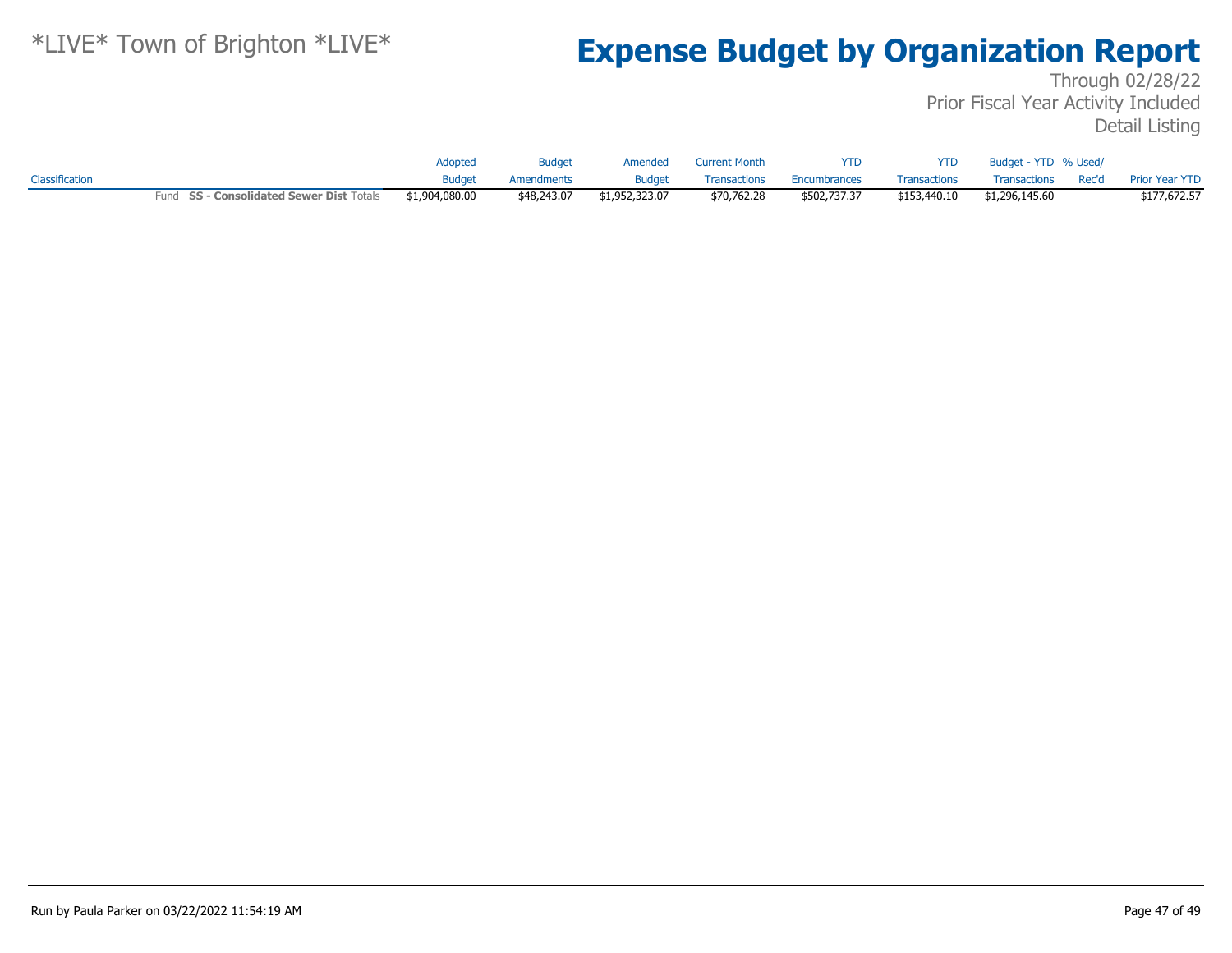|                                                     | Adopted       | <b>Budget</b> | Amended       | <b>Current Month</b> | <b>YTD</b>   | <b>YTD</b>          | Budget - YTD % Used/ |       |                       |
|-----------------------------------------------------|---------------|---------------|---------------|----------------------|--------------|---------------------|----------------------|-------|-----------------------|
| Classification                                      | <b>Budget</b> | Amendments    | <b>Budget</b> | <b>Transactions</b>  | Encumbrances | <b>Transactions</b> | <b>Transactions</b>  | Rec'd | <b>Prior Year YTD</b> |
| Fund SW - Consolidated Water Dist                   |               |               |               |                      |              |                     |                      |       |                       |
| <b>EXPENSE</b>                                      |               |               |               |                      |              |                     |                      |       |                       |
| Department WATRD - Consolidated Water Dist          |               |               |               |                      |              |                     |                      |       |                       |
| Sub-Department 8310 - Water District Admin          |               |               |               |                      |              |                     |                      |       |                       |
| Equipment and Capital Outlay                        | .00           | .00.          | .00           | .00                  | .00          | .00.                | .00                  | $+++$ | .00.                  |
| Supplies and Contractual Exp                        | 32,910.00     | .00.          | 32,910.00     | .00                  | .00          | .00.                | 32,910.00            | -0    | .00.                  |
| Interfund Transfers - Expense                       | .00           | .00.          | .00.          | .00                  | .00          | .00.                | .00                  | $+++$ | .00.                  |
| Sub-Department 8310 - Water District Admin Totals   | \$32,910.00   | \$0.00        | \$32,910.00   | \$0.00               | \$0.00       | \$0.00              | \$32,910.00          | $0\%$ | \$0.00                |
| Sub-Department 8340 - S Clinton/Westfall Ext        |               |               |               |                      |              |                     |                      |       |                       |
| Supplies and Contractual Exp                        | .00           | .00.          | .00.          | .00                  | .00          | .00.                | .00                  | $+++$ | .00.                  |
| Principal on Indebtedness                           | .00           | .00.          | .00           | .00                  | .00          | .00.                | .00.                 | $+++$ | .00                   |
| Interest on Indebtedness                            | .00           | .00.          | .00.          | .00                  | .00          | .00                 | .00                  | $+++$ | .00                   |
| Sub-Department 8340 - S Clinton/Westfall Ext Totals | \$0.00        | \$0.00        | \$0.00        | \$0.00               | \$0.00       | \$0.00              | \$0.00               | $+++$ | \$0.00                |
| Sub-Department 8345 - Brighton Meadows Ext          |               |               |               |                      |              |                     |                      |       |                       |
| Supplies and Contractual Exp                        | .00           | .00.          | .00.          | .00                  | .00          | .00.                | .00                  | $+++$ | .00.                  |
| Principal on Indebtedness                           | .00.          | .00.          | .00.          | .00                  | .00          | .00.                | .00.                 | $+++$ | .00.                  |
| Interest on Indebtedness                            | .00           | .00.          | .00.          | .00                  | .00          | .00.                | .00.                 | $+++$ | .00.                  |
| Sub-Department 8345 - Brighton Meadows Ext Totals   | \$0.00        | \$0.00        | \$0.00        | \$0.00               | \$0.00       | \$0.00              | \$0.00               | $+++$ | \$0.00                |
| Department WATRD - Consolidated Water Dist Totals   | \$32,910.00   | \$0.00        | \$32,910.00   | \$0.00               | \$0.00       | \$0.00              | \$32,910.00          | 0%    | \$0.00                |
| <b>EXPENSE TOTALS</b>                               | \$32,910.00   | \$0.00        | \$32,910.00   | \$0.00               | \$0.00       | \$0.00              | \$32,910.00          | 0%    | \$0.00                |
| <b>SW - Consolidated Water Dist Totals</b><br>Fund  | \$32,910.00   | \$0.00        | \$32,910.00   | \$0.00               | \$0.00       | \$0.00              | \$32,910.00          |       | \$0.00                |